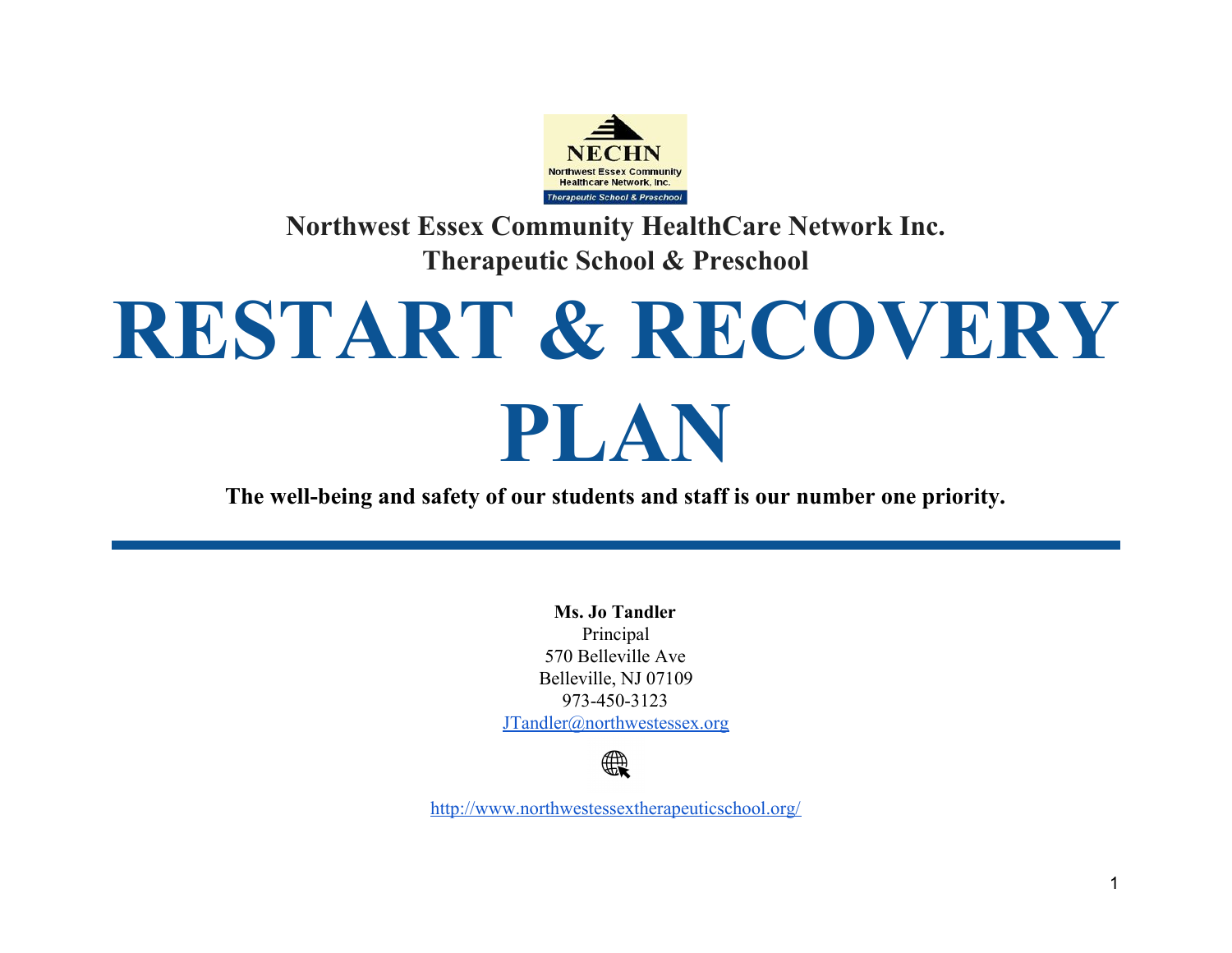

# **RESTART & RECOVERY INDEX**

#### **1. Introduction**

- A. Guideline Principle and Objectives
- B. Timeline
- C. Process

#### **2. Health and Safety**

#### **A. Conditions for Learning**

- 1. General Health and Safety Guidelines
- 2. Classrooms, Testing, and Therapy Rooms
- 3. Transport
- 4. Student Flow, Entry, Exit, and Common Areas
- 5. Screening, PPE, and response to Students and Staff Presenting Symptoms
- 6. Contact Tracing
- 7. Facilities Cleaning Practices
- 8. Meals
- 9. Recess/Physical Education
- 10. Extracurricular Activities and Use of Facilities Outside of School Hours

#### **B. Academic, Social, and Behavioral Supports**

- 1. Social Emotional Learning (SEL) and School Climate and Culture
- 2. Multi-Tiered Systems of Support (MTSS)
- 3. Wraparound Supports
- 4. Food Service Distribution

#### **3. Leadership and Planning**

- A. School Restart Team & Pandemic Response Team
- B. Scheduling
- C. Staffing
- D. Educator Roles Related to School Technology Needs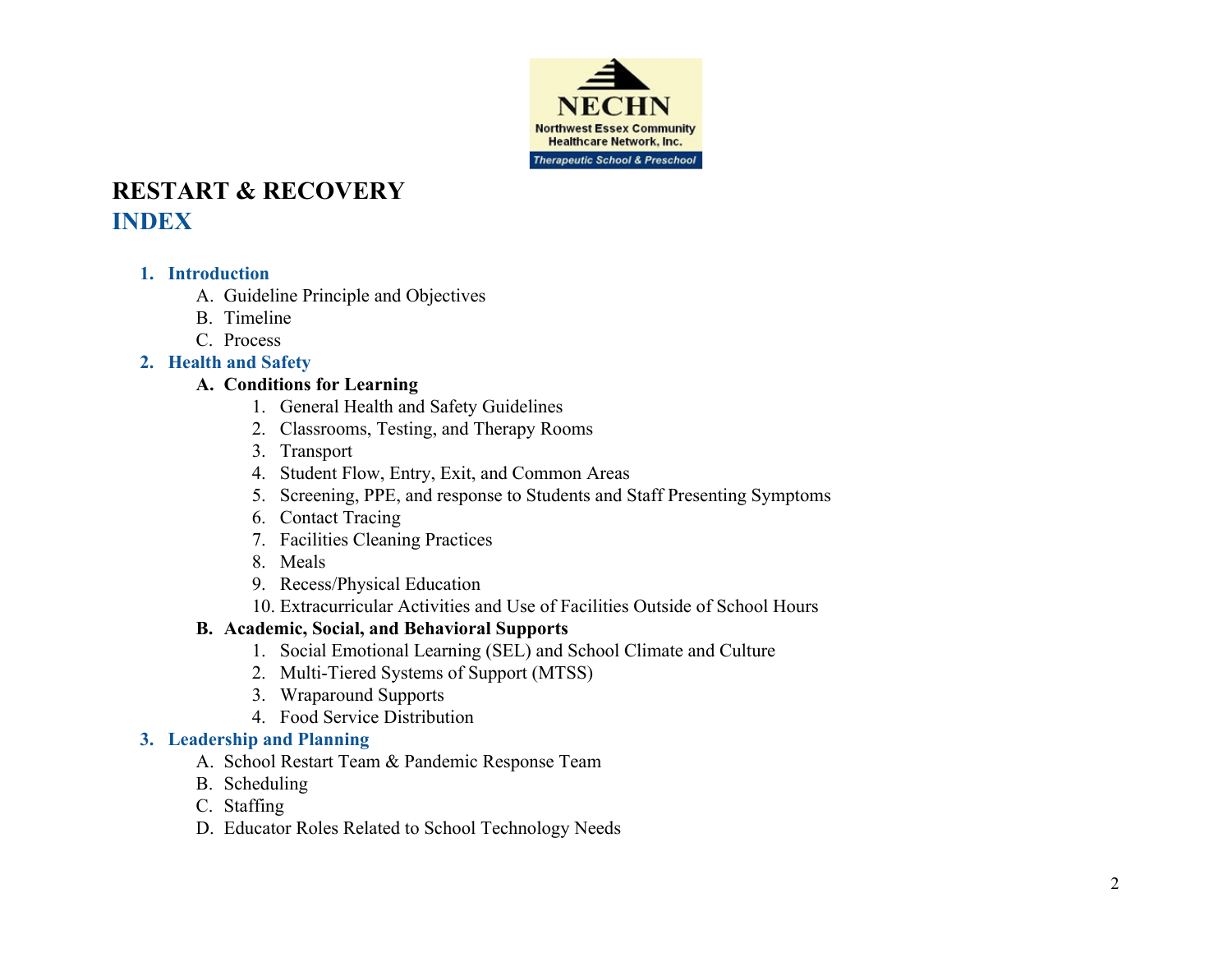

#### **4. Policy and Funding**

A. School Funding/Tuition Based

#### **5. Continuity of Learning**

- A. Ensuring the Delivery of Special Education and Related Services to Students with Disabilities
- B. Technology and Connectivity
- C. Curriculum, Instruction, and Assessments
- D. Professional Learning
- E. Career and Technical Education (CTE)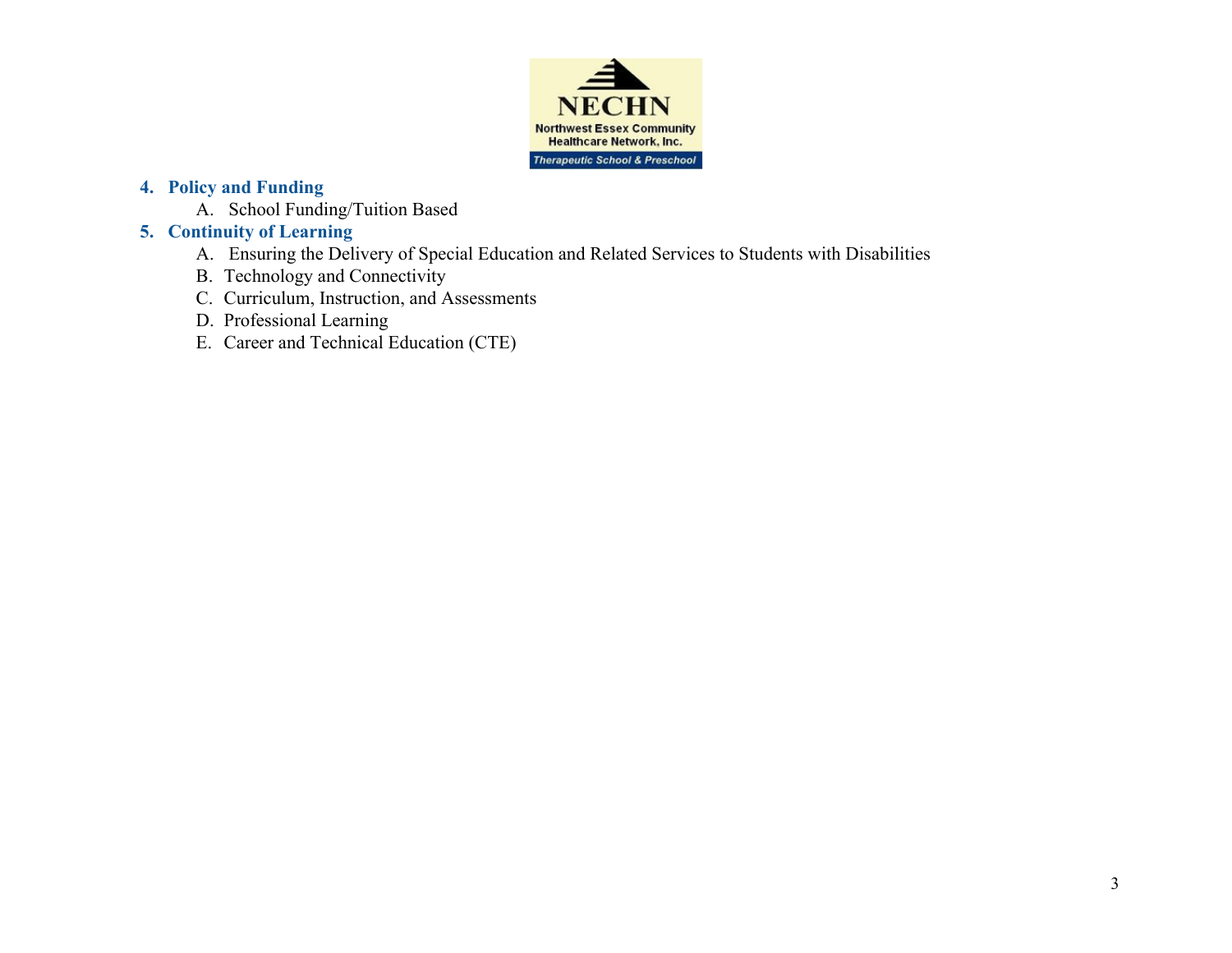

# **RESTART & RECOVERY GUIDING PRINCIPLE & OBJECTIVES**

<u>▬▬▬▬▬▬▬▬▬▬▬▬▬▬▬▬▬▬▬▬▬</u>

# **No one becomes sick with Covid-19 because of the educational environment.**

Our guiding principle for this process is one that drives every decision we make as educators and school leaders: we must ensure the safety and well-being of our students and our staff.

In this current existing reality, this guiding principle becomes ever more important as we must do all we can to create a system of procedures that puts safety measures in place to ensuring that no one becomes sick with Covid-19 because of the educational environment.

Our decisions will be made based on the research from the Center for [Disease](https://www.cdc.gov/coronavirus/2019-ncov/community/schools-childcare/schools.html) [Control](https://www.cdc.gov/coronavirus/2019-ncov/community/schools-childcare/schools.html) and the New Jersey [Department](https://www.nj.gov/education/reopening/NJDOETheRoadBack.pdf) of [Education.](https://www.nj.gov/education/reopening/NJDOETheRoadBack.pdf)

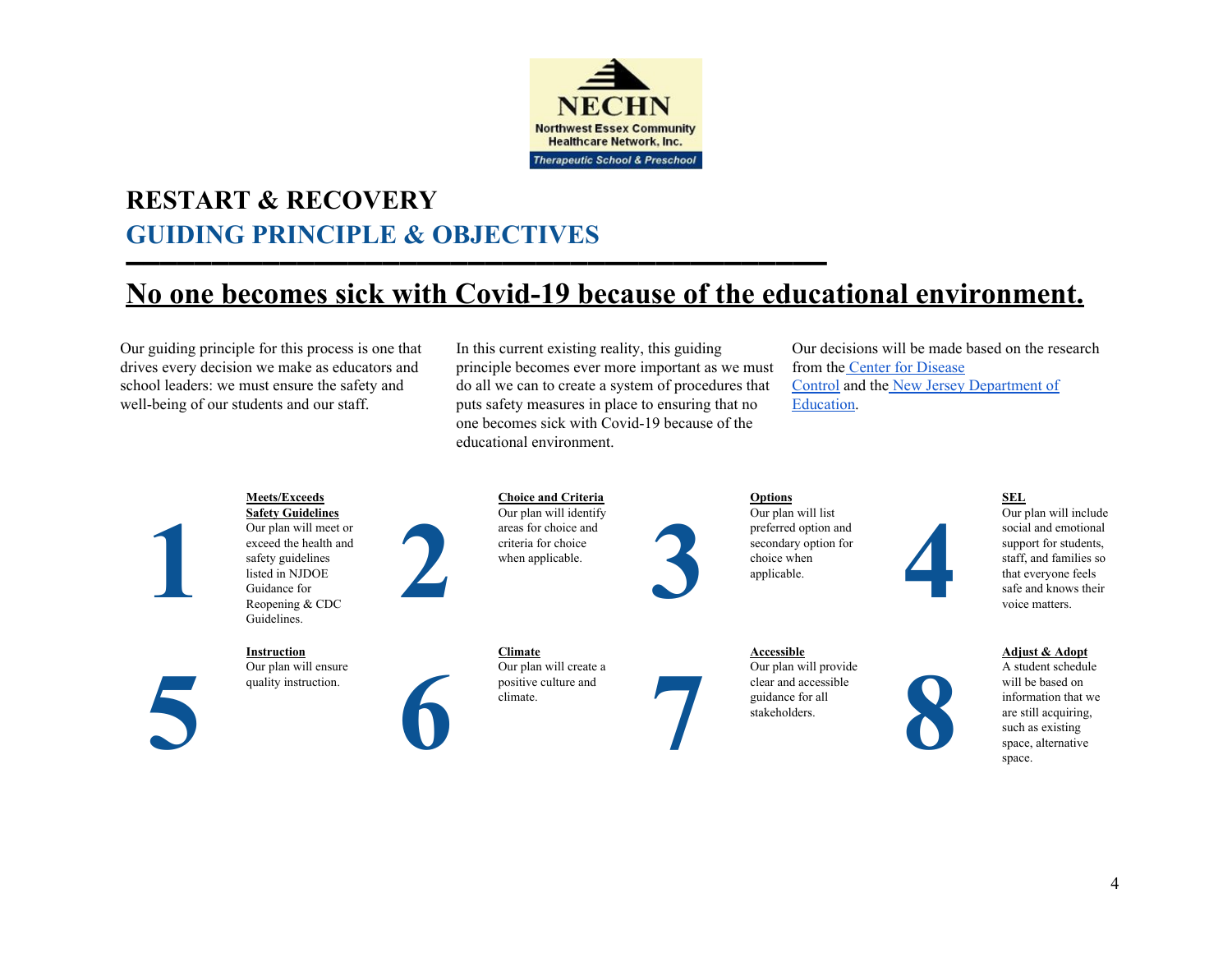

# **RESTART & RECOVERY EVENTS OF JULY 2020 & August**

|                                                                                                               |                                                | $\mathbf{1}$                                                                                                   | $\overline{2}$                                                                                                                       | 3 <sup>2</sup>                                 |
|---------------------------------------------------------------------------------------------------------------|------------------------------------------------|----------------------------------------------------------------------------------------------------------------|--------------------------------------------------------------------------------------------------------------------------------------|------------------------------------------------|
|                                                                                                               |                                                |                                                                                                                | 9:30-11:30 NECHNTSPS<br>Administration Team meets for<br>preliminary discussions on<br>organization of Restart and<br>Recovery Plan. |                                                |
| 6                                                                                                             | 7 <sup>7</sup>                                 | 8                                                                                                              | 9                                                                                                                                    | <b>10</b>                                      |
| 9:30-11:30 NECHNTSPS Pandemic Response<br>Team meets for preliminary discussions Restore<br>and Recovery Plan |                                                | $9:30 - 12:00$<br>Administrative Response Team meet for<br>preliminary discussions on all 10 critical<br>areas |                                                                                                                                      |                                                |
| 13                                                                                                            | 14                                             | 15                                                                                                             | 16                                                                                                                                   | 17                                             |
|                                                                                                               |                                                |                                                                                                                | Review and revise plan critical areas and<br>begin draft                                                                             |                                                |
| <b>20</b>                                                                                                     | 21                                             | <b>22</b>                                                                                                      | 23                                                                                                                                   | 24                                             |
| Revision review of 10 critical areas of operations                                                            | Review and revise Restart and<br>Recovery Plan | Review and revise Restart and Recovery<br>Plan                                                                 | Review and revise Restart and Recovery<br>Plan                                                                                       | Review and revise Restart and Recovery<br>Plan |
|                                                                                                               |                                                |                                                                                                                |                                                                                                                                      |                                                |
| 27                                                                                                            | 28                                             | 29                                                                                                             | 30                                                                                                                                   | 31                                             |
| Completion of plan.                                                                                           |                                                |                                                                                                                |                                                                                                                                      |                                                |
| $\overline{\mathbf{3}}$                                                                                       | $\overline{\mathbf{4}}$                        | 5 <sub>5</sub>                                                                                                 | 6                                                                                                                                    | $7\phantom{.0}$                                |

Department of Education and New Jersey Department of Education.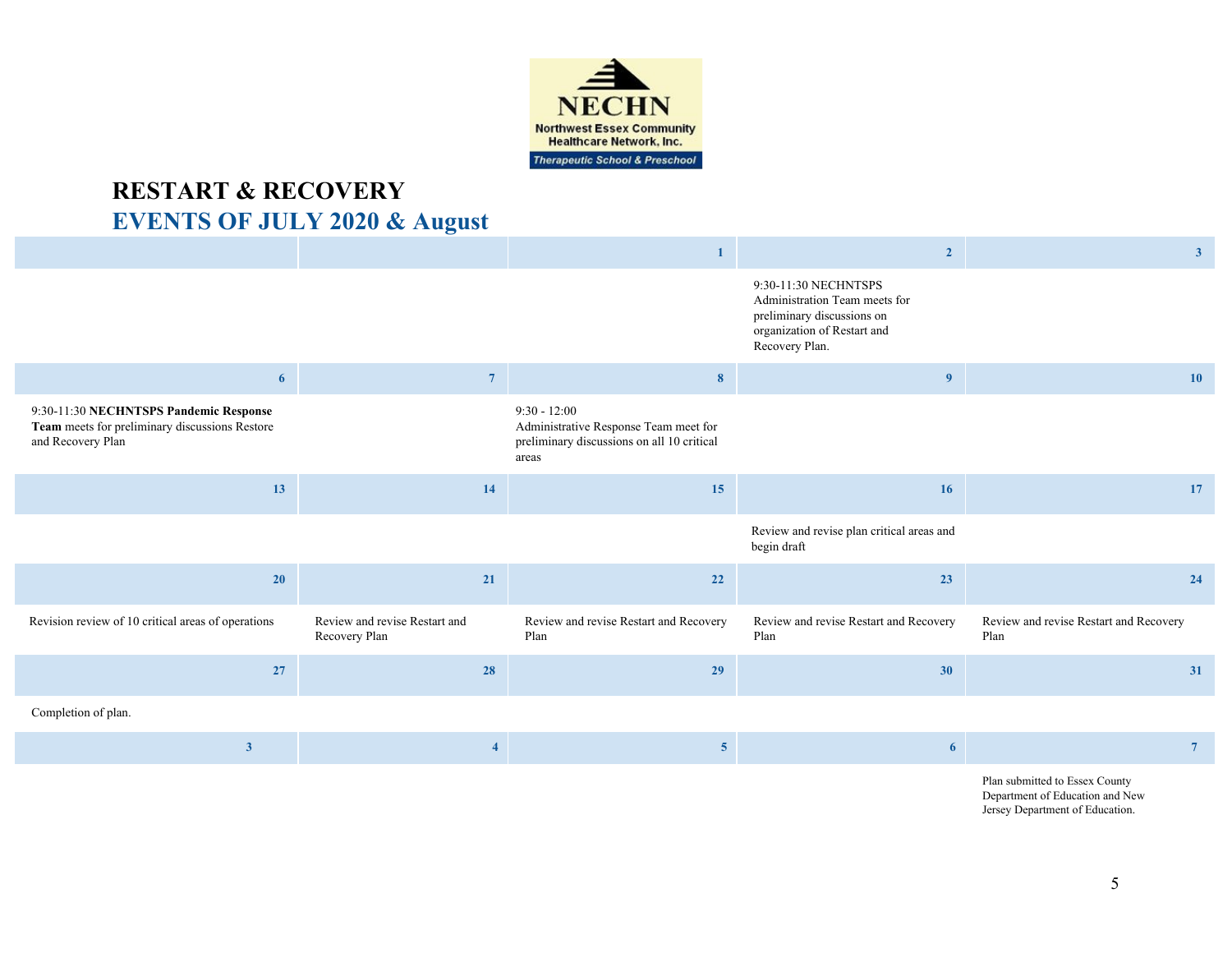

# **RESTART & RECOVERY TIMELINE**

| 6/26/2020             | Governor Murphy and New Jersey Department of Education release a state guide to reopening schools: The Road Back.                           |
|-----------------------|---------------------------------------------------------------------------------------------------------------------------------------------|
| 7/2/2020              | NECHNTSPS Administration Team meets for preliminary discussions on organization of Restart and Recovery Plan.                               |
| 7/6/2020              | <b>NECHNTSPS Pandemic Response Team meets for preliminary discussions on Critical Area</b>                                                  |
| 7/7/2020              | School Pandemic Response Team meets for preliminary discussions on Critical Area 3. Transportation.                                         |
| $7/8/2020 - 7/14/20$  | Draft procedures and protocols for preliminary discussions on all 10 critical areas for reopening                                           |
| 7/16/2020             | Committee meets and is introduced to the process. committees begin drafting a procedures and protocols for reopening                        |
| 7/20/2020             | Revisions and review of 10 critical areas                                                                                                   |
| $7/21/2020 - 7/27/20$ | Review and revise restart and recovery plan                                                                                                 |
| 7/27/20               | <b>Completion of plan</b>                                                                                                                   |
| 8/7/20                | <b>Submit plan to Executive Director for approval</b>                                                                                       |
| 8/7/2020              | Plan submitted to Essex County Department of Education and New Jersey Department of Education.<br>Plans shared with all NECHNTSPS families. |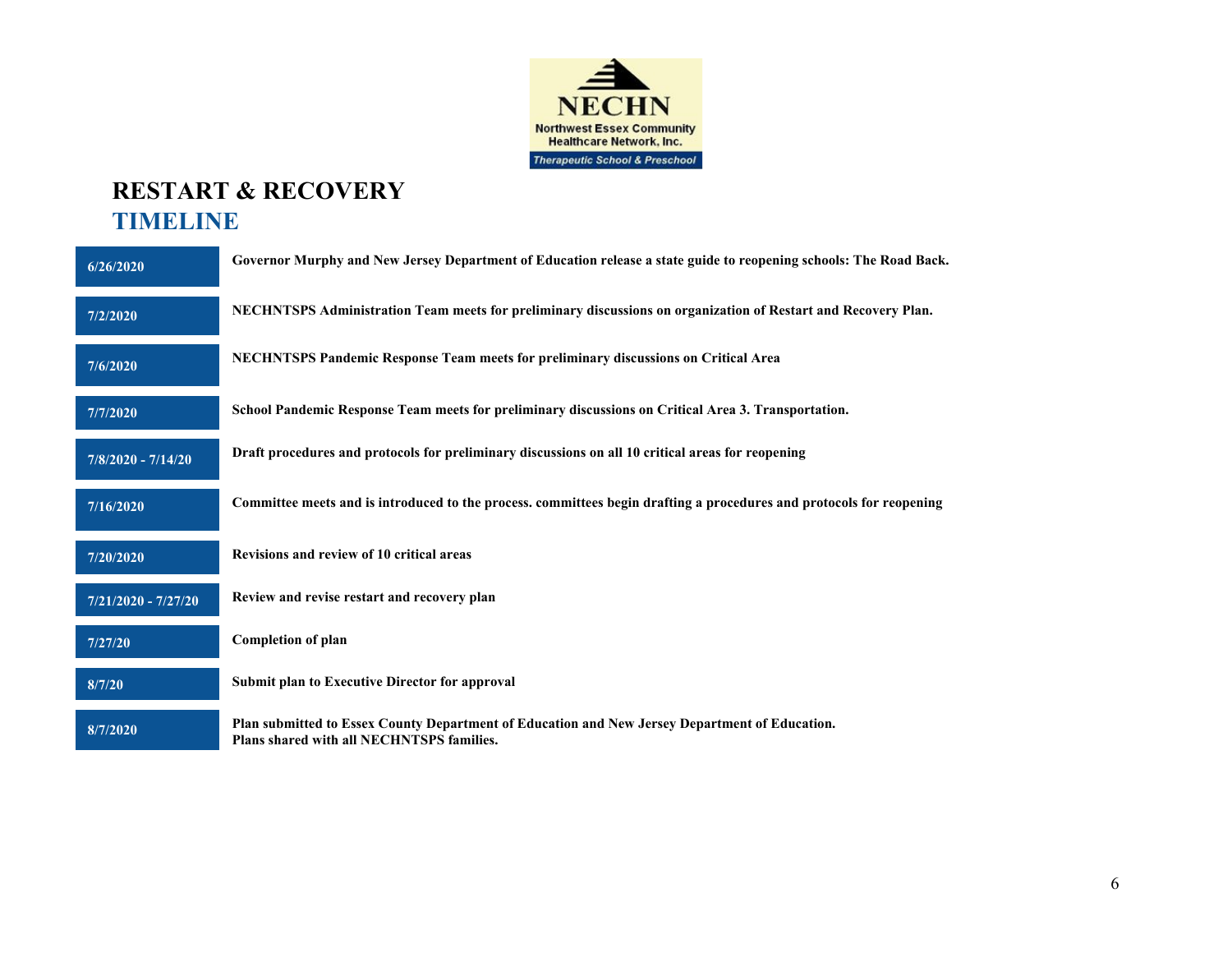

# **UNDERSTANDING OUR TEMPLATE**

# **GUIDING PRINCIPLE NO ONE BECOMES SICK WITH COVID-19 BECAUSE OF THE EDUCATIONAL ENVIRONMENT.**

#### **CRITERIA FOR SUCCESS**

- 1. Meet or exceed the health and safety guidelines listed in NJDOE Guidance for Reopening & CDC Guidelines.
- 2. Identify areas for choice and criteria for choice when applicable.
- 3. List preferred option and secondary option for choice when applicable.
- 4. Includes social and emotional support for students, staff, and families so that everyone feels safe and knows their voice matters.
- 5. Ensure quality instruction.
- 6. Create a positive culture and climate.
- 7. Clear and accessible guidance for all stakeholders (language, no jargon).

| <u>Area:</u>                                                                                                                                                                  | <-Click here to access NJDOE The Road Back                                                                                                                                 |                                                                                                                                |                                                                                                                                                                                          |                                                                                                |  |  |
|-------------------------------------------------------------------------------------------------------------------------------------------------------------------------------|----------------------------------------------------------------------------------------------------------------------------------------------------------------------------|--------------------------------------------------------------------------------------------------------------------------------|------------------------------------------------------------------------------------------------------------------------------------------------------------------------------------------|------------------------------------------------------------------------------------------------|--|--|
| <b>ISSUE</b>                                                                                                                                                                  | <b>SOLUTION/TASKS</b>                                                                                                                                                      | <b>ALTERNATIVES FOR OPTIONS, OPTIMAL</b><br><b>AND SECONDARY</b>                                                               | <b>CRITERIA TO ACCESS OPTIONS</b>                                                                                                                                                        | PERSON(S) RESPONSIBLE                                                                          |  |  |
| These are the<br>issues that were<br>derived from the<br><b>NJDOE</b><br>guidelines; these<br>are the problem<br>areas in which<br>identifying<br>solutions are<br>essential. | Listed under this heading<br>are the solutions for the<br>issue, or the tasks that<br>might have to be carried<br>out in order to arrive at<br>the solution in the future. | Options allow committees to come up with two<br>specific processes to use to implement<br>solutions. The secondary solution is | The criteria is the conditions that would<br>necessitate the secondary option being<br>used. If we can't achieve the optimal<br>solution, we will need to use the<br>secondary solution. | The individual or groups of<br>individuals identified to ensure<br>the solution is implemented |  |  |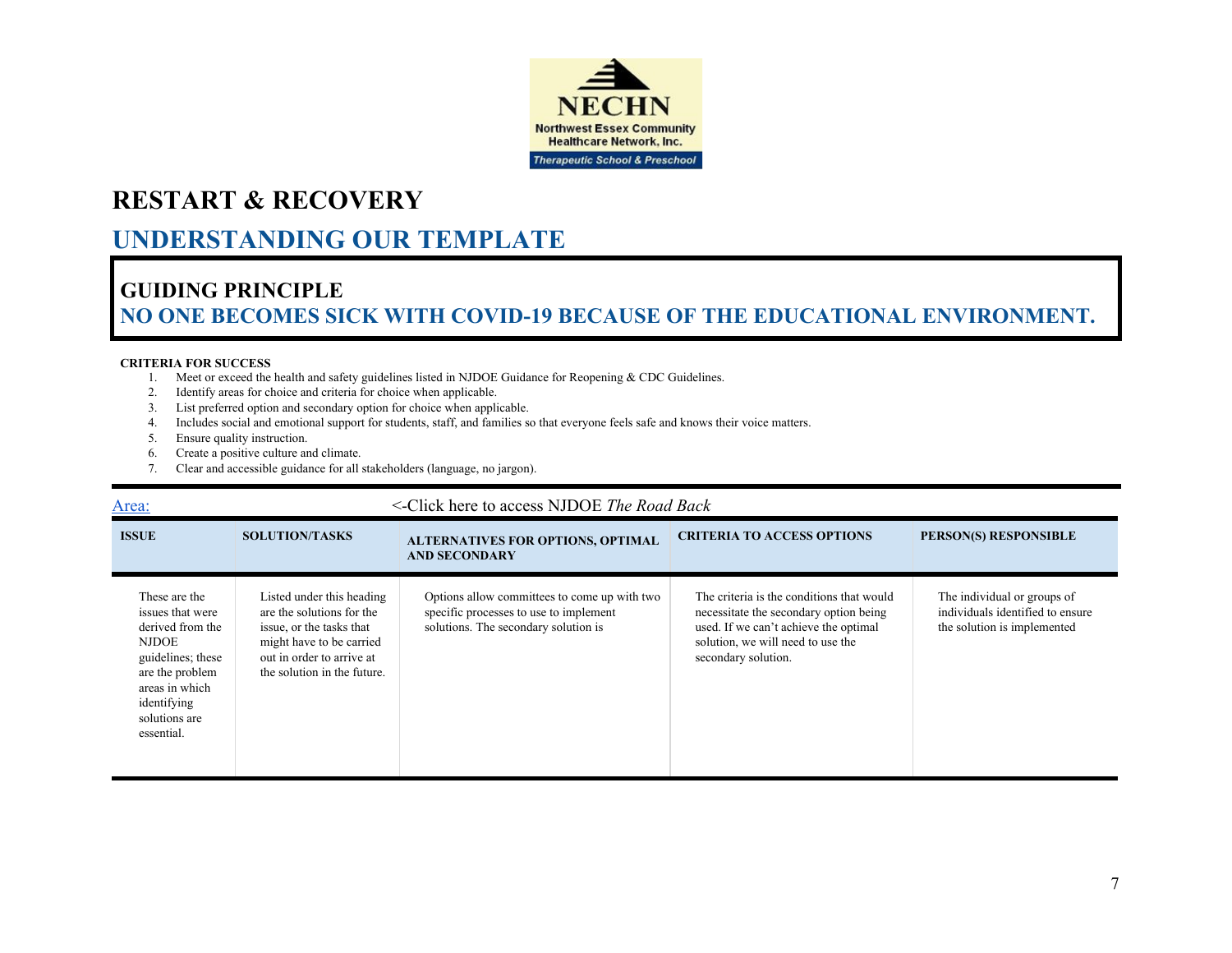

# **HEALTH & SAFETY: CONDITIONS FOR LEARNING**

▬▬▬▬▬▬▬▬▬▬▬▬▬▬▬▬▬▬▬▬▬▬▬▬▬▬▬▬▬▬▬▬▬▬▬▬▬▬▬▬

#### **INTRODUCTION**

Throughout this Health and Safety Section, the provisions marked "anticipated minimum standards" as outlined in the NJDOE Guidance have been incorporated into the School's Plan and related protocols, as applicable. The Health and Safety section of the NJDOE Guidance also provided "additional considerations" to assist school officials in considering ways to adhere to the anticipated minimum standards. These provisions are also consistent with the Agency's general obligation to ensure the health and safety of its students and staff pursuant to N.J.S.A. 18A:40-6 and N.J.A.C. 6A:16-2.1. District officials should abide by the advice of local health officials to determine the safest course of action based on local circumstances, which will change as the public health landscape evolves. The health and safety of students and staff is the number one priority and has guided all decisions of this Plan.

## **TEN CRITICAL AREAS OF OPERATION**

- **1.** General Health And Safety Guidelines
- **2.** Classrooms, Testing, And Therapy Rooms
- **3.** Transportation
- **4.** Student Flow, Entry, Exit, And Common Areas
- **5.** Screening, Ppe, And Response To Students And Staff Presenting Symptoms
- **6.** Contact Tracing
- **7.** Facilities Cleaning Practices
- **8.** Meals
- **9.** Recess/Physical Education
- **10.** Extracurricular Activities And Use Of Facilities Outside Of School Hours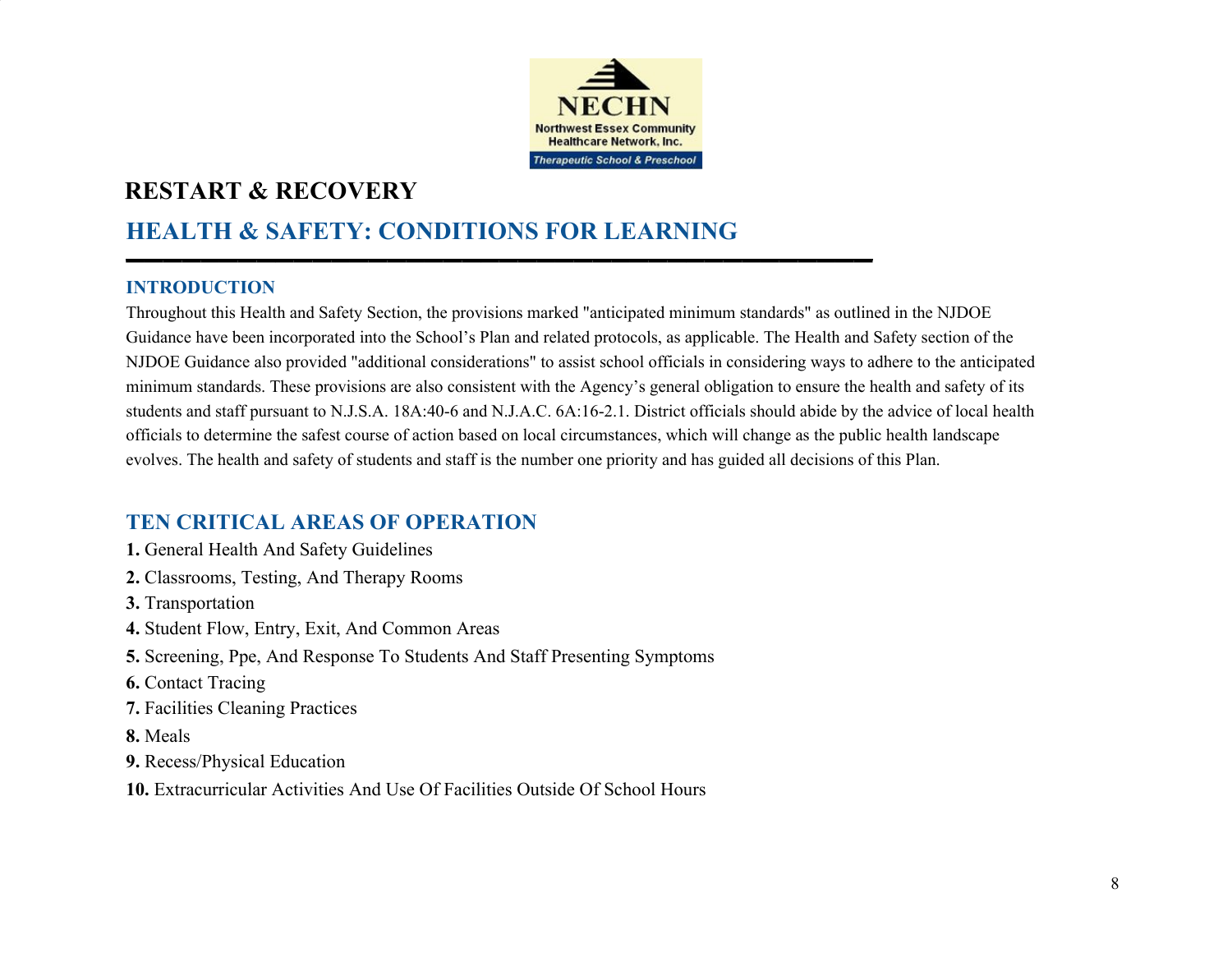

# **Restart & Recovery**

# **1. General Health and Safety Guidelines**

In all stages and phases of pandemic response and recovery, schools must comply with Center for Disease Control (CDC), state, and local guidelines. Schools must also provide reasonable accommodations for staff and students at higher risk for severe illness and promote behaviors that reduce spread, such as social distancing, frequent hand washing, and the use of face coverings.

# **Guiding Principle**

# **No one becomes sick with Covid-19 because of the educational environment.**

#### **Criteria for Success**

- **●** Meet or exceed the health and safety guidelines listed in NJDOE Guidance for Reopening & CDC Guidelines
- **●** Identify areas for choice and criteria for choice when applicable
- **●** List preferred option and secondary option for choice when applicable
- **●** Includes social and emotional support for students, staff, and families so that everyone feels safe and knows their voice matters
- **●** Ensure quality instruction
- **●** Create a positive culture and climate
- **●** Clear and accessible guidance for all stakeholders (language, no jargon)

|              |                       | <b>Alternatives for Options,</b> | <b>Criteria to access</b> | <b>Person(s)</b> |
|--------------|-----------------------|----------------------------------|---------------------------|------------------|
| <b>Issue</b> | <b>Solution/Tasks</b> | <b>Optimal and Secondary</b>     | <b>alternatives</b>       | responsible      |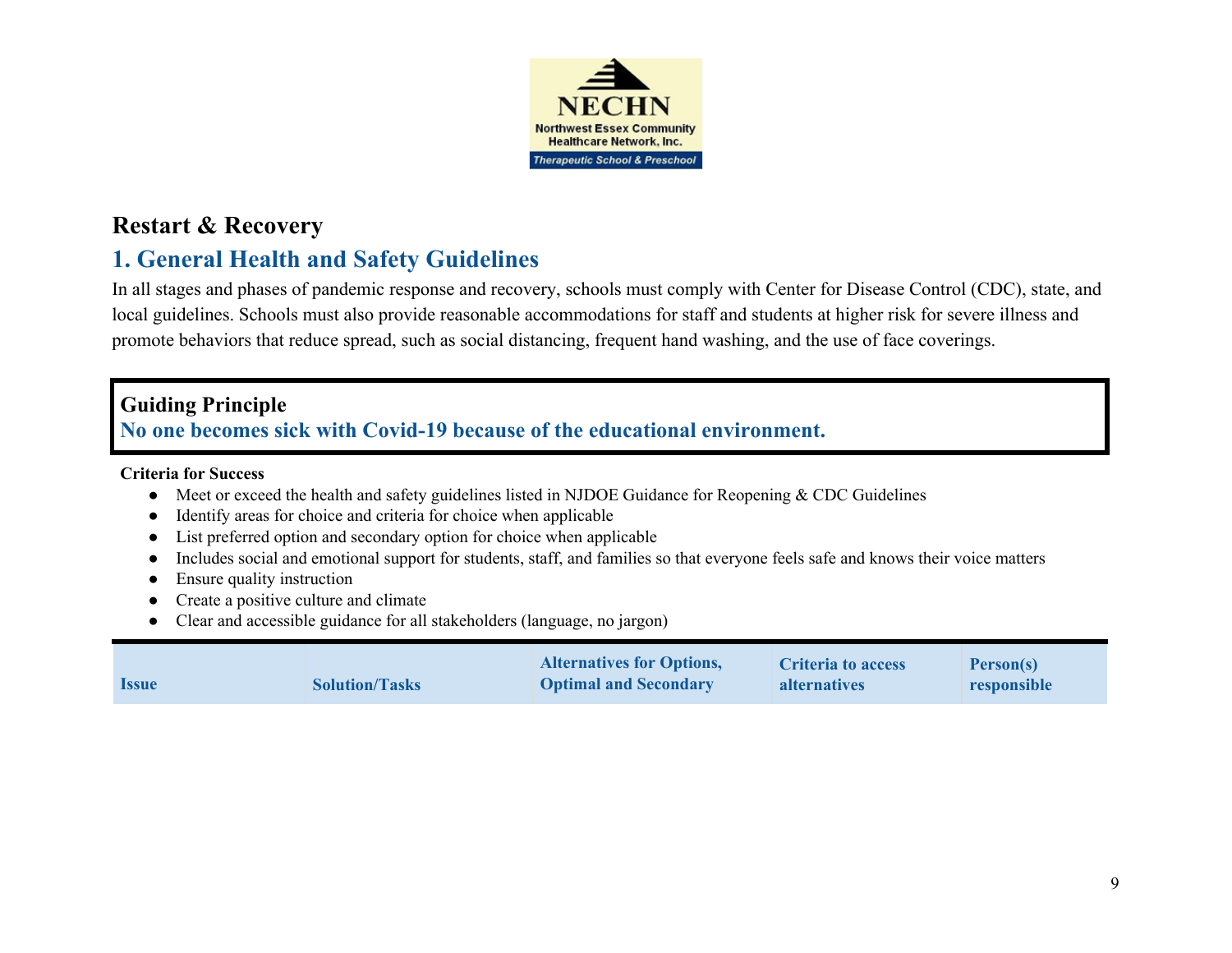

| <b>Ensuring health and</b><br>safety of all staff in<br>school including those<br>identified as high risk-<br><b>Face Covering/PPE</b> | All staff will be<br>provided and expected<br>to wear face masks at<br>all times, unless<br>exempt due to<br>personal health needs<br>(medical<br>documentation<br>required).<br>Staff can elect to wear<br>gloves, face shields<br>and protective gowns,<br>which will also be<br>provided. This<br>additional personal<br>protective equipment<br>will be encouraged in<br>certain situations.<br>Staff will be advised<br>to have a change of<br>clothes available.<br>School will utilize<br>cues and signage as<br>reminders for face<br>covering guidelines. | <b>Optimal Specifications</b><br>All staff wear face masks at all<br>times.<br><b>Secondary Specifications</b><br>• Staff wear face masks when<br>social distancing cannot be<br>maintained.<br>• Staff wear only clear face<br>shields when personal<br>health needs require. | If social distancing<br>cannot be maintained:<br>Personal health needs<br>exempt staff members<br>from wearing a face<br>mask. (medical<br>documentation required). | All Staff |
|----------------------------------------------------------------------------------------------------------------------------------------|--------------------------------------------------------------------------------------------------------------------------------------------------------------------------------------------------------------------------------------------------------------------------------------------------------------------------------------------------------------------------------------------------------------------------------------------------------------------------------------------------------------------------------------------------------------------|--------------------------------------------------------------------------------------------------------------------------------------------------------------------------------------------------------------------------------------------------------------------------------|---------------------------------------------------------------------------------------------------------------------------------------------------------------------|-----------|
|----------------------------------------------------------------------------------------------------------------------------------------|--------------------------------------------------------------------------------------------------------------------------------------------------------------------------------------------------------------------------------------------------------------------------------------------------------------------------------------------------------------------------------------------------------------------------------------------------------------------------------------------------------------------------------------------------------------------|--------------------------------------------------------------------------------------------------------------------------------------------------------------------------------------------------------------------------------------------------------------------------------|---------------------------------------------------------------------------------------------------------------------------------------------------------------------|-----------|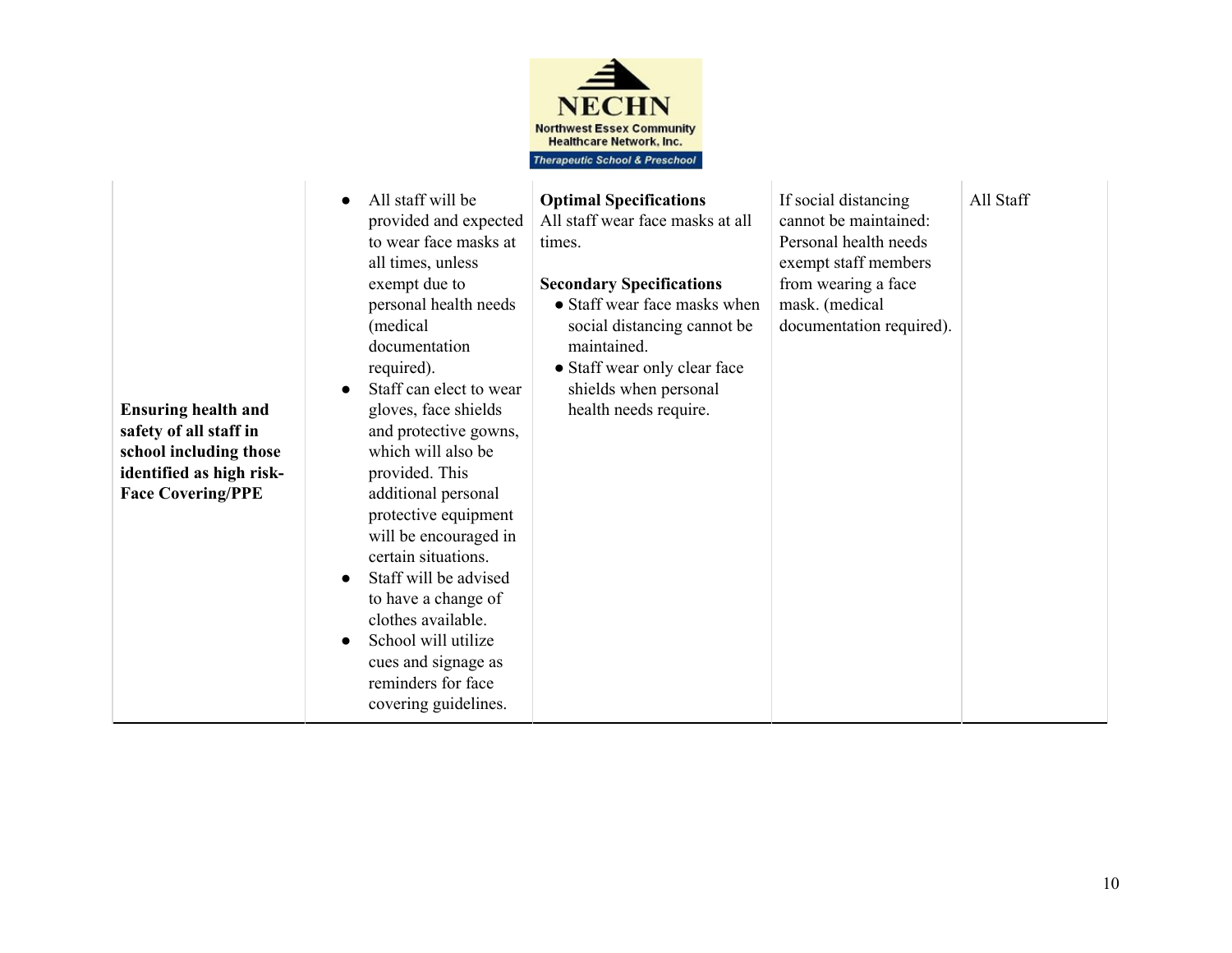

| <b>Ensuring health and</b><br>safety of all staff in<br>school including those<br>identified as high risk -<br><b>Social Distancing</b> | Staff will be expected<br>$\bullet$<br>to maintain social<br>distancing<br>requirements at all<br>times and in all areas<br>of the school, as<br>appropriate.<br>When social<br>distancing is not<br>possible, physical<br>barriers and other<br>safety measures will<br>be utilized to maintain<br>safety.<br>NECHNTSPS will<br>explore fixed $\&$<br>temporary space<br>alternatives to create<br>more distance and<br>de-densify school.<br>Provide movable<br>$\bullet$<br>physical barriers<br>during instructional<br>settings in which<br>social distancing<br>cannot be maintained.<br>The School will<br>utilize cues, physical<br>guidance such as tape<br>on the floors and | <b>Optimal Specification</b><br>Staff will maintain social<br>distancing requirements at all<br>times and in all areas of the<br>school.<br><b>Secondary Specification</b><br>If social distancing is not<br>possible, physical barriers and<br>other safety measures will be<br>utilized. | If social distancing<br>cannot be maintained. | All Staff |
|-----------------------------------------------------------------------------------------------------------------------------------------|----------------------------------------------------------------------------------------------------------------------------------------------------------------------------------------------------------------------------------------------------------------------------------------------------------------------------------------------------------------------------------------------------------------------------------------------------------------------------------------------------------------------------------------------------------------------------------------------------------------------------------------------------------------------------------------|--------------------------------------------------------------------------------------------------------------------------------------------------------------------------------------------------------------------------------------------------------------------------------------------|-----------------------------------------------|-----------|
|-----------------------------------------------------------------------------------------------------------------------------------------|----------------------------------------------------------------------------------------------------------------------------------------------------------------------------------------------------------------------------------------------------------------------------------------------------------------------------------------------------------------------------------------------------------------------------------------------------------------------------------------------------------------------------------------------------------------------------------------------------------------------------------------------------------------------------------------|--------------------------------------------------------------------------------------------------------------------------------------------------------------------------------------------------------------------------------------------------------------------------------------------|-----------------------------------------------|-----------|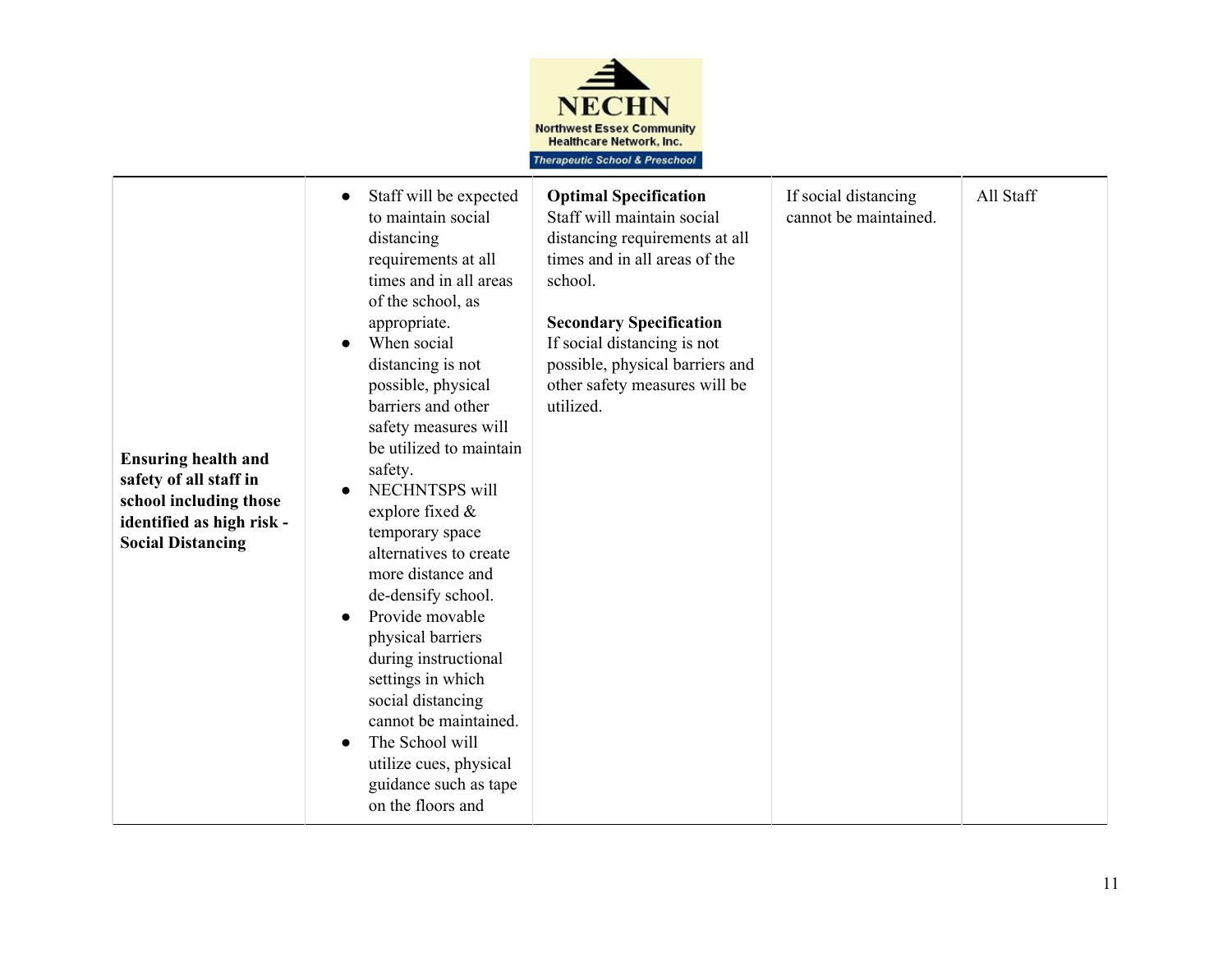

|                                                                                                                            | signage as reminders<br>for social distancing<br>guidelines.                                                                                                                                                                                                                                                                                                                                                           |                                                                                                                                                                                                                         |                                                                                                         |                                                                                        |
|----------------------------------------------------------------------------------------------------------------------------|------------------------------------------------------------------------------------------------------------------------------------------------------------------------------------------------------------------------------------------------------------------------------------------------------------------------------------------------------------------------------------------------------------------------|-------------------------------------------------------------------------------------------------------------------------------------------------------------------------------------------------------------------------|---------------------------------------------------------------------------------------------------------|----------------------------------------------------------------------------------------|
| <b>Ensuring health and</b><br>safety of all staff in<br>school including those<br>identified as high risk -<br>Handwashing | Hand washing and<br>$\bullet$<br>sanitizing stations will<br>be provided across the<br>building and in<br>classrooms.<br>School will utilize<br>cues and signage as<br>reminders for hand<br>hygiene & respiratory<br>etiquette guidelines.<br>Students will wash<br>$\bullet$<br>hands at least 20<br>seconds before eating,<br>after using the<br>bathroom, after<br>blowing their<br>nose/coughing and<br>sneezing. | <b>Optimal Specification</b><br>Hand washing and sanitizing<br>stations will be available in the<br>building and classrooms.<br>Secondary<br>At least 60% alcohol in the<br>hand sanitizer used within the<br>building. |                                                                                                         |                                                                                        |
| <b>Supporting high risk</b><br>staff who cannot be<br>present in school.                                                   | The NECHNTSPS will<br>develop a protocol for the<br>utilization of high-risk staff<br>who cannot be present in the<br>building (i.e. virtual<br>instructors)                                                                                                                                                                                                                                                           | <b>Optimal Specification</b><br>High risk staff will be utilized<br>remotely.                                                                                                                                           | Medical<br>documentation<br>required to<br>determine high<br>risk status.<br>A formal<br>diagnosis $\&$ | High Risk Staff<br>Member<br><b>Building</b><br>Administrator<br><b>Building Nurse</b> |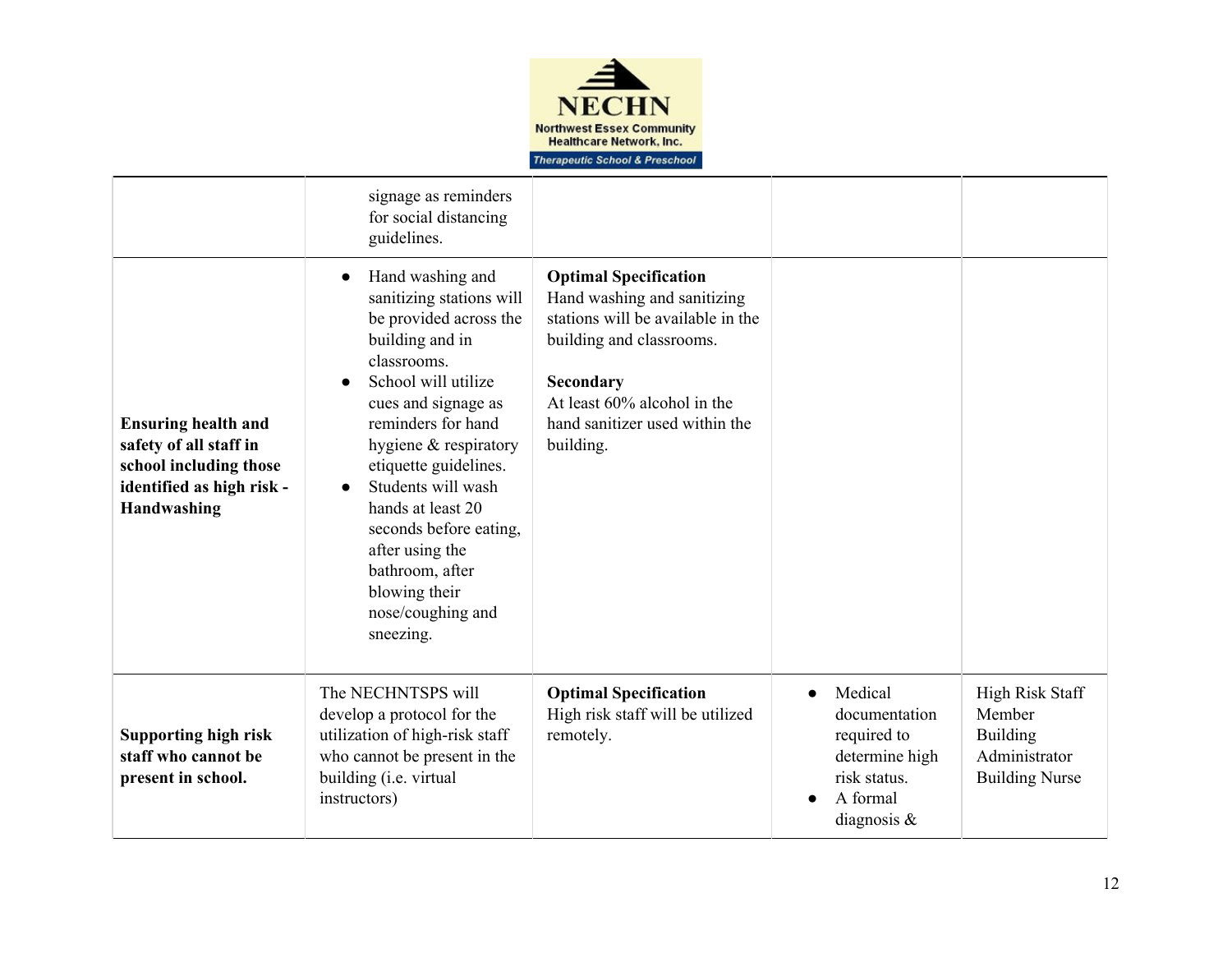

|                                                                                                                                           |                                                                                                                                                                                                                                                                                                                                                                                                                                                                                                                                                                           |                                                                                                                                                                                                                                                                                                                                                                                                              | explanation of<br>high risk status<br>will be required<br>every 90 days                                                                          |                                                              |
|-------------------------------------------------------------------------------------------------------------------------------------------|---------------------------------------------------------------------------------------------------------------------------------------------------------------------------------------------------------------------------------------------------------------------------------------------------------------------------------------------------------------------------------------------------------------------------------------------------------------------------------------------------------------------------------------------------------------------------|--------------------------------------------------------------------------------------------------------------------------------------------------------------------------------------------------------------------------------------------------------------------------------------------------------------------------------------------------------------------------------------------------------------|--------------------------------------------------------------------------------------------------------------------------------------------------|--------------------------------------------------------------|
| <b>Ensuring health and</b><br>safety of all students in<br>school including those<br>identified as high risk-<br><b>Face Covering/PPE</b> | All students will be<br>$\bullet$<br>provided and<br>encouraged to wear<br>face masks at all<br>times, unless personal<br>health needs require,<br>they do not, or they<br>are incapable of doing<br>SO.<br>All students will be<br>expected to wear face<br>masks when social<br>distancing cannot be<br>maintained.<br>When students are<br>averse to wearing a<br>mask, a teaching<br>protocol will be<br>implemented to help<br>facilitate use.<br>Social distancing<br>$\bullet$<br>maintained in all areas<br>of the school.<br>The School will<br>utilize cues and | <b>Optimal Specifications</b><br>1. All students are<br>encouraged to wear face<br>masks at all times.<br>2. All students are<br>expected to wear face<br>masks when social<br>distancing cannot be<br>maintained.<br>Signs and messaging<br>3.<br>utilized to promote<br>behaviors which reduce<br>spread.<br>4. Larger rooms will be<br>used as classrooms to<br>allow for social<br>distancing if needed. | If social<br>distancing<br>cannot be<br>maintained.<br>Personal health<br>$\bullet$<br>needs exempt<br>students' from<br>wearing a face<br>mask. | <b>Building</b><br>administrator<br>School nurse<br>Teachers |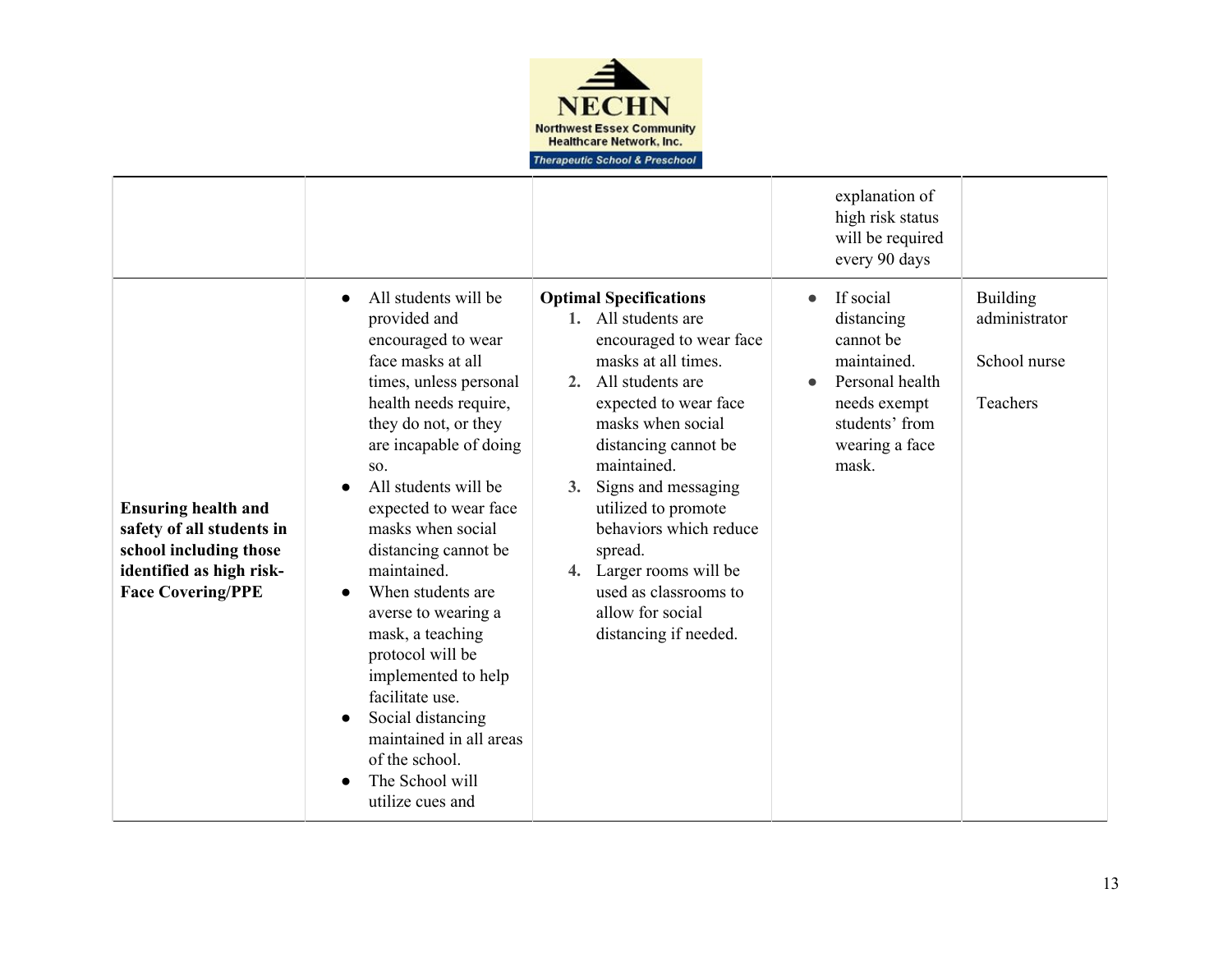

|                                                                                                                                           | signage as reminders<br>for face covering<br>guidelines.                                                                                                                                                                                                                                                                                                                                                |                                                                                                                                                                                                                                                                                                                             |                                                                |
|-------------------------------------------------------------------------------------------------------------------------------------------|---------------------------------------------------------------------------------------------------------------------------------------------------------------------------------------------------------------------------------------------------------------------------------------------------------------------------------------------------------------------------------------------------------|-----------------------------------------------------------------------------------------------------------------------------------------------------------------------------------------------------------------------------------------------------------------------------------------------------------------------------|----------------------------------------------------------------|
| <b>Ensuring health and</b><br>safety of all students in<br>school including those<br>identified as high risk-<br><b>Social Distancing</b> | Students will be kept<br>$\bullet$<br>in their classroom to<br>minimize contact with<br>other students.<br>Student movement<br>$\bullet$<br>throughout the<br>building will be<br>minimized whenever<br>possible.<br>Social distancing<br>$\bullet$<br>maintained in all areas<br>of the school.<br>The School will<br>utilize cues and<br>signage as reminders<br>for social distancing<br>guidelines. | <b>Optimal Specifications</b><br>Students will be kept in<br>their classroom and<br>mixing of groups will<br>be avoided.<br>Minimize student<br>movement.<br>Social distancing<br>maintained in all areas<br>of the school.<br>Signs and messaging<br>$\bullet$<br>utilized to promote<br>behaviors which reduce<br>spread. | <b>Building</b><br>administrator<br>school nurse<br>Teachers   |
| <b>Ensuring health and</b><br>safety of all students in<br>school including those<br>identified as high risk-<br><b>Hand Washing</b>      | Hand washing and<br>$\bullet$<br>sanitizing stations will<br>be provided across<br>buildings and in<br>classrooms.<br>The School will<br>$\bullet$<br>utilize cues and<br>signage as reminders<br>for hand hygiene $\&$                                                                                                                                                                                 | <b>Optimal Specification</b><br>Hand washing and<br>sanitizing stations will<br>be available in the<br>building and<br>classrooms.<br>Signs and messaging<br>utilized to promote                                                                                                                                            | Building<br>Administrator<br><b>Building Nurse</b><br>Teachers |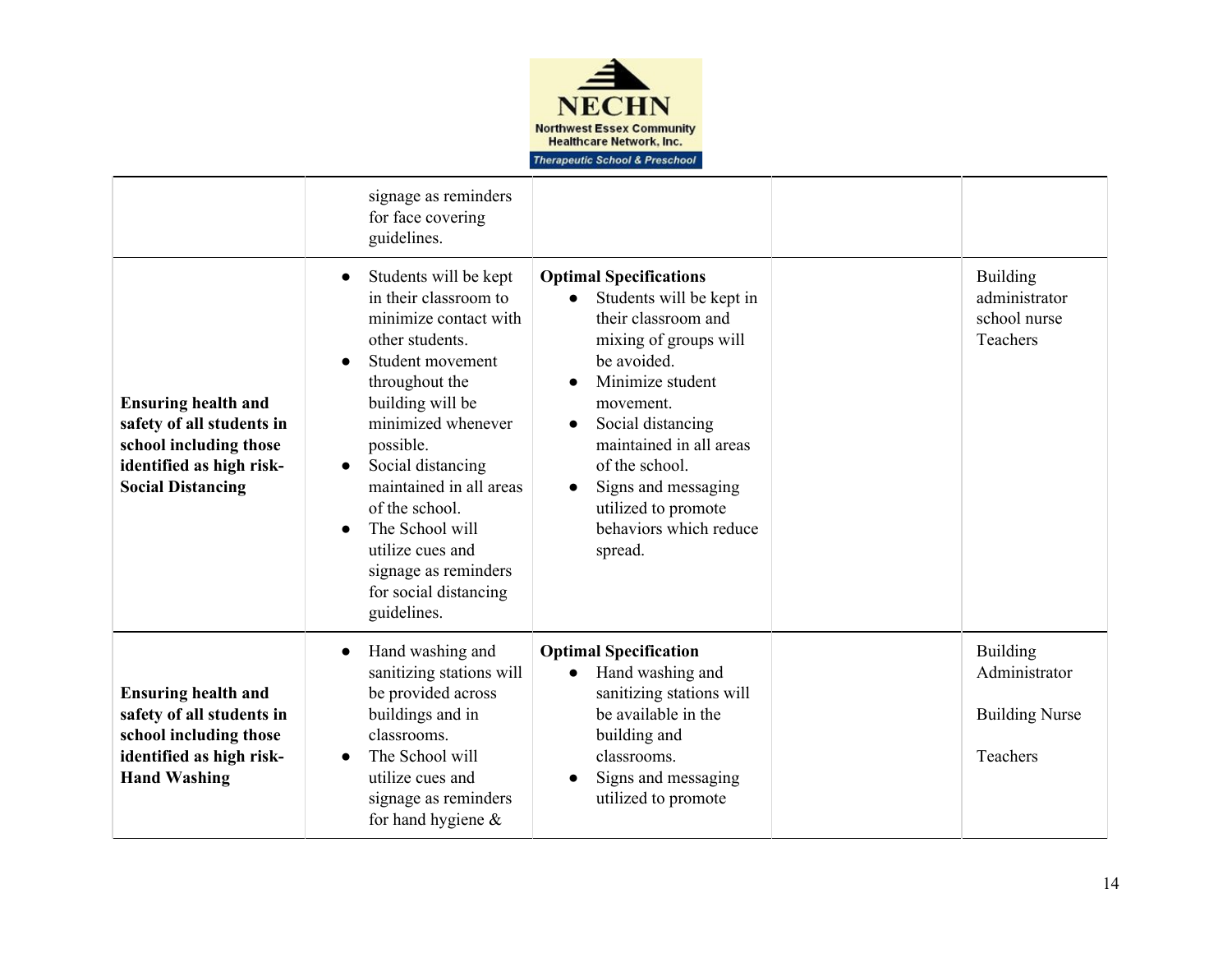

|                                                                                                                                                | respiratory etiquette<br>guidelines.                                                                                                                                                                                                                                                                                                                                                                                      | behaviors which reduce<br>spread.                                                                                                                                                                                                                |                                                                                                |
|------------------------------------------------------------------------------------------------------------------------------------------------|---------------------------------------------------------------------------------------------------------------------------------------------------------------------------------------------------------------------------------------------------------------------------------------------------------------------------------------------------------------------------------------------------------------------------|--------------------------------------------------------------------------------------------------------------------------------------------------------------------------------------------------------------------------------------------------|------------------------------------------------------------------------------------------------|
| <b>Supporting high risk</b><br>students who cannot be<br>present in school or<br>students/families who<br>opt out of in-person<br>instruction. | NECHNTSPS will develop a<br>protocol for the provision of<br>remote instruction for<br>students who will not be<br>present in the building.                                                                                                                                                                                                                                                                               | <b>Optimal Specification</b><br>High risk students and<br>students/families who opt out<br>of in-person instruction will be<br>provided with virtual<br>instruction.                                                                             | Building High<br>risk student/<br>family<br>Administrator<br><b>Building Nurse</b><br>Teachers |
| Maintaining<br>communication with<br>local and state<br>authorities                                                                            | <b>NCHENTSPS</b> will<br>$\bullet$<br>adopt a Chain of<br>Command to be<br>utilized for situations<br>including but not<br>limited to:<br>Identification of<br>symptoms<br>Positive test results<br>$\bullet$<br>Staff concerns<br>This Chain of<br>$\bullet$<br>Command will create<br>a process for<br>communication from<br>the school, to the<br>agency and ultimately<br>state authority levels<br>when appropriate. | <b>Optimal Specification</b><br>NECHNTSPS staff will utilize<br>a Chain of Command, creating<br>a process for communication<br>from the school, to the district<br>level and ultimately local and<br>state authority levels when<br>appropriate. | All Staff                                                                                      |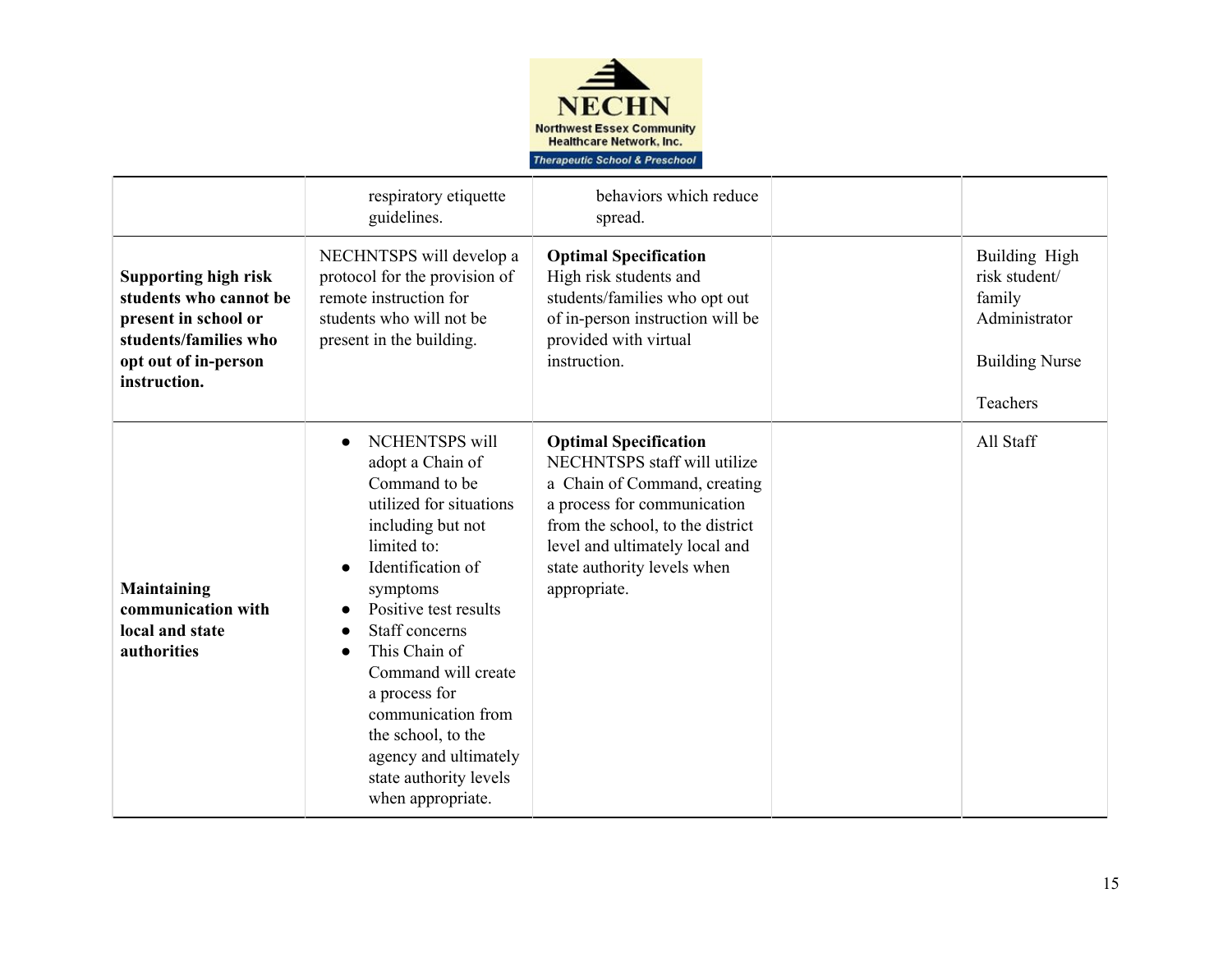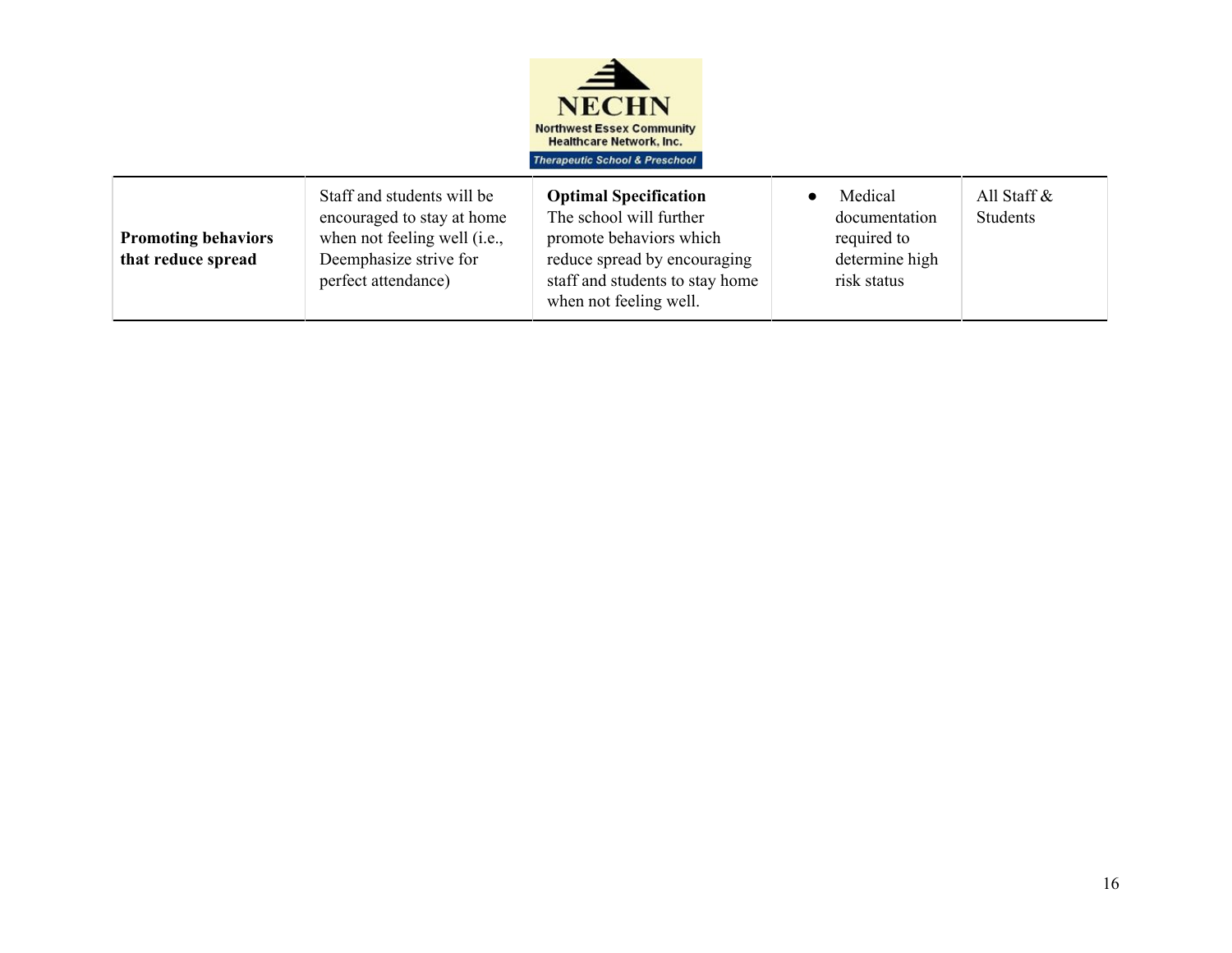

# **2. Classrooms, Testing, and Therapy Rooms**

Schools and districts must allow for social distancing to the maximum extent possible. When social distancing is difficult or impossible, face coverings are required, and face coverings are always required for visitors and staff unless it will inhibit the individual's health. School districts must also minimize use of shared objects, ensure indoor facilities have adequate ventilation, prepare and maintain hand sanitizing stations, and ensure students wash hands frequently.

# **Guiding Principle**

# **No one becomes sick with Covid-19 because of the educational environment.**

## **Criteria for Success**

- Meet or exceed the health and safety guidelines listed in NJDOE Guidance for Reopening & CDC Guidelines
- Identify areas for choice and criteria for choice when applicable
- List preferred option and secondary option for choice when applicable
- Includes social and emotional support for students, staff, and families so that everyone feels safe and knows their voice matters
- Ensure quality instruction
- Create a positive culture and climate
- Clear and accessible guidance for all stakeholders (language, no jargon)

## **Area: Classrooms, Testing, and Therapy Rooms**

| <b>SOCIAL DISTANCINGS</b>  |                       |                                                                  |                                                  |                         |  |
|----------------------------|-----------------------|------------------------------------------------------------------|--------------------------------------------------|-------------------------|--|
| <i><u><b>Issue</b></u></i> | <b>Solution/Tasks</b> | <b>Alternatives for Options,</b><br><b>Optimal and Secondary</b> | <b>Criteria to access</b><br><b>alternatives</b> | Person/s<br>responsible |  |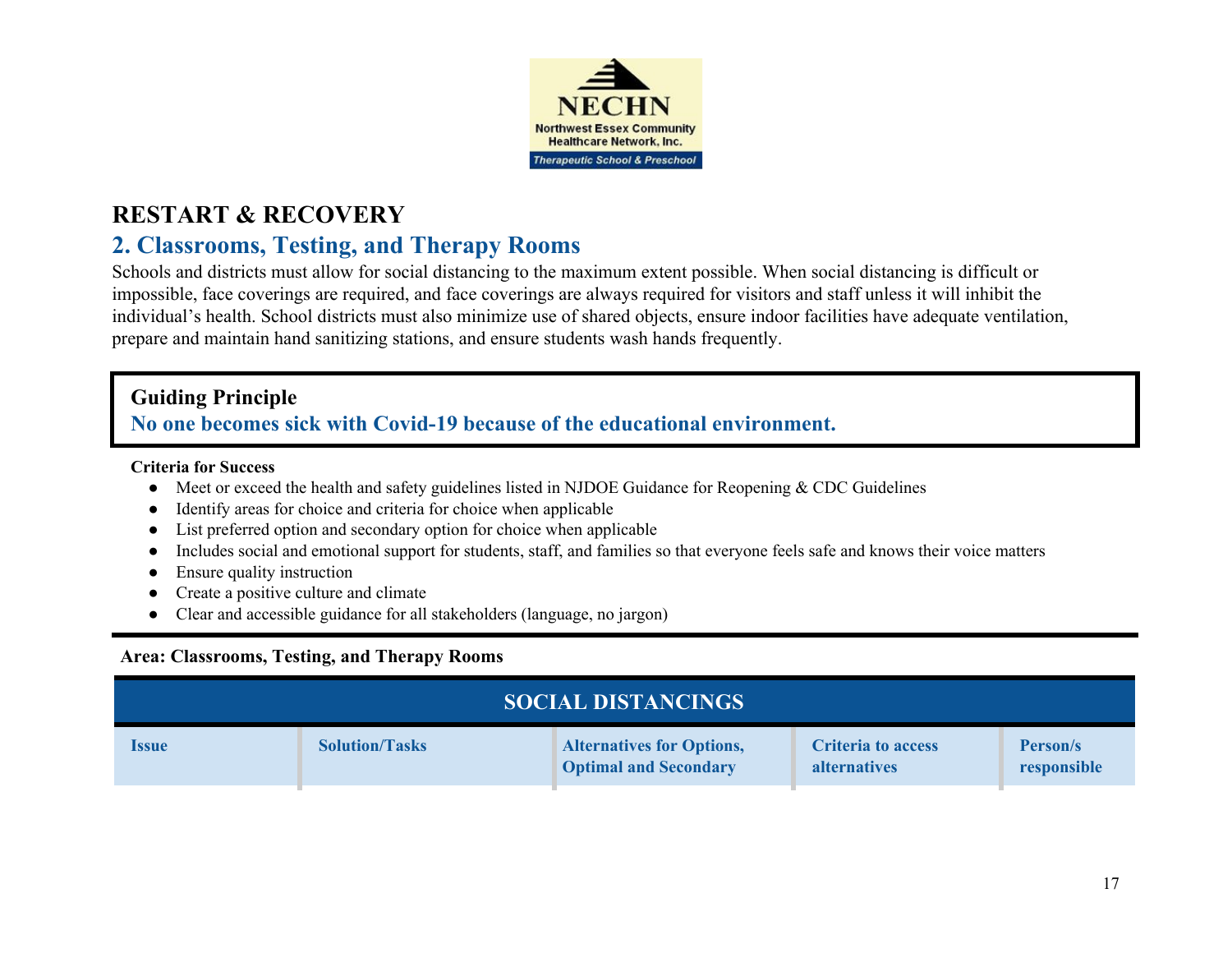

| <b>Minimize movement</b><br>of students<br>throughout the<br>building. | • When appropriate, students<br>remain in one classroom and<br>staff rotates in<br>One student in the bathroom<br>$\bullet$<br>at a time accompanied by an<br>adult<br>Bathroom schedules<br>$\bullet$<br>In the event that student<br>movement within the<br>building can be increased,<br>the school will complete an<br>inventory of other potential<br>therapy spaces to ensure<br>social distancing<br>requirements can be<br>maintained.<br>• Grouped therapies will be<br>limited to students in the<br>same cohort.<br>• PT has option to push into<br>Physical Education classes<br>Explore assigning one<br>$\bullet$<br>therapist to a classroom,<br>when possible<br>Begin school year with<br>$\bullet$<br>specials pushing in<br>classrooms. In the event that<br>student movement within the<br>building can be increased,<br>schools will complete an | • Identified Therapy area(s)<br>close to classrooms<br>• Diapering in the bathroom | Multiple<br>therapies/specials<br>occurring within<br>classroom | Teachers<br>Therapists<br>Admin (for<br>scheduling) |
|------------------------------------------------------------------------|-----------------------------------------------------------------------------------------------------------------------------------------------------------------------------------------------------------------------------------------------------------------------------------------------------------------------------------------------------------------------------------------------------------------------------------------------------------------------------------------------------------------------------------------------------------------------------------------------------------------------------------------------------------------------------------------------------------------------------------------------------------------------------------------------------------------------------------------------------------------------|------------------------------------------------------------------------------------|-----------------------------------------------------------------|-----------------------------------------------------|
|------------------------------------------------------------------------|-----------------------------------------------------------------------------------------------------------------------------------------------------------------------------------------------------------------------------------------------------------------------------------------------------------------------------------------------------------------------------------------------------------------------------------------------------------------------------------------------------------------------------------------------------------------------------------------------------------------------------------------------------------------------------------------------------------------------------------------------------------------------------------------------------------------------------------------------------------------------|------------------------------------------------------------------------------------|-----------------------------------------------------------------|-----------------------------------------------------|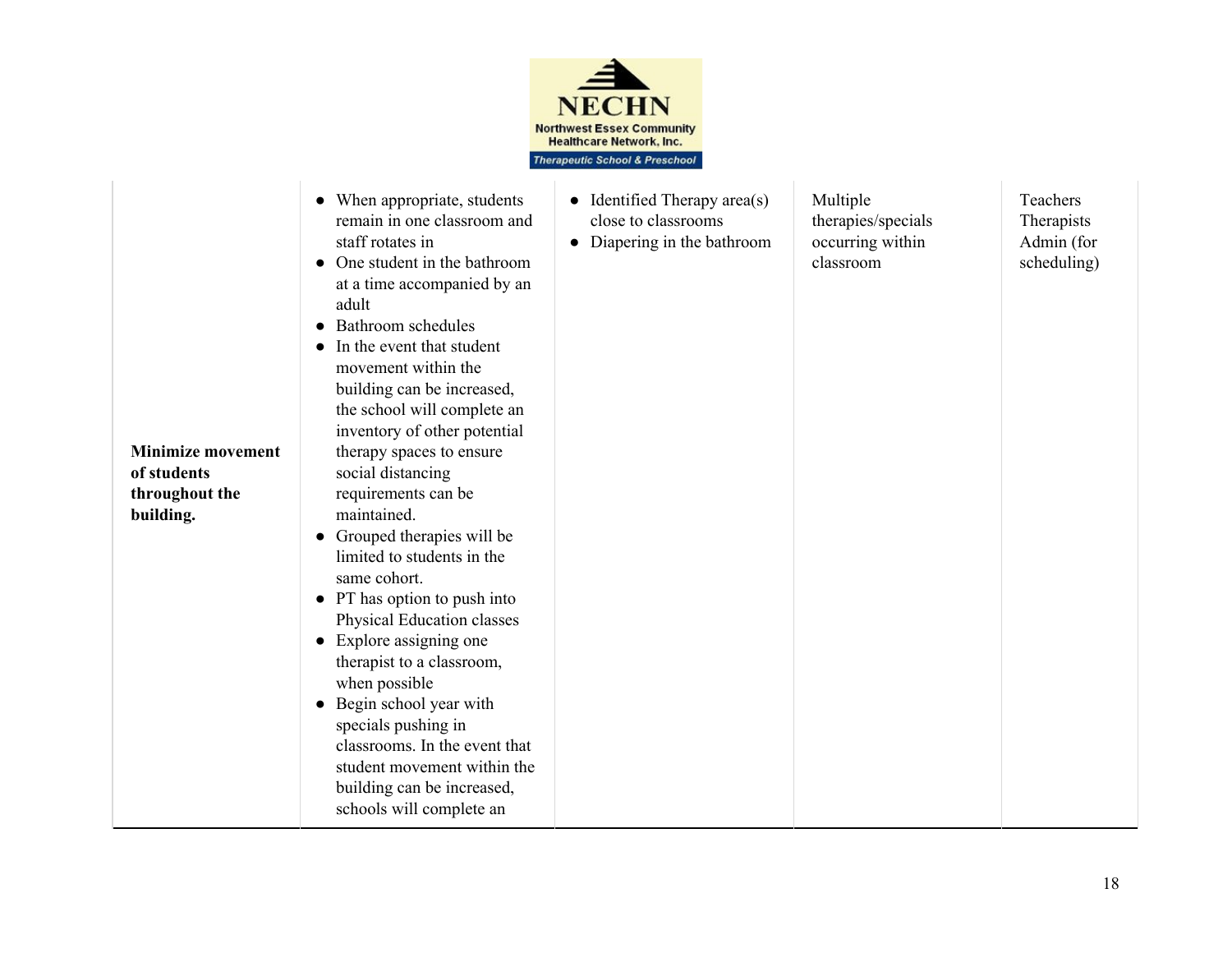

inventory of other potential special area spaces to ensure social distancing requirements can be maintained.

|                                                                              | mamiamed.                                                                                                                                                                                                                                                                                          |                                                                                                                                                                                                                           |                                             |                                 |  |  |
|------------------------------------------------------------------------------|----------------------------------------------------------------------------------------------------------------------------------------------------------------------------------------------------------------------------------------------------------------------------------------------------|---------------------------------------------------------------------------------------------------------------------------------------------------------------------------------------------------------------------------|---------------------------------------------|---------------------------------|--|--|
|                                                                              | <b>FACE COVERINGS/PPE</b>                                                                                                                                                                                                                                                                          |                                                                                                                                                                                                                           |                                             |                                 |  |  |
| <b>Issue</b>                                                                 | <b>Solution/Tasks</b>                                                                                                                                                                                                                                                                              | <b>Alternatives for Options,</b><br><b>Optimal and Secondary</b>                                                                                                                                                          | <b>Criteria to Access</b><br><b>Options</b> | Person(s)<br><b>Responsible</b> |  |  |
| <b>Face Coverings:</b><br><b>Staff</b><br><b>Students</b><br><b>Visitors</b> | <b>Masks (including clear</b><br>mouth):<br>$\bullet$ At all times<br><b>ALL STAFF</b><br><b>ALL VISITORS</b><br>$\bullet$<br>• ALL STUDENTS that are<br>capable<br>• Face Shields available for<br>staff who desire<br>Extra supply of masks to<br>provide to visitors who may<br>have forgotten. | • No mask required only if<br>appropriate medical<br>documentation, or, if a<br>student is in the process of<br>learning to wear a mask.<br>$\bullet$ If no mask, then use of<br>physical barriers to<br>maintain safety. | Appropriate medical<br>documentation.       | <b>ALL Staff</b>                |  |  |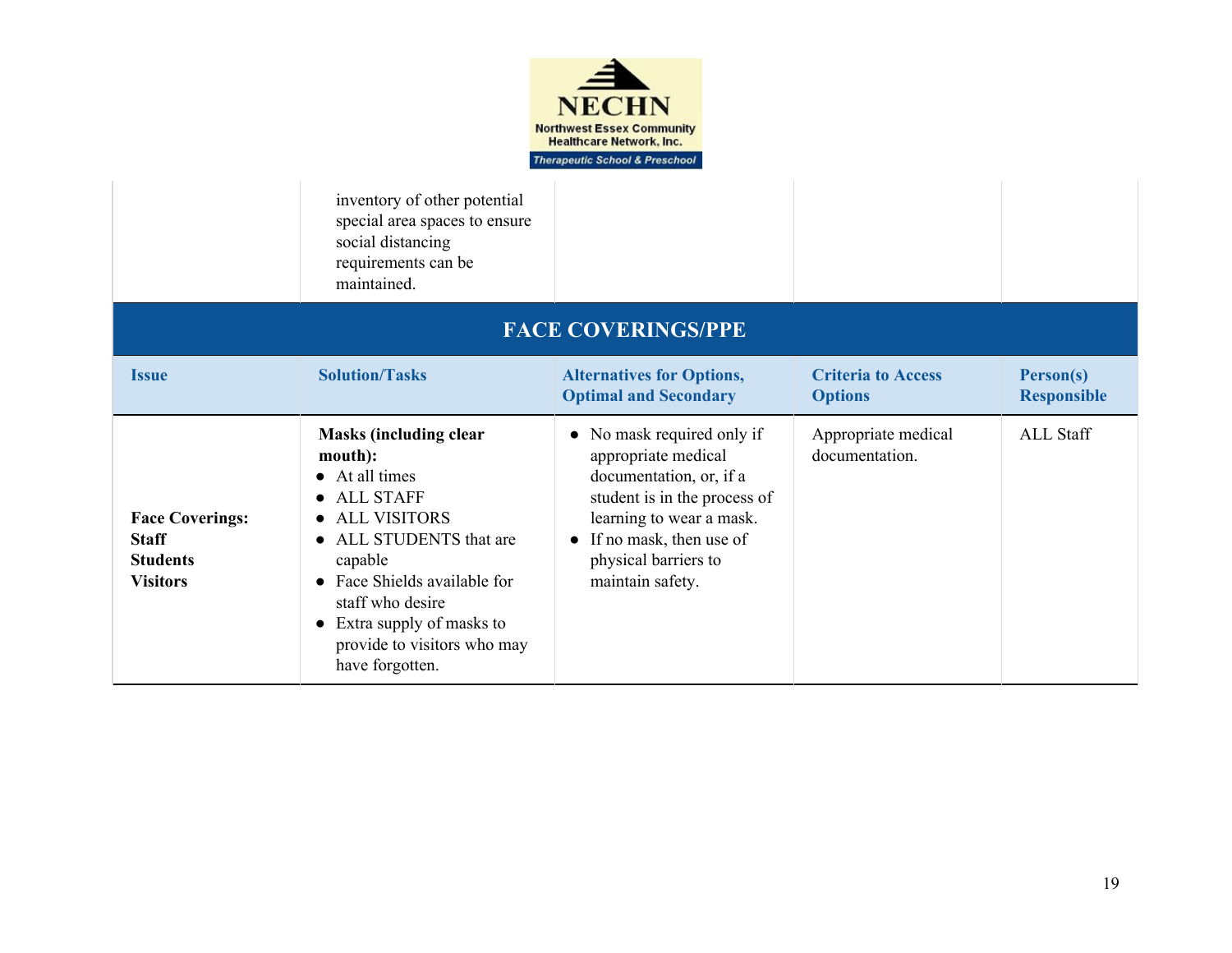

| <b>Placement of</b><br>students'<br>desks/work areas | • Instructional areas/desks 6 ft<br>apart<br>• Removal of some<br>tables/furniture.<br>One student per instructional<br>center, or, two students at<br>each end of large tables.<br>Desks facing forwards<br>Dividers placed on<br>desks//tables<br>Students each have<br>designated center/desk/table | Wear PPE (mask/face)<br>$\bullet$<br>shield) when social<br>distancing is not possible.<br>Separate therapy area<br>$\bullet$<br>close to classrooms- order<br>gym floor tape to make<br>markings of social<br>distance | Social distancing not<br>possible<br>Classrooms too<br>crowded to host all<br>therapies | Classroom<br>staff<br>Therapists<br><b>Nurse</b><br>Principal       |  |  |
|------------------------------------------------------|--------------------------------------------------------------------------------------------------------------------------------------------------------------------------------------------------------------------------------------------------------------------------------------------------------|-------------------------------------------------------------------------------------------------------------------------------------------------------------------------------------------------------------------------|-----------------------------------------------------------------------------------------|---------------------------------------------------------------------|--|--|
| <b>Physical Barriers</b>                             | Divider - must remain in a<br>specific room.<br>Face shields<br>Masks (regular and clear<br>panel)                                                                                                                                                                                                     | <b>NONE</b>                                                                                                                                                                                                             | <b>NONE</b>                                                                             | School<br>Secretaries<br>(Ordering)<br>Classroom /<br>Therapy Staff |  |  |
| <b>SHARED MATERIALS</b>                              |                                                                                                                                                                                                                                                                                                        |                                                                                                                                                                                                                         |                                                                                         |                                                                     |  |  |
| <b>Solution/tasks</b><br><b>Issue</b>                |                                                                                                                                                                                                                                                                                                        | <b>Alternatives for Options,</b><br><b>Optimal and Secondary</b>                                                                                                                                                        | <b>Criteria to Access</b><br><b>Options</b>                                             | Person(s)<br><b>Responsible</b>                                     |  |  |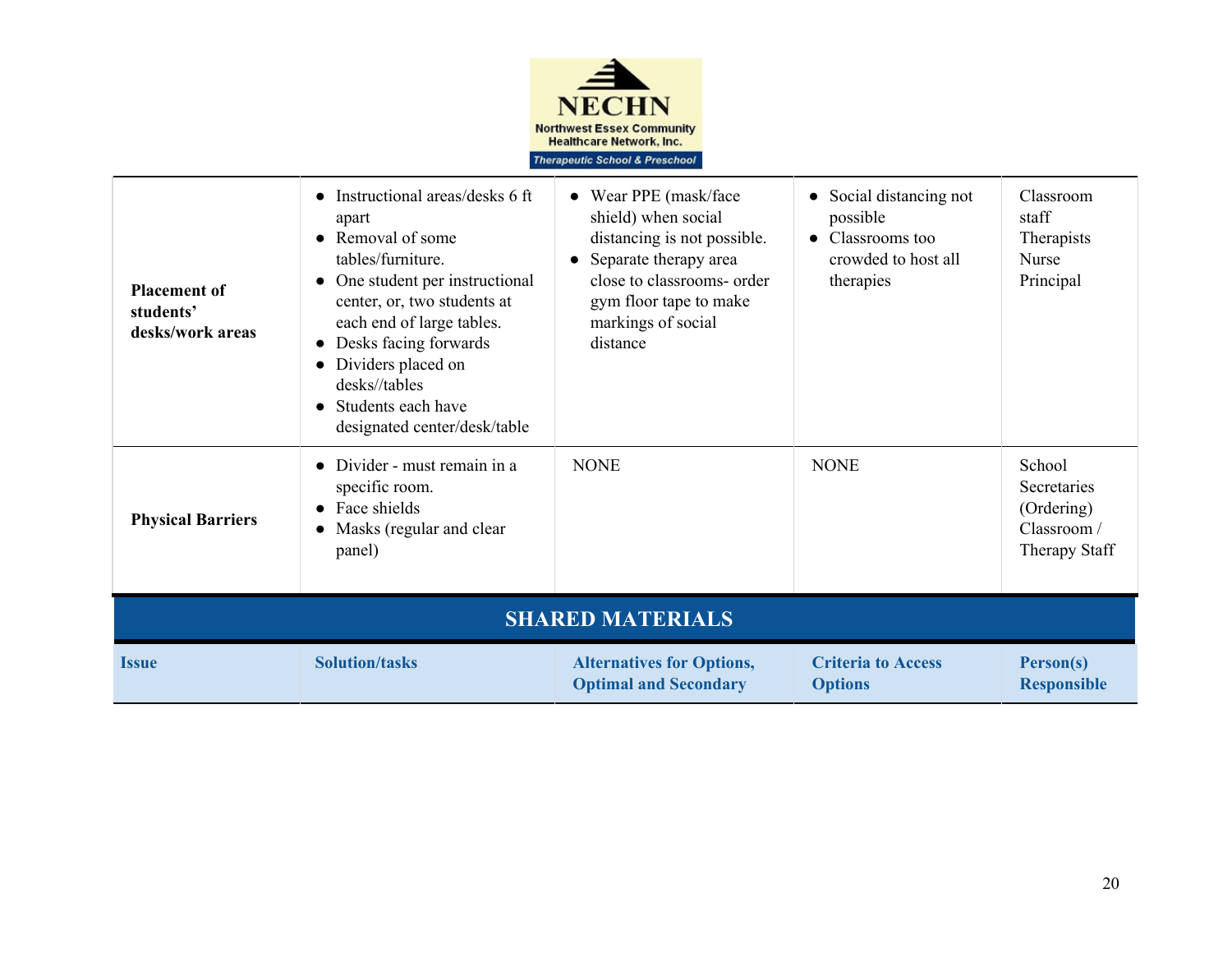

| <b>Sharing of</b><br>instructional<br>materials | Students have their own<br>writing materials, etc.<br>Own art materials<br>Appropriate storage<br>$\bullet$<br>containers for individual<br>student materials, to be<br>placed by each student's<br>work areas.                                                                                                                                                                                                                                                                                                                                                                                                           | Shared materials with strict<br>sanitization protocols         | Unable to accommodate<br>separate materials | Classroom /<br>Therapy Staff<br>Special Area<br>Teachers |
|-------------------------------------------------|---------------------------------------------------------------------------------------------------------------------------------------------------------------------------------------------------------------------------------------------------------------------------------------------------------------------------------------------------------------------------------------------------------------------------------------------------------------------------------------------------------------------------------------------------------------------------------------------------------------------------|----------------------------------------------------------------|---------------------------------------------|----------------------------------------------------------|
| <b>Keeping Materials</b><br><b>Separated</b>    | Individual "Therapy<br>Boxes"/Sensory Bins<br>Disinfectant sprays (Lysol) or<br>$\bullet$<br>Child friendly hand sanitizer<br>Separate Bins with<br>$\bullet$<br>manipulatives and<br>materials in each<br>Laminated or sheet<br>$\bullet$<br>protectors for materials to<br>be shared that are easy to<br>wipe down.<br>Fine Motor Centers with<br>$\bullet$<br>individual OT boxes<br>Color coded materials to<br>$\bullet$<br>differentiate between<br>students<br>Students belongings will<br>$\bullet$<br>be separated in<br>individually label cubbies<br>Use of Lysol spray on<br>$\bullet$<br>computers and other | books and materials kids use at<br>school remain in the school | Unable to accommodate<br>separate materials | Teachers<br>Therapists                                   |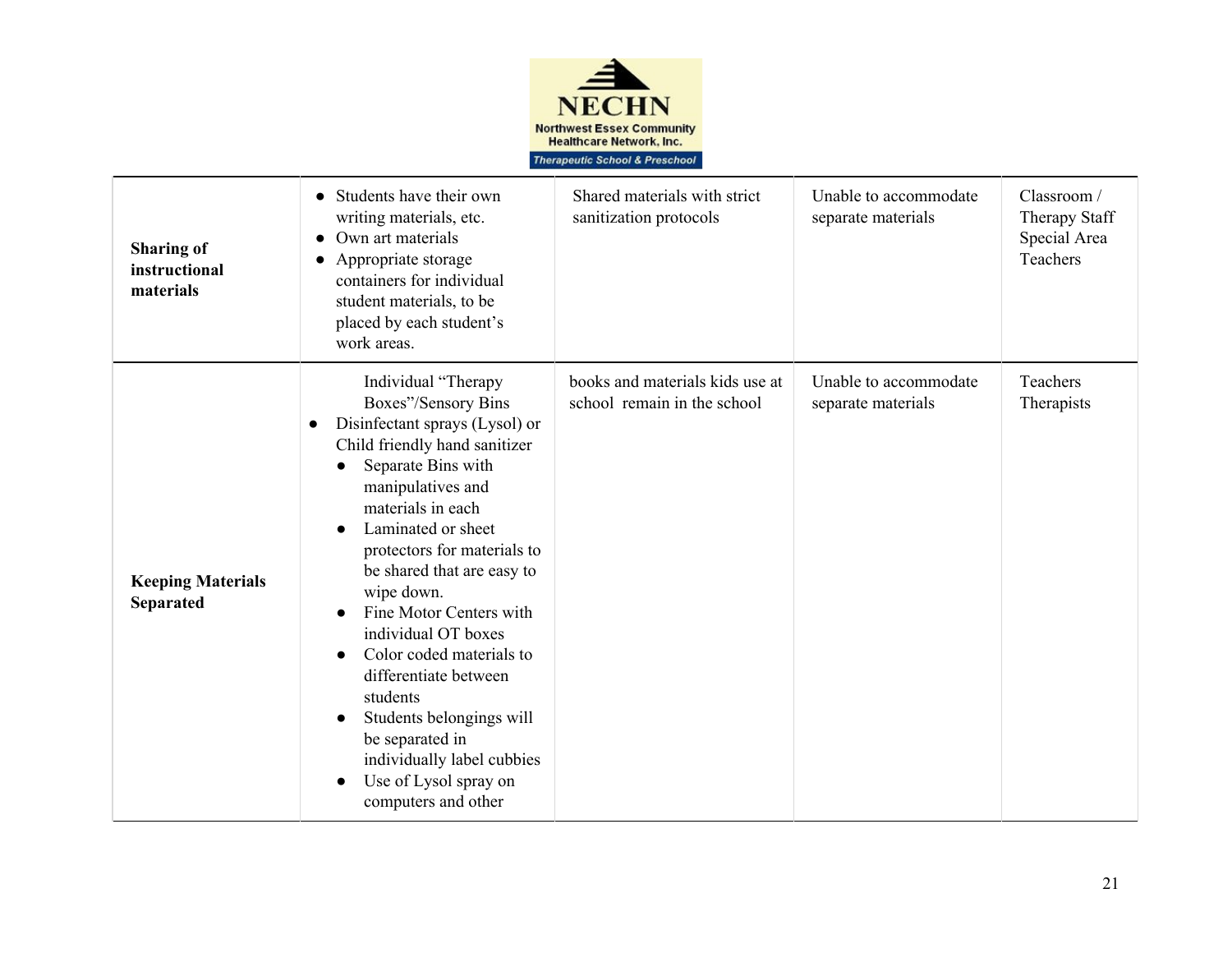

|                                                                       | shared items.                                                                                                                                                                                                  |                                                                                                                                                              |                                                                                                                                                   |                                                                            |  |  |
|-----------------------------------------------------------------------|----------------------------------------------------------------------------------------------------------------------------------------------------------------------------------------------------------------|--------------------------------------------------------------------------------------------------------------------------------------------------------------|---------------------------------------------------------------------------------------------------------------------------------------------------|----------------------------------------------------------------------------|--|--|
| Teacher/TA/Therapist<br>responsibility for<br>cleaning and sanitizing | Staff clean surfaces and<br>equipment directly following<br>activity using approved wipes<br>(Lysol etc.)                                                                                                      | Designate one staff during<br>set time period to be<br>"cleaner"<br>• Allow last 5 minutes of each<br>period for cleaning                                    | • Must have readily<br>available supplies of<br>wipes/cleaning materials<br>etc. (In past staff have<br>purchased own as<br>school does not have) | Teacher/TA/Ther<br>apist                                                   |  |  |
|                                                                       | <b>ADEQUATE VENTILATION</b>                                                                                                                                                                                    |                                                                                                                                                              |                                                                                                                                                   |                                                                            |  |  |
| <b>Issue</b>                                                          | <b>Solution/Tasks</b>                                                                                                                                                                                          | <b>Alternatives for Options,</b><br><b>Optimal and Secondary</b>                                                                                             | <b>Criteria to Access</b><br><b>Options</b>                                                                                                       | Person(s)<br><b>Responsible</b>                                            |  |  |
| <b>Ventilation/Fresh</b><br>Air                                       | Air Purifiers/AC's<br>$\bullet$<br><b>Filter Cleaning/Checks</b><br>$\bullet$<br>Classrooms and offices with<br>building wide ACs- install<br>new filters<br>Open Windows (unless<br>raining in-when possible) | Optimal<br>Installation of room air<br>purifiers all classes<br>• New filters (special filters<br>needed for room ACs?)<br>All classes open windows<br>daily |                                                                                                                                                   | Teachers<br>Therapist<br><b>TA</b><br><b>BA</b><br>Principal<br>Custodians |  |  |
| <b>HAND SANITIZING</b>                                                |                                                                                                                                                                                                                |                                                                                                                                                              |                                                                                                                                                   |                                                                            |  |  |
| <b>Issue</b>                                                          | <b>Solution/Tasks</b>                                                                                                                                                                                          | <b>Alternatives for Options,</b><br><b>Optimal and Secondary</b>                                                                                             | <b>Criteria to Access</b><br><b>Options</b>                                                                                                       | Person(s)<br><b>Responsible</b>                                            |  |  |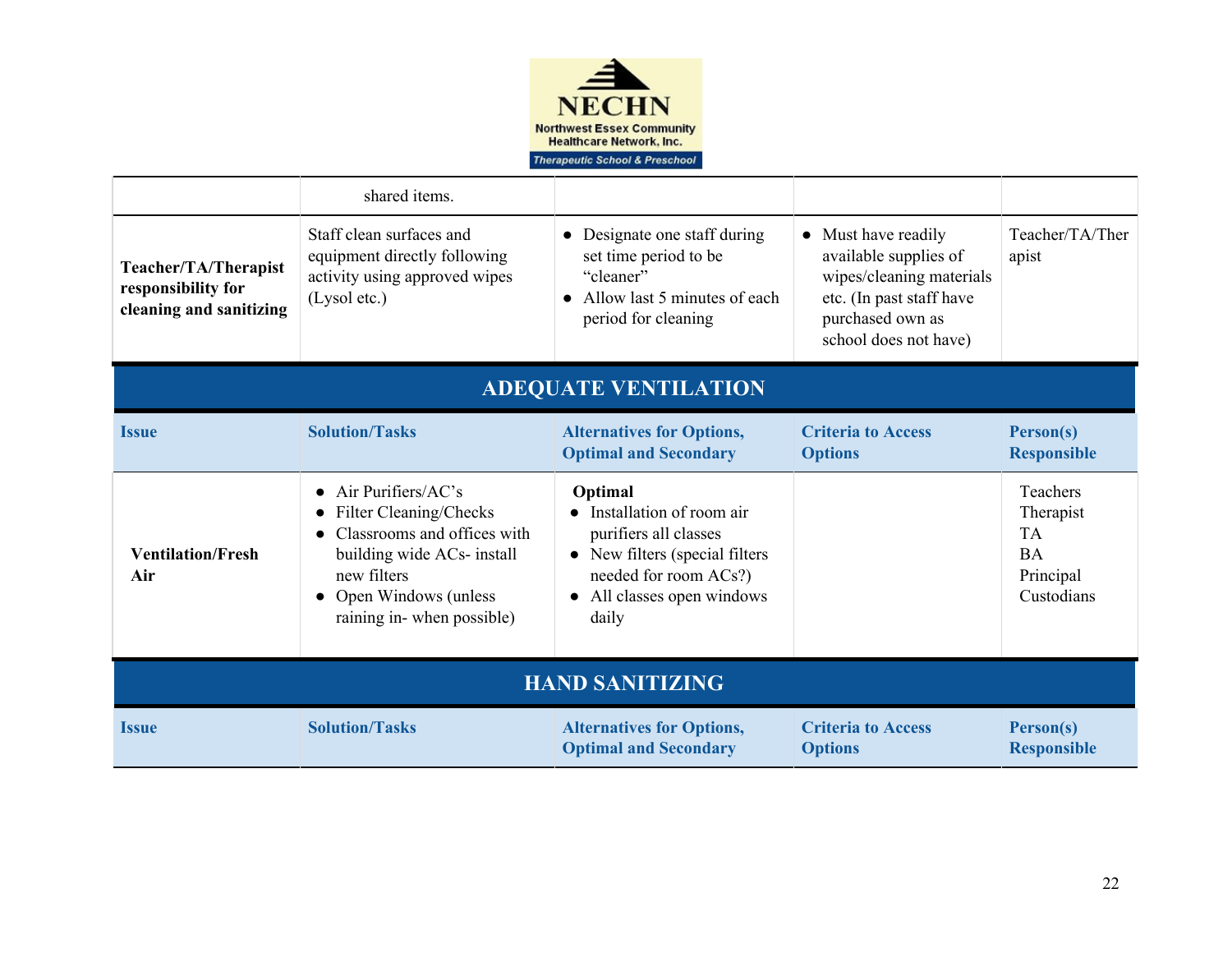

| <b>Hand Washing and</b><br><b>Sanitizing Stations</b>                                                                                                                                                 | Hand Sanitizer in all rooms<br>$\bullet$<br>(meets minimum alcohol<br>content)<br>hands free or pump?<br>Portable hand-washing<br>$\bullet$<br>stations | Optimal<br>Inside room installed<br>hands free, alcohol<br>$(60\%+)$ based sanitizer<br>(need adequate supplies)<br>/refills)                                                           | Multiple Individual<br>pump bottles available<br>within room to<br>minimize movement                                                               | <b>Building Host</b><br>custodians<br>Principals<br><b>Business</b><br>Admin<br>Secretaries/<br>ordering<br>supplies |
|-------------------------------------------------------------------------------------------------------------------------------------------------------------------------------------------------------|---------------------------------------------------------------------------------------------------------------------------------------------------------|-----------------------------------------------------------------------------------------------------------------------------------------------------------------------------------------|----------------------------------------------------------------------------------------------------------------------------------------------------|----------------------------------------------------------------------------------------------------------------------|
| Staff clean surfaces and<br>equipment directly following<br>Teacher/Para/Thera<br>activity using approved wipes<br>pist responsibility<br>(Lysol etc.)<br>for cleaning and<br>sanitizing              |                                                                                                                                                         | Designate one staff during<br>set time period to be<br>"cleaner"<br>Allow last 5 minutes of<br>$\bullet$<br>each period for cleaning                                                    | Must have readily<br>available supplies of<br>wipes/cleaning materials<br>etc.<br>(In past staff have<br>purchased own as<br>school does not have) | Teacher,<br>paras,<br>therapists<br>Secretaries/<br>ordering<br>supplies                                             |
| Stickers/Decals to mark<br>$\bullet$<br>floor<br><b>Visual markings</b><br>• Reminders throughout<br>demarking social<br>buildings about social<br>distancing/cover cough/wash<br>distancing<br>hands |                                                                                                                                                         | Floor tape $&$ cut-outs to<br>mark where students will<br>stand when getting online<br>Arrows to show one way<br>in halls or in stairwells<br>Signs throughout building<br>as reminders | Purchase tape & decals<br>or pictures<br>Make posters for halls,<br>classrooms, bathrooms                                                          | <b>Teachers</b><br>Classroom<br>staff<br>Principals                                                                  |
| <b>Testing Areas</b>                                                                                                                                                                                  | CST's do testing in the<br>conference room                                                                                                              | NONE - to avoid<br>unnecessary people in the<br>building                                                                                                                                | <b>NONE</b>                                                                                                                                        | Case<br>managers<br>Parents<br>Student                                                                               |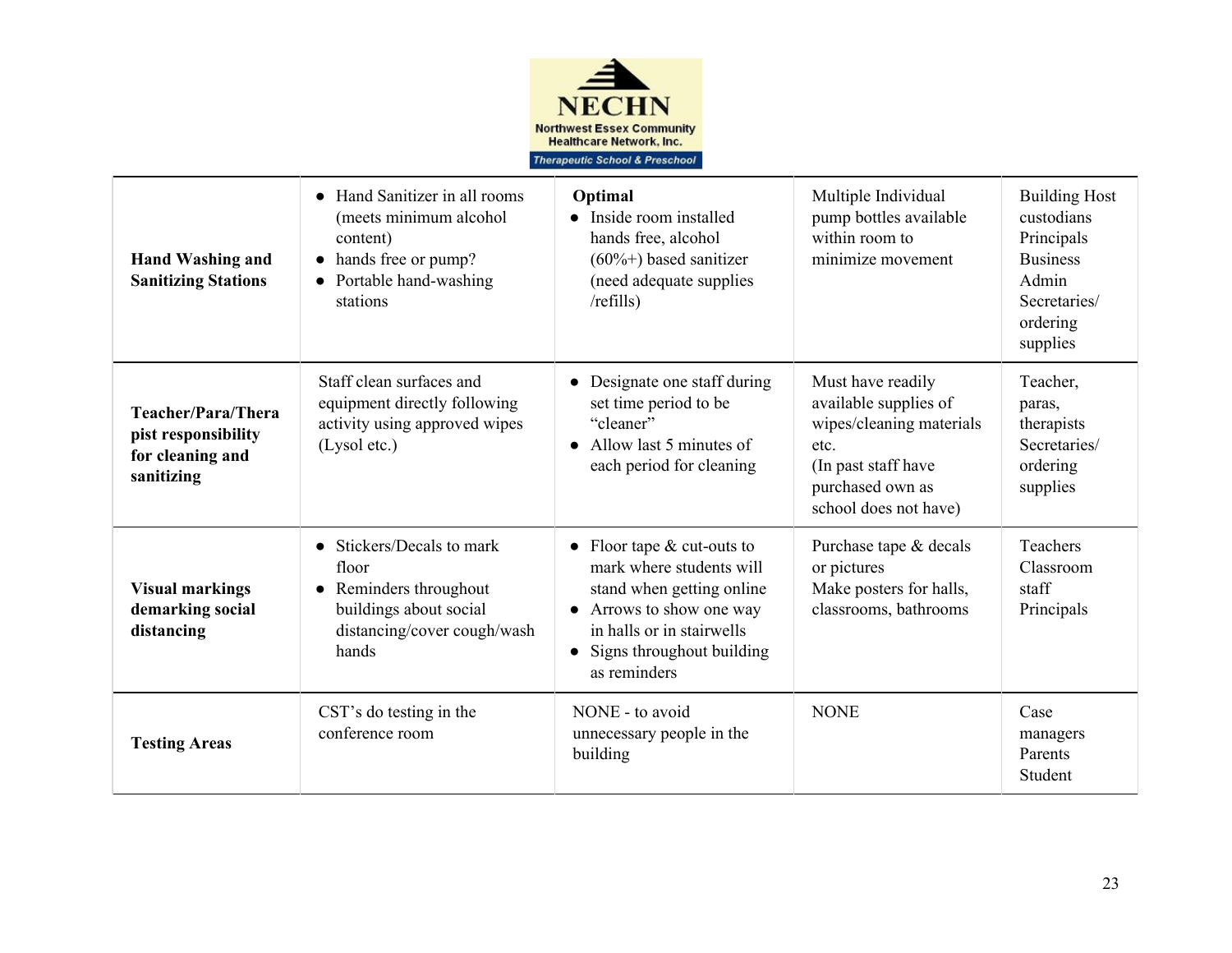

| Staff/CST/Family<br><b>Meetings</b>                                                                                                                                                              | All Virtual                                                                                                                                                                       | Continue virtual or<br>teleconferencing until<br>further notice<br>Teachers/therapists join<br>$\bullet$<br>meetings virtually or<br>teleconference                                    | Teachers given<br>Chromebooks so that<br>they are mobile $\&$ able<br>to go to another space<br>within the building. | Teachers<br><b>TA</b><br>Principal<br>IT Dept<br>Case<br>Managers<br>Parents |
|--------------------------------------------------------------------------------------------------------------------------------------------------------------------------------------------------|-----------------------------------------------------------------------------------------------------------------------------------------------------------------------------------|----------------------------------------------------------------------------------------------------------------------------------------------------------------------------------------|----------------------------------------------------------------------------------------------------------------------|------------------------------------------------------------------------------|
| Stickers/Decals to mark floor<br>Reminders throughout<br>$\bullet$<br>buildings about social<br><b>Visual markings</b><br>distancing/cover cough/wash<br>demarking social<br>hands<br>distancing |                                                                                                                                                                                   | Floor tape $&$ cut-outs to<br>$\bullet$<br>mark where students will<br>stand when getting on line<br>• Arrows to show one way in<br>halls<br>Signs throughout<br>building as reminders | Purchase tape & decals<br>$\bullet$<br>or pictures<br>Make posters for halls,<br>$\bullet$<br>classrooms, bathrooms  | Teachers<br>Classroom<br><b>Staff</b><br>Principals                          |
| Occur in classrooms<br>Students need to have their<br><b>Special Area Classes</b><br>own, individual materials<br>provided by the school                                                         |                                                                                                                                                                                   | Occurs outside when<br>appropriate<br>Clean objects after each use                                                                                                                     |                                                                                                                      | Staff                                                                        |
| <b>Student stuck</b><br>indoors/ in class                                                                                                                                                        | Outdoor:<br>$\bullet$<br><b>Instruction Recess PE</b><br>(weather permitting)<br>Gym when available<br>Cafeteria when available<br>$\bullet$<br>Clean up the grounds<br>$\bullet$ | Scheduled structured<br>movement breaks per class<br>Parade walking                                                                                                                    | <b>Staff</b><br>Availability                                                                                         | <b>Staff</b>                                                                 |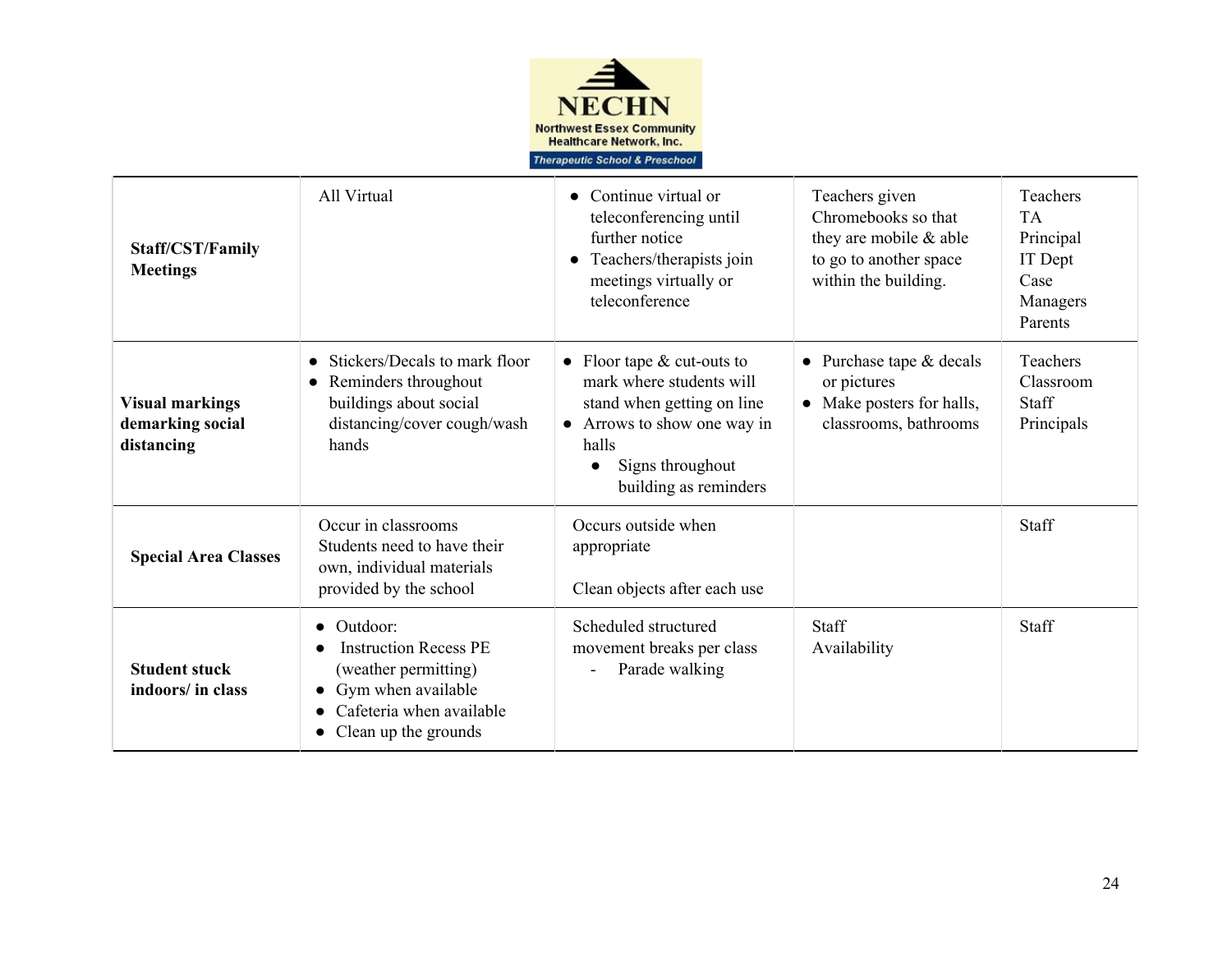

| <b>Addressing</b><br>behavior within<br>therapy areas and<br>classrooms                                                                                                                  | Mandated PPE when<br>$\bullet$<br>physical interaction required<br>Teacher/Counselor/<br><b>Behaviorist determines #</b><br>of Crisis team staff to be<br>called<br>Using a designated crisis<br>$\bullet$<br>room (used to work<br>through crisis level<br>behavior) | Designated area assigned for<br>counselors to/staff to bring<br>students going thru a<br>behavior episode                                                                                                                                                 | Bring student to a safe<br>timeout room or area | Staff     |
|------------------------------------------------------------------------------------------------------------------------------------------------------------------------------------------|-----------------------------------------------------------------------------------------------------------------------------------------------------------------------------------------------------------------------------------------------------------------------|-----------------------------------------------------------------------------------------------------------------------------------------------------------------------------------------------------------------------------------------------------------|-------------------------------------------------|-----------|
| <b>Minimize movement</b><br>of staff (subs to<br>different classrooms<br>for coverage) when<br>possible. Only shift<br>staff when the<br>situation could be<br>potentially<br>dangerous. | Staff will remain in the<br>classroom whenever possible<br>for instruction                                                                                                                                                                                            |                                                                                                                                                                                                                                                           |                                                 | All Staff |
| <b>Specialized protocol</b><br>required for therapists<br>and crisis team staff<br>who will need to leave<br>and enter rooms<br>throughout the school<br>day                             | Face masks should be worn by<br>therapy staff entering and<br>exiting the classroom                                                                                                                                                                                   | Keep drawers or bins in class<br>to keep materials<br>Each therapist/crisis<br>team member should be<br>assigned to set<br>classrooms and to<br>schedule each classroom<br>separately, as not to enter<br>and exit the classroom<br>multiple times a day. |                                                 |           |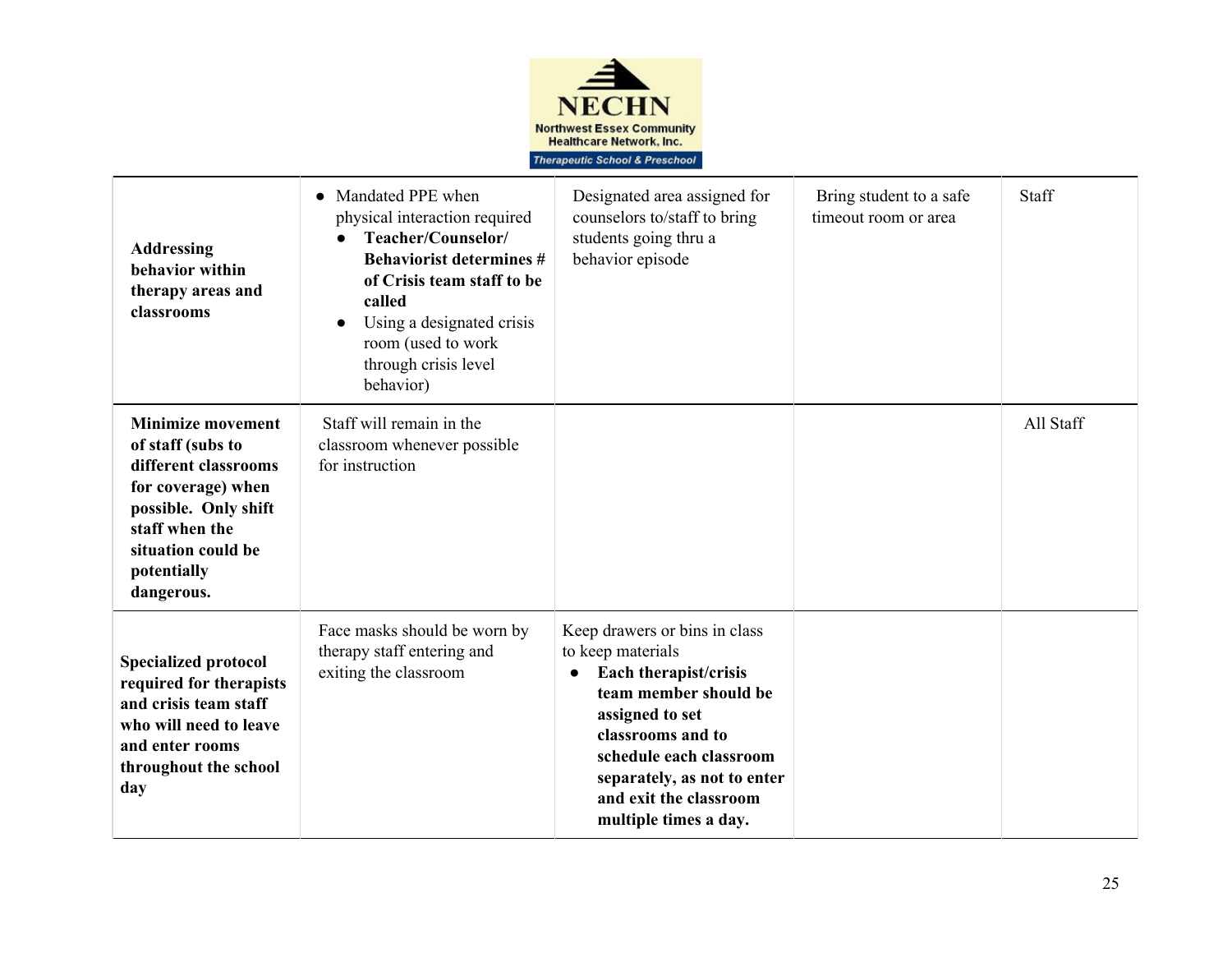

|                     |                                                                                                          | The therapist/behaviorist,<br>or any staff exiting the<br>classroom should sanitize<br>his/her hands right after<br>taking their gloves off.<br>staff in general should<br>also get into the habit of<br>opening doors using<br>their body or forearm,<br>instead of their hands<br>and to go up the stairs<br>holding a disinfecting<br>wipe as to clean the<br>handrail for themselves<br>and for the next staff or<br>child who will use it<br>after them.<br>The same face shield is<br>kept on and the same<br>N95 mask could be<br>used for up to 5 days. A<br>lot of therapists choose<br>to wear a surgical mask<br>on top of the N95 to<br>protect it. |  |
|---------------------|----------------------------------------------------------------------------------------------------------|-----------------------------------------------------------------------------------------------------------------------------------------------------------------------------------------------------------------------------------------------------------------------------------------------------------------------------------------------------------------------------------------------------------------------------------------------------------------------------------------------------------------------------------------------------------------------------------------------------------------------------------------------------------------|--|
| <b>NURSE VISITS</b> | One staff member should bring<br>any sick child or student<br>needing medication to the<br>nurses office | N95 mask and full PPEs<br>should be worn by the nurses<br>and any staff in the quarantine<br>room                                                                                                                                                                                                                                                                                                                                                                                                                                                                                                                                                               |  |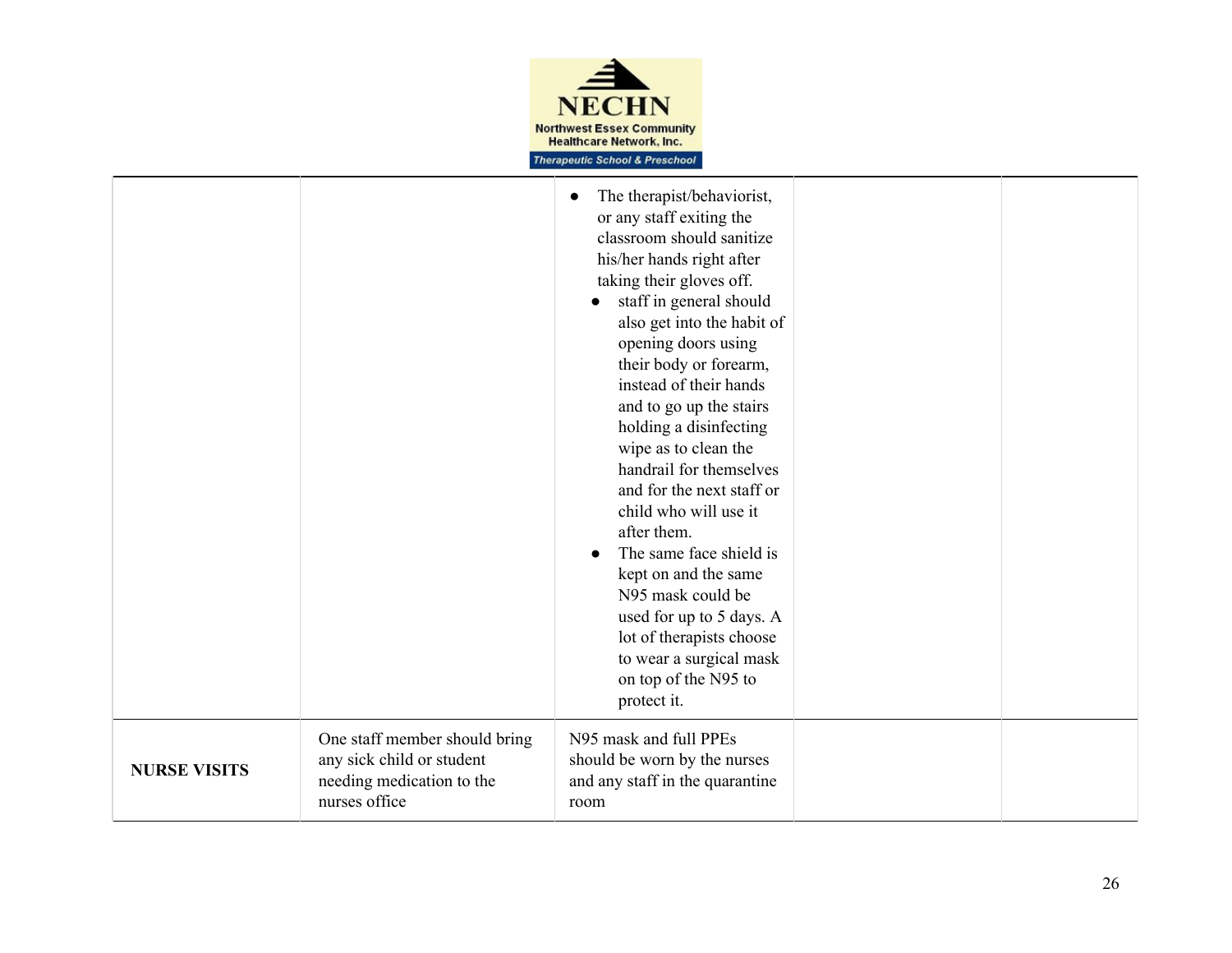

|                  | Isolation Room in each bldg. | Isolation Room in the bldg                                                                          |  |
|------------------|------------------------------|-----------------------------------------------------------------------------------------------------|--|
| <b>ISOLATION</b> |                              | • N95 Mask and full PPEs<br>should be worn by the<br>nurses and any staff in the<br>quarantine room |  |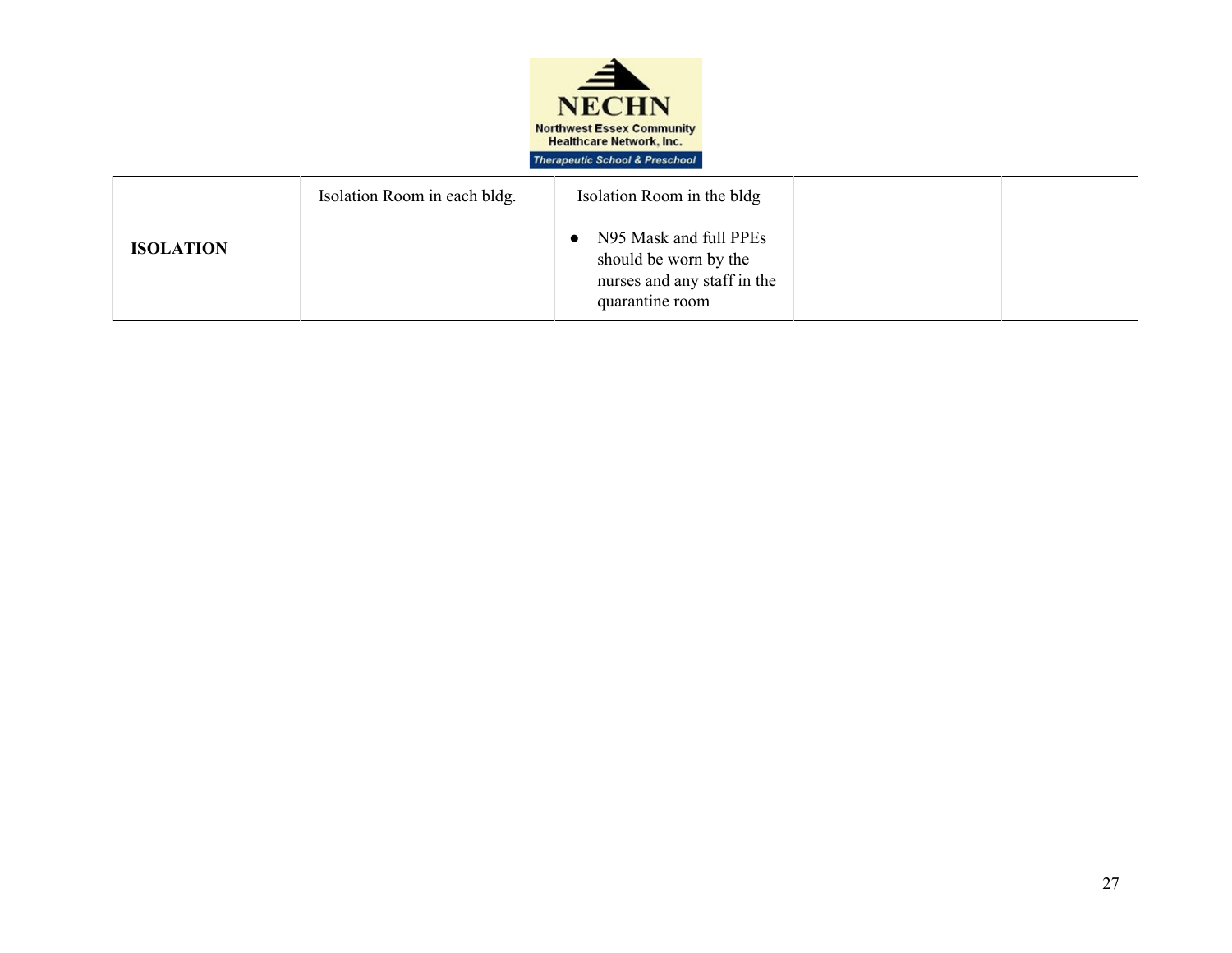

## **3. Transportation**

School districts should maintain social distancing practices on buses to the maximum extent practicable and adopt best practices for cleaning and disinfecting all vehicles used for transporting students. If maintaining social distance is not possible, all students who are able must wear face coverings while on busses.

## **Guiding Principle No one becomes sick with Covid-19 because of the educational environment**

#### **Criteria for Success**

- Meet or exceed the health and safety guidelines listed in NJDOE Guidance for Reopening & CDC Guidelines
- Identify areas for choice and criteria for choice when applicable
- List preferred option and secondary option for choice when applicable
- Includes social and emotional support for students, staff, and families so that everyone feels safe and knows their voice matters
- Ensure quality instruction
- Create a positive culture and climate
- Clear and accessible guidance for all stakeholders (language, no jargon)

#### **Area: Transportation**

| <b>Issue</b> | <b>Solution/Tasks</b> | Alternatives for Options, Optimal   Criteria to access Alternatives | <b>Person(s)/Responsible</b> |
|--------------|-----------------------|---------------------------------------------------------------------|------------------------------|
|              |                       | and Secondary                                                       |                              |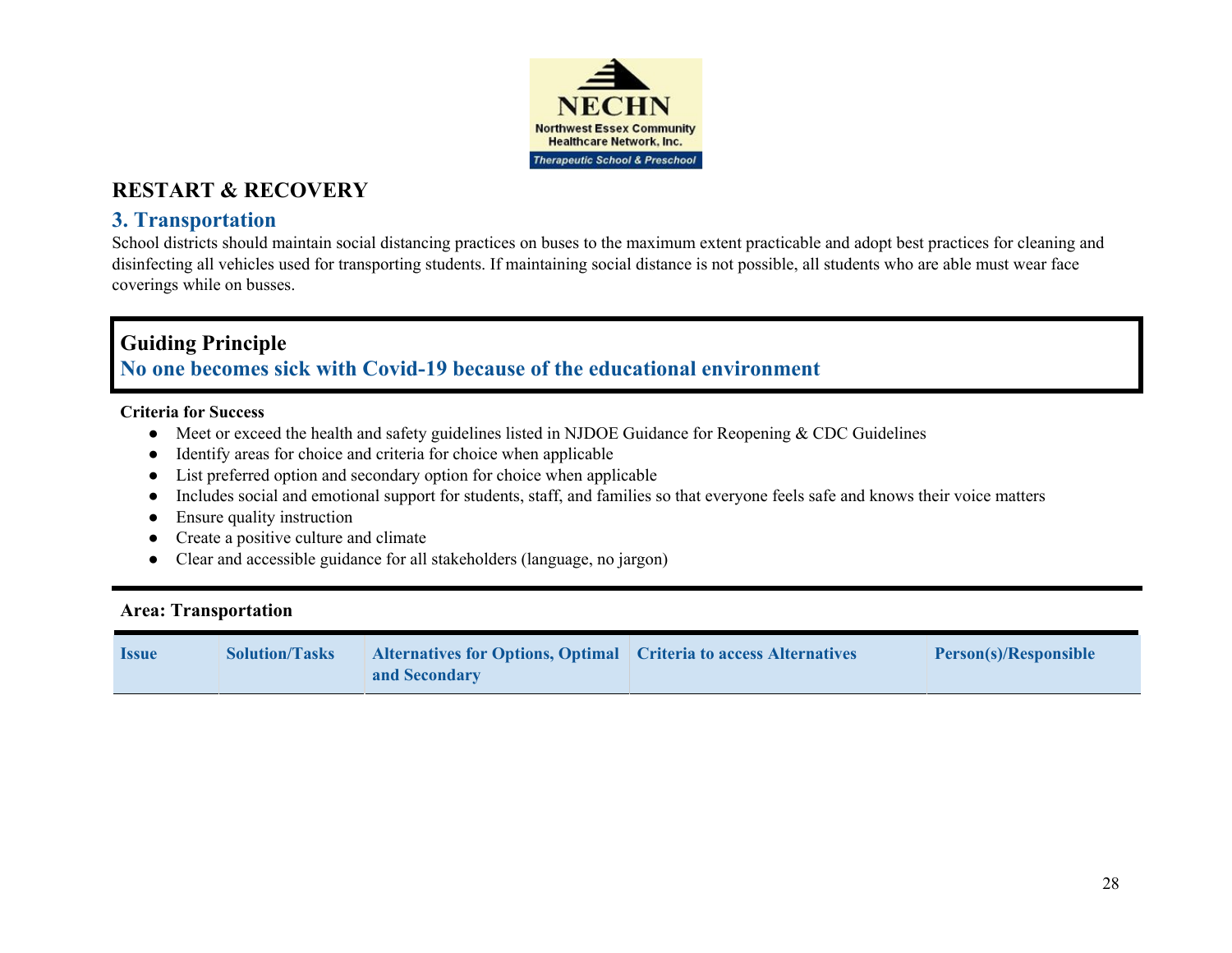

| How to<br>maintain<br>safety on the<br>bus when we<br>do not<br>control<br>busing. | Specifications<br>that put health<br>and safety at the<br>forefront. | <b>Optimal Safety Spec:</b><br>1. Adhere to CDC social<br>distancing recommendations - 1<br>student per row, alternating left<br>and right rows<br>$\bullet$ 11 students on a 54<br>passenger vehicle<br>• 6 students on a 29 passenger<br>vehicle<br>• 5 students on a 24 passenger<br>vehicle<br>• 4 students on a 16 passenger<br>vehicle<br>• Bus aide should not be<br>counted in total number of<br>passengers.<br>• Signs recommending social<br>distancing of 6 feet must be<br>posted in all vehicles.<br>• Seats will have signage or<br>decals indicating if they are<br>unusable | 1. Adhering to CDC guidelines buses<br>with partitions - 1 student per row,<br>per side<br>Example, 22 students on a 54<br>$\bullet$<br>passenger vehicle.<br>Bus aide would not be counted as<br>$\bullet$<br>passenger<br>Staggered schedules may be<br>$\bullet$<br>suggested to minimize the<br>number of students on vehicles. |                                                                                                                                                                      |
|------------------------------------------------------------------------------------|----------------------------------------------------------------------|----------------------------------------------------------------------------------------------------------------------------------------------------------------------------------------------------------------------------------------------------------------------------------------------------------------------------------------------------------------------------------------------------------------------------------------------------------------------------------------------------------------------------------------------------------------------------------------------|-------------------------------------------------------------------------------------------------------------------------------------------------------------------------------------------------------------------------------------------------------------------------------------------------------------------------------------|----------------------------------------------------------------------------------------------------------------------------------------------------------------------|
|                                                                                    |                                                                      | 2. Students required to wear<br>masks when possible $\&$<br>medically feasible.<br>• NECHNTSPS can note<br>which students are exempted<br>from wearing a mask for<br>behavioral or medical                                                                                                                                                                                                                                                                                                                                                                                                   | 2. Students who are proven to be<br>intolerant of masks will be on a bus with<br>fewer students to try and enhance social<br>distancing.                                                                                                                                                                                            | 2. NECHNTSPS will<br>develop a transportation<br>form to indicate who would<br>be exempt. Information will<br>be sent to sending school<br>transportation department |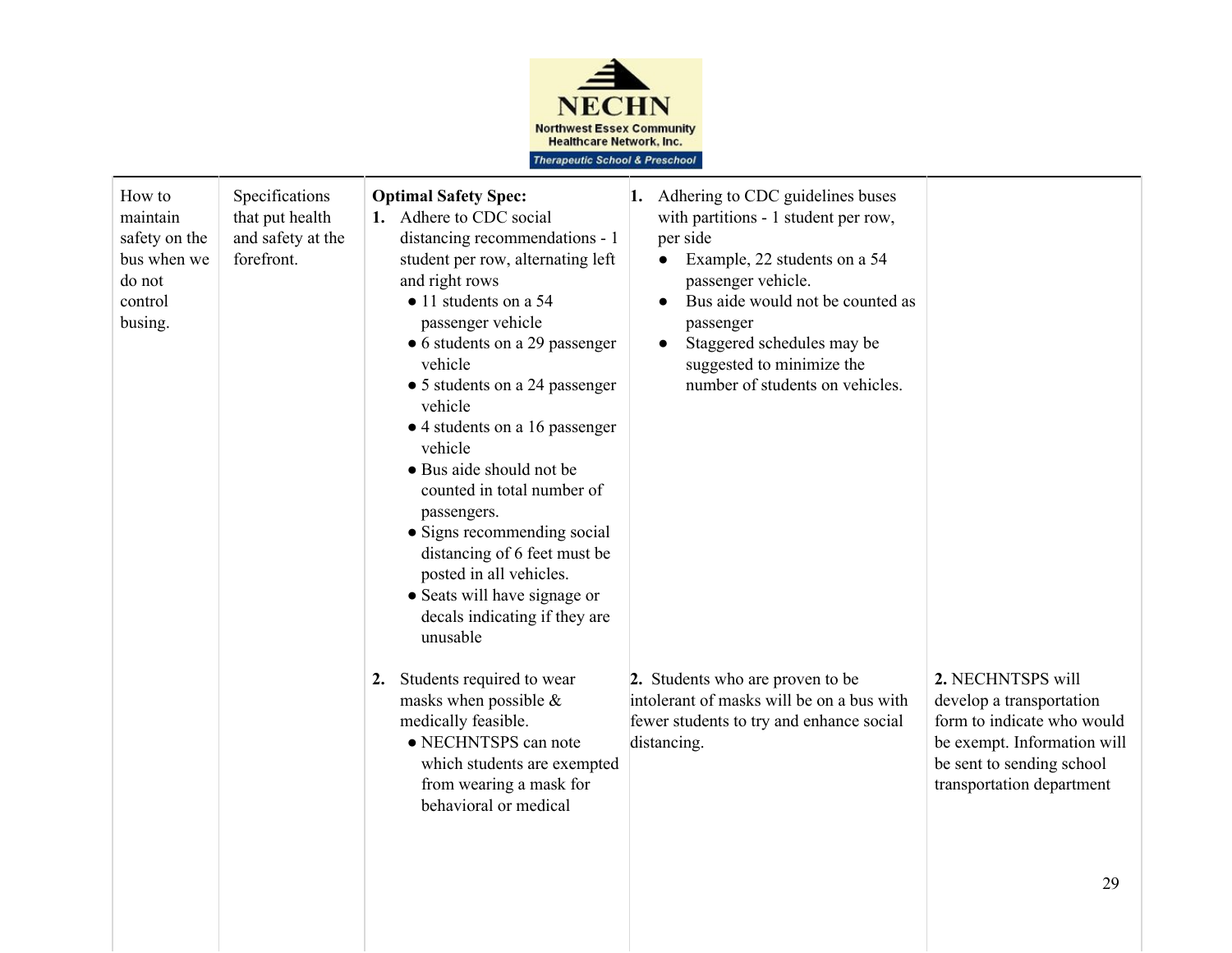

|  | reasons.<br>• Students who are medically<br>fragile and cannot wear a<br>mask may be able to get<br>access to being on a small<br>bus or van alone.<br>• All students on a 7<br>passenger bus must be the<br>only student on a vehicle,<br>due to a driver and an aide to<br>ensure social distancing<br>(with the exception of<br>siblings or students that live<br>in the same household.)<br>3. Bus drivers are required to wear<br>masks at all times on the bus.<br>• Bus company should have<br>adequate supply of<br>additional masks on vehicle<br>available for staff and<br>possible student use.<br>4. Bus aides are required to wear<br>masks at all times on the bus.<br>• Bus company should have<br>adequate supply of<br>additional masks on vehicle | 3. Bus driver may be permitted to<br>remove mask while driving due to safety<br>concerns. | 3. Sending School<br>Transportation department<br>4. Sending District<br>Transportation department |
|--|----------------------------------------------------------------------------------------------------------------------------------------------------------------------------------------------------------------------------------------------------------------------------------------------------------------------------------------------------------------------------------------------------------------------------------------------------------------------------------------------------------------------------------------------------------------------------------------------------------------------------------------------------------------------------------------------------------------------------------------------------------------------|-------------------------------------------------------------------------------------------|----------------------------------------------------------------------------------------------------|
|  | available for staff and<br>possible student use.                                                                                                                                                                                                                                                                                                                                                                                                                                                                                                                                                                                                                                                                                                                     |                                                                                           |                                                                                                    |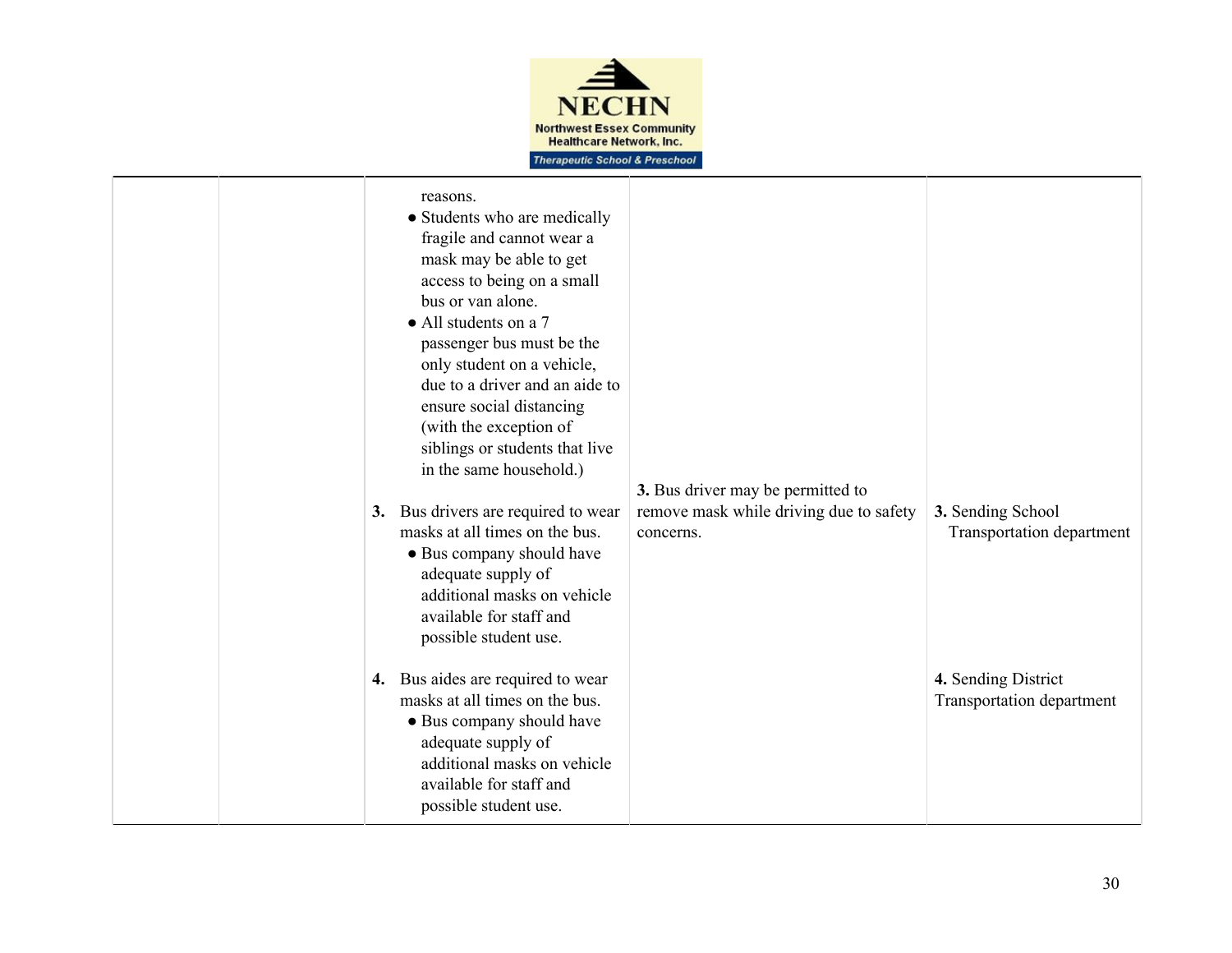

|  | 5.<br>6. | Bus companies will be required<br>to provide hand sanitizer on<br>vehicles. Bus aides need to use<br>hand sanitizer after assisting<br>each child on the bus and after<br>helping them in the seat.<br>Prior to boarding vehicle,<br>a questionnaire specifying that :<br>• The student has not had a<br>fever within the last 24<br>hours and that fever<br>reducing medication has not<br>been used<br>• The student, parent or<br>anyone that the student lives<br>with the student does not<br>have flu-like symptoms<br>• The student, parent of<br>anyone the student lives with<br>has not been diagnosed with<br>Covid-19 in the within the<br>last 24 hours<br>• The student, parent or | <b>5.</b> Bus drivers should not leave their seat<br>due to CDL regulations, however, must<br>use hand sanitizer if they assist aide or<br>student.<br>6. Bus companies should have additional<br>parents are required to complete copies of questionnaires available for<br>parents and students. | 5. School nurse will develop<br>a process to review<br>temperature lohs each day<br>and report to principals<br>secretary and student that<br>should not return to school<br>for 72 hours.<br>Transportation will be<br>$\bullet$<br>notified not to pick up<br>the child the following<br>day<br>Transportation will be<br>notified when to<br>resume pick up<br><b>6.</b> Sending District<br><b>Transportation Department</b> |
|--|----------|--------------------------------------------------------------------------------------------------------------------------------------------------------------------------------------------------------------------------------------------------------------------------------------------------------------------------------------------------------------------------------------------------------------------------------------------------------------------------------------------------------------------------------------------------------------------------------------------------------------------------------------------------------------------------------------------------|----------------------------------------------------------------------------------------------------------------------------------------------------------------------------------------------------------------------------------------------------------------------------------------------------|----------------------------------------------------------------------------------------------------------------------------------------------------------------------------------------------------------------------------------------------------------------------------------------------------------------------------------------------------------------------------------------------------------------------------------|
|  |          | anyone that lives with<br>student had not visited a<br>high-risk area<br>• Questionnaires shall be                                                                                                                                                                                                                                                                                                                                                                                                                                                                                                                                                                                               |                                                                                                                                                                                                                                                                                                    |                                                                                                                                                                                                                                                                                                                                                                                                                                  |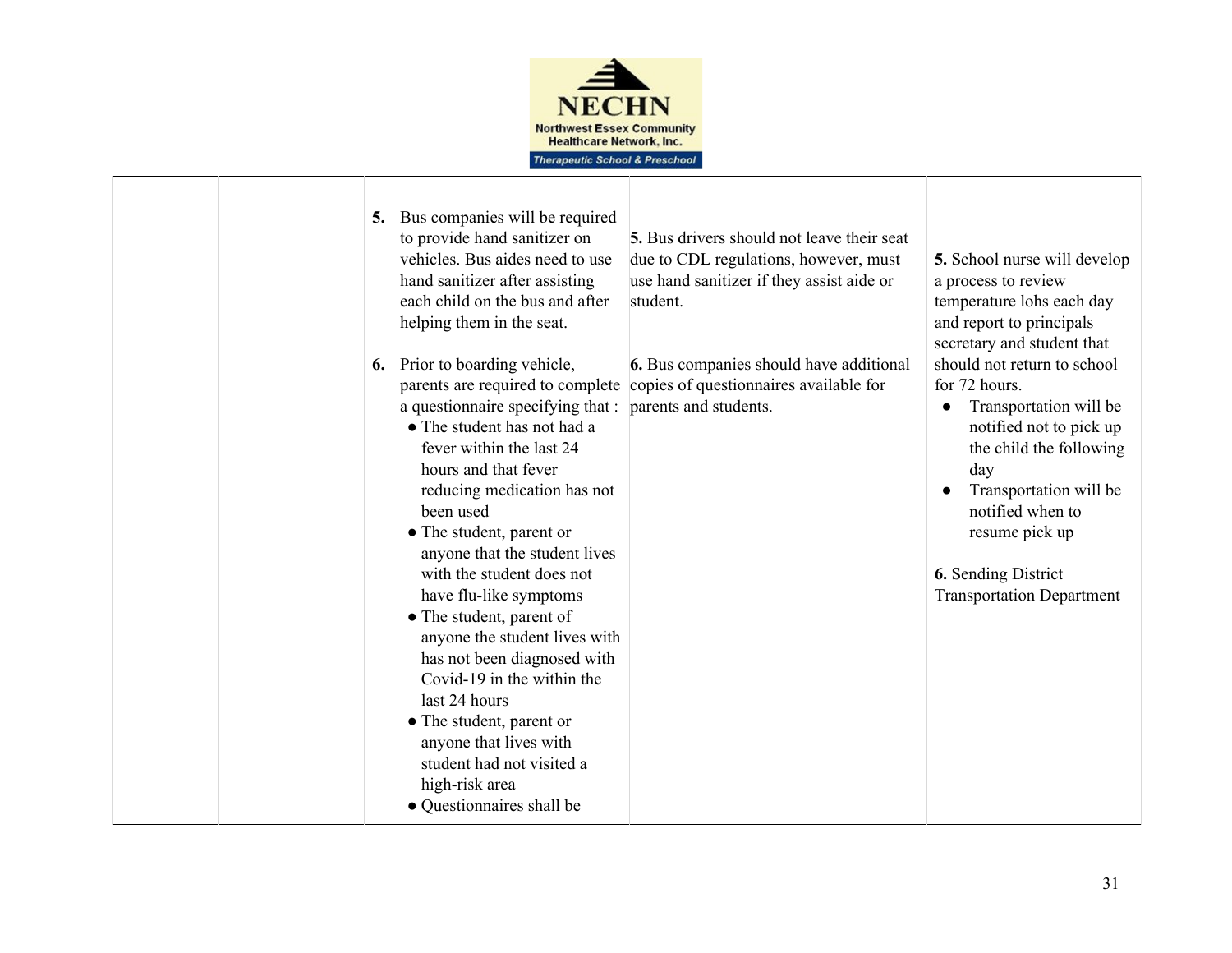

|  | signed and dated daily.<br>• Forms will be provided by<br>NECHNTSPS, or parent will<br>need to fill out their own<br>form/note.                                                                                                                                                                                                                                |                                                                                                                                                                                                                                       |                                                           |
|--|----------------------------------------------------------------------------------------------------------------------------------------------------------------------------------------------------------------------------------------------------------------------------------------------------------------------------------------------------------------|---------------------------------------------------------------------------------------------------------------------------------------------------------------------------------------------------------------------------------------|-----------------------------------------------------------|
|  | All bus surfaces that children<br>7.<br>come into contact with will be<br>disinfected after each load/route<br>of students. Disposable covers<br>should be used on all car seats<br>and other equipment when<br>possible.<br>Students shall be loaded from<br>8.<br>rear of vehicle to front,<br>alternating right to left.<br>• First student on vehicle will | 7. Car seats, booster seats, harnesses or<br>any other equipment on the bus must be<br>disinfected and cleaned after each<br>load/route of students.<br>8. If bus company is not in compliance,<br>NECHNTSPS will notify the district | 7. Sending school district<br>transportation              |
|  | proceed to rear of vehicle,<br>alternating rows and sides as<br>bus is filled.<br>• Students shall be assigned<br>seats for both morning and<br>afternoon runs.<br>• Students are not to be moved<br>from route to route without<br>prior authorization.<br>• Bus staff shall not permitted<br>to exit vehicle at schools.<br>Staff shall not be permitted     | transportation department must be<br>contacted and additional buses must be<br>sent.                                                                                                                                                  | 8. Sending School<br>DistrictTransportation<br>Department |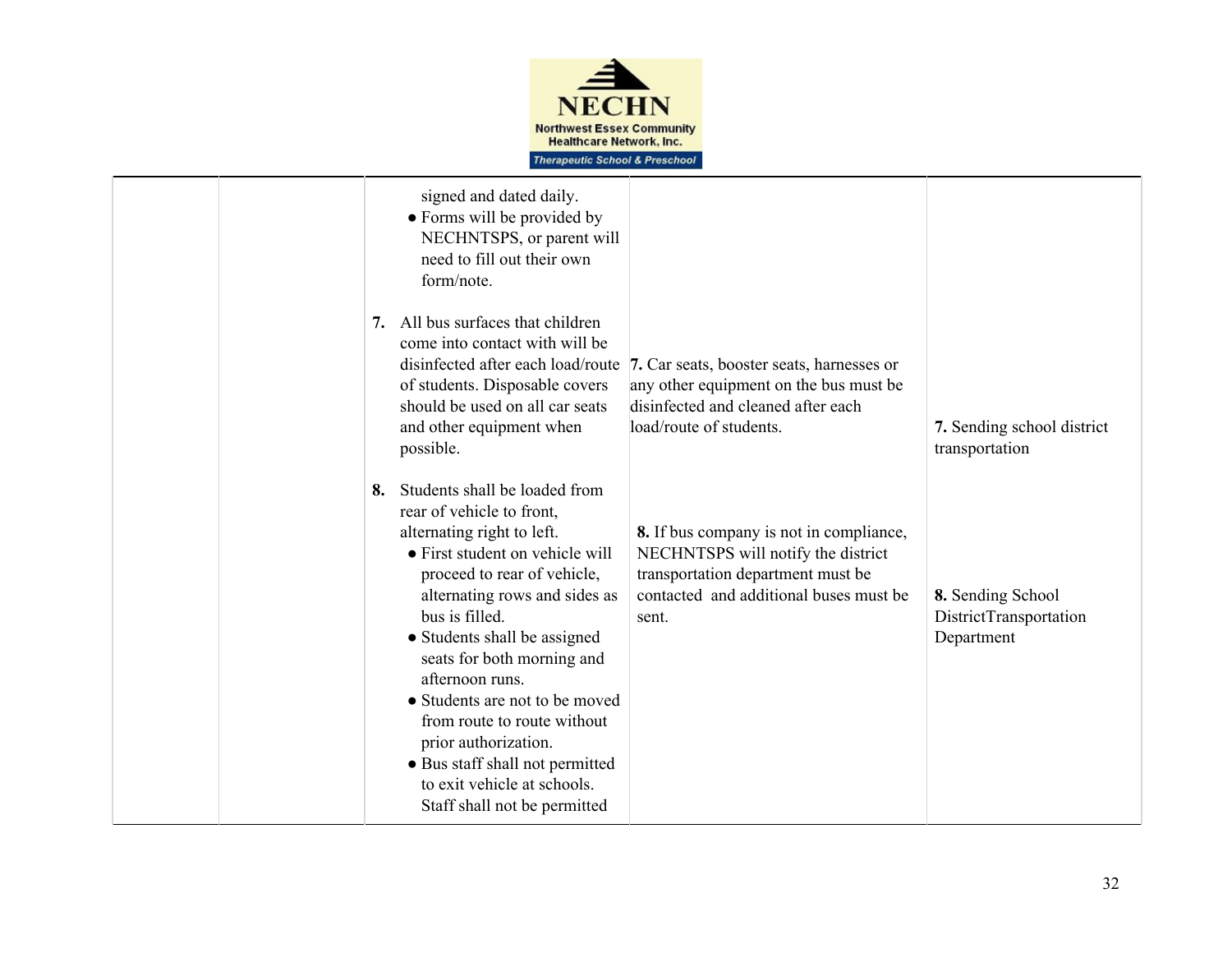

| in building to use facilities.<br>• Should behavioral issues<br>occur on vehicle, school<br>staff will follow safety and<br>health protocol to enter<br>vehicle and resolve issue                                                                    |                                                                                                                                                                                                                                                       |                         |
|------------------------------------------------------------------------------------------------------------------------------------------------------------------------------------------------------------------------------------------------------|-------------------------------------------------------------------------------------------------------------------------------------------------------------------------------------------------------------------------------------------------------|-------------------------|
| 9. Bus company is responsible to<br>verify and log that all drivers<br>and aides are healthy and take<br>temperatures prior to the start<br>of the workday. Logs should be<br>available to NECHNTSPS<br>upon request.<br>10. Windows on vehicles are |                                                                                                                                                                                                                                                       | 9. Bus Company          |
| required to be open when<br>feasible.<br>11. Communication between all<br>involved parties shall be<br>required.<br>• Bus company shall notify<br><b>NECHNTSPS</b><br>Transportation Dept if any<br>confirmed cases of COVID                         | 10. If a student requires Air Conditioning, and<br>open windows are not a feasible option, the<br>student may be transported alone.<br>11. Sending School District<br>Transportation Dept must be contacted if<br>protocols are not being followed by | 11. Transportation Dept |
| among staff are reported<br>• NECHNTSPS will notify<br>bus companies of any<br>confirmed cases of COVID<br>among students are reported                                                                                                               | any/all parties involved.                                                                                                                                                                                                                             |                         |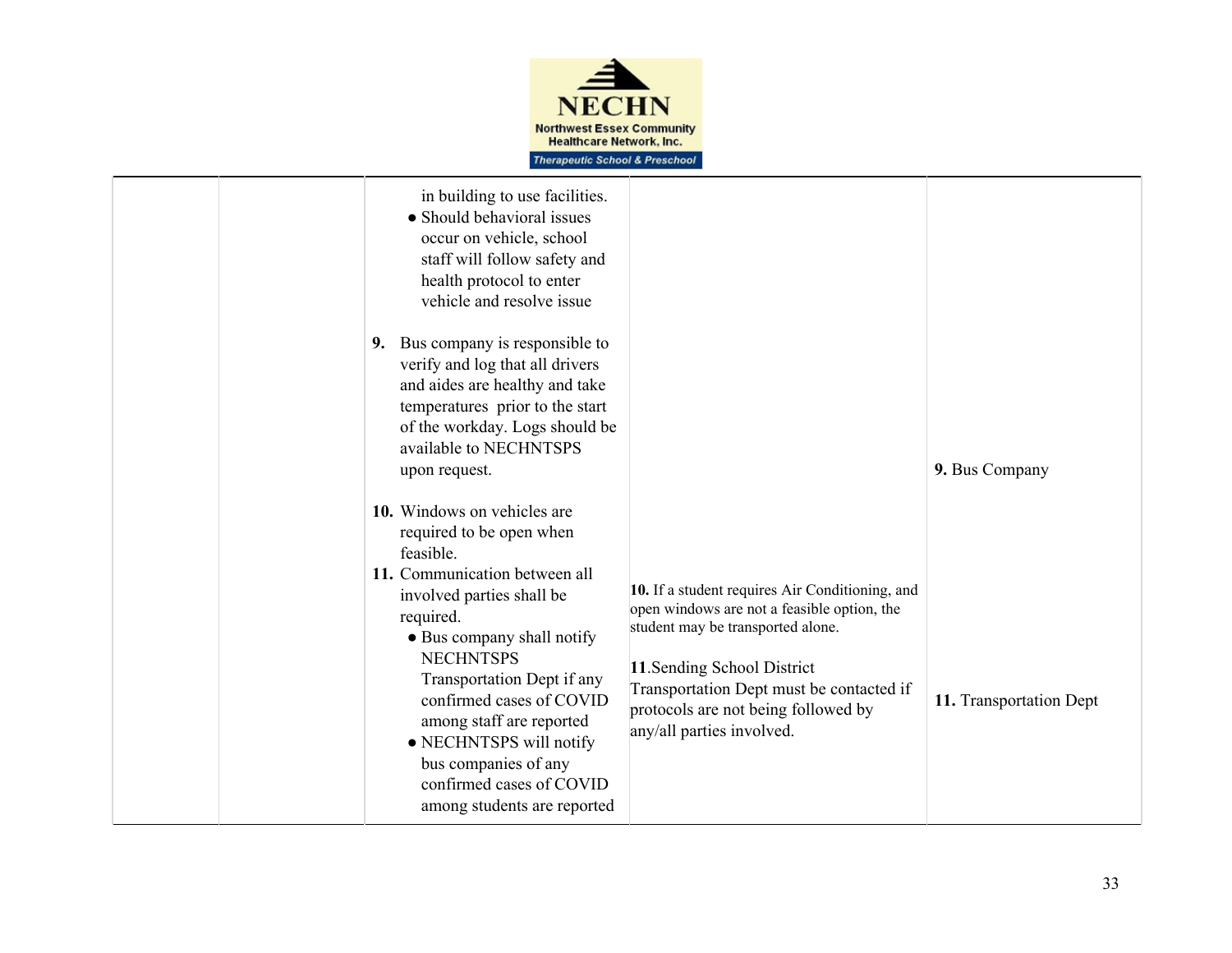

## **4. Student Flow, Entry, Exit, and Common Areas**

School district reopening plans should establish the process and location for student and staff health screenings. This should include providing physical guides, such as tape on floors or sidewalks and signs on walls, to help ensure that staff and students remain at least six feet apart. When it is not possible to maintain physical distancing, schools must require the use of face coverings.

## **Guiding Principle No one becomes sick with Covid-19 because of the educational environment**

#### **Criteria for Success:**

- Meet or exceed the health and safety guidelines listed in NJDOE Guidance for Reopening & CDC Guidelines
- Identify areas for choice and criteria for choice when applicable
- List preferred option and secondary option for choice when applicable
- Includes social and emotional support for students, staff, and families so that everyone feels safe and knows their voice matters
- Ensure quality instruction
- Create a positive culture and climate
- Clear and accessible guidance for all stakeholders (language, no jargon)

#### **Area: Student Flow, Entry, Exit, and Common Areas Issue Solution/Tasks Alternatives for Options, Optimal and Secondary Criteria to access alternatives Person/s responsible**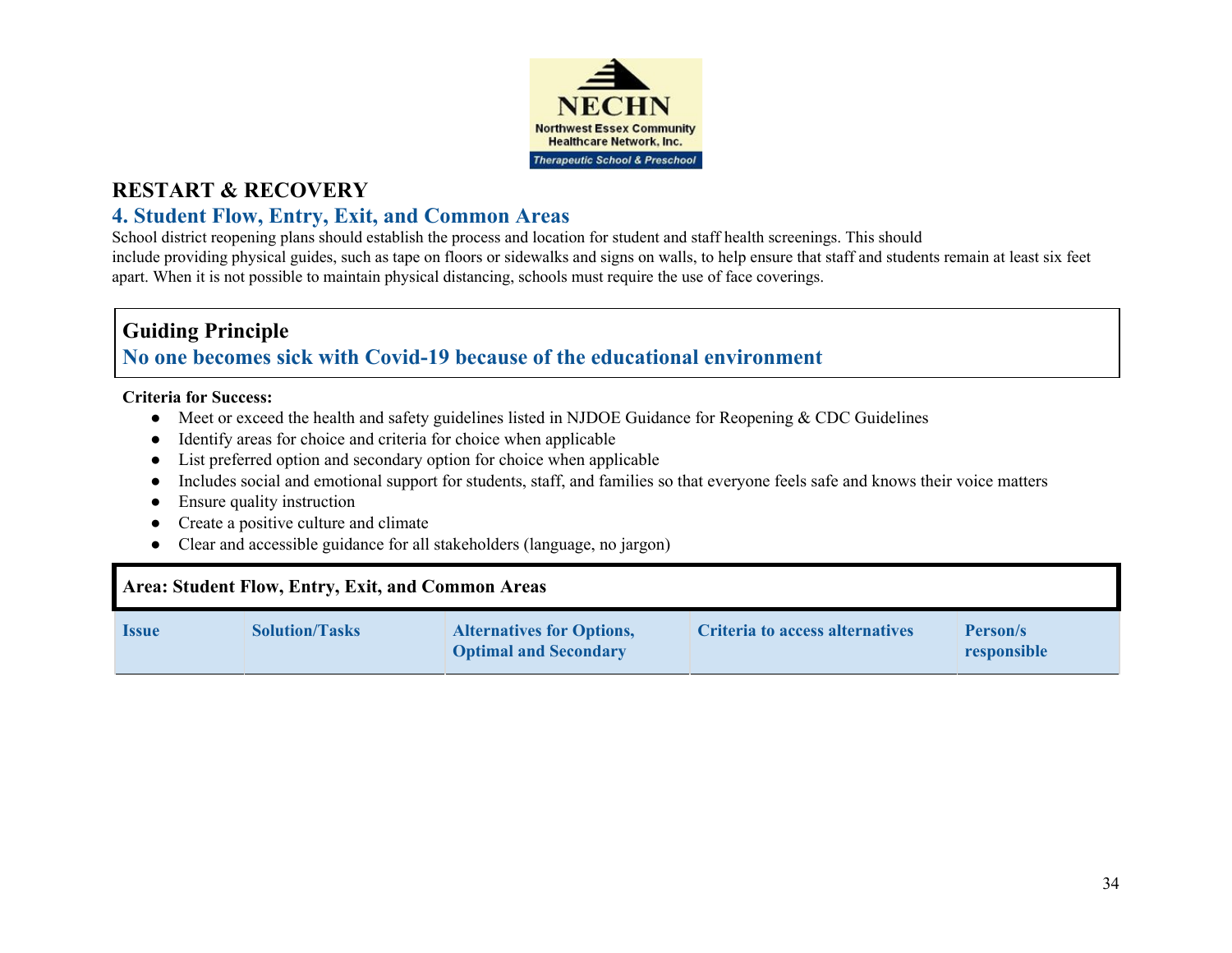

| <b>Maintain</b><br>student and<br>staff safety<br>upon arrival. | 1. Two points of<br>entrance with a<br>screening unit in each<br>location (if permitted<br>by the building's<br>layout) in order to<br>avoid congestion of<br>people.<br>a) Consider parent<br>drop off location<br>as decided by the<br>school level<br>Pandemic<br>Response Teams.<br>Explain to parents<br>$\mathbf{b}$<br>the parent dropoff<br>protocol (will<br>answer screening<br>questions, must<br>wait with the child<br>until after he/she<br>has been<br>screened).<br>Consider staff<br>$\mathbf{c}$<br>entry location and<br>procedure as<br>decided by<br>school-level<br>Pandemic<br>Response Teams. | 1. Single point of entrance that<br>coincides with screening<br>unit/transportation. |  | 1. Building<br>Principal<br><b>Building Nurse</b><br><b>Screeners</b> |
|-----------------------------------------------------------------|-----------------------------------------------------------------------------------------------------------------------------------------------------------------------------------------------------------------------------------------------------------------------------------------------------------------------------------------------------------------------------------------------------------------------------------------------------------------------------------------------------------------------------------------------------------------------------------------------------------------------|--------------------------------------------------------------------------------------|--|-----------------------------------------------------------------------|
|-----------------------------------------------------------------|-----------------------------------------------------------------------------------------------------------------------------------------------------------------------------------------------------------------------------------------------------------------------------------------------------------------------------------------------------------------------------------------------------------------------------------------------------------------------------------------------------------------------------------------------------------------------------------------------------------------------|--------------------------------------------------------------------------------------|--|-----------------------------------------------------------------------|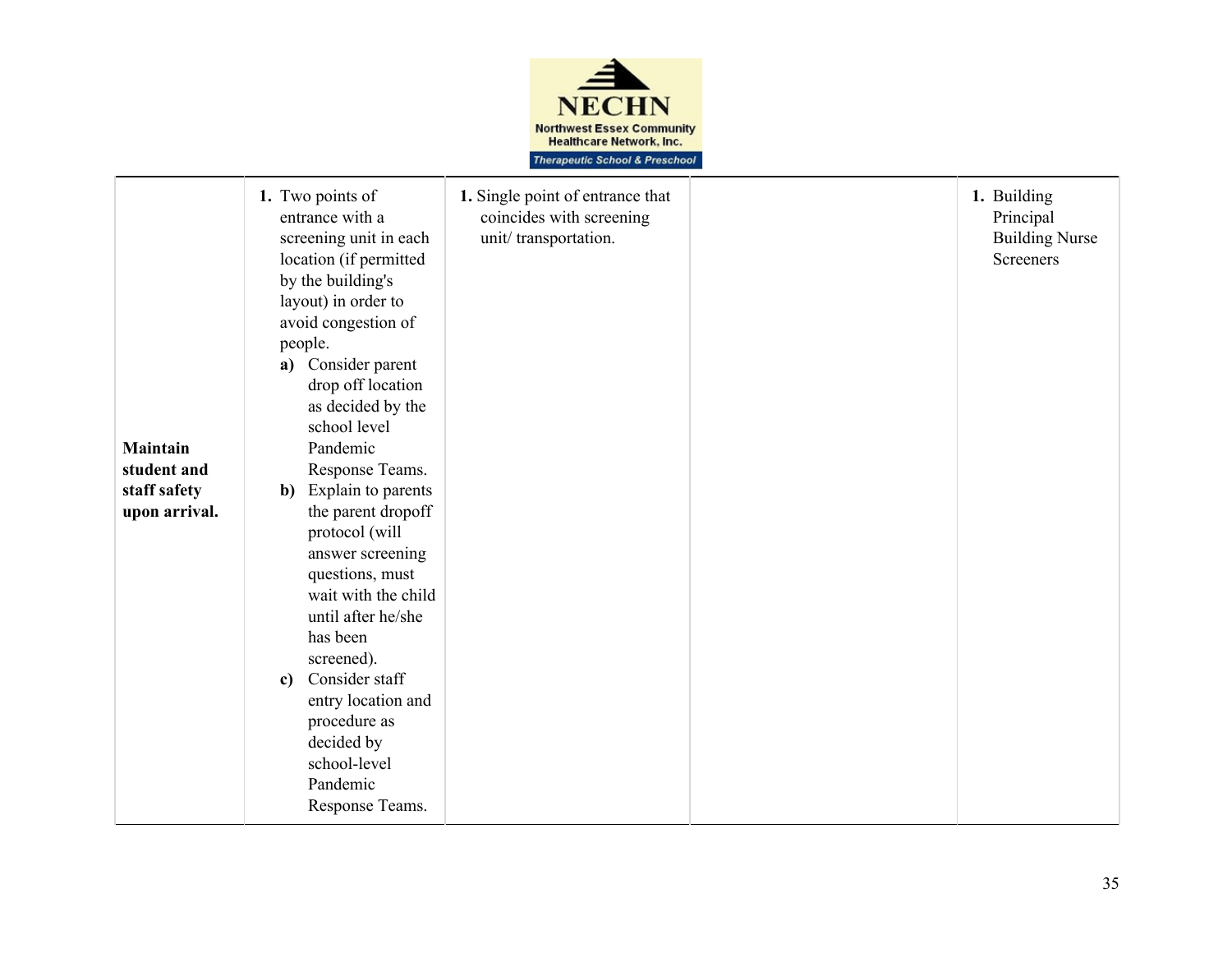

| d)<br>$e$ )        | Consider a<br>procedure for<br>addressing<br>behavioral issues<br>at arrival time that<br>do not involve<br>staff entering a<br>bus.<br>Consider if there<br>are inner doors<br>that can be<br>propped open as<br>decided by the<br>school-level<br>Pandemic<br>Response Team. | d) School staff will intervene<br>on a bus if necessary to<br>maintain safety of all<br>involved. School staff will<br>follow safety and health<br>protocols. |                                          |              |
|--------------------|--------------------------------------------------------------------------------------------------------------------------------------------------------------------------------------------------------------------------------------------------------------------------------|---------------------------------------------------------------------------------------------------------------------------------------------------------------|------------------------------------------|--------------|
| $\mathbf{c}$<br>d) | 2. Adhere to CDC<br>guidelines for social<br>distancing, and include:<br>a) Hand sanitizer at<br>entry points<br><b>b</b> ) Add glove<br>dispensers to more<br>locations<br>Specifications that<br>put health and<br>safety at the<br>forefront<br>Masks made                  | 2. No mask required only if<br>appropriate medical<br>documentation. If no mask<br>then use of physical barriers<br>to maintain safety.                       | 2. Appropriate medical<br>documentation. | 2. All Staff |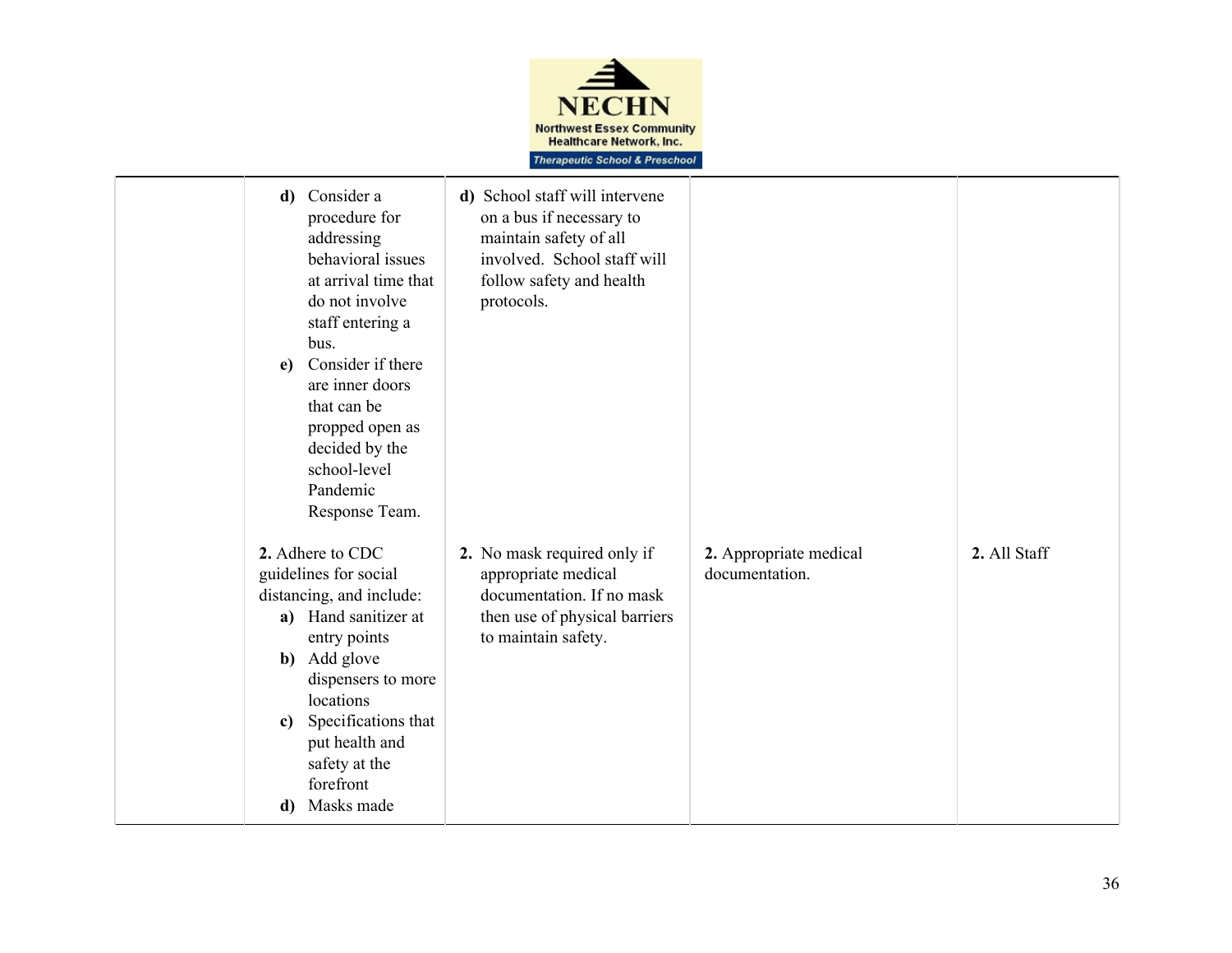

| available at entry<br>point for those<br>entering the<br>building without<br>one.                                                                                                                                              |                                                                                                                                                 |                       |                                            |
|--------------------------------------------------------------------------------------------------------------------------------------------------------------------------------------------------------------------------------|-------------------------------------------------------------------------------------------------------------------------------------------------|-----------------------|--------------------------------------------|
| 3. Limit student-to-staff<br>assignments (e.g., staff<br>picking up a student from<br>drop off is the staff<br>working with the student<br>in the classroom and is<br>also the staff bringing the<br>student out at dismissal. | 3. Student-to-staff assignment<br>can be based on classroom<br>cohort, allowing adults to<br>work with different students<br>in a single class. | 3. Staff availability | 3. Teachers &<br><b>Building Principal</b> |
| 4. Limit all student<br>interaction at school<br>entrance                                                                                                                                                                      | 4. No alternatives                                                                                                                              |                       | 4. Teachers &<br><b>Building Principal</b> |
| 5. Visual markings<br>delineating social<br>distancing<br>a) Stickers/Decals to<br>mark social<br>distance protocol<br>(arrows, floor<br>markings)<br><b>b</b> ) Reminders<br>throughout<br>buildings about                    | 5. No alternatives                                                                                                                              |                       | 5. Robert Nichols                          |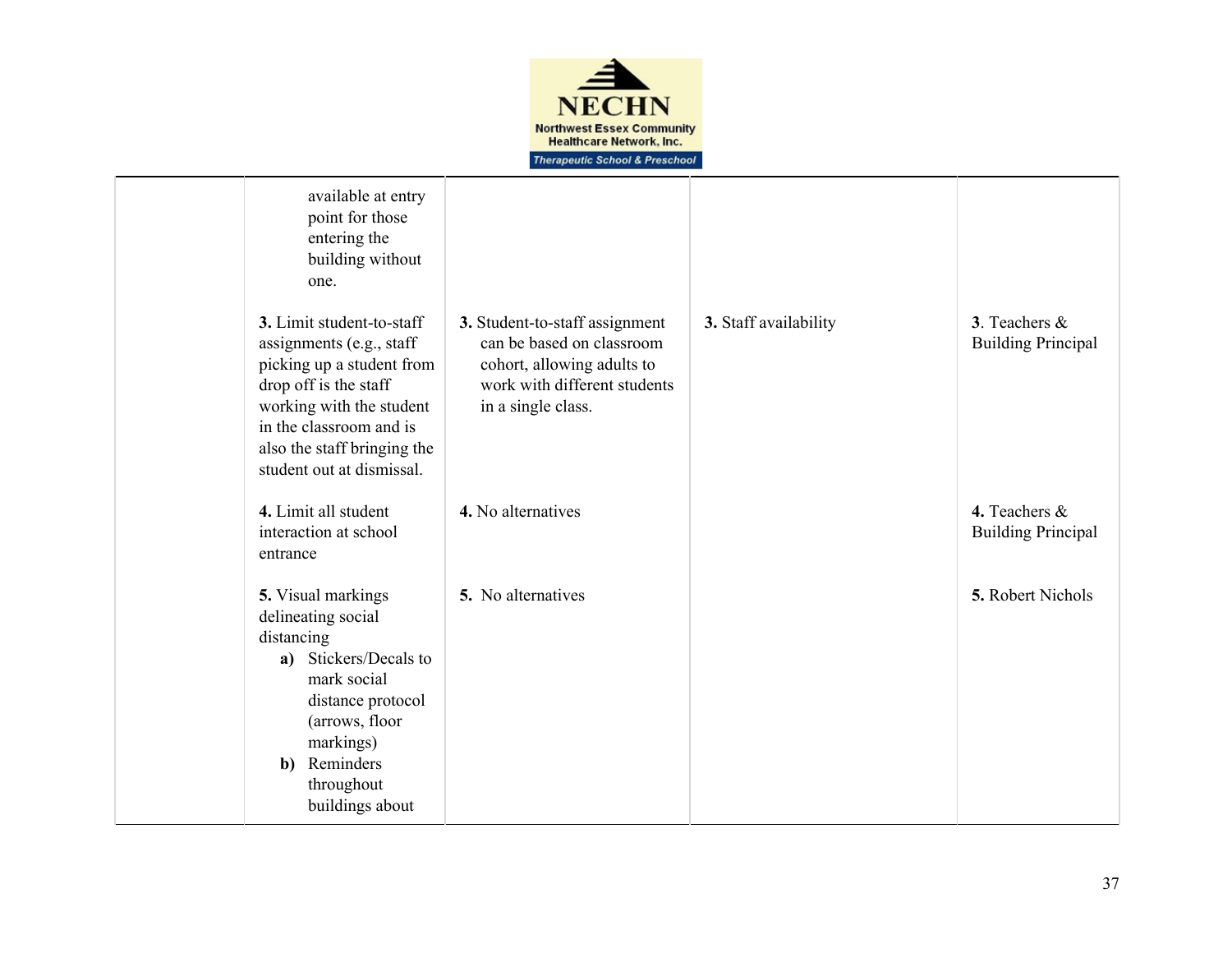

|                                                                                                                  | social<br>distancing/cover<br>cough/wash hands                                                                                                                                                                                                                                                                                                                                                                                                                                                                  |                                                                                                                                                         |                                                       |                                        |
|------------------------------------------------------------------------------------------------------------------|-----------------------------------------------------------------------------------------------------------------------------------------------------------------------------------------------------------------------------------------------------------------------------------------------------------------------------------------------------------------------------------------------------------------------------------------------------------------------------------------------------------------|---------------------------------------------------------------------------------------------------------------------------------------------------------|-------------------------------------------------------|----------------------------------------|
| <b>Maintain</b><br>student and<br>staff safety<br>while in<br>common areas<br>(hallways,<br>bathrooms,<br>etc.). | 1. Maintain social<br>distancing in hallways.<br>a) 6-foot visual<br>markings in the<br>hallways (e.g.,<br>vinyl stickers on<br>the floor, wall<br>markings, etc.)<br>2. Establish one-way<br>routes for NECHNTSPS<br>buildings, including<br>designated up staircases<br>and down staircases.<br>Visual markings<br>a)<br>such as arrows on<br>the hallway floor<br>indicating<br>direction and<br>reminder to stay<br>to the right.<br>consider staggered<br>$\mathbf{b}$<br>schedules for<br>hallway use and | 2. If establishing one-way is not<br>possible, mark a line down the<br>center of all hallways and<br>stairwells to indicate sides to<br>contain travel. | 2. Purchase visual markers, posters<br>and door stops | 1. Robert Nichols<br>2. Robert Nichols |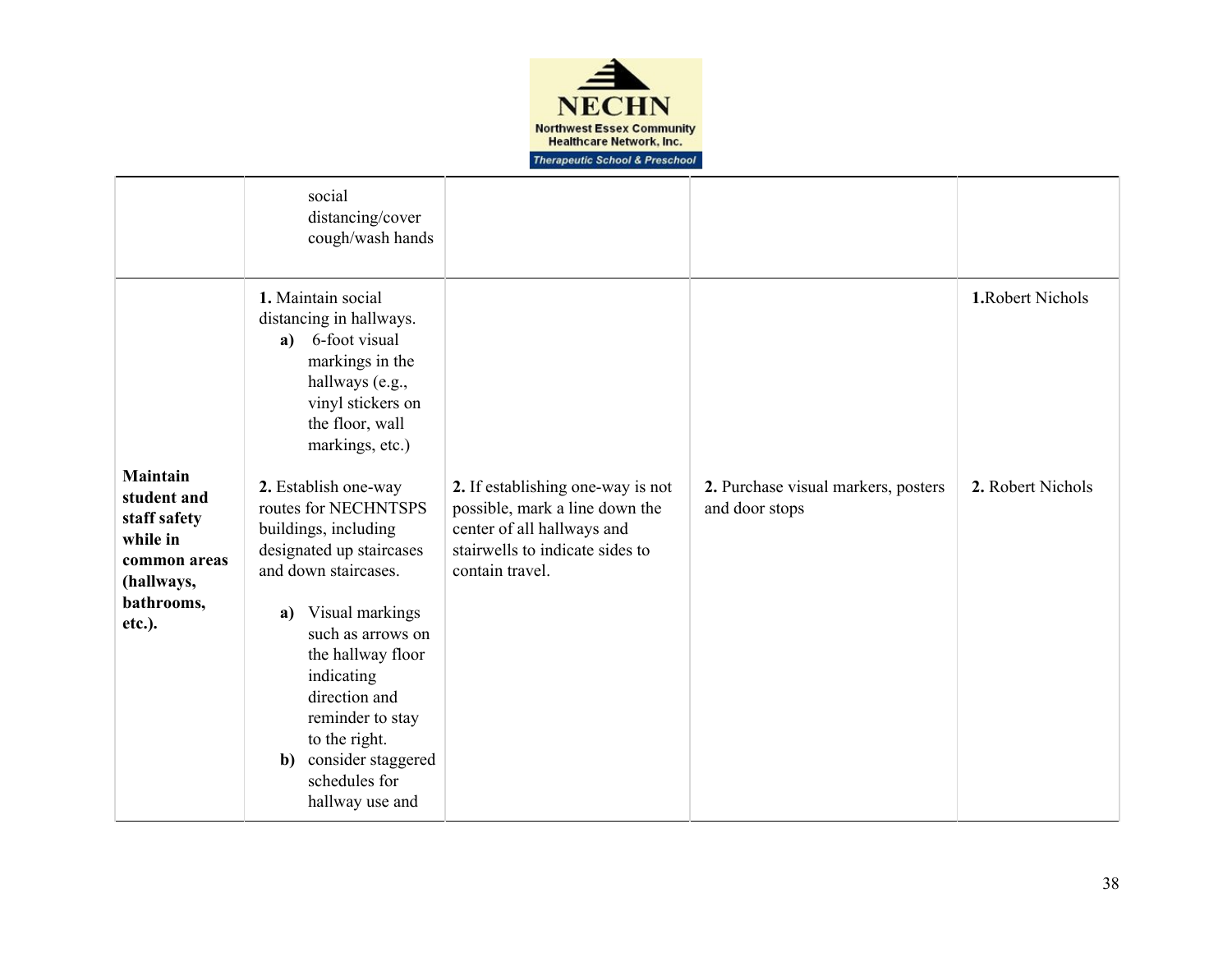

| check hallway<br>before moving<br>locations<br>Reminders<br>c)<br>throughout<br>buildings about<br>social<br>distancing/cover<br>cough/wash hands<br>Consider if there<br>d)<br>are inner doors<br>that can be<br>propped open, as<br>decided by the<br>school-level<br>Pandemic<br>Response Team. |                                                                                                                                                                                                               |                                                                      |                   |
|----------------------------------------------------------------------------------------------------------------------------------------------------------------------------------------------------------------------------------------------------------------------------------------------------|---------------------------------------------------------------------------------------------------------------------------------------------------------------------------------------------------------------|----------------------------------------------------------------------|-------------------|
| 3. hand sanitizer<br>dispensers in every<br>classroom and hallways.<br>Touchless soap,<br>a)<br>paper towel<br>dispensers and<br>sinks.                                                                                                                                                            | 3. If not possible in every room,<br>organize a handwashing<br>schedule based on guidelines.<br>a) Consider one or a few<br>touchless dispensers or have<br>staff members activate<br>dispensers for students | 3. Multiple bottles of sanitizer within<br>room to minimize movement | 3. Robert Nichols |
| 4. Minimize non-essential<br>interactions.                                                                                                                                                                                                                                                         | 4. No Alternative                                                                                                                                                                                             |                                                                      | 4. All Staff      |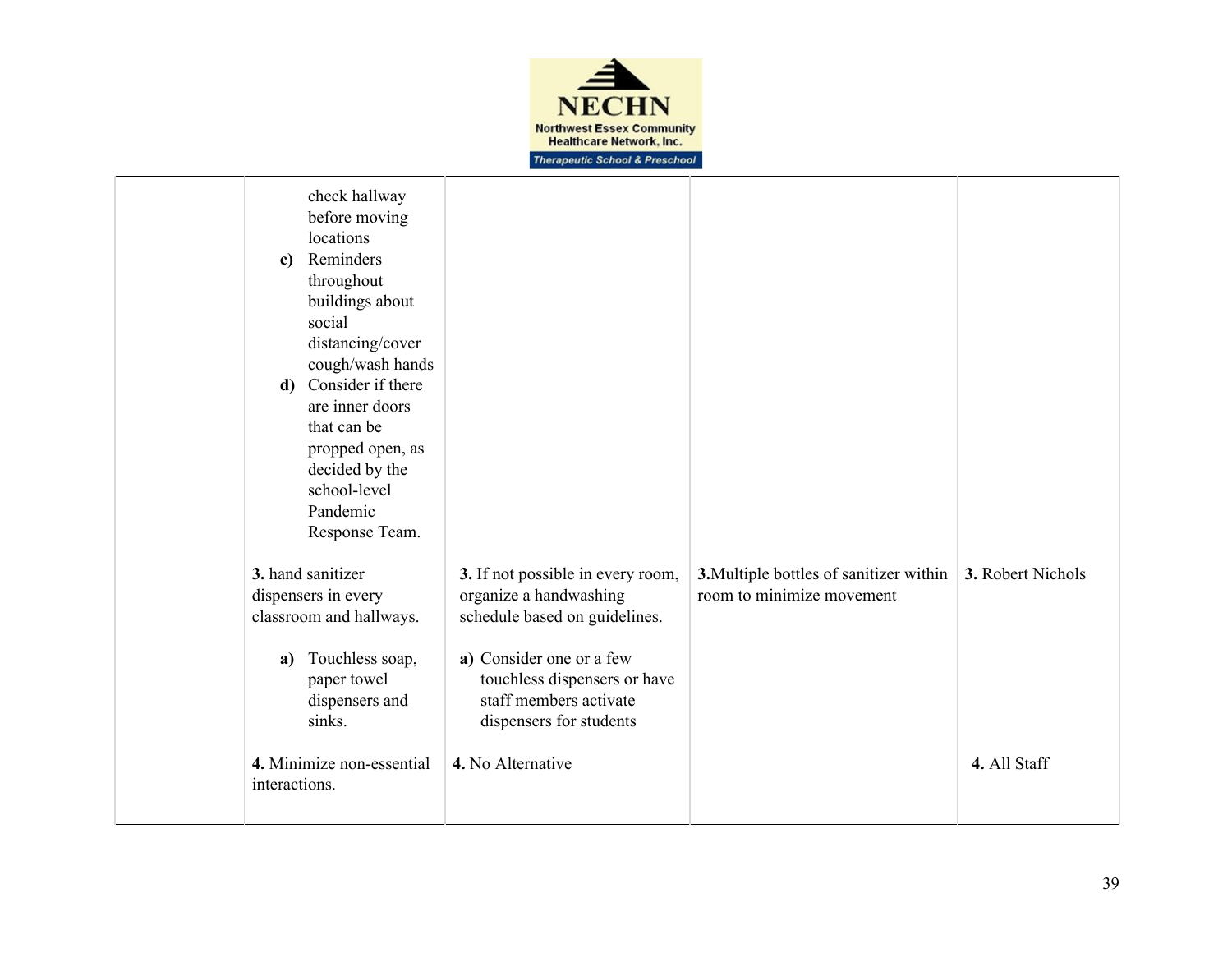

| 5. Minimize/Eliminate<br>large group gatherings<br>No assemblies<br>a)<br>Maintain<br>b)<br>"Cohorts" of<br>students to<br>minimize transfer<br>(no combining of<br>classes)                                              | 5. No Alternative                                                                                                                                                   |                                                                                                                        | 5. Teachers &<br><b>Building Principal</b>                         |  |
|---------------------------------------------------------------------------------------------------------------------------------------------------------------------------------------------------------------------------|---------------------------------------------------------------------------------------------------------------------------------------------------------------------|------------------------------------------------------------------------------------------------------------------------|--------------------------------------------------------------------|--|
| <b>6.</b> Eliminate the use of all<br>lockers and cubbies<br>located in the hallway.<br>7. Increase cleaning of<br>surfaces during the<br>school day.                                                                     | <b>6.</b> Utilize a schedule to limit<br>access to lockers or cubbies in<br>the hallway.<br>7. Current staff will assist in<br>disinfecting common touch<br>points. | <b>6.</b> Availability of places to store<br>personal belongings<br>7. Must have stockpile of<br>disinfecting products | 6. Teachers $\&$<br><b>Building Principal</b><br>7. Robert Nichols |  |
| 8. Procedure for<br>addressing behavioral<br>issues if they occur while<br>in a hallway, stairwell or<br>common area that<br>maintains health and<br>safety, as decided by the<br>school-level Pandemic<br>Response Team. | 8. If social distancing is not<br>possible, physical barriers and<br>other safety measures will be<br>utilized                                                      | 8. Availability of staff and<br>accessibility of equipment                                                             | 8. Behaviorist                                                     |  |
| Reduce use of common space/areas                                                                                                                                                                                          |                                                                                                                                                                     |                                                                                                                        |                                                                    |  |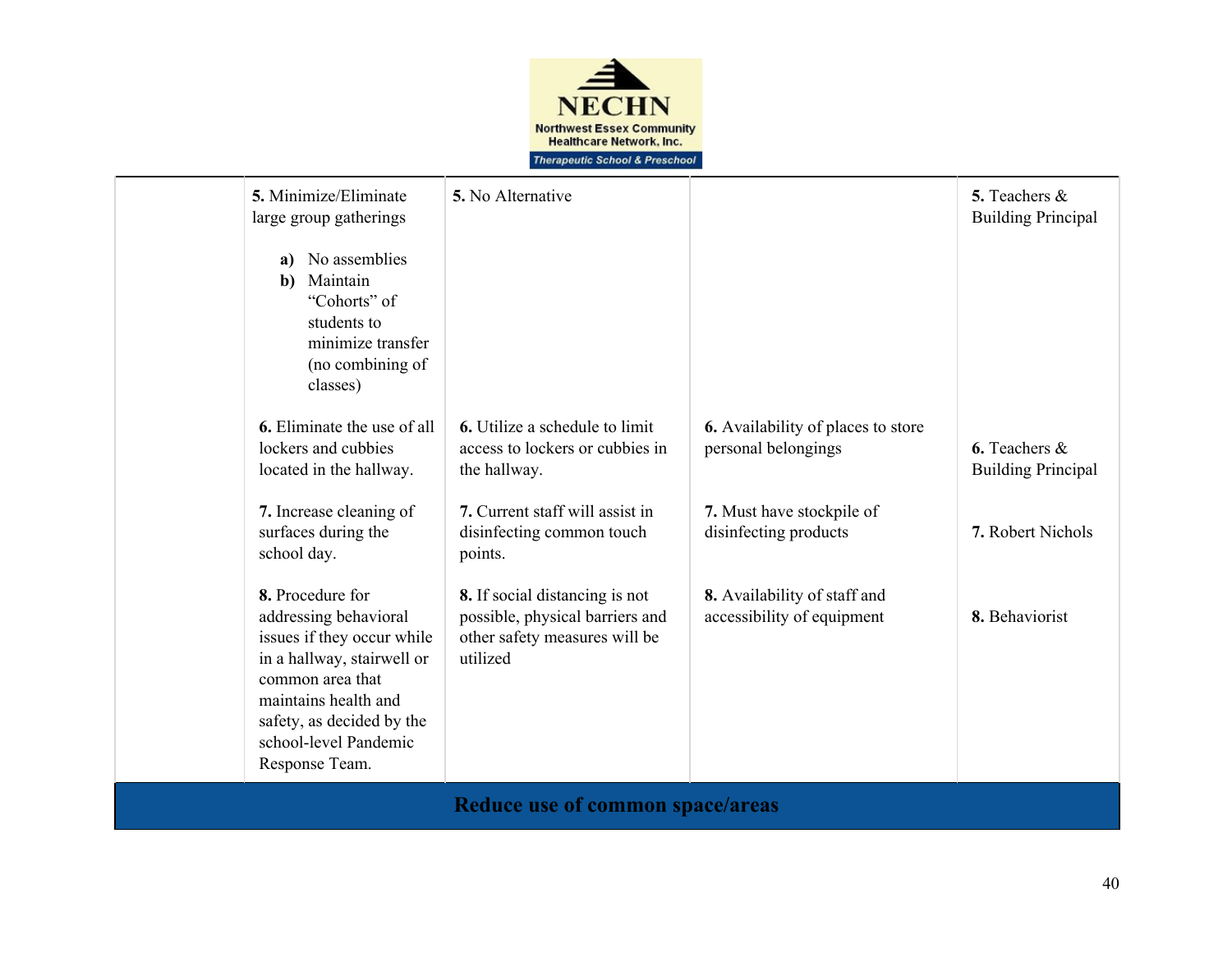

| 9. Begin school year with<br>specials in classrooms.<br>In the event that student<br>movement within the<br>building can be<br>increased, schools will<br>complete an inventory of<br>potential spaces to ensure<br>social distancing<br>requirements can be<br>maintained.<br>Staggered time for<br>a)<br>specials | <b>9.</b> Use outdoor space when<br>possible |  | 9. Building<br>Principal $\&$<br>Teachers |
|---------------------------------------------------------------------------------------------------------------------------------------------------------------------------------------------------------------------------------------------------------------------------------------------------------------------|----------------------------------------------|--|-------------------------------------------|
|---------------------------------------------------------------------------------------------------------------------------------------------------------------------------------------------------------------------------------------------------------------------------------------------------------------------|----------------------------------------------|--|-------------------------------------------|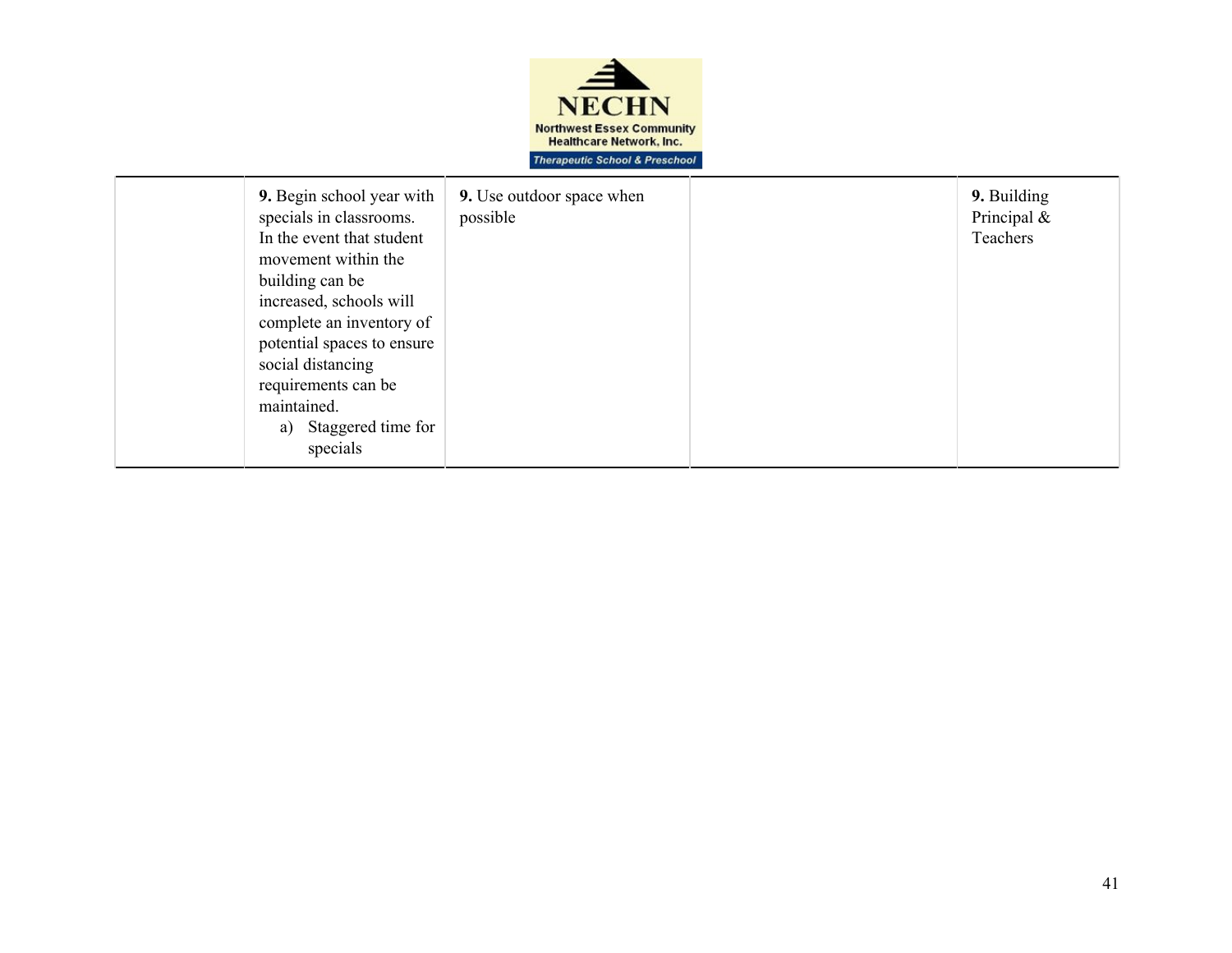

| 10. Office<br>a) Early parent<br>pick-ups/late<br>drop-off occur<br>outside of the<br>building.                                                                                              | a) No alternative                                                                                                                |                                                                                                                        |           |
|----------------------------------------------------------------------------------------------------------------------------------------------------------------------------------------------|----------------------------------------------------------------------------------------------------------------------------------|------------------------------------------------------------------------------------------------------------------------|-----------|
| <b>b</b> ) Visitors are only<br>allowed in for<br>emergency<br>reasons and/or<br>with the approval<br>of the Principal.<br>Have procedures<br>for outdoor<br>deliveries.                     | b) Visitors must wear an<br>appropriate mask, sanitize<br>hands and have a temperature<br>check before entering the<br>building. | b) Availability of staff to screen at<br>entry point                                                                   |           |
| Parent and CST<br>$\mathbf{c}$<br>meetings to be<br>virtual or by<br>teleconference<br>d) Maintain a system<br>of single-use for<br>copy machines<br>and distribution of<br>office supplies. | c) IEP Meeting will be virtual<br>or by teleconferencing                                                                         | c) Individuals having access to<br>devices and a confidential space in<br>order to participate in virtual<br>meetings. |           |
| 11. Nursing<br>a) Eliminate use of<br>visiting for<br>non-essential<br>reasons (e.g.,                                                                                                        | 11. No alternative                                                                                                               |                                                                                                                        | 11. Nurse |
|                                                                                                                                                                                              |                                                                                                                                  |                                                                                                                        | 42        |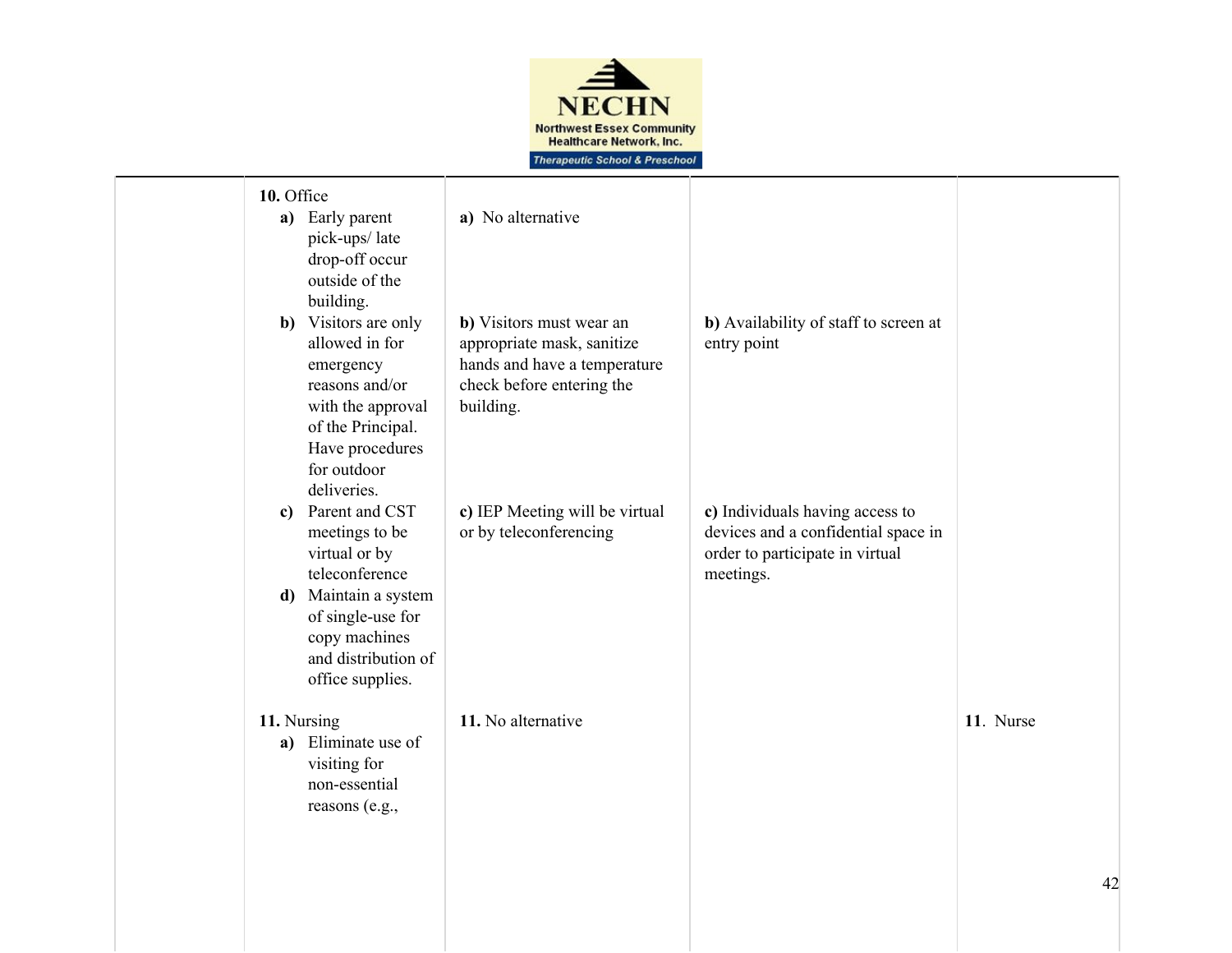

| water, bathroom)<br>12. Student Cafeteria<br>Students eat in the<br>a)<br>classroom.<br><b>b</b> ) Develop a<br>schedule for lunch<br>pick up to be<br>delivered to | 12. Students bring lunch from<br>home                                                                                                                                                                                       | 12. Students who are eligible for<br>national school lunch program | 12. Principal<br>Teachers |
|---------------------------------------------------------------------------------------------------------------------------------------------------------------------|-----------------------------------------------------------------------------------------------------------------------------------------------------------------------------------------------------------------------------|--------------------------------------------------------------------|---------------------------|
| classrooms.<br>13. limit the use of a<br>faculty room<br>14. Faculty room and<br>cafeteria will be<br>disinfected after every use.                                  | 13. Use multiple locations for<br>staff lunch breaks, such as<br>outside. Consider a schedule<br>that assigns times and designate<br>areas to be used by groups of<br>people in order to reduce<br>numbers in one location. | 13. Space                                                          | 13. Principals            |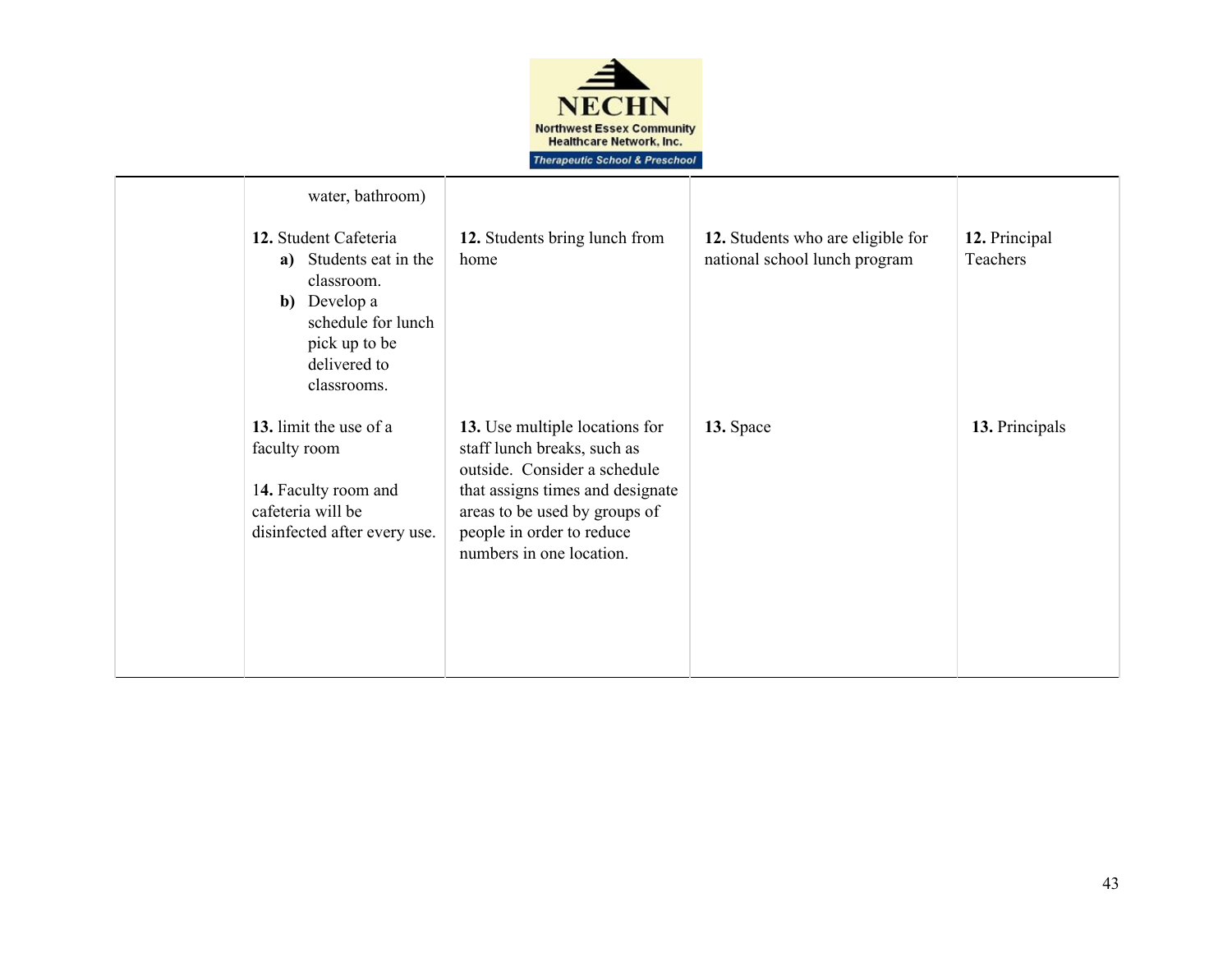

|                                                | 1. Maintain social<br>distancing between<br>classes at dismissal                                                                                                                                                                                                                                                                                                                                                                                                                   | 1. No Alternative | 1. Building<br>principal teacher                                                                                  |
|------------------------------------------------|------------------------------------------------------------------------------------------------------------------------------------------------------------------------------------------------------------------------------------------------------------------------------------------------------------------------------------------------------------------------------------------------------------------------------------------------------------------------------------|-------------------|-------------------------------------------------------------------------------------------------------------------|
|                                                | 2. Eliminate student<br>interaction at dismissal                                                                                                                                                                                                                                                                                                                                                                                                                                   | 2. No Alternative | 2. Building<br>principal teacher                                                                                  |
| <b>Maintain</b><br>student safety<br>upon exit | 3. Develop procedure for<br>student dismissal<br>a) All students<br>exiting school<br>onto a school bus<br>or for dismissal<br>will be checked<br>for symptoms. A<br>staff member that<br>is trained will take<br>students'<br>temperature<br>before exiting for<br>dismissal.<br>All students will<br>$\mathbf{b}$<br>wash hands or use<br>hand sanitizer<br>before exiting the<br>classroom for<br>dismissal<br>Stagger release<br>$\mathbf{c}$<br>time. Develop<br>protocol for | 3. No Alternative | 3. NECHNTSPS,<br>1:1, teachers, nurse,<br>building principal<br>Will preform<br>temperature check<br>at dismissal |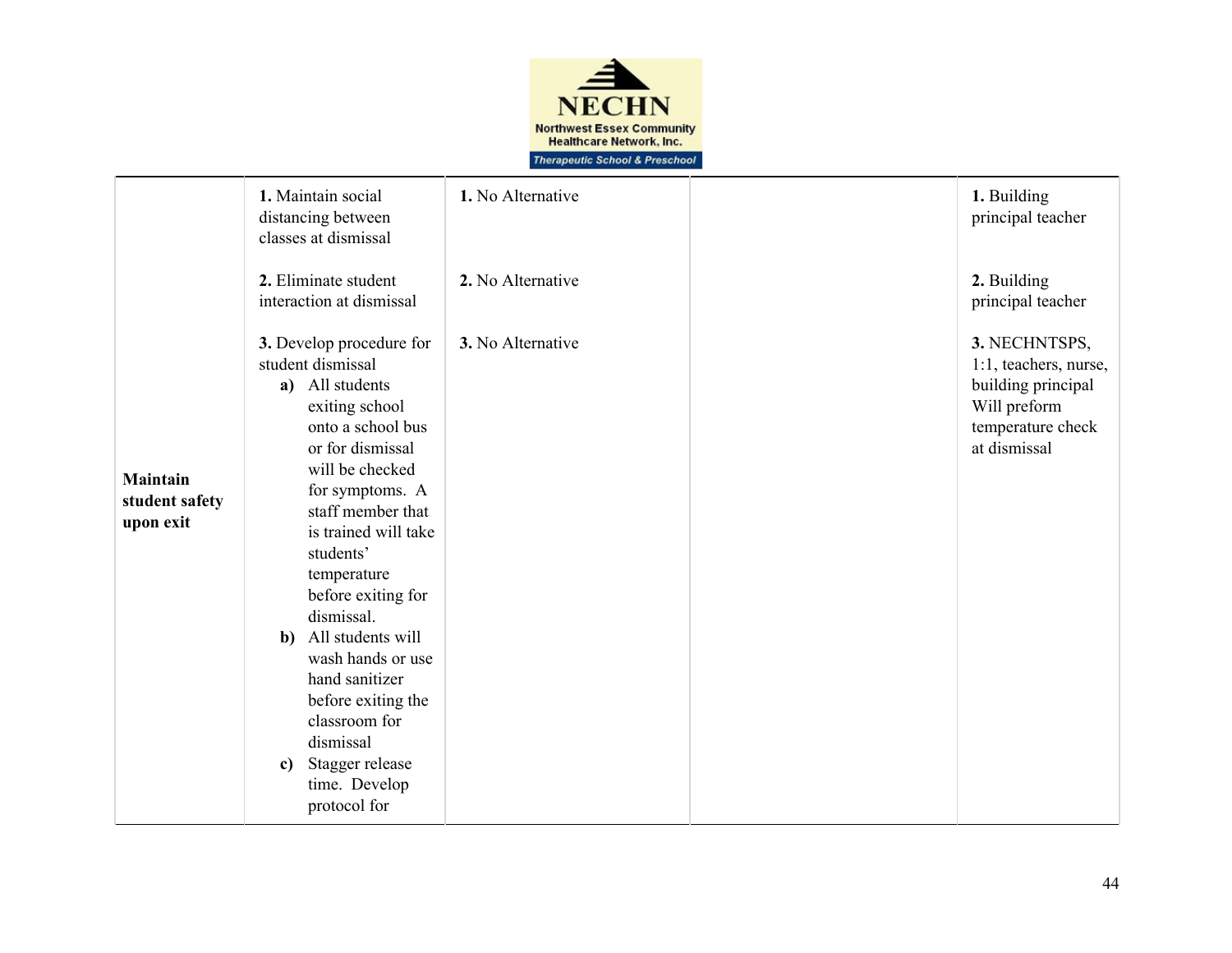

|                                                                       | students exiting<br>the building by<br>bus.<br>Develop protocol<br>d)<br>and location for<br>parent pick up<br>Consider a<br>e)<br>procedure for<br>addressing<br>behavioral issues<br>at dismissal time. |
|-----------------------------------------------------------------------|-----------------------------------------------------------------------------------------------------------------------------------------------------------------------------------------------------------|
| <b>Maintain</b><br>student and<br>staff safety<br>during<br>emergency | Follow up for more guidance from state and local officials                                                                                                                                                |
|                                                                       | Staff will need to be trained on all procedures prior to student arrival.                                                                                                                                 |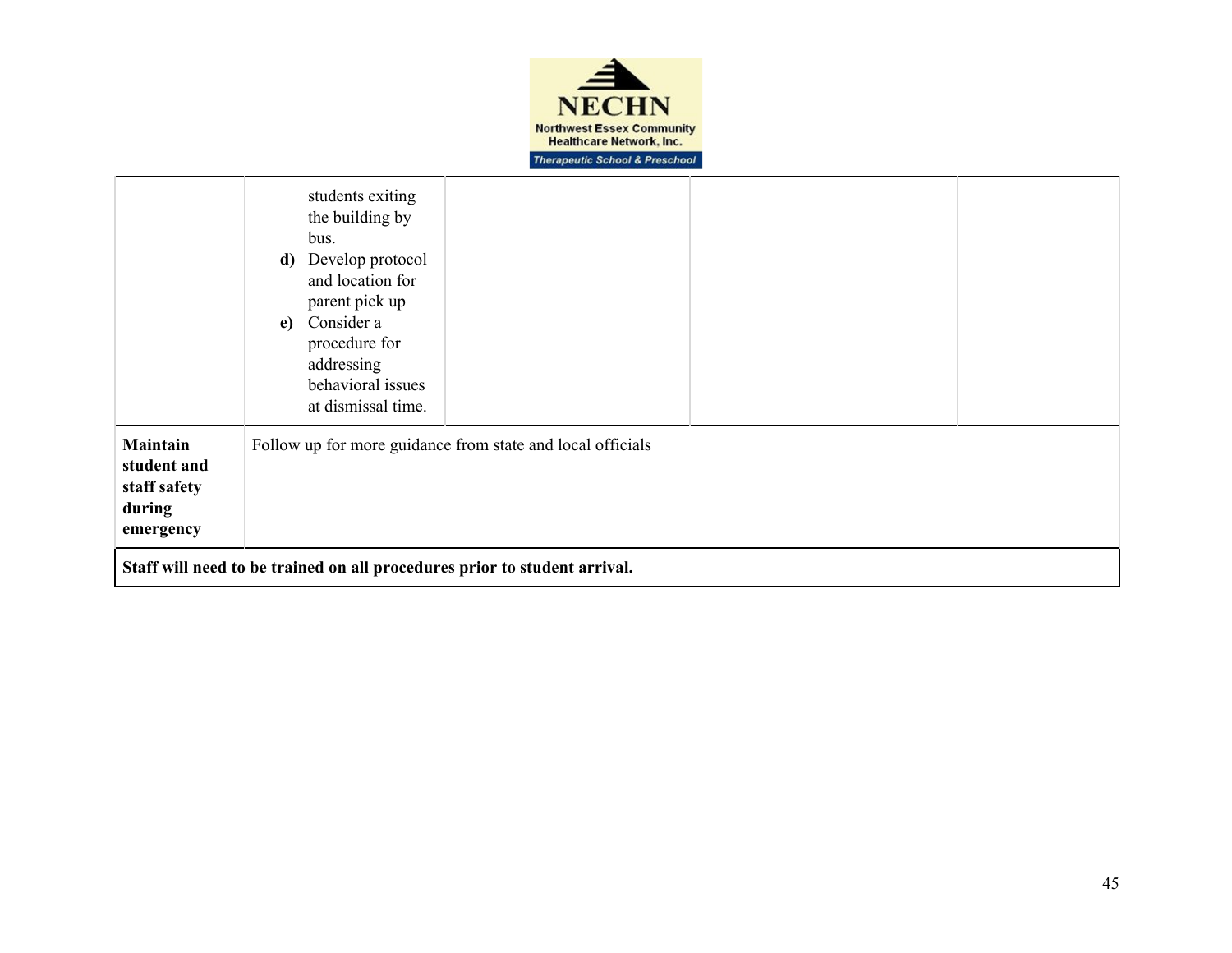

# **5. SCREENING, PPE, AND RESPONSE TO STUDENTS AND STAFF PRESENTING SYMPTOMS**

School districts must adopt a policy for safely and respectfully screening students and employees for symptoms of and history of exposure to COVID-19. Students and staff with symptoms related to COVID-19 must be safely and respectfully isolated from others. If a school district becomes aware that an individual who has spent time in a district facility tests positive for COVID-19, district officials must immediately notify local health officials, staff, and families of a confirmed case while maintaining confidentiality.

### **Guiding Principle**

### **No one becomes sick with Covid-19 because of the educational environment.**

#### **Criteria for Success**

- **●** Meet or exceed the health and safety guidelines listed in NJDOE Guidance for Reopening & CDC Guidelines
- **●** Identify areas for choice and criteria for choice when applicable
- **●** List preferred option and secondary option for choice when applicable
- Includes social and emotional support for students, staff, and families so that everyone feels safe and knows their voice matters
- **Ensure quality instruction**
- **●** Create a positive culture and climate
- **●** Clear and accessible guidance for all stakeholders (language, no jargon)

#### **Area: Screening, PPE, and Response to Students and Staff Presenting Symptoms**

| <i><u><b>Issue</b></u></i> | <b>Solution/Tasks</b> | <b>Alternatives for Options, Optimal</b><br>and Secondary | Criteria to access<br><b>alternatives</b> | <b>Person/s responsible</b> |
|----------------------------|-----------------------|-----------------------------------------------------------|-------------------------------------------|-----------------------------|
| <b>Student</b>             | Optimal               | <b>Optimal</b>                                            | Parents unable to                         | Parent/ Bus staff, School   |
| pre-screening at           | Every parent fills    | Every parent completes a survey                           | complete, bus/aide will                   | Nurse.                      |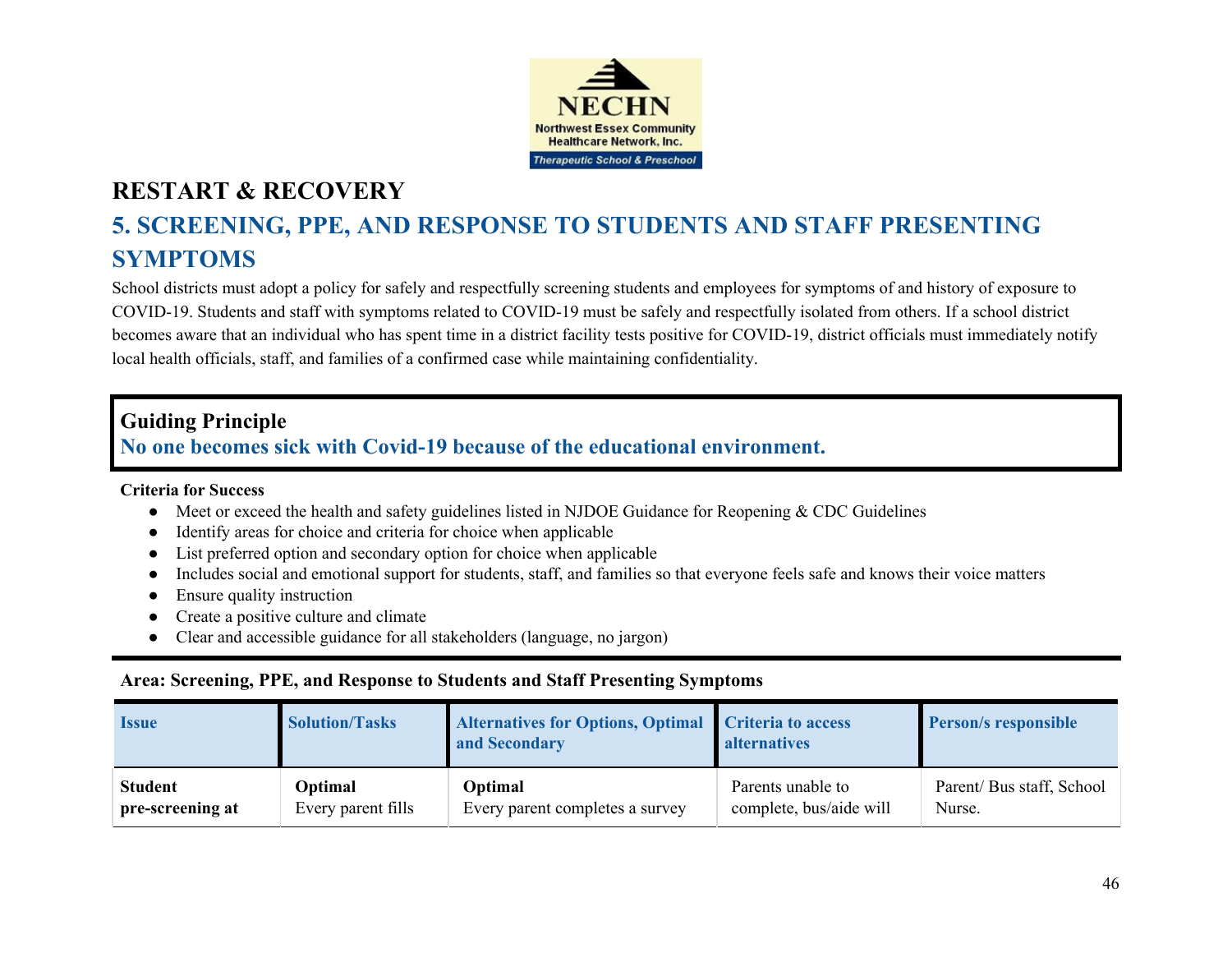

| home,<br>questionnaire.               | out a daily survey of<br>symptoms. This<br>survey will be<br>distributed and<br>placed in student<br>backpacks each day<br>to be completed for<br>the following day.<br>Parents need to<br>know the importance<br>and requirement of<br>such documents for<br>school admittance.<br>Secondary<br>Bus Aide asks and<br>completes the survey<br>form. In the event<br>there is no aide, the<br>bus driver will<br>complete a survey. | via paper.<br>Every parent will hand a completed<br>survey to their child's bus driver<br>before the child will be allowed to<br>enter the bus                                                                                  | provide paper copy of<br>survey for completion<br>prior to board. |  |
|---------------------------------------|------------------------------------------------------------------------------------------------------------------------------------------------------------------------------------------------------------------------------------------------------------------------------------------------------------------------------------------------------------------------------------------------------------------------------------|---------------------------------------------------------------------------------------------------------------------------------------------------------------------------------------------------------------------------------|-------------------------------------------------------------------|--|
| <b>Staff pre-screening</b><br>at home | Staff will<br>independently<br>perform<br>self-screening at<br>home following<br>same questions<br>included in student                                                                                                                                                                                                                                                                                                             | Optimal<br>Staff will remain home and follow<br>district procedure as outlined for<br>reporting absence if any possible<br>COVID-19 related symptoms are<br>detected during pre-screening at<br>home. Staff will be recommended |                                                                   |  |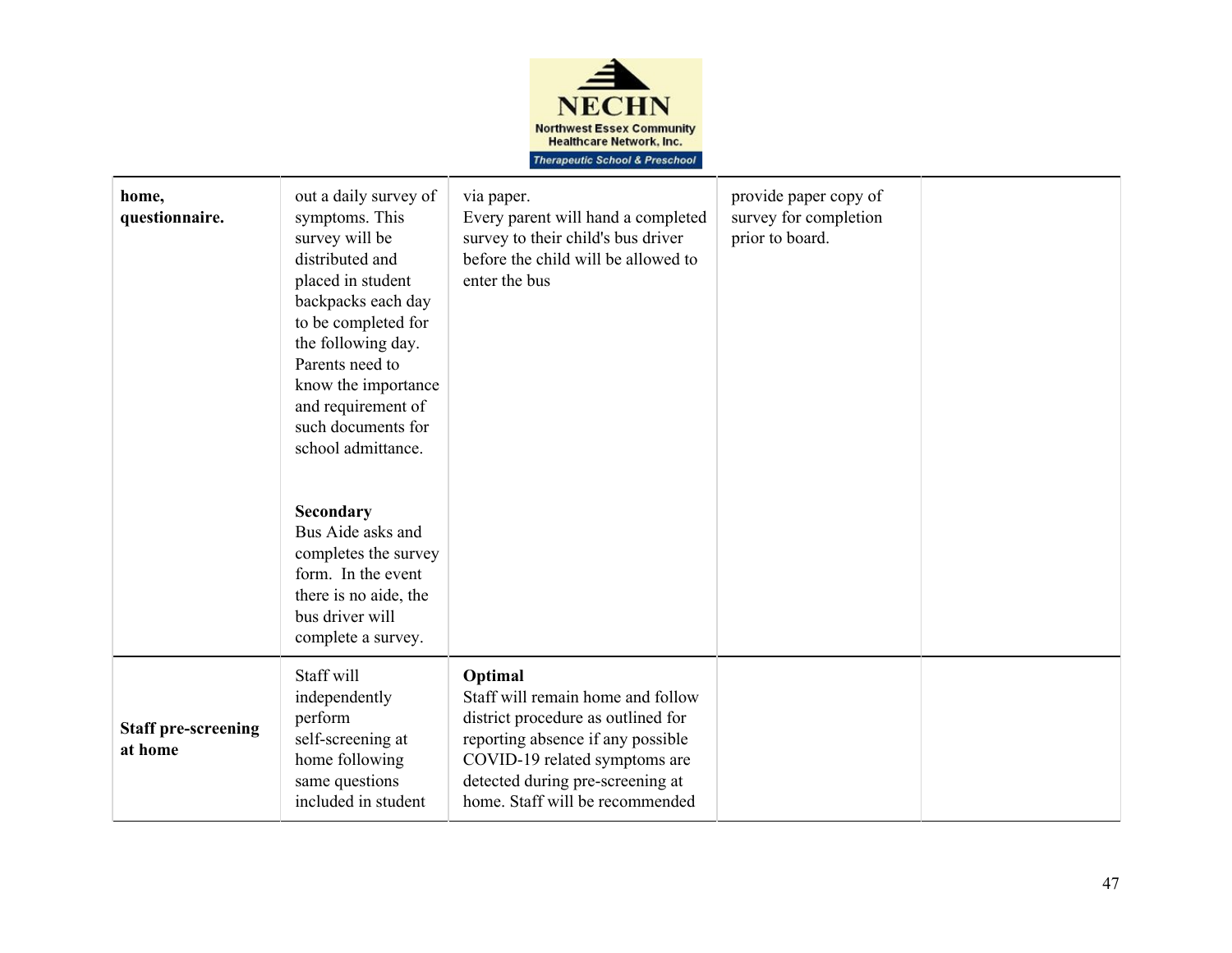

|                                                                          | questionnaire.                                                                                                                                                                                   | to follow-up with medical<br>professional and provide<br>documentation.                                                                                                                                                                                                                                                                                                                                                                                                                  |                                                           |
|--------------------------------------------------------------------------|--------------------------------------------------------------------------------------------------------------------------------------------------------------------------------------------------|------------------------------------------------------------------------------------------------------------------------------------------------------------------------------------------------------------------------------------------------------------------------------------------------------------------------------------------------------------------------------------------------------------------------------------------------------------------------------------------|-----------------------------------------------------------|
| <b>Tracking the</b><br><b>Pre-Screening</b><br>forms:                    | Optimal<br>An office staff<br>member will collect,<br>review and scan the<br>forms<br>The staff is checking<br>the temperature.<br>Staff notifies the<br>Nurse immediately<br>with any red flag. | Optimal<br>Paper forms will be scanned and<br>filed by designated staff member<br>abnormalities should be reported to<br>the nurse immediately.<br>Any abnormal screen forms will be<br>followed up by the nurse.                                                                                                                                                                                                                                                                        | Screener/TA on the bus<br>duty<br>School Nurse/ Principal |
| <b>PPE</b> for staff that<br>will be assisting with<br>morning screening | All staff doing the<br>morning screening<br>will have sufficient<br>PPE as outlined by<br>CDC.                                                                                                   | Optimal<br>Appointed staff will serve as the<br>direct point of screening, all staff<br>members in vicinity to adhere to<br>normal PPE procedures. Personnel<br>available for direction of students<br>depending on results. (student<br>flow). Security measures are<br>addressed. Social Distancing visual<br>cues to maintain CDC recs.(student<br>flow)<br>Secondary<br>If a staff member enters the bus,<br>Face shield, face mask, Protective<br>gown and gloves will be required. | School<br>Nurse/administration for<br>data collection     |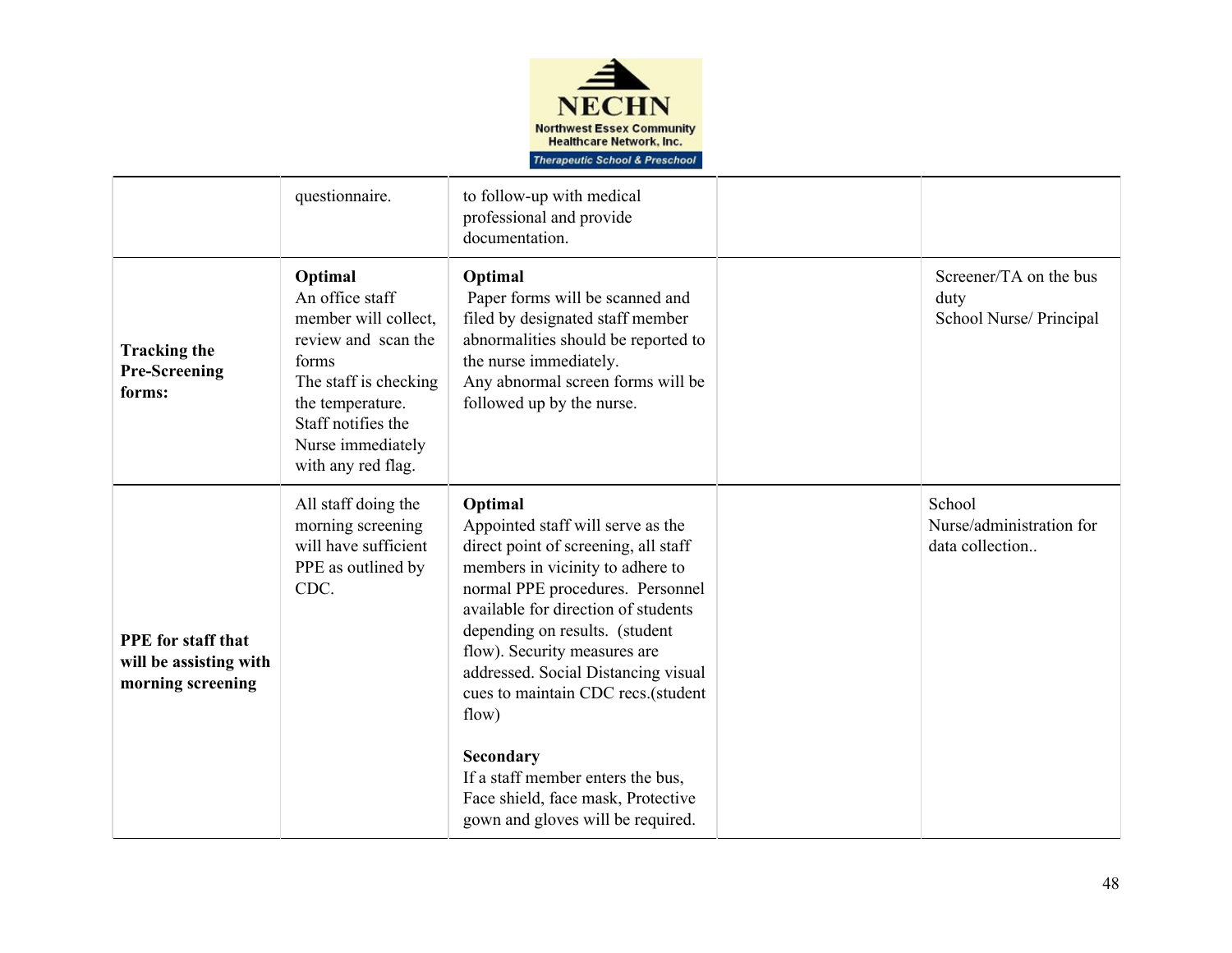

| End of day screen<br>for all students as<br>well as students<br>accessing the bus.                               | All students exiting<br>school onto a school<br>bus or for dismissal<br>will be checked for<br>symptoms, including<br>temperature scan. | Optimal<br>Staff members that are trained will<br>take temperature and symptoms at<br>the end of day in the classroom<br>within 1 hour before exiting to bus<br>or dismissal. Nurses will be<br>notified of any red flags.                                                                                                                                                                                                                                                                                                                                                                                                                                                                                  |                                                                | Trained professional for<br>temperature checks,<br>school nurse. |
|------------------------------------------------------------------------------------------------------------------|-----------------------------------------------------------------------------------------------------------------------------------------|-------------------------------------------------------------------------------------------------------------------------------------------------------------------------------------------------------------------------------------------------------------------------------------------------------------------------------------------------------------------------------------------------------------------------------------------------------------------------------------------------------------------------------------------------------------------------------------------------------------------------------------------------------------------------------------------------------------|----------------------------------------------------------------|------------------------------------------------------------------|
| When a student does<br>present with<br>symptoms that are<br>not otherwise<br>explained during the<br>school day. | Promptly identified<br>and sent to an<br>isolation room to<br>await dismissal to<br>home.                                               | Optimal<br>Staff member identifies student<br>with potential symptoms, nurse<br>will be called to corroborate. If<br>symptoms are not otherwise<br>explained, the student will be sent<br>immediately to isolation room as<br>per school nurse. Parent will be<br>notified and student will be picked<br>up. Students will follow<br>designated flow from classroom to<br>isolation area with appropriate<br>PPE. (Student flow). Medical<br>documentation regarding observed<br>symptoms may be requested as<br>determined by school nurse.<br><b>Secondary</b><br>Student remains in the isolation<br>room until parent or specified<br>alternate guardian is contacted as<br>per emergency contact card. | Parents are not<br>immediately available or<br>not responsive. | Trained professional for<br>temperature checks,<br>school nurse. |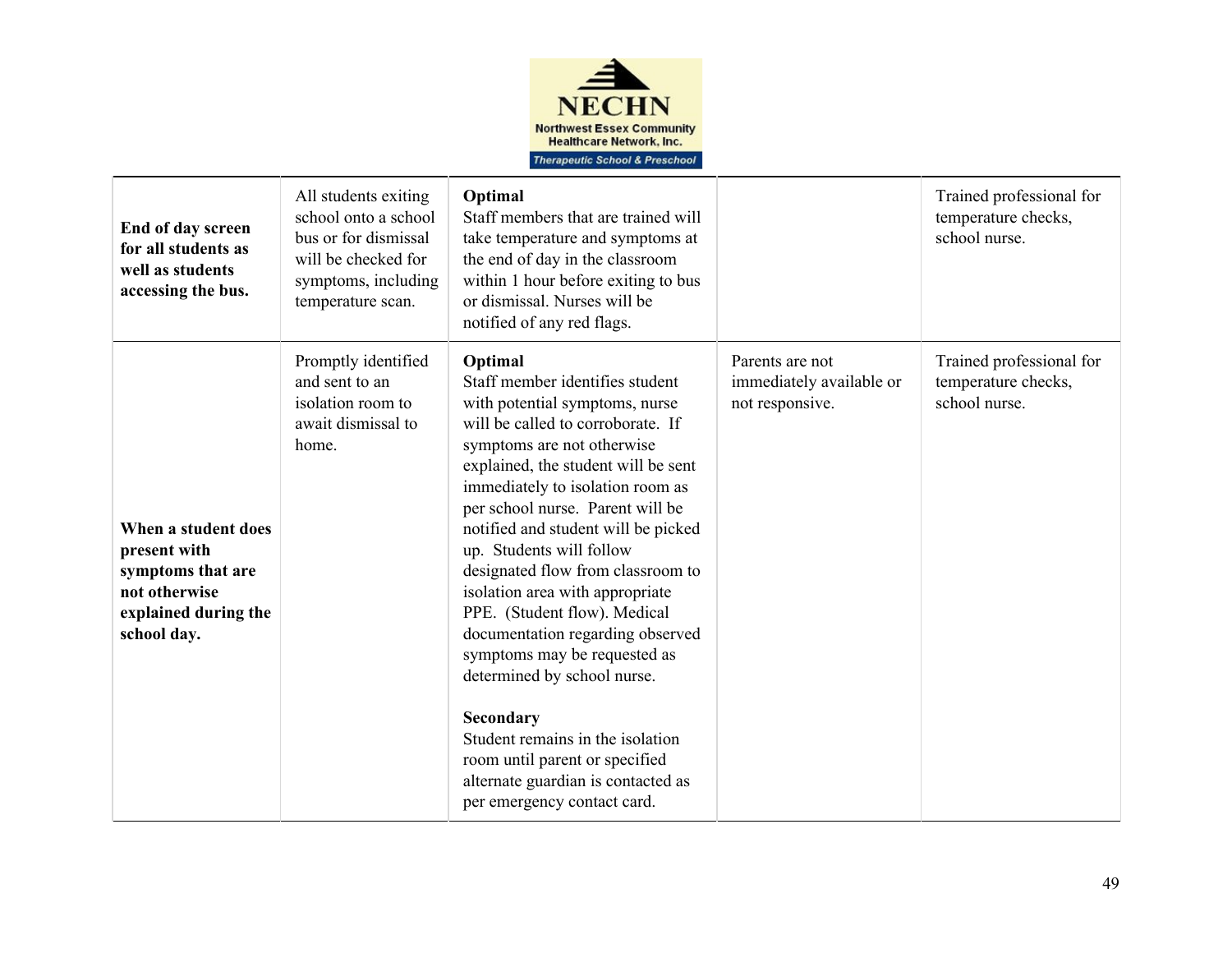

|                                                                                                                                   |                                                                                                                               | Identified trained staff to remain in<br>an isolation room with students.                                                                                                                                                                                                                                                                                                                                                                                                                                                                                    |                                                                    |                                                      |
|-----------------------------------------------------------------------------------------------------------------------------------|-------------------------------------------------------------------------------------------------------------------------------|--------------------------------------------------------------------------------------------------------------------------------------------------------------------------------------------------------------------------------------------------------------------------------------------------------------------------------------------------------------------------------------------------------------------------------------------------------------------------------------------------------------------------------------------------------------|--------------------------------------------------------------------|------------------------------------------------------|
| When staff does<br>present with<br>symptoms that are<br>not otherwise<br>explained during the<br>school day.                      | Any staff member<br>identified with<br>symptoms or high<br>temperature will be<br>identified and<br>immediately sent<br>home. | Optimal<br>Staff members that present with<br>symptoms that are not otherwise<br>explained will immediately be sent<br>home and will be advised to follow<br>up with their medical professional.<br>Any testing or medical advice<br>reported immediately to the school<br>nurse. School nurse will notify<br>building administrator<br>appropriately and implement CDC<br>recommendations for case isolation<br>or quarantine as appropriate.<br>Medical documentation regarding<br>observed symptoms may be<br>requested as determined by school<br>nurse. |                                                                    | Staff<br>member/principal/school<br>nurse            |
| <b>Various tasks</b><br>performed by<br>students and staff<br>throughout the<br>school day may<br>require use of<br>specific PPE. | All students and<br>staff should be<br>supplied with<br>task-appropriate<br>PPE.                                              | Optimal<br>When performing various tasks<br>throughout the school day, students<br>and staff will utilize appropriate<br>PPE supplied by district. Face<br>masks or coverings must be worn<br>by staff throughout school day<br>unless medically contraindicated.                                                                                                                                                                                                                                                                                            | Staff/student choose to<br>supply their own face<br>covering/mask. | District administration,<br>principal, school nurse. |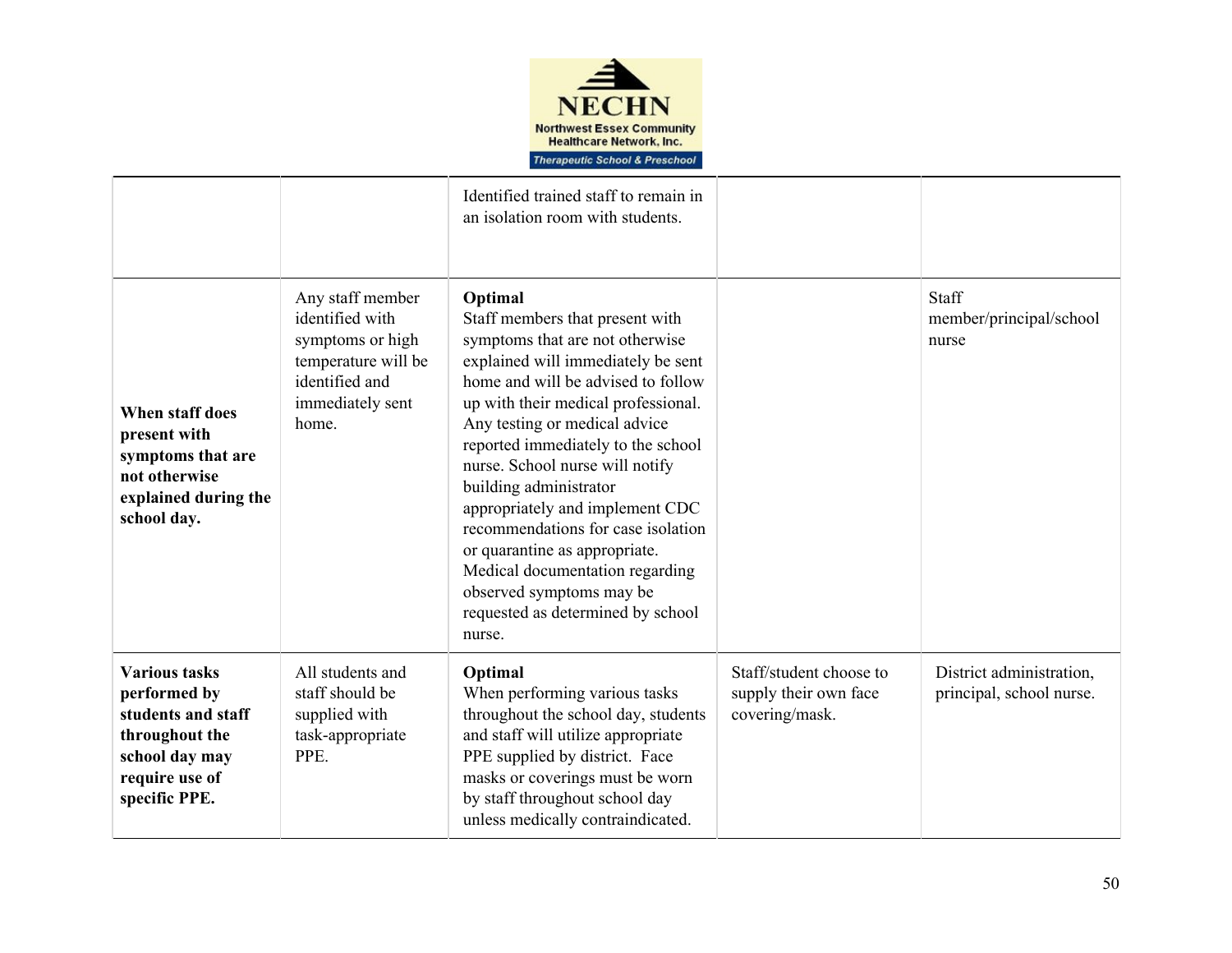

|                                                            |                                                                                                                                                                        | Students will be encouraged to<br>wear face masks while in school as<br>feasible, especially when social<br>distancing cannot be maintained.<br>All staff and students are required<br>to have change of clothes available<br>if needed.<br>Secondary<br>Staff and students may elect to<br>wear personal face covering in  |                                                               |
|------------------------------------------------------------|------------------------------------------------------------------------------------------------------------------------------------------------------------------------|-----------------------------------------------------------------------------------------------------------------------------------------------------------------------------------------------------------------------------------------------------------------------------------------------------------------------------|---------------------------------------------------------------|
|                                                            |                                                                                                                                                                        | accordance to CDC guidelines.                                                                                                                                                                                                                                                                                               |                                                               |
| <b>Professional</b><br>Development and<br><b>Awareness</b> | Professional<br>development for<br>staff will be<br>provided regarding<br>screening purpose<br>and procedures as<br>well as appropriate<br>use and disposal of<br>PPE. | Optimal<br>CDC guidelines, resources issued<br>by the local health departments and<br>other relevant resources will be<br>utilized to provide training and<br>professional development for staff.<br>Various modes of information<br>transmission will be used.<br>Resources will be shared with<br>parents as appropriate. | Principal, School Nurse,<br>and Administration, All<br>Staff. |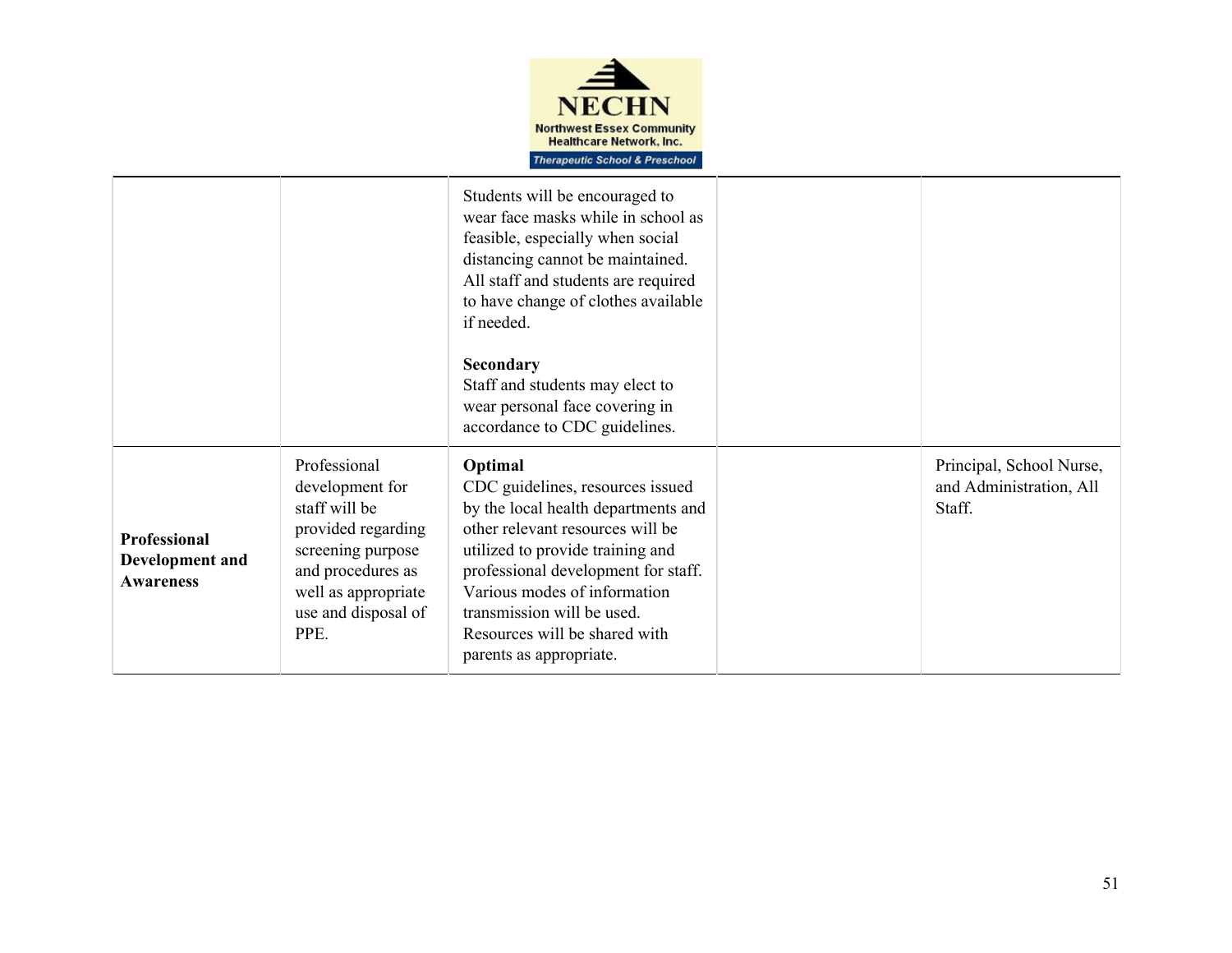

## **6. Contact Tracing**

Contact tracing is the process used to identify those who have come into contact with people who have tested positive for many contagious diseases, including COVID-19. It is a long-standing practice and is an integral function of local health departments. All school district administrators, school safety specialists, counselors, and any other staff deemed appropriate by the school district, should be provided with information regarding the role of contact tracing in keeping school communities safe from the spread of contagious disease. School districts should collaborate with the local health department and engage their school nurses to develop contact tracing policies and procedures, as well as educate the broader school community on the importance of contact tracing.

### **Guiding Principle**

**No one becomes sick with Covid-19 because of the educational environment.**

### **Criteria for Success of committee plans:**

- Meet or exceed the health and safety guidelines listed in NJDOE Guidance for Reopening & CDC Guidelines
- Identify areas for choice and criteria for choice when applicable
- List preferred option and secondary option for choice when applicable
- Includes social and emotional support for students, staff, and families so that everyone feels safe and knows their voice matters
- Ensure quality instruction
- Create a positive culture and climate
- Clear and accessible guidance for all stakeholders (language, no jargon)

### **Area: Contact Tracing**

| <i><u><b>Issue</b></u></i> | <b>Solution/Tasks</b> | <b>Alternatives for Options, Optimal and</b><br><b>Secondary</b> | Criteria to access<br>alternatives | <b>Person/s</b><br>responsible |
|----------------------------|-----------------------|------------------------------------------------------------------|------------------------------------|--------------------------------|
|----------------------------|-----------------------|------------------------------------------------------------------|------------------------------------|--------------------------------|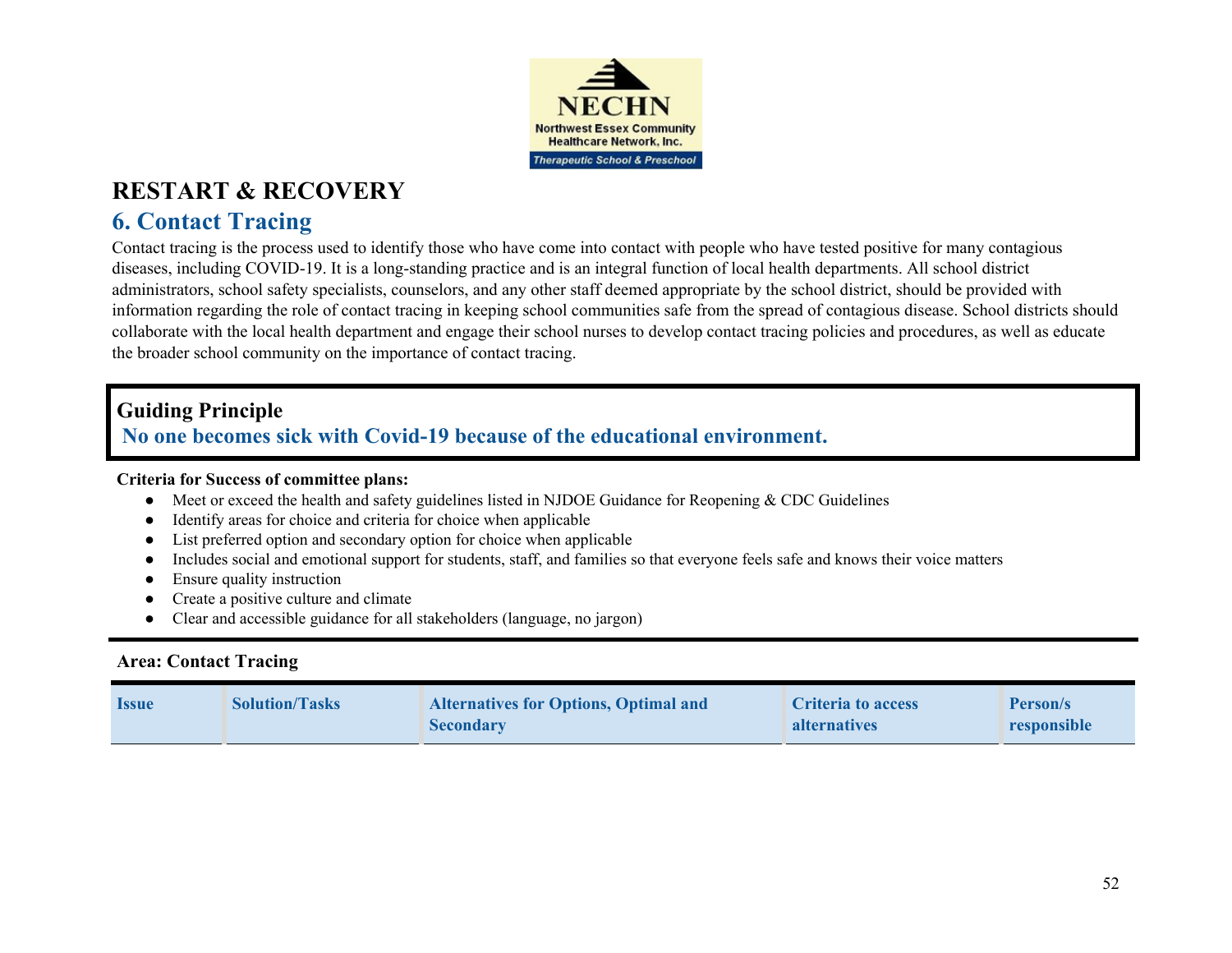

| <b>Student tests</b><br><b>Positive for</b><br>Covid-19 | Every student tested<br>Positive is identified                                                         | Optimal<br>Parents provide confirmation from the MD of a<br>positive result. Contact the local health department<br>for guidance. Notify anyone in close contact with<br>the student. Follow recommendations of the health<br>department. Students identified, all information that<br>can be provided, along with any member in contact<br>with this student, will be provided to the Bellville<br>Department of Health/student sending district health<br>department.<br>Secondary<br>Medically unconfirmed report of positive Covid-19<br>result i.e.: verbal positive report. Notify anyone in<br>close contact with the student. Follow<br>recommendations of the health department. Follow<br>up with documentation of positive. | Form of confirmation<br>received. | <b>School Nurse</b> |
|---------------------------------------------------------|--------------------------------------------------------------------------------------------------------|----------------------------------------------------------------------------------------------------------------------------------------------------------------------------------------------------------------------------------------------------------------------------------------------------------------------------------------------------------------------------------------------------------------------------------------------------------------------------------------------------------------------------------------------------------------------------------------------------------------------------------------------------------------------------------------------------------------------------------------|-----------------------------------|---------------------|
| <b>Staff Member</b><br>tests Positive<br>for Covid-19   | Every staff tested Positive<br>is identified, parents must<br>provide documentation<br>from the doctor | Optimal<br>Staff member provides a confirmation from the MD<br>of a positive result. Contact the local health<br>department for guidance. Notify anyone in close<br>contact with the student. Follow recommendations<br>of the health department. Staff identified, all<br>information that can be provided, along with any<br>member in contact with this student, will be<br>provided to the local health department of where the<br>staff member resides and Belleville Health Dept.                                                                                                                                                                                                                                                |                                   | <b>School Nurse</b> |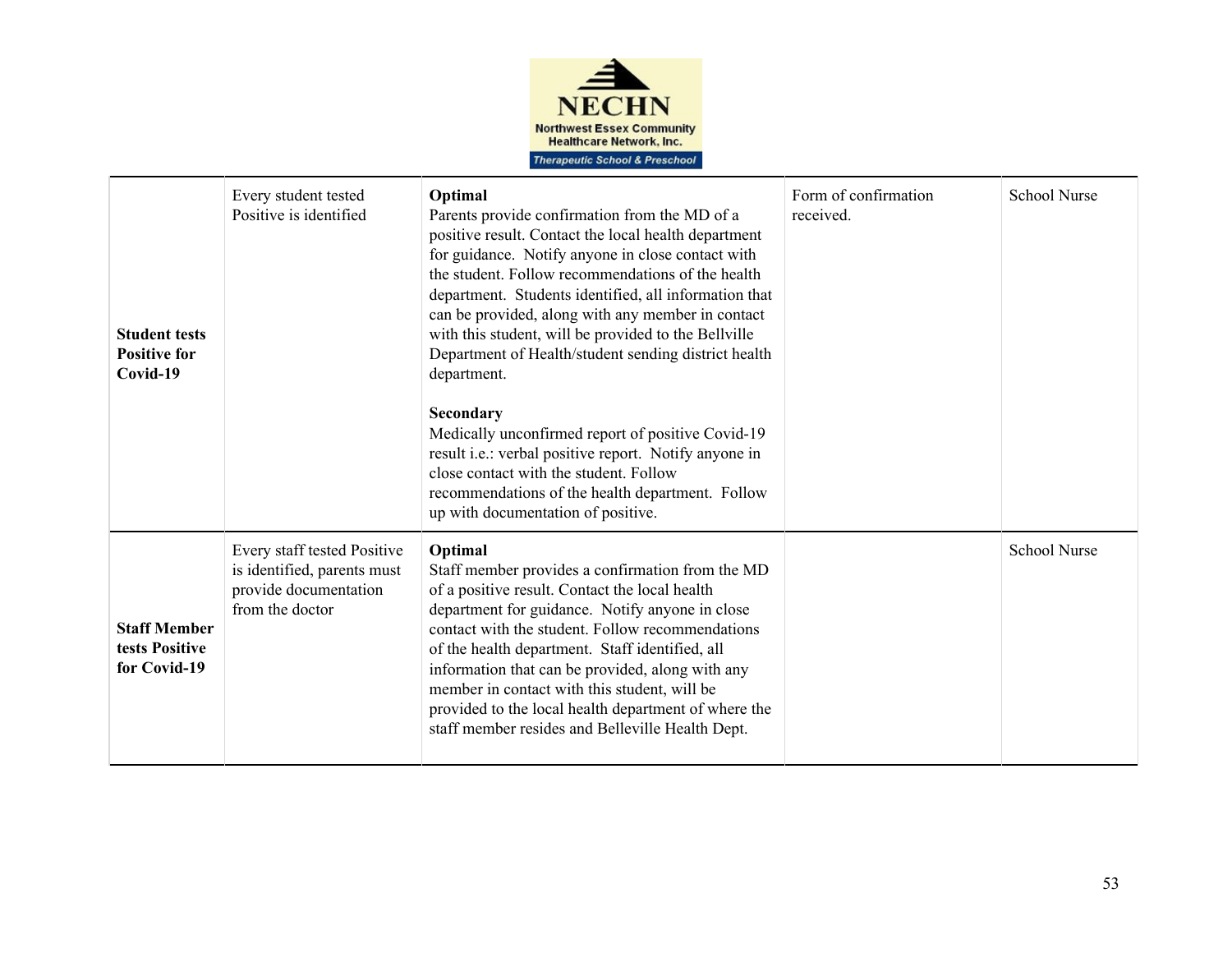

| <b>Notification</b><br>of Staff and<br><b>Student</b><br>families in<br>close contact<br>to someone<br>who tested<br>positive. | All staff and students'<br>families are contacted via<br>written notification of<br>exposure.  | Optimal:<br>All staff and students' families are provided with a<br>written letter keeping confidentiality of exposure.<br>The letter will recommend as per CDC what is<br>recommended in the event of exposure. Track<br>exposure 2 days prior to presentation of symptoms.                                                                                                                                                                                                                                                                                                                                                                                                                                                                                                                                                                                                                                                                                                                                       | No response from families<br>from notification. | <b>School Nurse</b><br>Front office staff<br>Principal. |
|--------------------------------------------------------------------------------------------------------------------------------|------------------------------------------------------------------------------------------------|--------------------------------------------------------------------------------------------------------------------------------------------------------------------------------------------------------------------------------------------------------------------------------------------------------------------------------------------------------------------------------------------------------------------------------------------------------------------------------------------------------------------------------------------------------------------------------------------------------------------------------------------------------------------------------------------------------------------------------------------------------------------------------------------------------------------------------------------------------------------------------------------------------------------------------------------------------------------------------------------------------------------|-------------------------------------------------|---------------------------------------------------------|
| <b>Policies and</b><br>procedures<br>related to<br>contact<br>tracing                                                          | Changes in existing<br>policies and procedures in<br>regard to Contact Tracing<br>or addition. | Optimal:<br>Clearly outlined policies will be developed that<br>indicate how and why contact tracing will be<br>performed in the event a positive COVID-19 case is<br>identified. The agency policy should identify the<br>school's role in assisting its local health department<br>to conduct contact tracing activities, including<br>ongoing communication with the identified<br>individual and/or their contacts. These policies and<br>procedures will be developed in consultation with<br>the board's local health department and with school<br>nurses employed by the board. The agency policy<br>will reflect CDC guidelines for COVID-19<br>management and should adhere to all applicable<br>federal and state privacy requirements (e.g.<br>FERPA/HIPAA). The agency policy should include<br>a protocol for communication systems that allow<br>staff, students, and families to self-report symptoms<br>and/or suspected exposure to assist school districts<br>in providing prompt notification. |                                                 | Executive<br>Director<br><b>Agency Board</b>            |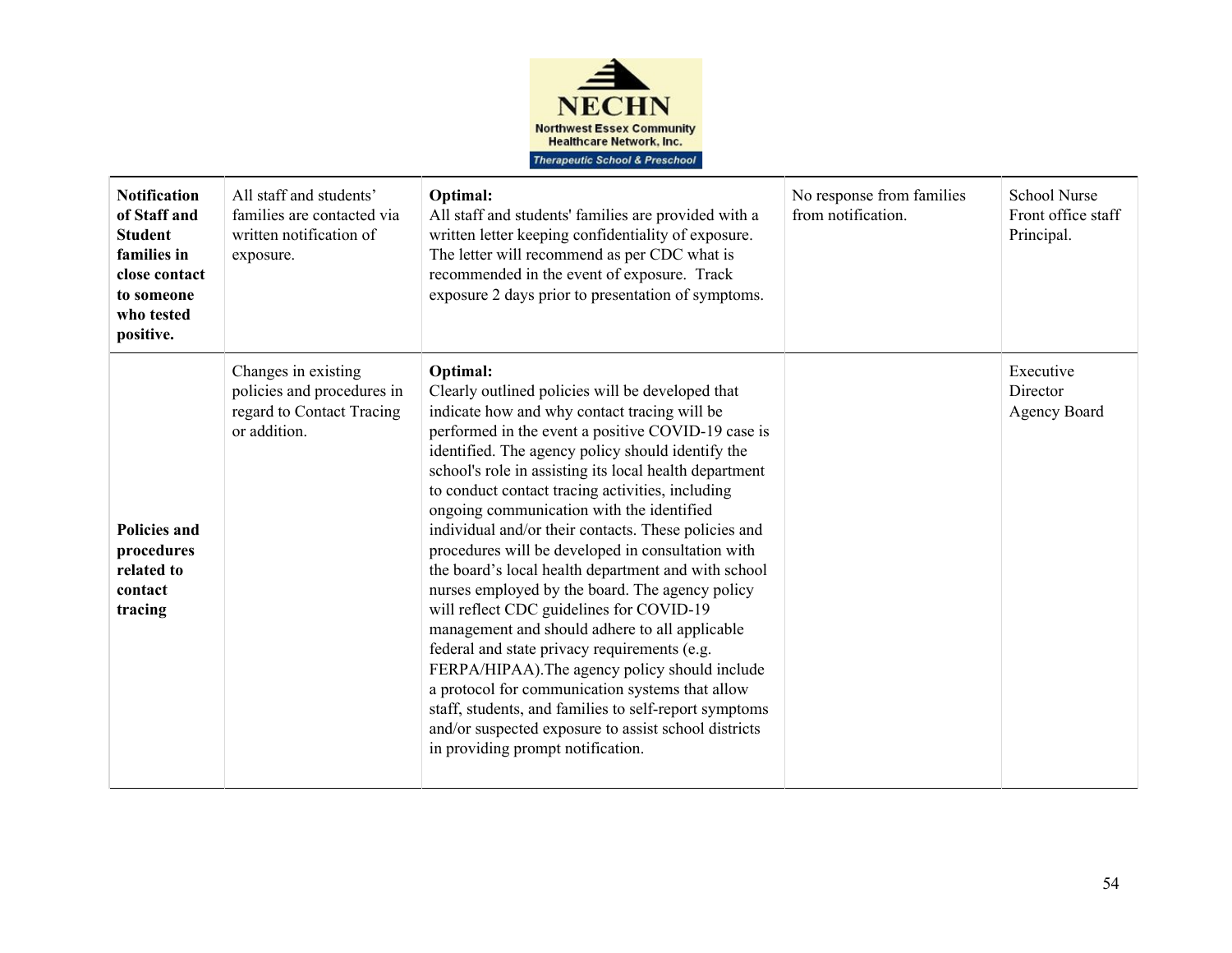

| If a family<br>member in<br>the household<br>is tested<br>positive for<br>Covid-19.    | Require information<br>regarding the family<br>member or member that<br>was tested positive. | Optimal:<br>Full information is received regarding the individual<br>who was tested positive and exposure, and if their<br>local health department was notified. Contact<br>Belleville Health Dept and report the positive case.<br>Students and or staff members will be given<br>guidance as per health department & CDC<br>guidelines for quarantine. Record all information<br>provided.<br>Secondary:<br>The student/staff that is in attendance that was<br>exposed to a member of the household will be<br>monitored and information recorded. | <b>Building</b><br>Secretary. |
|----------------------------------------------------------------------------------------|----------------------------------------------------------------------------------------------|-------------------------------------------------------------------------------------------------------------------------------------------------------------------------------------------------------------------------------------------------------------------------------------------------------------------------------------------------------------------------------------------------------------------------------------------------------------------------------------------------------------------------------------------------------|-------------------------------|
| Professional<br>development<br>and training<br>for staff,<br>students and<br>families. | Specific training series,<br>including PD, for staff<br>involved in contact tracing.         | Optimal:<br>All staff & NECHNTSPS families will be provided<br>information regarding the role of contact tracing and<br>isolating positive or suspected COVID-19 cases in<br>keeping school communities safe from the spread of<br>contagious disease. Video explanation and depiction<br>of why tracking is important will be provided.<br>PowerPoint presentation may also be part of a<br>training series.                                                                                                                                         | <b>School Nurse</b>           |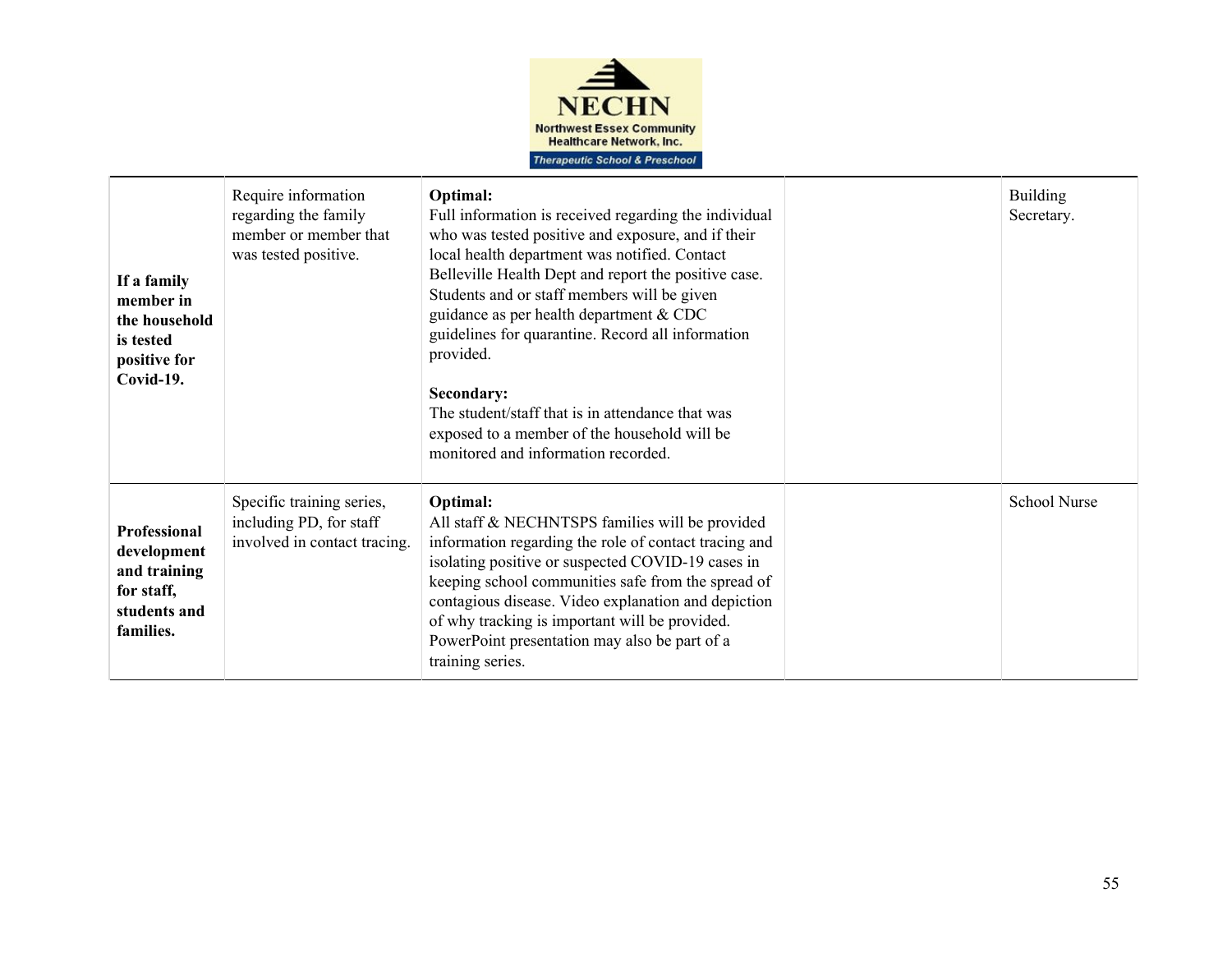

| <b>Establishing</b><br>connections<br>with the local<br>health<br>departments.                                                                         | Every local health<br>department should have a<br>relationship with the<br>NECHNTSPS school. | <b>Optimally:</b><br>The school nurse will have frequent contact with the<br>local health agency.<br>Secondary:<br>Administrators will also have contacts and<br>relationship with local health agency                                                                                                       | School nurses are not<br>available to contact the health<br>agency immediately.    | Administration<br><b>School Nurse</b> |
|--------------------------------------------------------------------------------------------------------------------------------------------------------|----------------------------------------------------------------------------------------------|--------------------------------------------------------------------------------------------------------------------------------------------------------------------------------------------------------------------------------------------------------------------------------------------------------------|------------------------------------------------------------------------------------|---------------------------------------|
| <b>Educational</b><br>resources to<br>community<br>and staff on<br>the<br>importance of<br>contact<br>tracing with<br>positive<br>Covid-19<br>testing. | Provide resources to<br>community and staff<br>members on importance of<br>contact tracing.  | Optimal:<br>Resources online and emails to parents and staff on<br>availability of resources.<br>CDC fliers to be printed and posted in the schools.<br>Secondary:<br>Resources provided at a building level such as back<br>to school. night, parent night, etc.<br>Fliers to be sent in student backpacks. | Parents that are not responsive<br>to the global connect or initial<br>contacting. | <b>School Nurse</b>                   |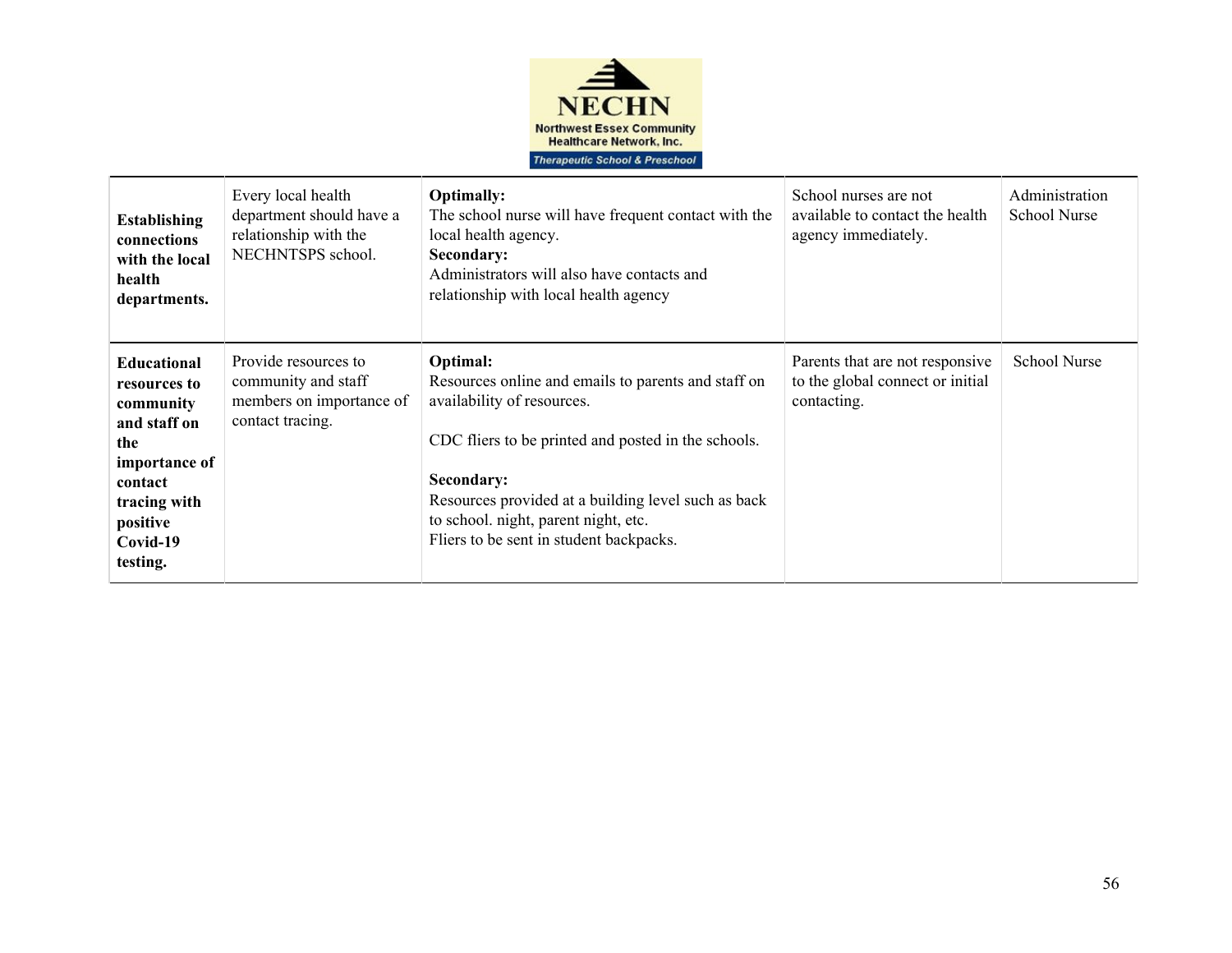

| <b>Emergency</b><br>contact<br>information<br>for students is<br>up to date<br>and reliable.                                 | Each student's contact<br>information will be up to<br>date, and contacts on the<br>list are able to pick up the<br>student immediately.<br>Each staff member's<br>contact information will<br>also be kept up to date<br>and maintained by the<br>building administrative<br>assistant/administration. | Optimal:<br>All emergency contacts for students are up to date,<br>persons listed will be available for student pick up<br>in event of emergency. Emergency contacts will be<br>checked periodically. Honey Well message issued<br>to all parents/families to remind them of emergency<br>contact updates. Emergency contact information<br>includes accurate email addresses, phone numbers<br>& home addresses for parents/guardians as well as<br>addresses and phone numbers of alternate<br>guardians designated by the parents. Staff will be<br>required to update their emergency contact<br>information annually and will be encouraged to<br>provide updates following any changes that<br>occur during the year. |                      | Principal<br>Teacher in the<br>classroom.<br>Administrative<br>assistant/building<br>secretary. |
|------------------------------------------------------------------------------------------------------------------------------|---------------------------------------------------------------------------------------------------------------------------------------------------------------------------------------------------------------------------------------------------------------------------------------------------------|-----------------------------------------------------------------------------------------------------------------------------------------------------------------------------------------------------------------------------------------------------------------------------------------------------------------------------------------------------------------------------------------------------------------------------------------------------------------------------------------------------------------------------------------------------------------------------------------------------------------------------------------------------------------------------------------------------------------------------|----------------------|-------------------------------------------------------------------------------------------------|
| All staff or<br>students that<br>enter/exit the<br>room are<br>recorded in<br>terms of clear<br>schedules.                   | All rooms will have<br>information regarding<br>anyone who has<br>entered/exited                                                                                                                                                                                                                        | Optimal<br>All staff members that enter the room will have to<br>either sign in via classroom login sheet                                                                                                                                                                                                                                                                                                                                                                                                                                                                                                                                                                                                                   | Access to technology | Classroom<br>teacher.                                                                           |
| <b>Tracking and</b><br>identification<br>of any staff or<br>students that<br>may have<br>traveled to<br>restricted<br>areas. | NECHNTSPS will be<br>made aware of any<br>movements or travel to<br>areas that have been<br>restricted or limited due<br>to an increase in<br>COVID-19.                                                                                                                                                 | Optimal<br>Students or family members, on the<br>questionnaire should be indicative of hotspot<br>areas traveled to. Staff should self-report to<br>immediate Supervisor and School Nurse on<br>travel to hotspot areas as indicated by CDC and<br>State.                                                                                                                                                                                                                                                                                                                                                                                                                                                                   |                      | All Staff<br>Parents                                                                            |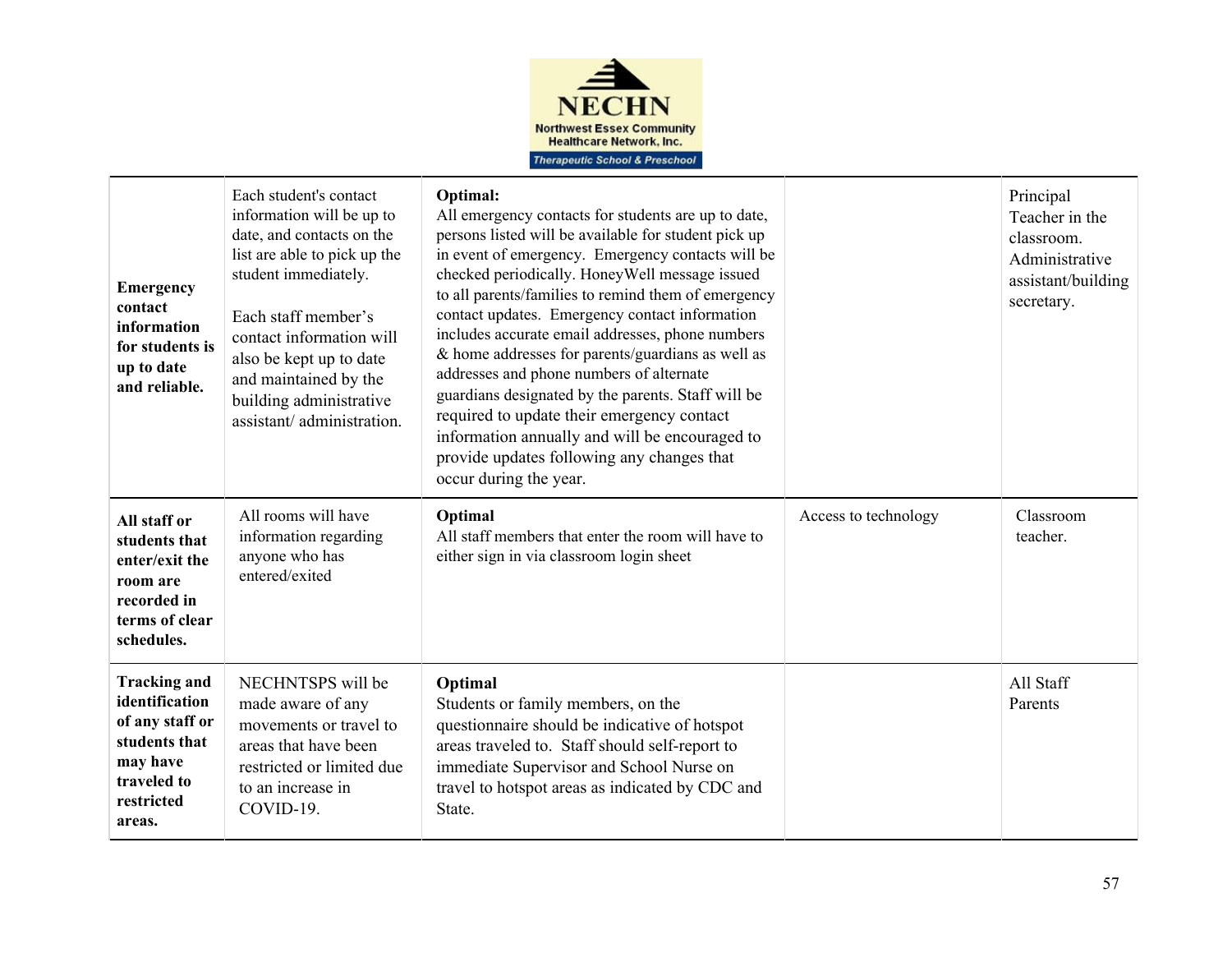

| attend John Hopkins<br>The School Nurse will attend John Hopkins<br>Nurse will be<br>course on contact tracing and obtain certification.<br><b>Contact Tracing</b><br>This information will be used in the PD,<br>certification course and<br>obtain the certificate of<br>education, and reference for all areas of school<br>level and community contact tracing.<br>completion |
|-----------------------------------------------------------------------------------------------------------------------------------------------------------------------------------------------------------------------------------------------------------------------------------------------------------------------------------------------------------------------------------|
| trained on<br>Contact<br><b>Tracing with</b><br>appropriate<br>certification.                                                                                                                                                                                                                                                                                                     |
|                                                                                                                                                                                                                                                                                                                                                                                   |
|                                                                                                                                                                                                                                                                                                                                                                                   |
|                                                                                                                                                                                                                                                                                                                                                                                   |
|                                                                                                                                                                                                                                                                                                                                                                                   |
|                                                                                                                                                                                                                                                                                                                                                                                   |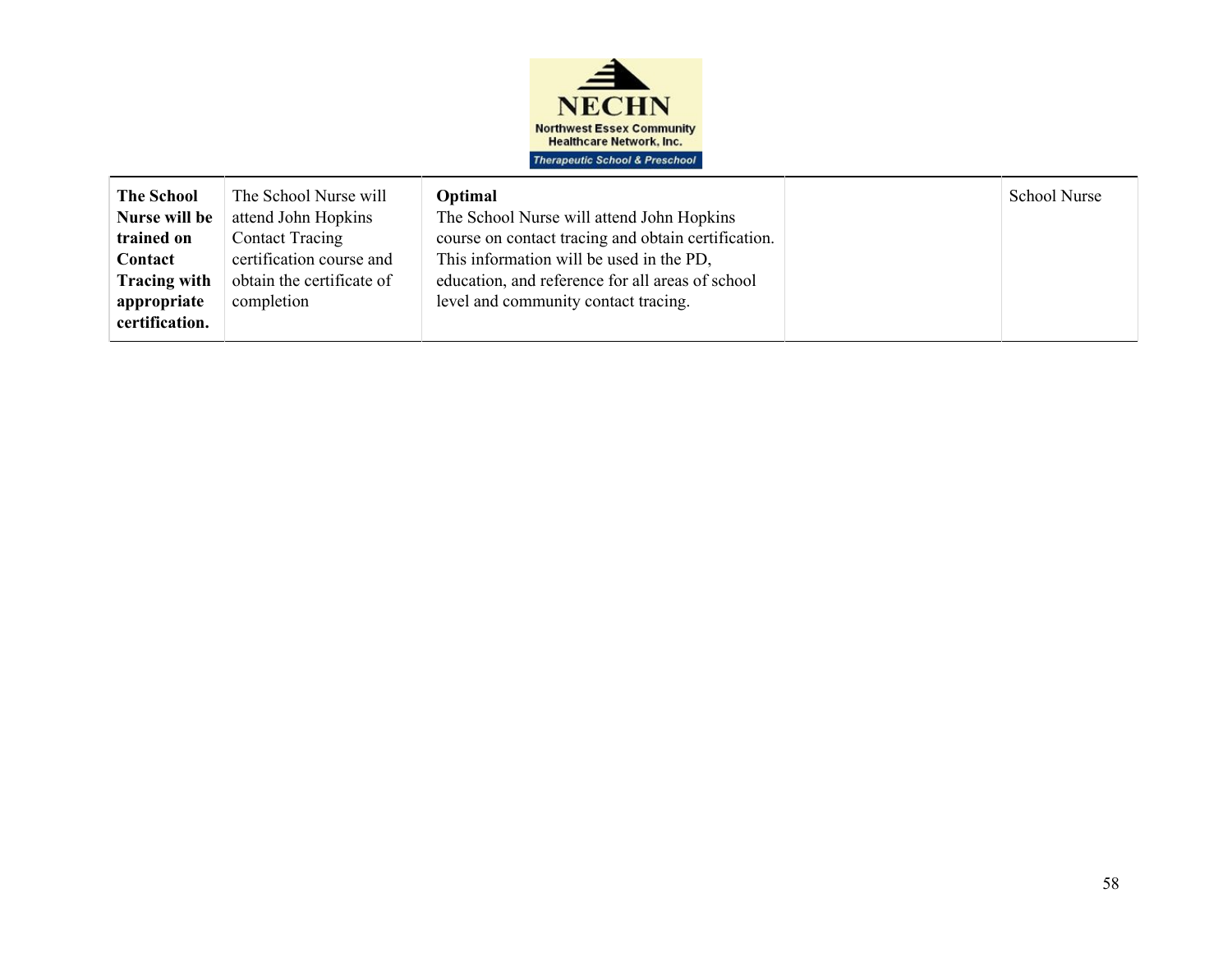

# **7. Facilities Cleaning Practices**

School districts must continue to adhere to existing required facilities cleaning practices and procedures, and any new specific requirements of the local health department as they arise. School districts must also develop a schedule for increased routine cleaning and disinfecting, especially of frequently touched surfaces and objects, and sanitize bathrooms daily and between use as much as possible.

### **Guiding Principle**

### **No one becomes sick with Covid-19 because of the educational environment.**

#### **Criteria for Success**

- Meet or exceed the health and safety guidelines listed in NJDOE Guidance for Reopening & CDC Guidelines
- Identify areas for choice and criteria for choice when applicable
- List preferred option and secondary option for choice when applicable
- Includes social and emotional support for students, staff, and families so that everyone feels safe and knows their voice matters
- Ensure quality instruction
- Create a positive culture and climate
- Clear and accessible guidance for all stakeholders (language, no jargon)

### **Area: Facilities Cleaning Practices**

| <b>Issue</b> | <b>Solution/Tasks</b> | <b>Alternatives for Options,</b><br><b>Optimal and Secondary</b> | Criteria to access<br><b>alternatives</b> | Person/s<br>responsible |
|--------------|-----------------------|------------------------------------------------------------------|-------------------------------------------|-------------------------|
|              |                       |                                                                  |                                           |                         |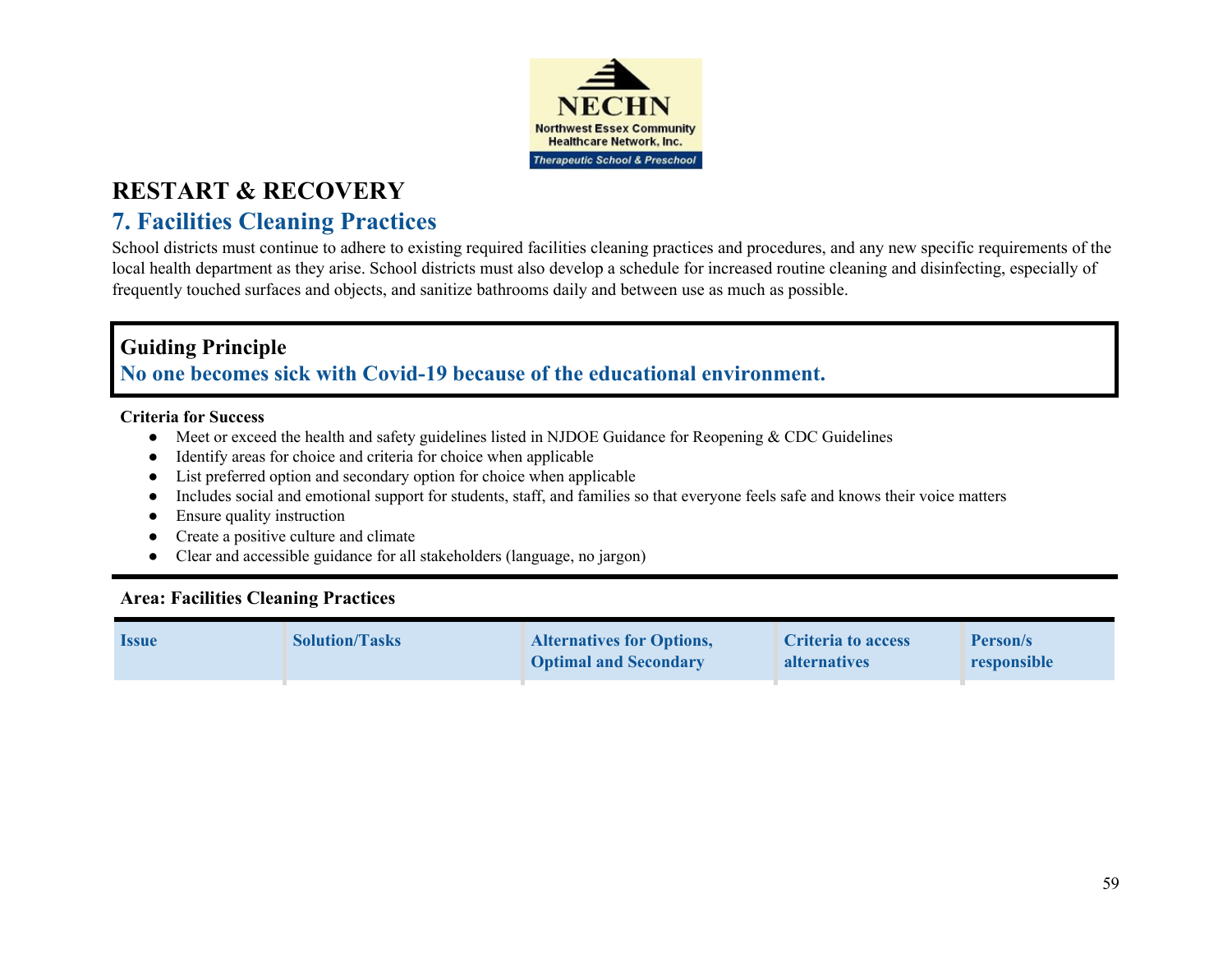

| <b>Limit visitors</b>                                                                                                                                                                                                                                         | Optimal<br>Allowed only in an emergency<br>Parents will pick up meals at<br>their sending district if we have<br>to provide virtual instruction<br>again. | Must wear appropriate masks,<br>sanitize hands, and have<br>temperature checked.<br>Develop procedures for parents<br>dropping off/picking up students.<br>Letters should go out to all<br>parents notifying them of a<br>change in policy. Parents should<br>call the main office for late<br>arrival/early pick-up. Staff<br>members will greet/release the<br>child to the parent outside. | Emergency would be<br>police, fire department<br>or emergency repairs. | School Security   |
|---------------------------------------------------------------------------------------------------------------------------------------------------------------------------------------------------------------------------------------------------------------|-----------------------------------------------------------------------------------------------------------------------------------------------------------|-----------------------------------------------------------------------------------------------------------------------------------------------------------------------------------------------------------------------------------------------------------------------------------------------------------------------------------------------------------------------------------------------|------------------------------------------------------------------------|-------------------|
| <b>Cleaning of</b><br>technology devices:<br>a. Ipads for<br>reinforcemen<br>b. Ipads for<br>communicati<br>ons<br><b>Ipads for</b><br>$c_{\cdot}$<br>common<br>classroom<br>use<br><b>Desktop</b><br>d.<br>computers<br><b>Tablets for</b><br>e.<br>Catalyst | Optimal:<br>Cleaning of technology devices<br>should be done with<br>Clorox/Lysol Wipes and then<br>drying to prevent puddling                            | Limiting sharing and use of<br>devices.                                                                                                                                                                                                                                                                                                                                                       |                                                                        | Custodians, staff |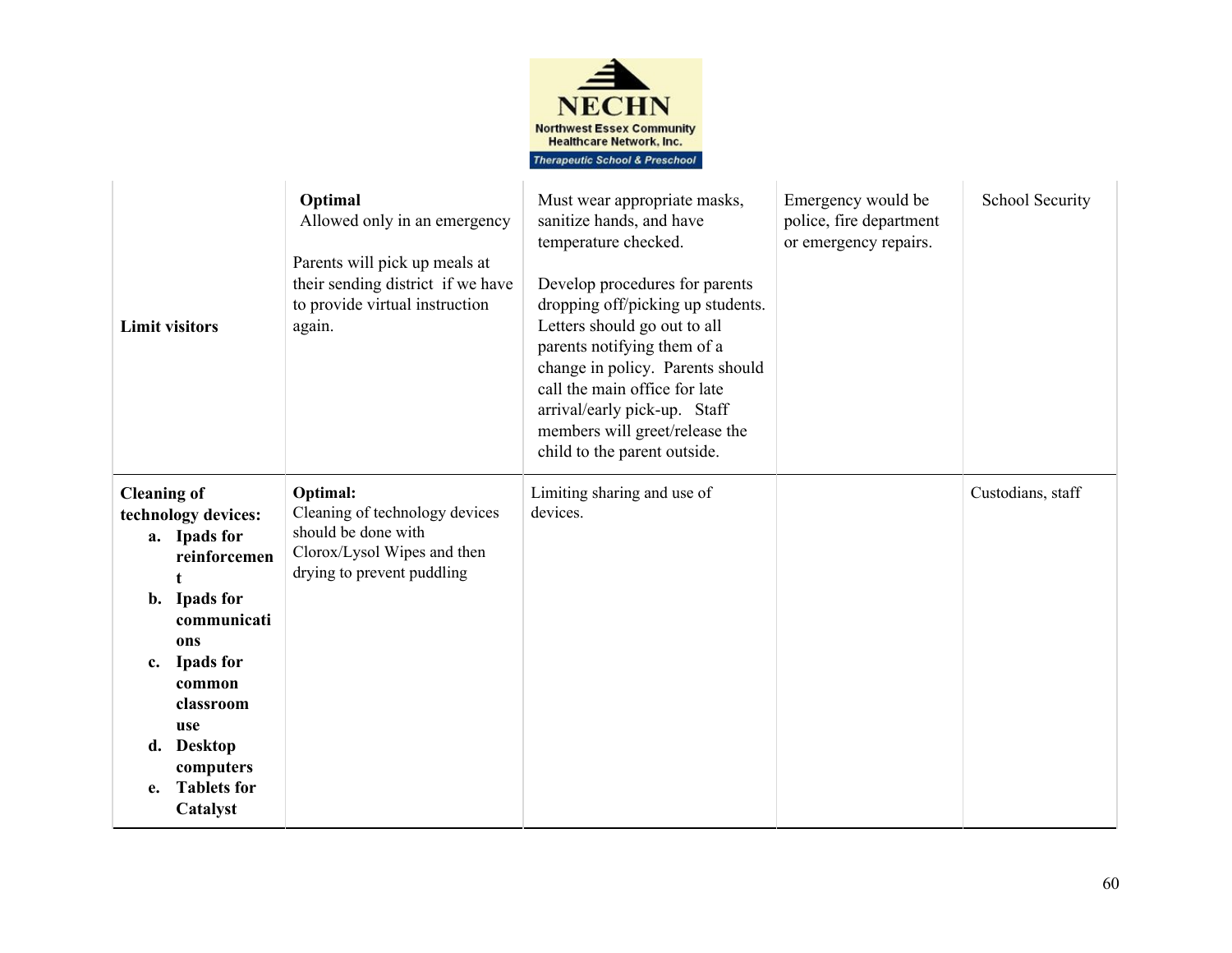

| <b>Head phones</b><br>f.<br><b>Smartboards</b><br>g.<br>/Smart<br><b>Tables</b><br><b>Chromebook</b><br>$h_{\cdot}$            |                                                                                                                                                                                                                                             |                                                                         |                                                                                                                |                        |
|--------------------------------------------------------------------------------------------------------------------------------|---------------------------------------------------------------------------------------------------------------------------------------------------------------------------------------------------------------------------------------------|-------------------------------------------------------------------------|----------------------------------------------------------------------------------------------------------------|------------------------|
| One custodian in the<br>building-Additional<br>custodial staff<br>needed?                                                      | Staff will help with cleaning $\&$<br>sanitizing process - common<br>touch points within classroom<br>1. Door knobs<br>Handrails<br>2.<br>Touchpads<br>3.<br>hand sanitizer<br>4.<br><b>Water Fountains</b><br>5.<br>Desks and Chairs<br>6. | Current staff will assist in<br>disinfecting common touch<br>points.    | Principal and custodian<br>should develop a<br>schedule of cleaning<br>common touch points on<br>the building. | <b>Robert Nichols</b>  |
| <b>Need to ensure</b><br>throughout the day<br>that cleaning supplies<br>are stocked.<br>(Classroom, Gym and<br>therapy areas) | Must notify appropriate<br>personnel of any potential<br>shortages                                                                                                                                                                          | 1. Teachers/TAs will notify the<br>Principal/custodian of any<br>needs. |                                                                                                                | Custodial staff        |
| Need to include hand<br>sanitizer stations<br>throughout the<br>building                                                       | Hand sanitizer stations inside all<br>entrances and throughout the<br>hallways.                                                                                                                                                             | Order has been placed                                                   |                                                                                                                | <b>Custodial STaff</b> |
| <b>Bathrooms should be</b><br>cleaned several times<br>a day                                                                   | Need part time outside cleaning<br>service to assist custodians.                                                                                                                                                                            |                                                                         |                                                                                                                | Custodial staff        |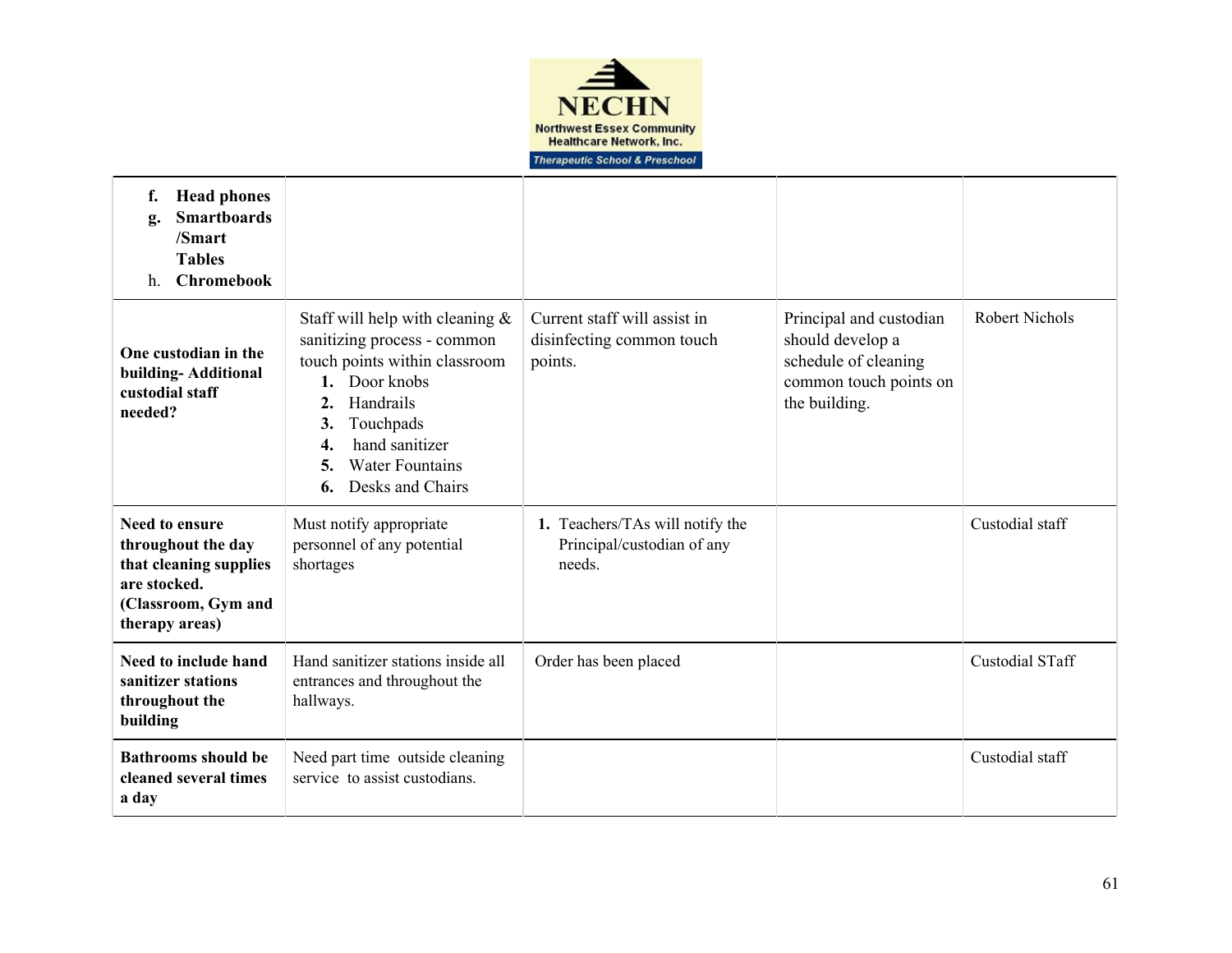

| <b>Staff Room</b>                                                                    | Custodians and staff should<br>disinfect all common touch<br>areas frequently during the<br>course of the day.                                                                                                      | Limit the use of the staff room.<br>Lunch in cars, classroom or outside<br>of the building, or school cafeteria<br>when not in use.                                                               |                                                |
|--------------------------------------------------------------------------------------|---------------------------------------------------------------------------------------------------------------------------------------------------------------------------------------------------------------------|---------------------------------------------------------------------------------------------------------------------------------------------------------------------------------------------------|------------------------------------------------|
| Develop necessary<br>inventory list for<br>cleaning supplies                         | Must ensure all products are<br>EPA approved for COVID-19                                                                                                                                                           | School secretaries should order<br>necessary sanitizing supplies on<br>a monthly basis                                                                                                            | School secretary<br>and custodial<br>companies |
| <b>Cleaning of</b><br>manipulatives and<br>toys that are usually<br>shared materials | After manipulatives and toys are<br>used, they should be placed into<br>a bin for cleaning and<br>disinfecting before the next<br>child can use them.<br>Soft toys should be avoided and<br>stored during pandemic. | Therapists will use disinfecting<br>wipes between each session on<br>manipulatives that are shared<br>between each child.                                                                         | Classroom staff and<br>therapists              |
| <b>Use of Water Coolers</b>                                                          | It is recommended that bottled<br>water be used.                                                                                                                                                                    | Bottled water should be used for<br>students. Staff should be<br>directed to bring drinks from<br>home.<br>Water cooler can be used strictly<br>by the nurse and staff in case of<br>emergencies. |                                                |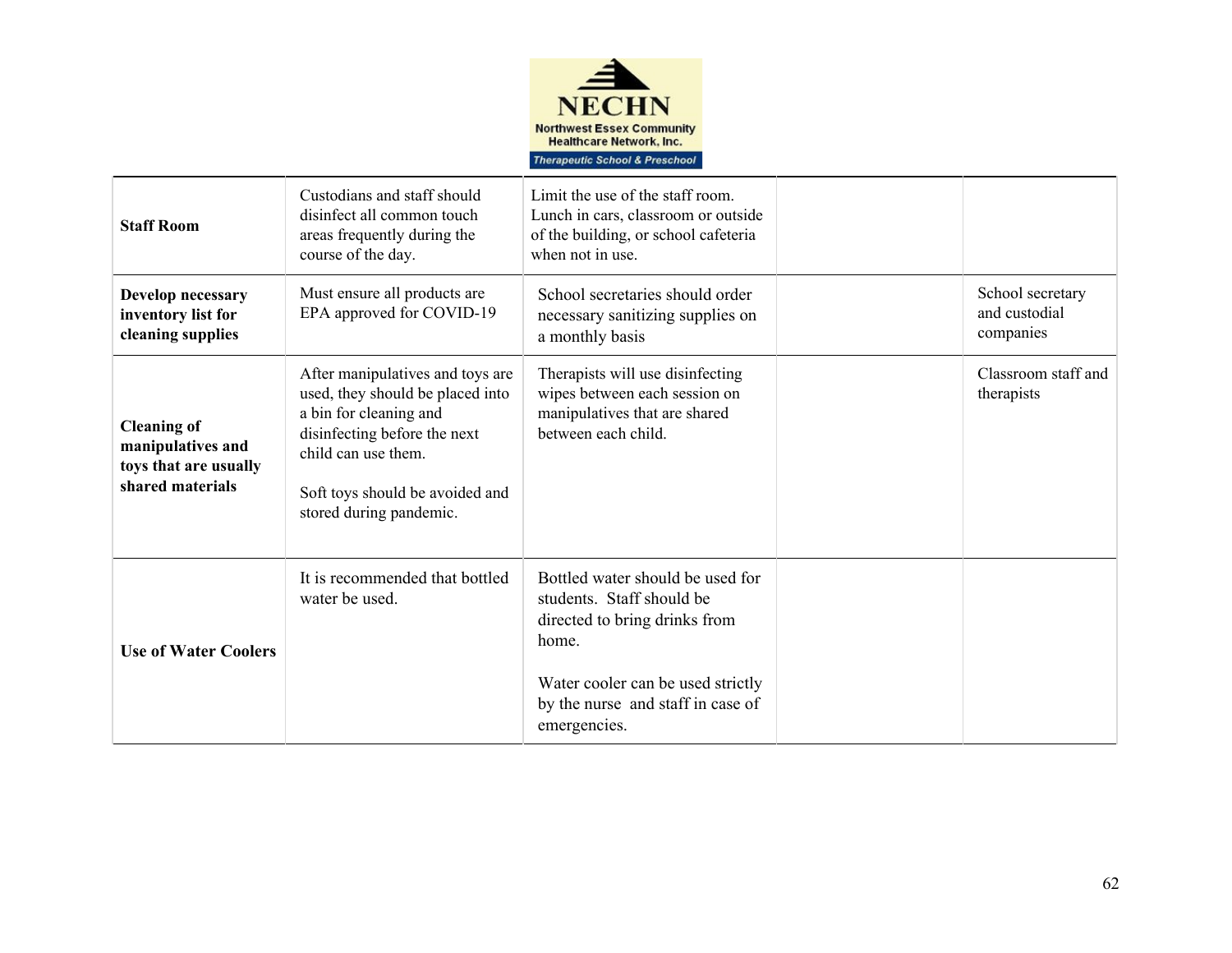

## **8. Meals**

If cafeterias or other group dining areas are in use, school districts must stagger eating times to allow for social distancing and disinfecting of the area between groups. Additionally, districts must discontinue family-style, self-service, and buffet-style dining and maintain social distancing. Cafeteria staff must wash their hands immediately after removing gloves and after directly handling used food service items.

### **Guiding Principle No one becomes sick with Covid-19 because of the educational environment.**

#### **Criteria for Success of committee plans:**

- Meet or exceed the health and safety guidelines listed in NJDOE Guidance for Reopening & CDC Guidelines
- Identify areas for choice and criteria for choice when applicable
- List preferred option and secondary option for choice when applicable
- Includes social and emotional support for students, staff, and families so that everyone feels safe and knows their voice matters
- Ensure quality instruction
- Create a positive culture and climate
- Clear and accessible guidance for all stakeholders (language, no jargon)

#### **Area: Meals**

| <b>Issue</b> | <b>Solution/Tasks</b> | <b>Alternatives for Options,</b><br><b>Optimal and Secondary</b> | Criteria to access alternatives | Person (s)<br>responsible |
|--------------|-----------------------|------------------------------------------------------------------|---------------------------------|---------------------------|
|              |                       |                                                                  |                                 |                           |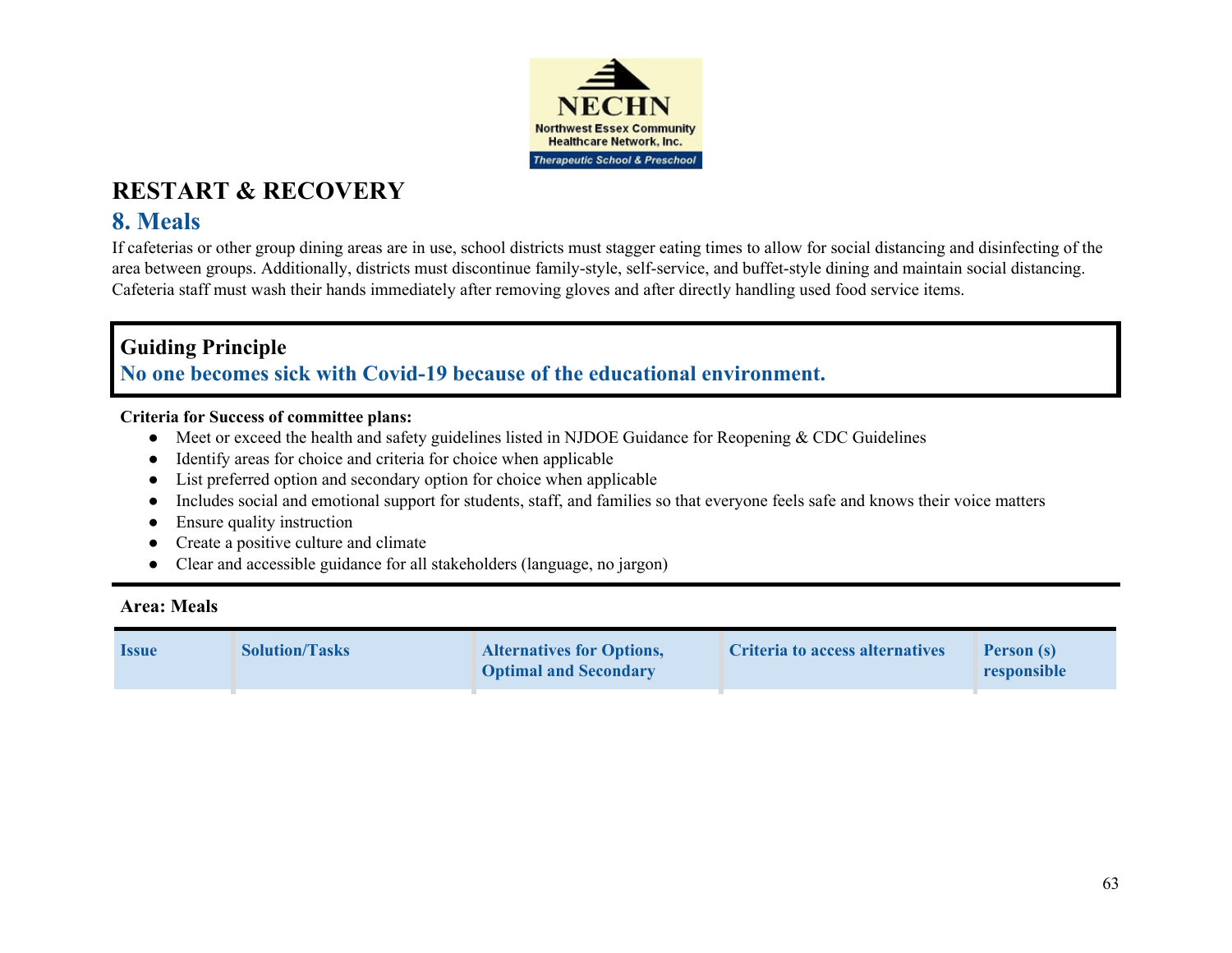

| Food<br>distribution | 1. Discontinue family<br>style, self-service, and<br>buffet                                                                                                                                                                    | No alternative | <b>Shannon Matters</b><br>Cafeteria Staff |
|----------------------|--------------------------------------------------------------------------------------------------------------------------------------------------------------------------------------------------------------------------------|----------------|-------------------------------------------|
|                      | 2. Provide grab and go<br>breakfast and lunch as<br>part of district food<br>program.                                                                                                                                          | No alternative | Shannon Mattera<br>Cafeteria STaff        |
|                      | 3. Food needs to be<br>delivered to classrooms<br>at lunch time by a staff<br>member. Make sure<br>they are appropriately<br>marked by Teachers<br>name and kept together<br>for easier pick up by<br>staff.<br>Consider<br>a. | No alternative | <b>Building Principal</b>                 |
|                      | staggered lunch<br>time or meal<br>delivery to<br>classrooms to<br>minimize<br>hallway traffic<br>4. Food from home                                                                                                            |                | <b>Building Principal</b>                 |
|                      |                                                                                                                                                                                                                                |                |                                           |
|                      |                                                                                                                                                                                                                                |                | 64                                        |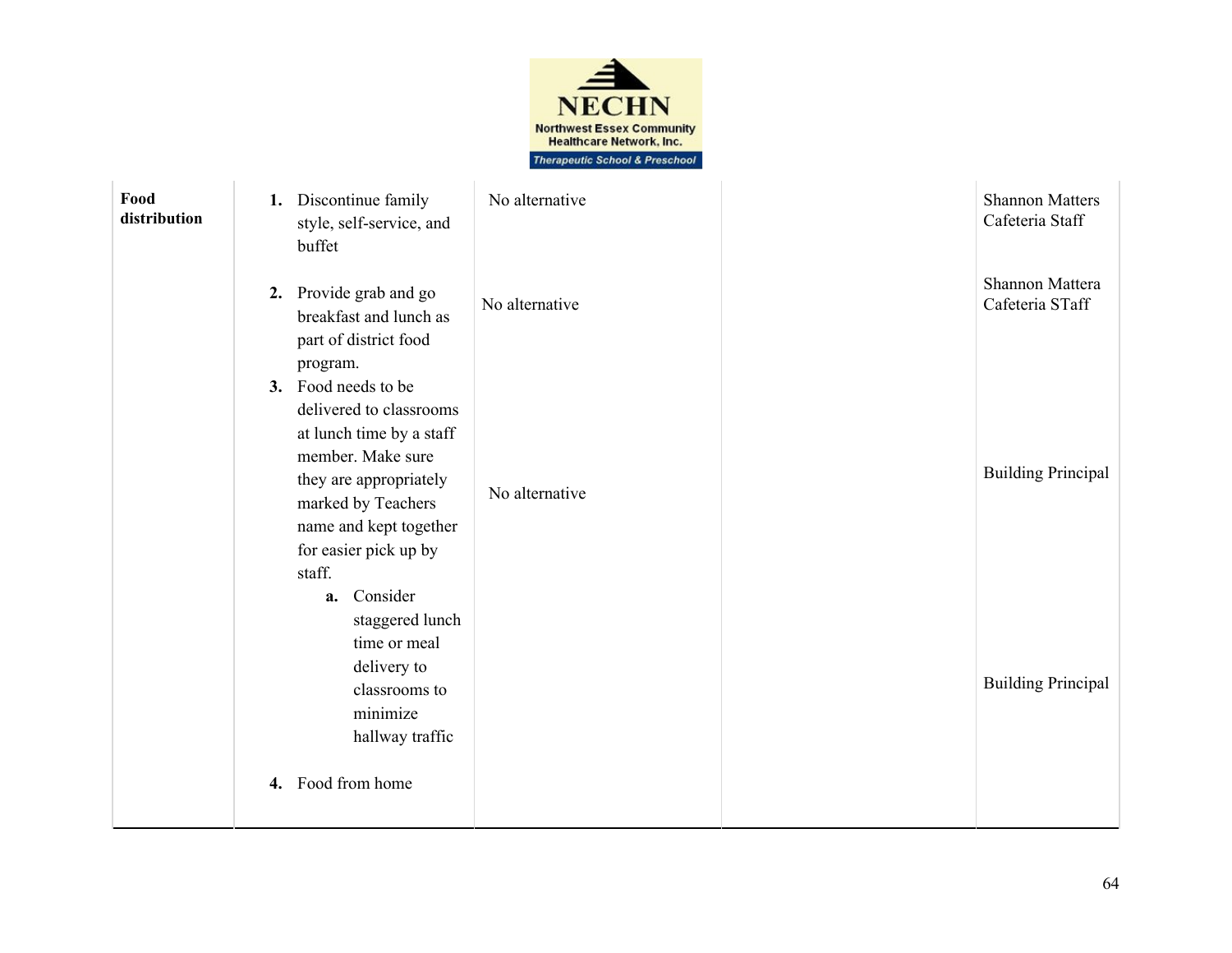

| Method of providing<br>5.<br>meals to eligible<br>students that are<br>receiving virtual<br>instruction (if offered)<br>a. Consider meals<br>picked up<br>outside in the<br>parking lot via<br>parent pick up.<br>Notify school<br>when outside to<br>send out. | No alternative                                                    | All students are eligible to get<br>meals via the national school<br>lunch program. | Shannon Mattera<br>Cafeteria Staff |
|-----------------------------------------------------------------------------------------------------------------------------------------------------------------------------------------------------------------------------------------------------------------|-------------------------------------------------------------------|-------------------------------------------------------------------------------------|------------------------------------|
| Individuals must wear<br>6.<br>gloves while handling<br>food. Individuals must<br>wash or sanitize their<br>hands before putting on<br>and after removing their<br>gloves or after directly<br>handling used food<br>service items.<br>No sharing food<br>7.    | If disposable items are not<br>feasible or desirable, ensure that |                                                                                     | Shannon Mattera<br>Cafeteria       |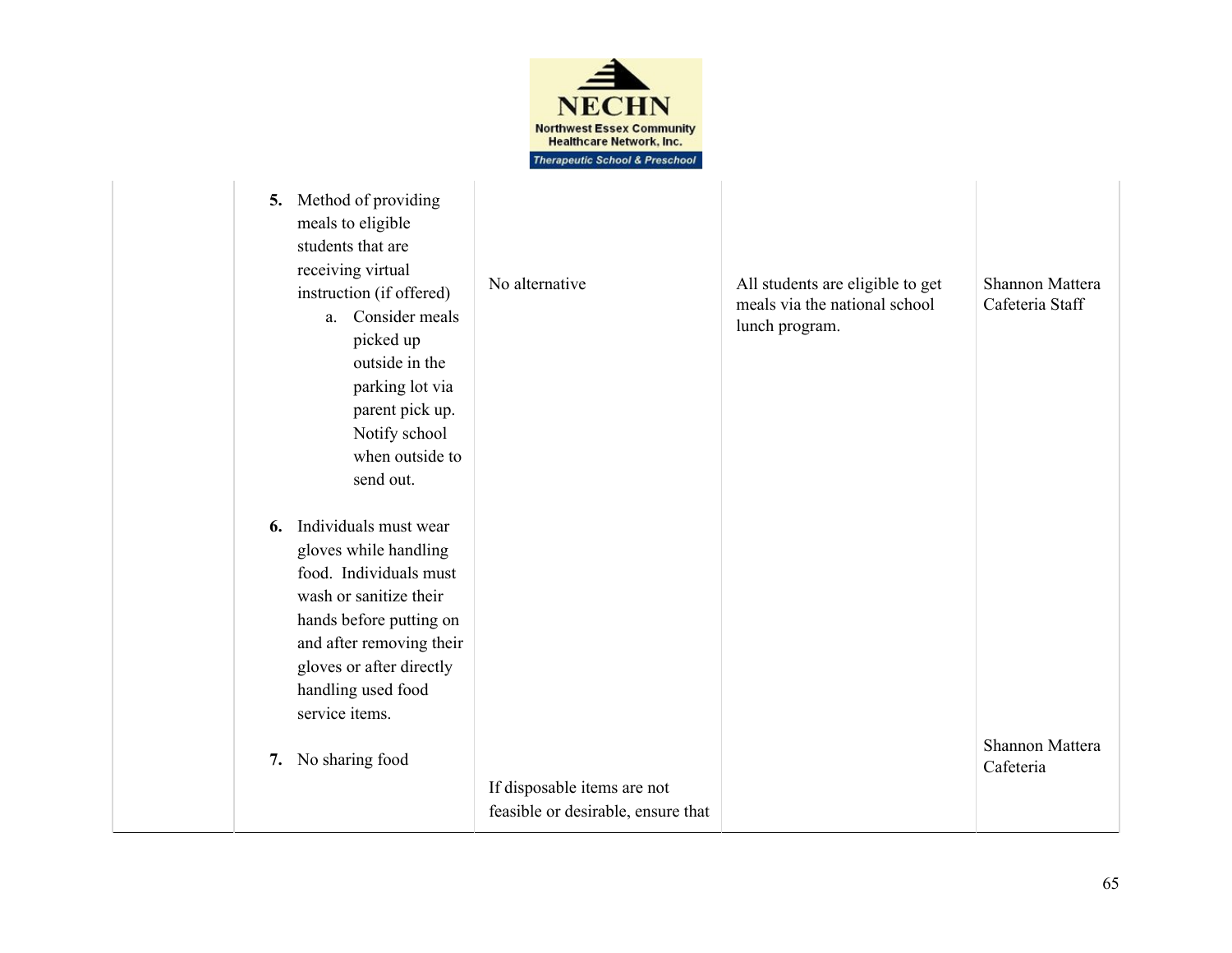

|                      | Use disposable food<br>8.<br>service items (e.g.,<br>utensils, dishes)<br>All meals will be<br>9.<br>pre-ordered.<br>10. Food service providers<br>will follow CDC<br>guidelines for cleaning<br>and disinfecting food<br>prep surfaces. | all non-disposable food service<br>items are handled with gloves.<br>Items will be sent back in the<br>original storage bag<br>No alternative<br>No alternative |                                                                                |                                                        |
|----------------------|------------------------------------------------------------------------------------------------------------------------------------------------------------------------------------------------------------------------------------------|-----------------------------------------------------------------------------------------------------------------------------------------------------------------|--------------------------------------------------------------------------------|--------------------------------------------------------|
| <b>Heating meals</b> | Develop a procedure for<br>1.<br>informing parents that<br>student meals will not<br>be heated in school.<br>Students will bring<br>2.<br>meals in thermoses or<br>meals that do not<br>require heating                                  | No alternative<br>School meals provided                                                                                                                         | All students are eligible to get<br>meals via national school lunch<br>program | <b>Building Principal</b><br><b>Building Principal</b> |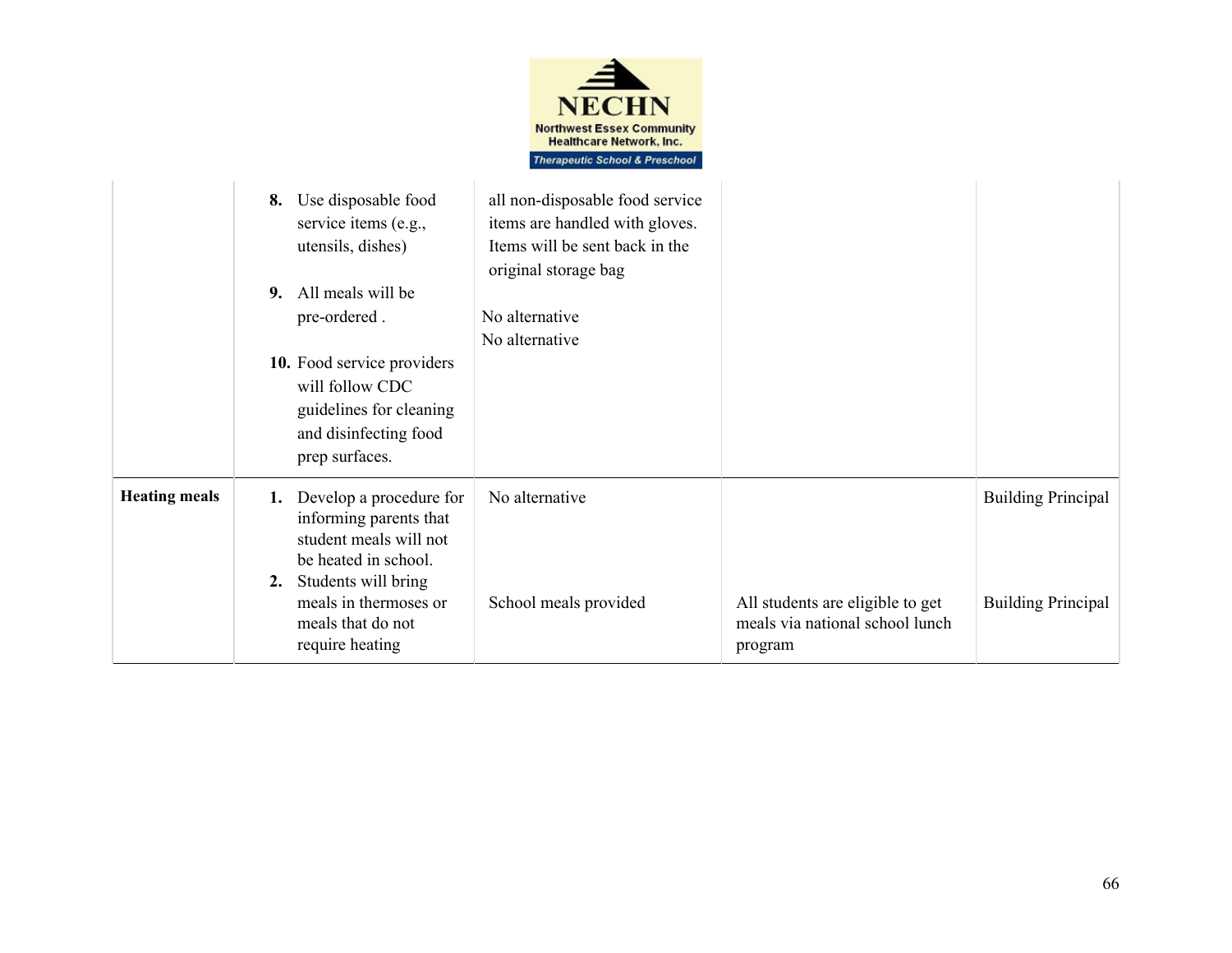

| <b>Storing</b><br>student food | Develop specifications<br>1.<br>for storing food<br>Students bring in meals<br>2.<br>in personal coolers or<br>bag that are cooled<br>without need for<br>refrigeration<br>Students with feeding<br>3.<br>plans will have to be<br>customized taking into<br>consideration their<br>needs. Additionally,<br>staff may need face<br>shields while feeding<br>the students. | School meals available will be<br>stored in school warmer or<br>refrigerator | <b>Building Principal</b>    |
|--------------------------------|---------------------------------------------------------------------------------------------------------------------------------------------------------------------------------------------------------------------------------------------------------------------------------------------------------------------------------------------------------------------------|------------------------------------------------------------------------------|------------------------------|
| <b>Storing staff</b><br>food   | Develop specifications<br>1.<br>for storing food<br>Staff bring in meals in<br>2.<br>personal coolers or bag<br>that are cooled without<br>need for refrigeration or<br>thermoses for hot meals<br>Notify staff that food<br>3.<br>service warmers and<br>refrigerators are for<br>school student meals                                                                   |                                                                              | <b>Building</b><br>Principal |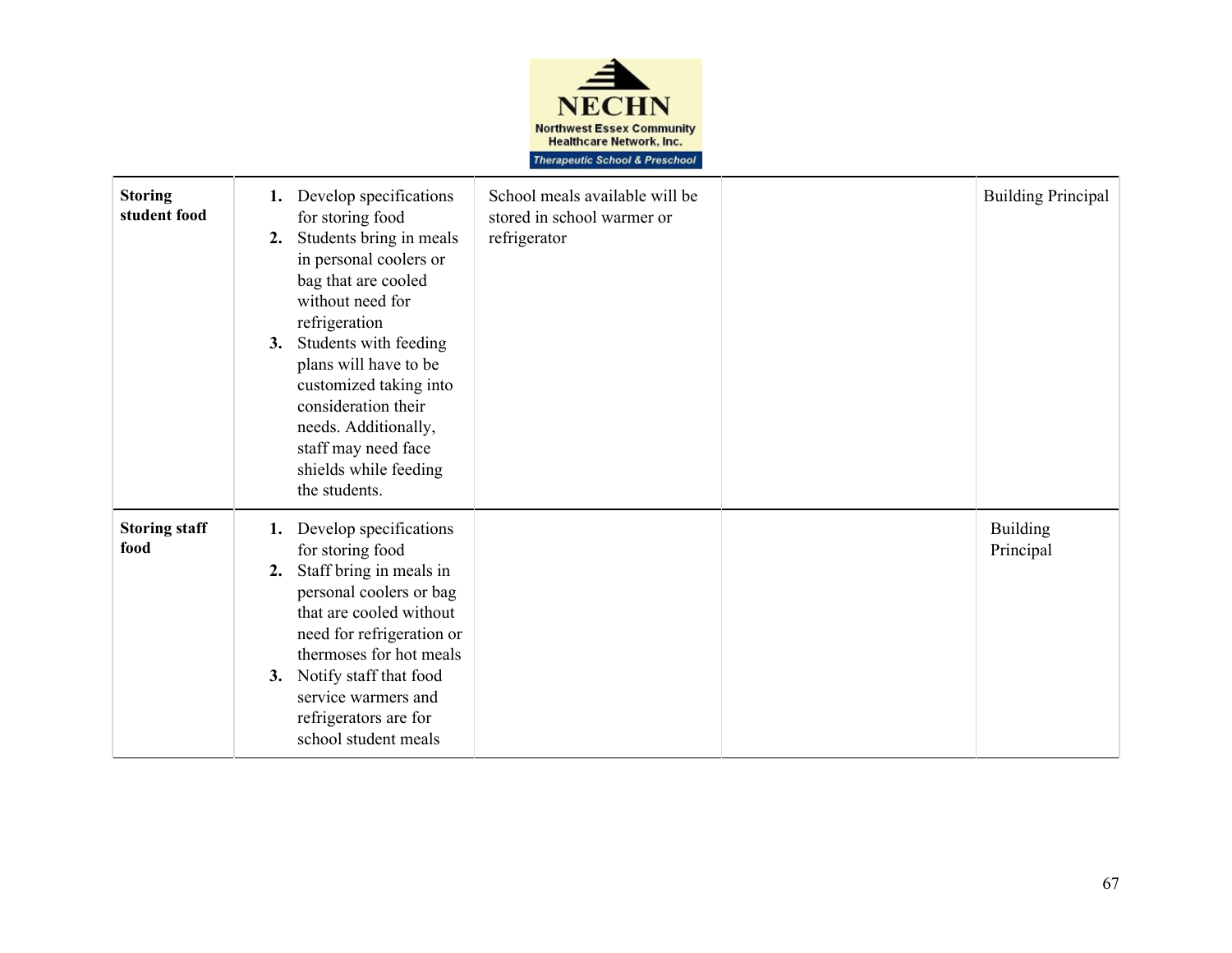

| <b>Student</b><br>Cafeteria  | 1. Develop specifications<br>for student lunch<br>(location and time)<br>Meals will be in<br>2.<br>classrooms.<br>Schedule lunch<br>a.<br>pick up to<br>minimize<br>gathering at the<br>same time<br><b>b.</b> Hand washing<br>or sanitizing<br>before and after<br>meals | Determine additional<br>designated areas if needed.<br>Tables would need to be left up<br>with consideration for other<br>uses of the area. Consider lunch<br>outside when possible  | <b>Building</b><br>Principal |
|------------------------------|---------------------------------------------------------------------------------------------------------------------------------------------------------------------------------------------------------------------------------------------------------------------------|--------------------------------------------------------------------------------------------------------------------------------------------------------------------------------------|------------------------------|
| <b>Staff Faculty</b><br>Room | 1. Develop specifications<br>for staff lunch<br>a) Social<br>distancing<br>Stagger lunch<br>b)<br>times<br>Utilize multiple<br>c)<br>spaces (possibly<br>outside/auditori<br>um)<br>2. Hand washing or<br>sanitizing before and<br>after meals                            | Determine additional designated<br>areas if needed. Tables would<br>need to be left up with<br>consideration for other uses of<br>the area. Consider lunch outside<br>when possible. | <b>Building Principal</b>    |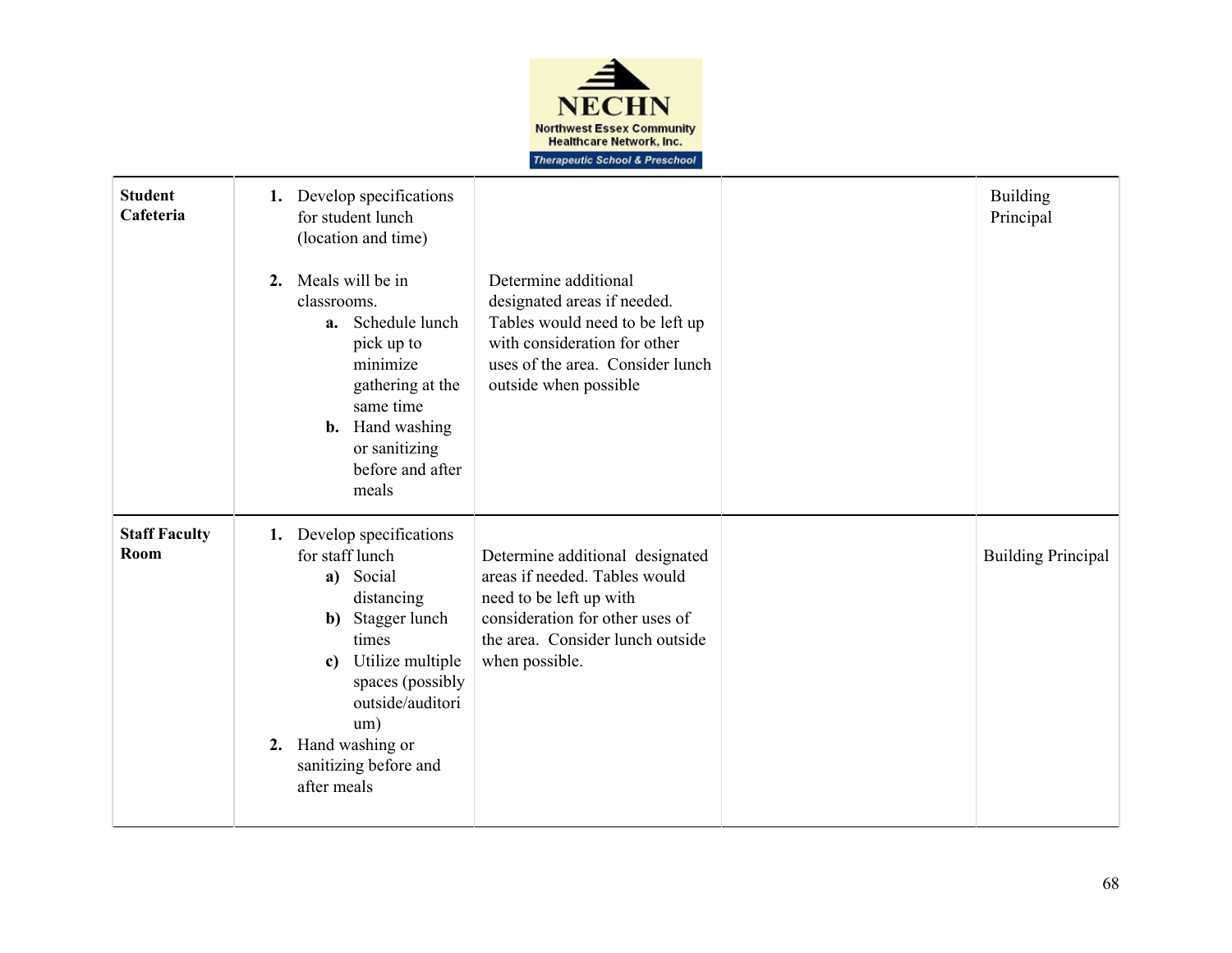

|  | $\mathbf{r}$ . $\mathbf{r}$<br>Disintection<br>$\sim$ . |  |  |  |
|--|---------------------------------------------------------|--|--|--|
|--|---------------------------------------------------------|--|--|--|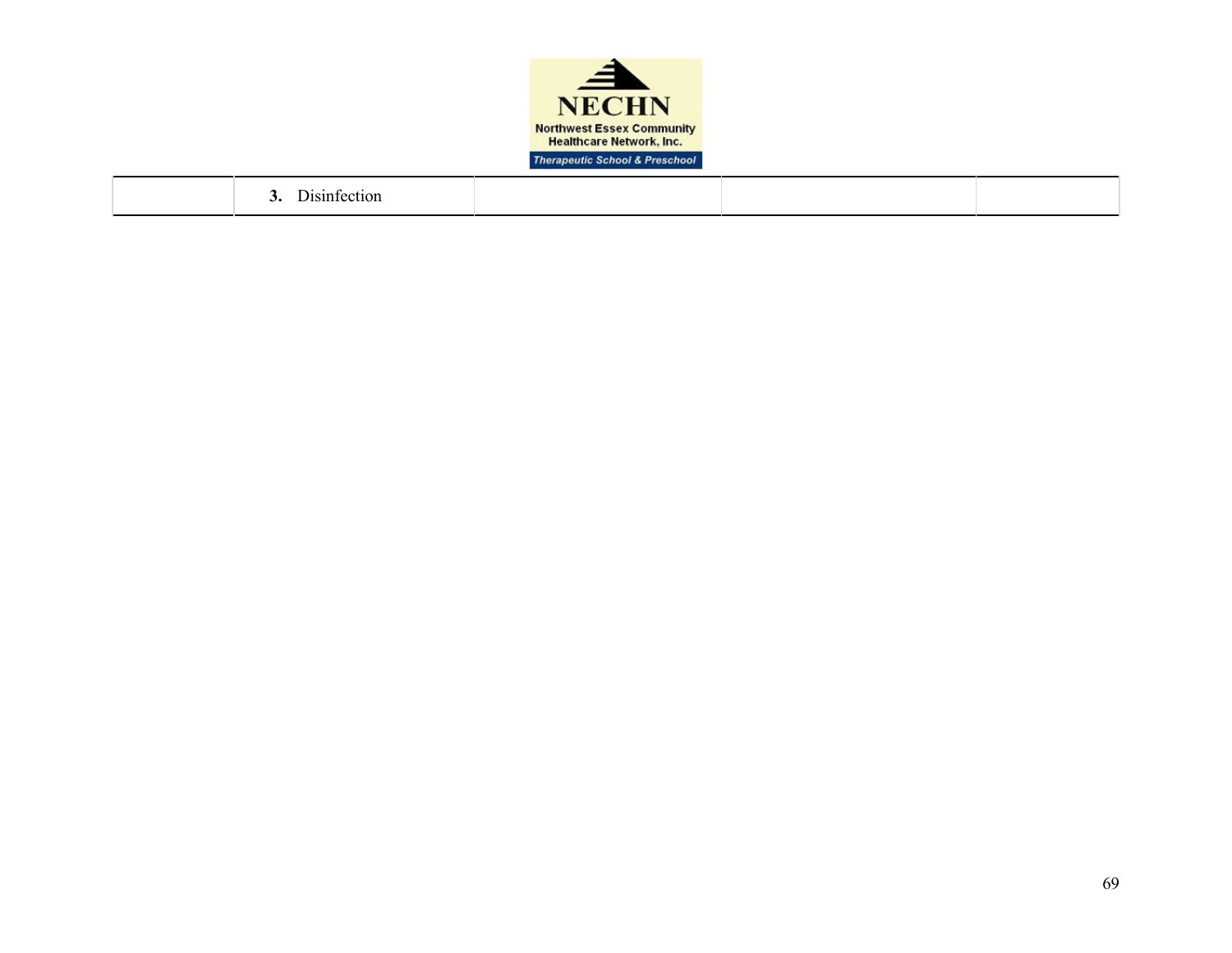

# **9. Recess/Physical Education**

School districts must complete an inventory of outdoor spaces and mark off areas to ensure separation between students. Recess must be staggered by groups and staff must disinfect playground equipment and other shared equipment between uses. School districts should also consider closing locker rooms and encouraging students to wear comfortable clothing and safe footwear to school so they can participate in physical education classes without needing to change.

## **Guiding Principle**

**No one becomes sick with Covid-19 because of the educational environment.**

#### **Criteria for Success**

- Meet or exceed the health and safety guidelines listed in NJDOE Guidance for Reopening & CDC Guidelines
- Identify areas for choice and criteria for choice when applicable
- List preferred option and secondary option for choice when applicable
- Includes social and emotional support for students, staff, and families so that everyone feels safe and knows their voice matters
- Ensure quality instruction
- Create a positive culture and climate
- Clear and accessible guidance for all stakeholders (language, no jargon)

### **Area: Recess/Physical Education**

| <b>Issue</b> | <b>Solution/Tasks</b> | <b>Alternatives to Solution</b><br><b>(Optimal and Secondary)</b> | <b>Criteria to Access</b><br><b>Alternatives</b> | Person(s)<br><b>Responsible</b> |
|--------------|-----------------------|-------------------------------------------------------------------|--------------------------------------------------|---------------------------------|
|              |                       |                                                                   |                                                  |                                 |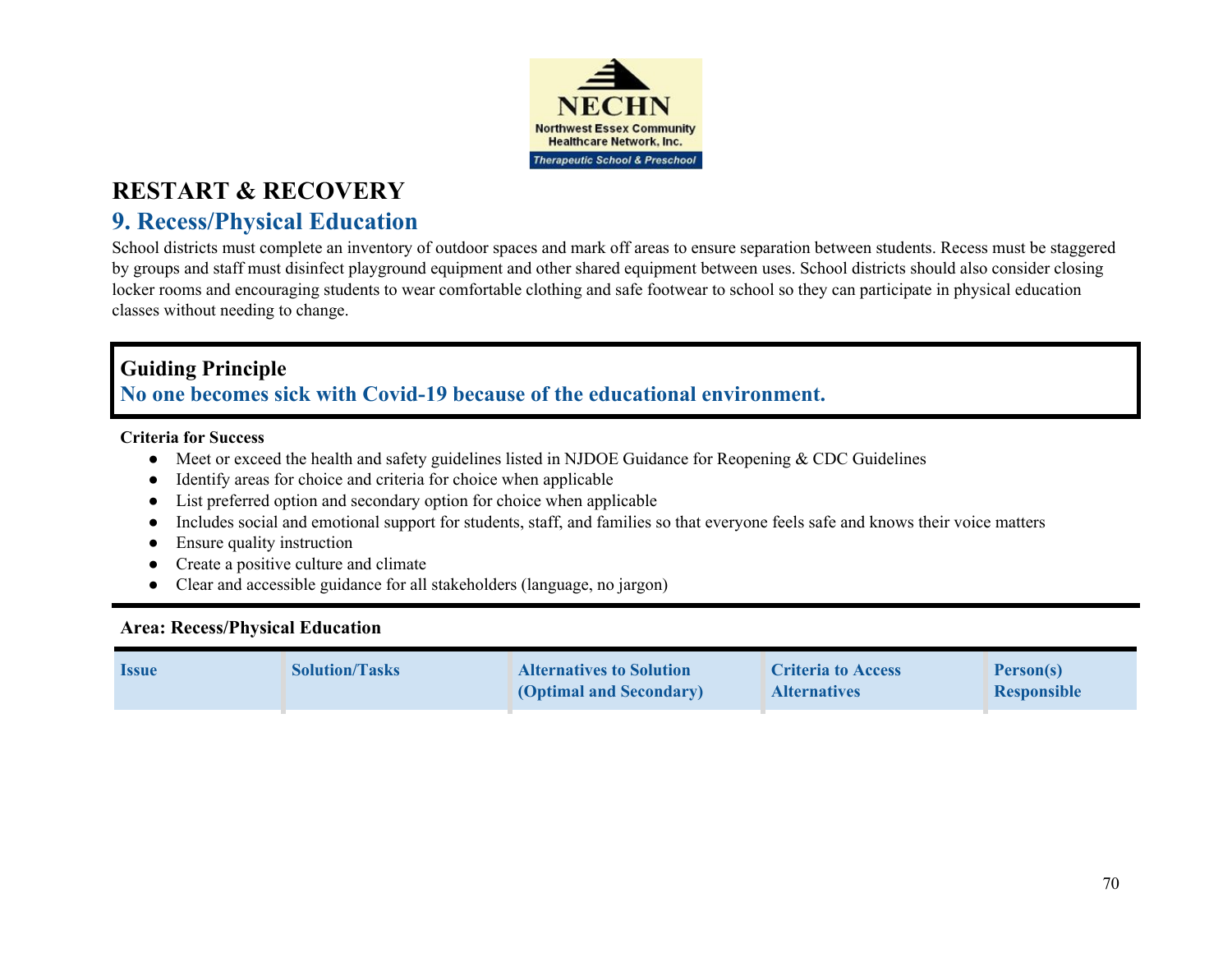

| <b>Physical Education:</b><br><b>Schedule &amp; Location</b>                | To begin the school year,<br>physical education classes<br>will take place in the<br>classroom or outdoors when<br>weather permits. In the event<br>that student movement<br>within the building can be<br>increased, school will<br>complete an inventory of<br>other potential physical<br>education spaces (ie.<br>gymnasium, larger classroom<br>space, outdoors, etc.) to<br>ensure social distancing<br>requirements can be<br>maintained.<br>Physical education class<br>schedules will be revised to<br>allow time for staggered<br>transitions, cleaning of<br>equipment, etc. | <b>Optimal Specifications</b><br>All possible physical education<br>class locations will maintain<br>social distancing requirements.<br>Physical education class<br>schedules will be revised to allow<br>time for staggering, disinfecting,<br>etc. | <b>Building</b><br>Administrator<br>Physical<br><b>Education Teacher</b>     |
|-----------------------------------------------------------------------------|-----------------------------------------------------------------------------------------------------------------------------------------------------------------------------------------------------------------------------------------------------------------------------------------------------------------------------------------------------------------------------------------------------------------------------------------------------------------------------------------------------------------------------------------------------------------------------------------|------------------------------------------------------------------------------------------------------------------------------------------------------------------------------------------------------------------------------------------------------|------------------------------------------------------------------------------|
| <b>Physical Education:</b><br><b>Schedule &amp; Location</b><br>(Continued) | The School will review an IEP<br>to determine if $&$ how new<br>policies & procedures impact<br>current specifications regarding<br>inclusion opportunities in<br>special area settings (i.e.<br>physical education)                                                                                                                                                                                                                                                                                                                                                                    |                                                                                                                                                                                                                                                      | <b>Building</b><br>Administrator<br>Sending district<br>case<br>managers/CST |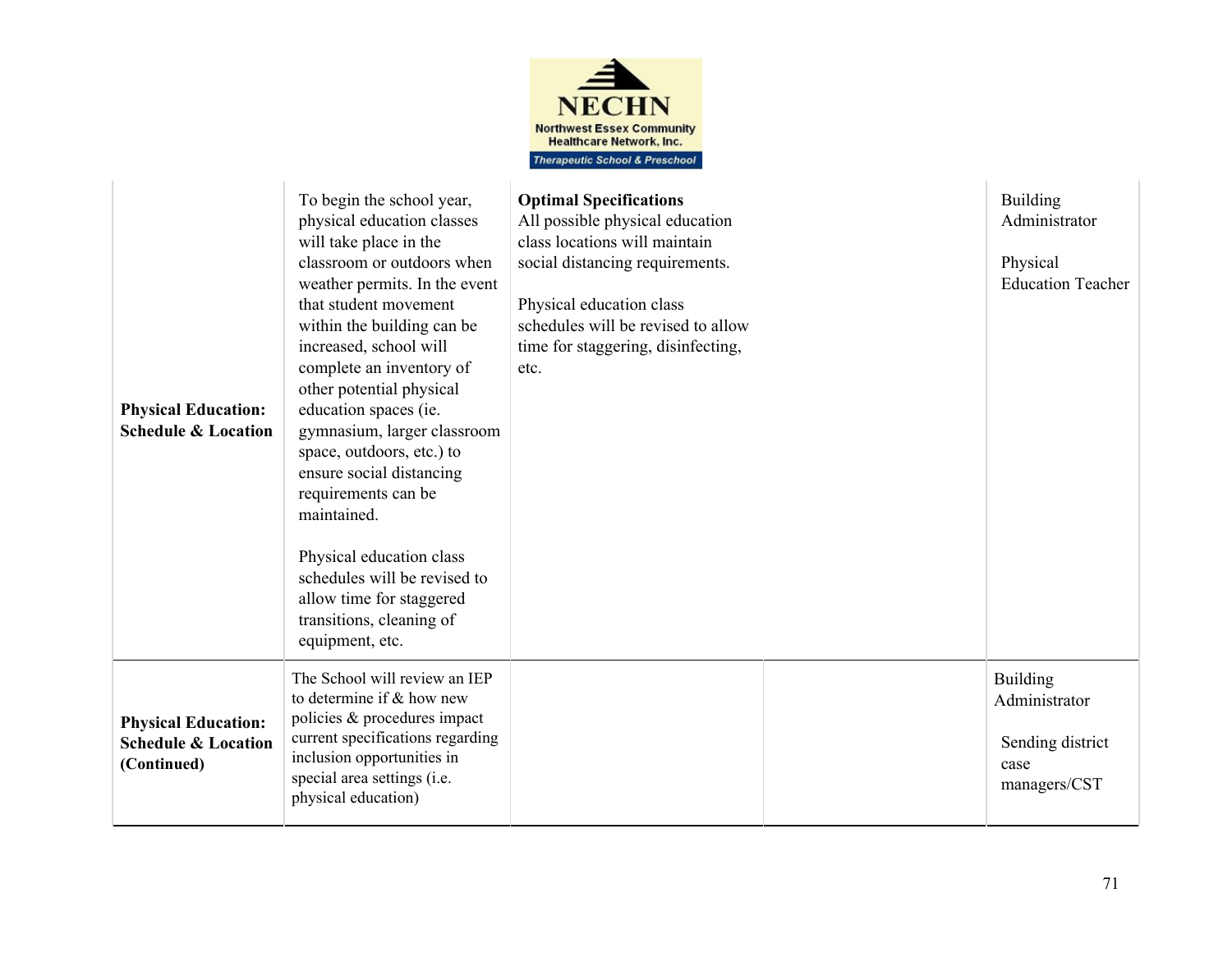

| <b>Physical Education:</b><br><b>Social Distancing</b> | When physical education<br>classes are held in the<br>classroom, all social<br>distancing requirements will<br>be maintained.<br>In the event that student<br>movement within the<br>building can be increased,<br>specific physical education<br>areas will be designated for<br>each class to avoid cohort<br>mixing and ensure social<br>distancing requirements.<br>In the event that student<br>movement within the<br>building can be increased,<br>schools will use cones, flags,<br>tape, or other signs to create<br>boundaries between groups<br>during physical education<br>classes as needed. | <b>Optimal Specifications</b><br>Students will have at least 6 feet<br>of space between one another<br>during physical education in the<br>classroom setting.<br><b>Secondary Specifications</b><br>If the 6 feet social distancing<br>requirements can not be<br>maintained in the classroom<br>setting, alternate locations may<br>be utilized. (ie. gymnasium,<br>larger classroom space, outdoors,<br>tent, etc.)<br>Avoid cohort mixing.<br>Use physical materials to create<br>boundaries between groups. | Social distancing<br>requirements cannot be<br>maintained in the classroom<br>setting.<br>Class sizes are small enough<br>that social distancing<br>requirements can be<br>maintained when space is<br>accessed by multiple groups<br>and boundaries and/or<br>designated areas are<br>established. | <b>Building</b><br>Administrator<br>Physical<br><b>Education Teacher</b><br><b>TAs</b> |
|--------------------------------------------------------|------------------------------------------------------------------------------------------------------------------------------------------------------------------------------------------------------------------------------------------------------------------------------------------------------------------------------------------------------------------------------------------------------------------------------------------------------------------------------------------------------------------------------------------------------------------------------------------------------------|-----------------------------------------------------------------------------------------------------------------------------------------------------------------------------------------------------------------------------------------------------------------------------------------------------------------------------------------------------------------------------------------------------------------------------------------------------------------------------------------------------------------|-----------------------------------------------------------------------------------------------------------------------------------------------------------------------------------------------------------------------------------------------------------------------------------------------------|----------------------------------------------------------------------------------------|
|--------------------------------------------------------|------------------------------------------------------------------------------------------------------------------------------------------------------------------------------------------------------------------------------------------------------------------------------------------------------------------------------------------------------------------------------------------------------------------------------------------------------------------------------------------------------------------------------------------------------------------------------------------------------------|-----------------------------------------------------------------------------------------------------------------------------------------------------------------------------------------------------------------------------------------------------------------------------------------------------------------------------------------------------------------------------------------------------------------------------------------------------------------------------------------------------------------|-----------------------------------------------------------------------------------------------------------------------------------------------------------------------------------------------------------------------------------------------------------------------------------------------------|----------------------------------------------------------------------------------------|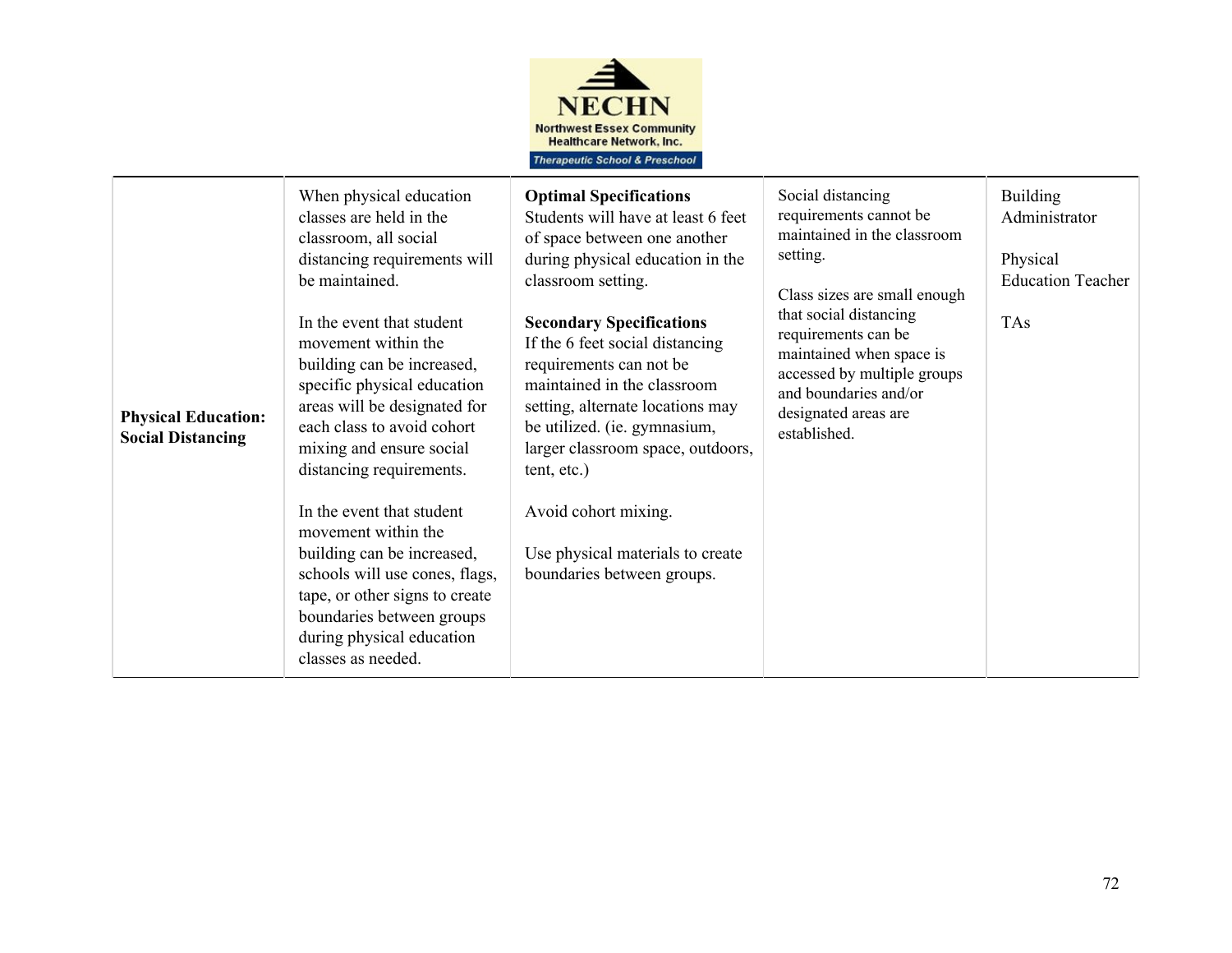

| <b>Physical Education:</b><br>Disinfecting &<br><b>Hygiene Protocol</b>                | Physical education class<br>activities will either require<br>no equipment or enough<br>equipment will be available<br>for all students to have their<br>own.<br>All physical education<br>equipment will be disinfected<br>between each use.                                                                                    | <b>Optimal Specifications</b><br>No sharing of physical education<br>equipment between students.<br>Physical education equipment is<br>disinfected between each use                                                                                                                                                                             |                                                                                                                                                                                                                                                                                                      | Physical<br><b>Education Teacher</b><br>Teachers<br>TAs    |
|----------------------------------------------------------------------------------------|----------------------------------------------------------------------------------------------------------------------------------------------------------------------------------------------------------------------------------------------------------------------------------------------------------------------------------|-------------------------------------------------------------------------------------------------------------------------------------------------------------------------------------------------------------------------------------------------------------------------------------------------------------------------------------------------|------------------------------------------------------------------------------------------------------------------------------------------------------------------------------------------------------------------------------------------------------------------------------------------------------|------------------------------------------------------------|
| <b>Physical Education:</b><br>Disinfecting &<br><b>Hygiene Protocol</b><br>(Continued) | The school will adopt<br>handwashing protocol to<br>ensure that students and staff<br>will always wash hands<br>immediately after physical<br>education class.                                                                                                                                                                   | <b>Optimal Specifications</b><br>Students and staff will always<br>wash hands immediately after<br>physical education class.                                                                                                                                                                                                                    |                                                                                                                                                                                                                                                                                                      | Teachers<br><b>TAs</b>                                     |
| <b>Recess/Playground:</b><br><b>Social Distancing</b>                                  | When recess is held in the<br>classroom, all social<br>distancing requirements will<br>be maintained.<br>In the event that student<br>movement within the<br>building can be increased,<br>specific recess areas will be<br>designated for each class to<br>avoid cohort mixing and<br>ensure social distancing<br>requirements. | <b>Optimal Specifications</b><br>Students will have at least 6 feet<br>of space between one another<br>during recess in the classroom<br>setting.<br>Only one class accesses the<br>playground areas at a time.<br><b>Secondary Specifications</b><br>If the 6 feet social distancing<br>requirements can not be<br>maintained in the classroom | Social distancing<br>requirements can not be<br>maintained in the classroom<br>setting.<br>Class sizes are small enough<br>that social distancing<br>requirements can be<br>maintained when space is<br>accessed by multiple groups<br>and boundaries and/or<br>designated areas are<br>established. | <b>Building</b><br>Administrator<br>Teachers<br><b>TAs</b> |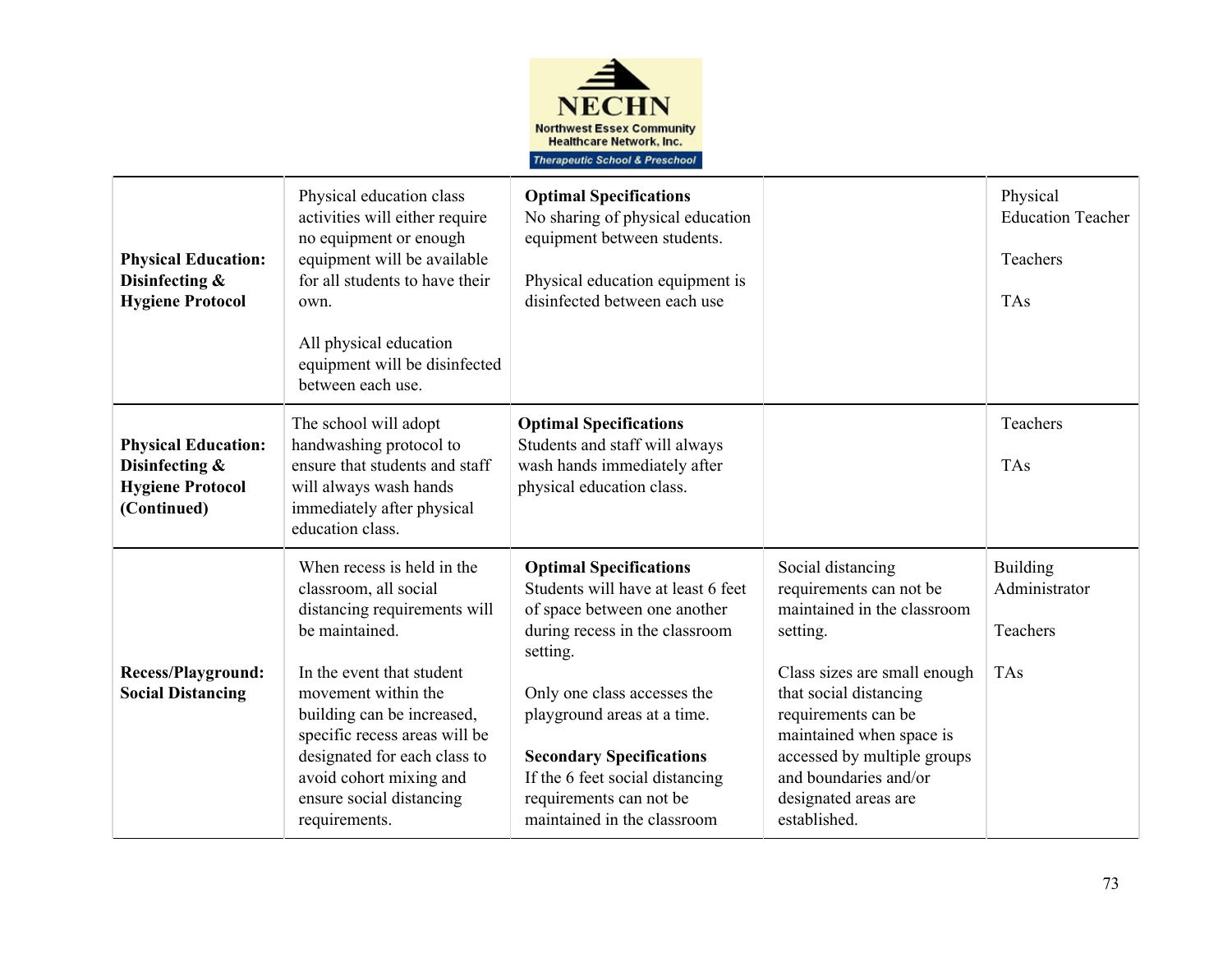

|                                                                        | In the event that student<br>movement within the<br>building can be increased,<br>schools will use cones, flags,<br>tape, or other signs to create<br>boundaries between groups<br>as needed.                                                                                                                                                                                                                                 | setting, alternate locations may<br>be utilized. (ie. gymnasium,<br>larger classroom space, outdoors,<br>$etc.$ )<br>Avoid cohort mixing.<br>Use physical materials to create<br>boundaries between groups. | Playground schedule<br>requires that classes be<br>grouped in order to ensure<br>equal access. |                        |
|------------------------------------------------------------------------|-------------------------------------------------------------------------------------------------------------------------------------------------------------------------------------------------------------------------------------------------------------------------------------------------------------------------------------------------------------------------------------------------------------------------------|-------------------------------------------------------------------------------------------------------------------------------------------------------------------------------------------------------------|------------------------------------------------------------------------------------------------|------------------------|
| <b>Recess/Playground:</b><br>Disinfecting &<br><b>Hygiene Protocol</b> | Recess activities which<br>require no equipment will be<br>encouraged. (ie: virtual<br>movement videos, yoga<br>exercises, mindfulness<br>activities, etc.)<br>Physical materials made<br>available during recess in the<br>classroom will be designated<br>to individual students and<br>disinfected between each<br>use.<br>Schools will develop<br>frequent disinfecting<br>protocols for playgrounds<br>between each use. | <b>Optimal Specifications</b><br>No physical recess materials are<br>utilized. No sharing of recess<br>materials between students.<br>Recess equipment/materials will<br>be disinfected between each use.   |                                                                                                | Teachers<br><b>TAs</b> |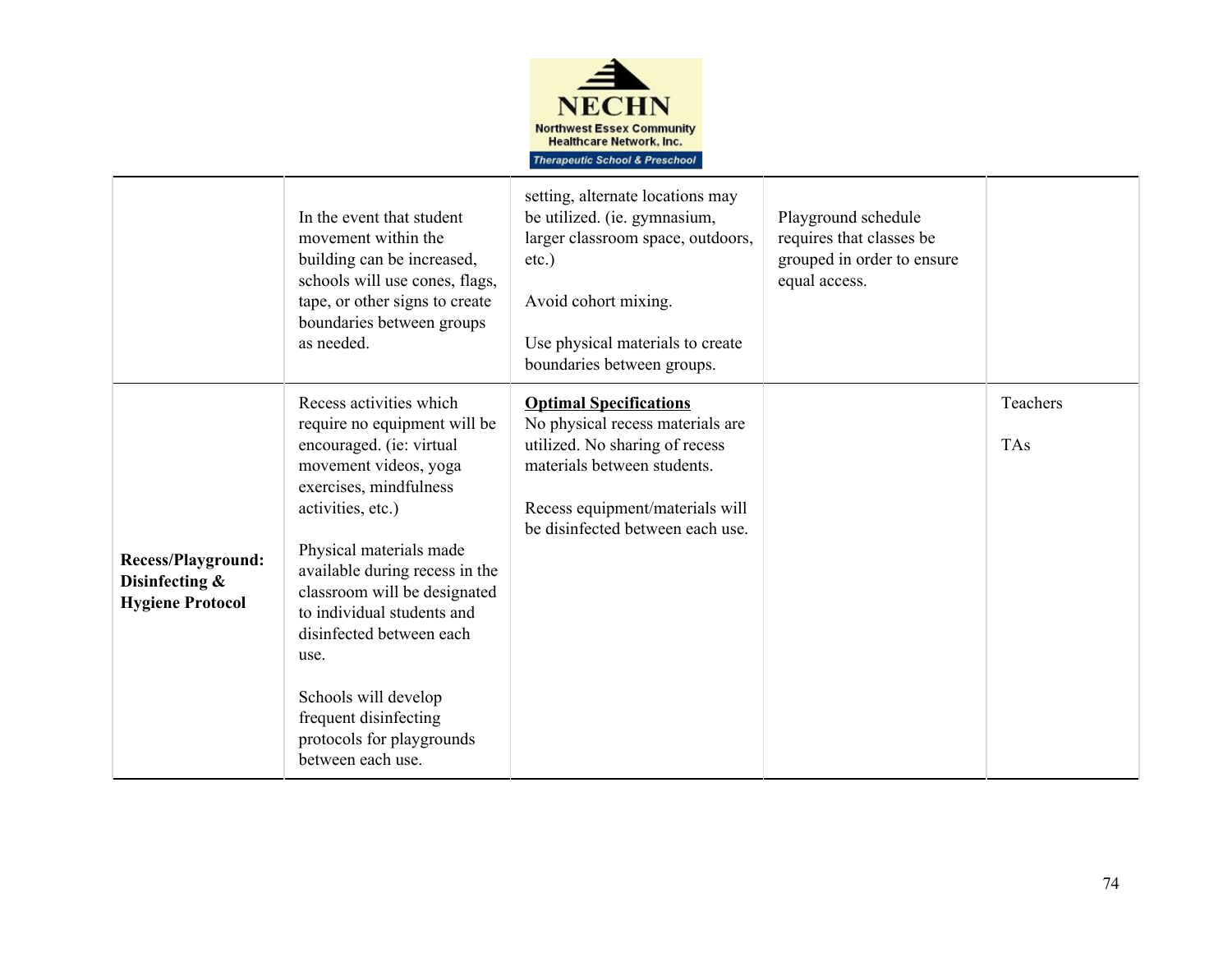

| Recess/Playground:<br>Disinfecting &<br><b>Hygiene Protocol</b> | Schools will adopt<br>handwashing protocol to<br>ensure that students and staff<br>will always wash hands<br>immediately after recess and<br>playground time.                                                                                                                                                                                                                                                                                    | <b>Optimal Specifications</b><br>Students and staff will always<br>wash hands immediately after<br>recess.                                                                                                                                                              |                                                          | Teachers<br><b>TAs</b>                                     |
|-----------------------------------------------------------------|--------------------------------------------------------------------------------------------------------------------------------------------------------------------------------------------------------------------------------------------------------------------------------------------------------------------------------------------------------------------------------------------------------------------------------------------------|-------------------------------------------------------------------------------------------------------------------------------------------------------------------------------------------------------------------------------------------------------------------------|----------------------------------------------------------|------------------------------------------------------------|
| <b>Use of Gymnasium</b>                                         | To begin the school year, the<br>school will prohibit use of<br>the gymnasium for purposes<br>which extended beyond<br>physical education class (ie.<br>special events and earned<br>free time-behavior<br>reinforcement).<br>In the event that student<br>movement within the<br>building can be increased,<br>reinstating limited use of the<br>gymnasium will be<br>considered if all social<br>distancing requirements can<br>be maintained. | <b>Optimal Specifications</b><br>Prohibit use of the gymnasium for<br>purposes which extend beyond<br>physical education class.<br><b>Secondary Specifications</b><br>Allow limited use of the<br>gymnasium if all social distancing<br>requirements can be maintained. | Student movement within the<br>building can be increased | <b>Building</b><br>Administrator<br>Teachers<br><b>TAs</b> |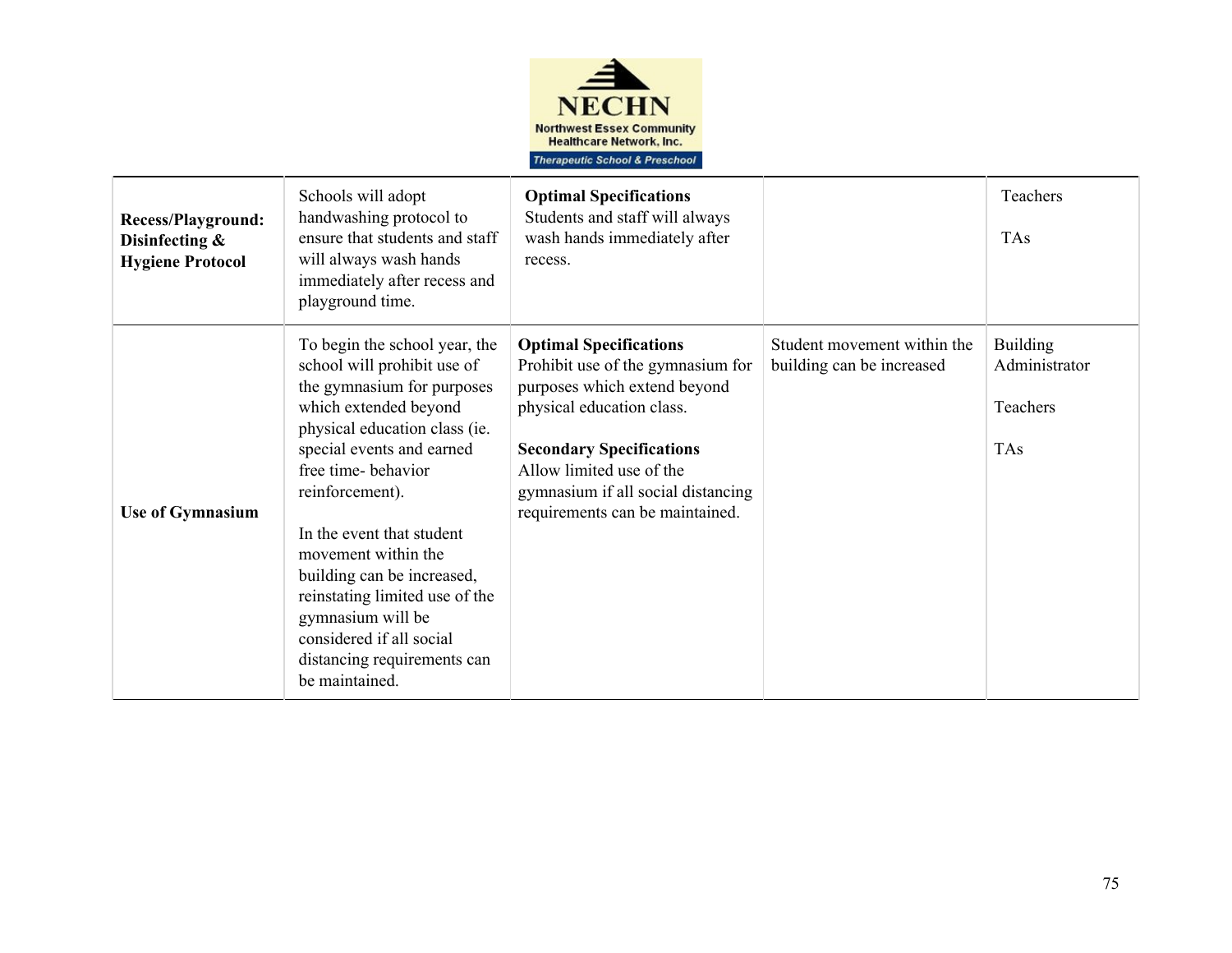

## **RESTART & RECOVERY**

## **10. Extracurricular Activities and Use of Facilities Outside of School Hours**

All extracurricular activities must comply with applicable social distancing requirements and hygiene protocol. External community organizations that use school facilities must follow district guidance on health and safety protocols.

## **Guiding Principle No one becomes sick with Covid-19 because of the educational environment.**

### **Criteria for Success:**

- **●** Meet or exceed the health and safety guidelines listed in NJDOE Guidance for Reopening & CDC Guidelines
- **●** Identify areas for choice and criteria for choice when applicable
- **●** List preferred option and secondary option for choice when applicable
- **●** Includes social and emotional support for students, staff, and families so that everyone feels safe and knows their voice matters
- **●** Ensure quality instruction
- **●** Create a positive culture and climate
- **●** Clear and accessible guidance for all stakeholders (language, no jargon)

## **Area: Extracurricular Activities and Use of Facilities Outside of School Hours**

| <b>Issue</b> | <b>Solution/Tasks</b> | Alternatives to solution (1st $\&$<br>$2nd$ ) | <b>Criteria to access</b><br><b>alternatives</b> | <b>Person (s)</b><br>responsible |
|--------------|-----------------------|-----------------------------------------------|--------------------------------------------------|----------------------------------|
|              |                       |                                               |                                                  |                                  |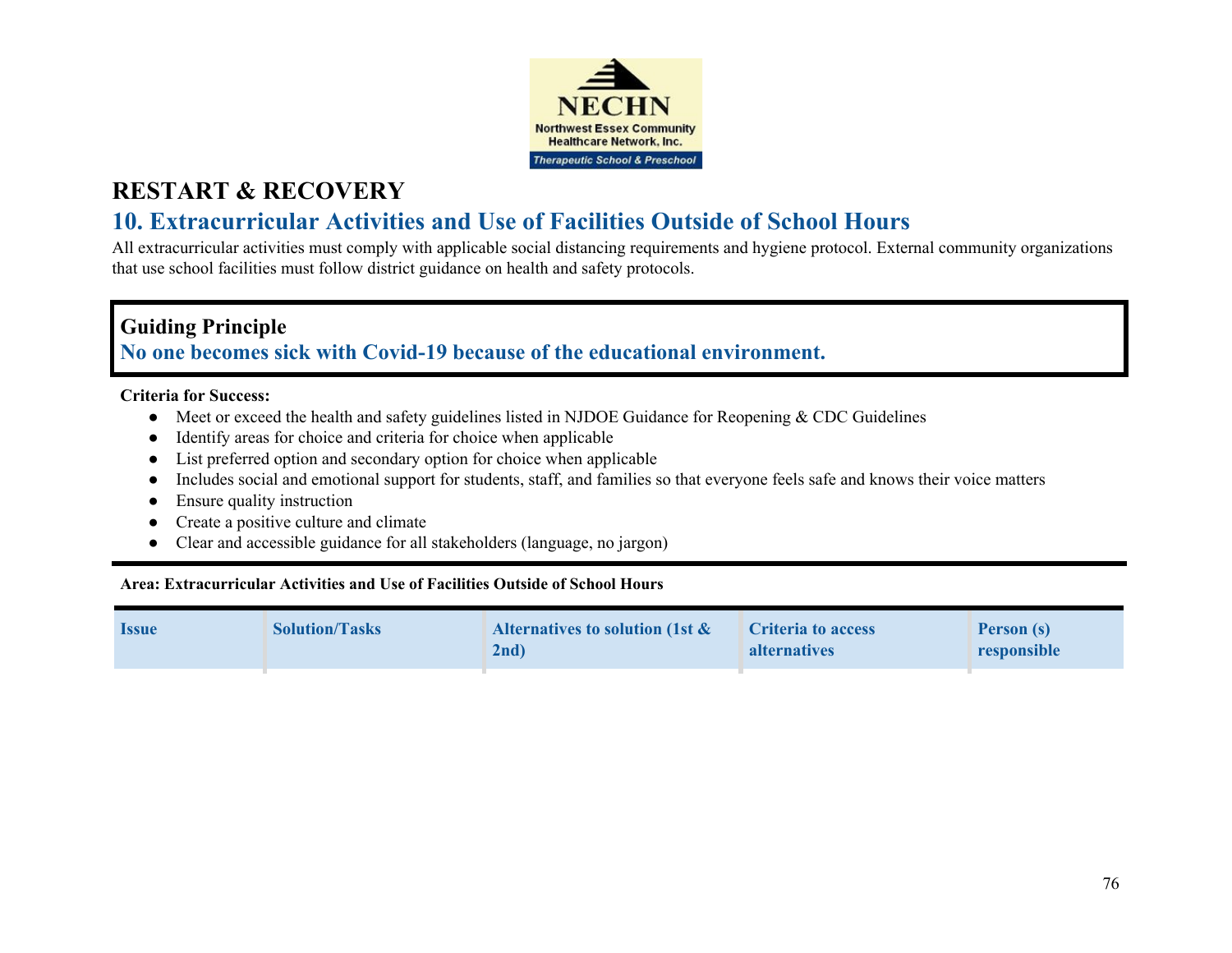

| In-person field<br>trips pose a threat<br>to the health of our<br>students and<br>faculty. | Optimal<br>Propose cancelling<br>all extra-curricular<br>field trips until at<br>least January 1, 2021<br>and as per guidelines<br>from state and CDC.<br>2. Provide<br>opportunities for<br>virtual field trips. | <b>1.</b> NONE. No student walking<br>is safe if maintaining a 6 foot<br>social distance.<br>2. If walking trips are necessary<br>for select students, with<br>appropriate PPE for both<br>students and staff (Masks,<br>shields, gloves, etc) a second<br>staff member is required for all<br>trips for safety. Distance<br>maintained will be less than 6<br>feet.<br><b>3.</b> No alternatives for travel<br>training instruction unless done<br>virtually. | 1. Separate parent permission<br>for walking trips specific<br>details of trip given current<br>state of return to school.<br>2. Technology to access<br>virtual field trips and travel<br>training instruction. | 1. will make the<br>final decision on all<br>trips to leave the<br>building.<br>2. Opportunities for<br>virtual field trips/<br>travel training can<br>be organized by<br>classroom teachers. |
|--------------------------------------------------------------------------------------------|-------------------------------------------------------------------------------------------------------------------------------------------------------------------------------------------------------------------|----------------------------------------------------------------------------------------------------------------------------------------------------------------------------------------------------------------------------------------------------------------------------------------------------------------------------------------------------------------------------------------------------------------------------------------------------------------|------------------------------------------------------------------------------------------------------------------------------------------------------------------------------------------------------------------|-----------------------------------------------------------------------------------------------------------------------------------------------------------------------------------------------|
|--------------------------------------------------------------------------------------------|-------------------------------------------------------------------------------------------------------------------------------------------------------------------------------------------------------------------|----------------------------------------------------------------------------------------------------------------------------------------------------------------------------------------------------------------------------------------------------------------------------------------------------------------------------------------------------------------------------------------------------------------------------------------------------------------|------------------------------------------------------------------------------------------------------------------------------------------------------------------------------------------------------------------|-----------------------------------------------------------------------------------------------------------------------------------------------------------------------------------------------|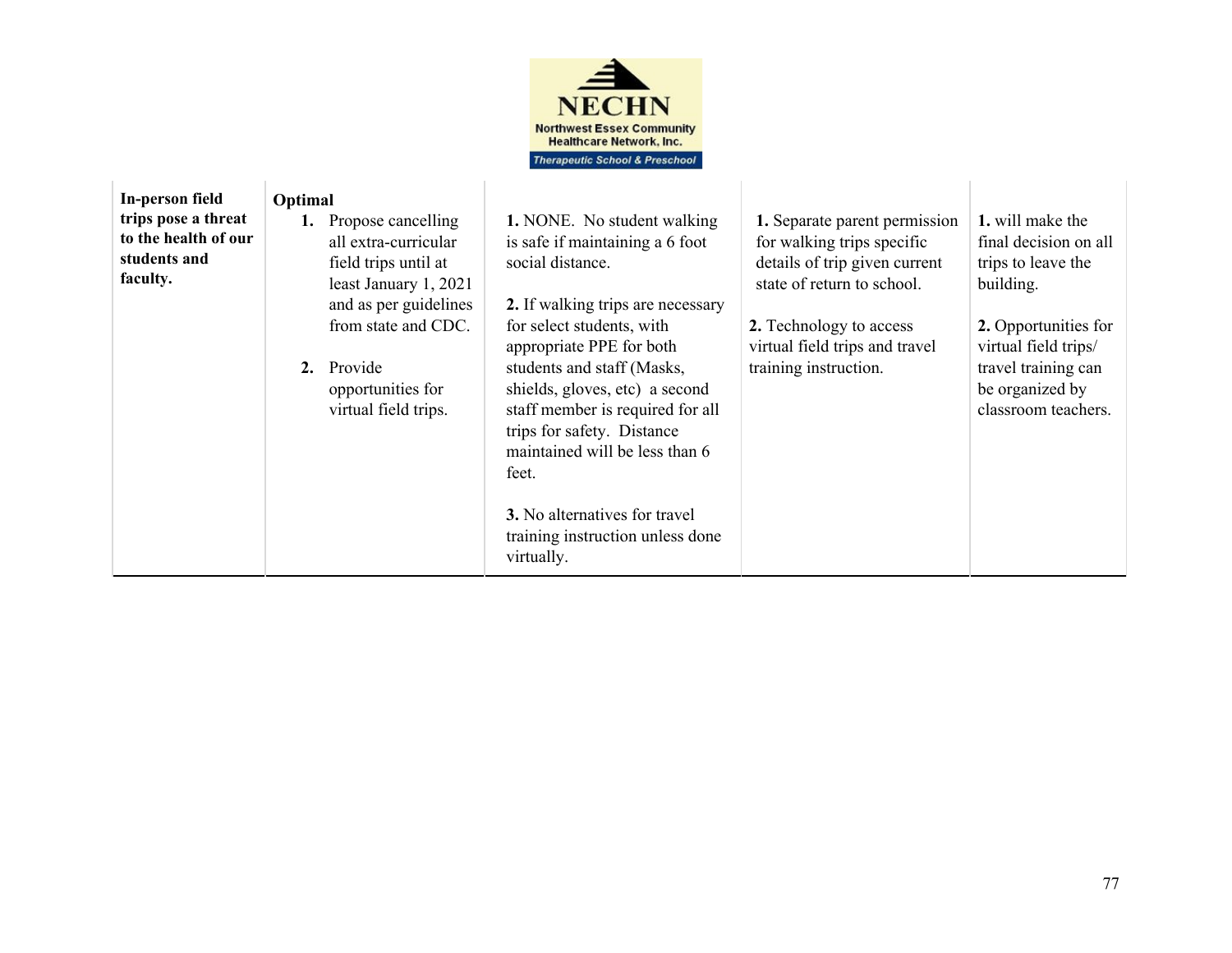

| Extra-curricular<br>large group<br>gatherings will<br>pose a threat to<br>the health and<br>safety of our<br>students, staff and<br>parents. | Optimal<br>1. Staff should<br>participate in<br>virtual-only<br>professional<br>development and<br>meetings unless<br>social distance can<br>be maintained.<br>- Initial priority for<br>faculty Professional<br>Development will be<br>on COVID related<br>information, as well<br>as ongoing Distance<br>Learning that may be<br>needed in<br>preparation for<br>resurgence and | 1. Independent study and or online<br>courses<br>2. Assemblies can be held if done<br>virtually or videotaped as a webinar<br>that can be facilitated by teacher and<br>or parent. | 1. Availability and access to<br>technology for staff, students<br>and parents.<br>2. Approval needed for any<br>PD requiring release from<br>work time and or a fee. | <b>Building</b><br>Principals,<br>Supervisor of<br>Curriculum and<br>Instruction<br>Department Chairs<br>Social Workers<br>Speech<br><b>OT</b> |
|----------------------------------------------------------------------------------------------------------------------------------------------|-----------------------------------------------------------------------------------------------------------------------------------------------------------------------------------------------------------------------------------------------------------------------------------------------------------------------------------------------------------------------------------|------------------------------------------------------------------------------------------------------------------------------------------------------------------------------------|-----------------------------------------------------------------------------------------------------------------------------------------------------------------------|------------------------------------------------------------------------------------------------------------------------------------------------|
|                                                                                                                                              | potential re-closing.<br>In addition staff will<br>be required to<br>complete state<br>mandated annual PD.                                                                                                                                                                                                                                                                        |                                                                                                                                                                                    |                                                                                                                                                                       |                                                                                                                                                |
|                                                                                                                                              | Cancel assemblies<br>2.<br>for students.<br>3. In- person/ in                                                                                                                                                                                                                                                                                                                     |                                                                                                                                                                                    |                                                                                                                                                                       |                                                                                                                                                |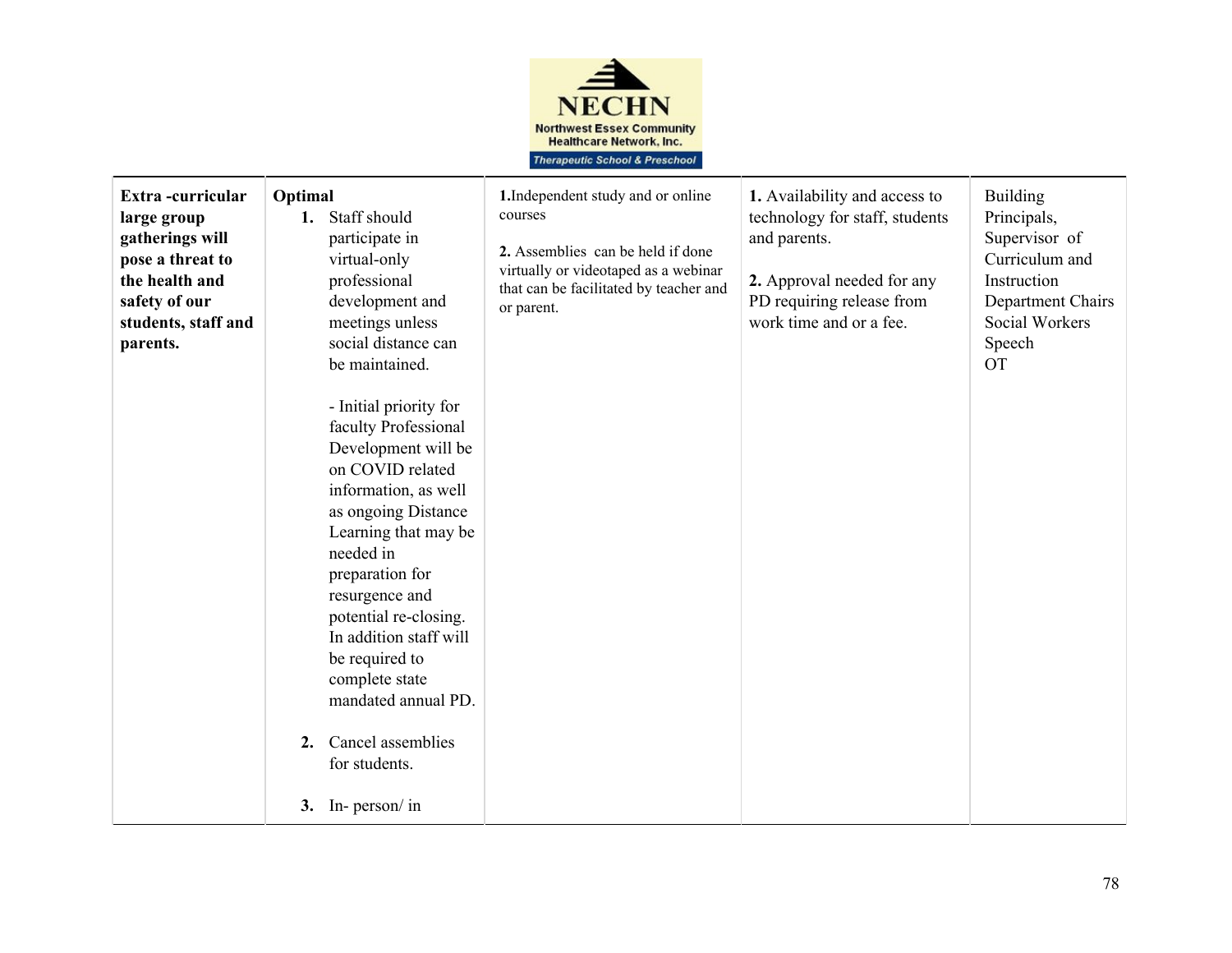

|                                                                                | building Back to<br>School Night will be<br>cancelled.<br>All other in building<br>4.<br>events are cancelled<br>until further notice.                                                                                                                             |                                                                                                                                                                           |                                                                                          |
|--------------------------------------------------------------------------------|--------------------------------------------------------------------------------------------------------------------------------------------------------------------------------------------------------------------------------------------------------------------|---------------------------------------------------------------------------------------------------------------------------------------------------------------------------|------------------------------------------------------------------------------------------|
| <b>Life Skills</b><br><b>Instruction as</b><br>specified in<br>students' IEPs. | Optimal<br>Use Curriculum<br>1.<br>tools currently<br>modified and<br>adapted to current<br>guidelines for<br>restrictions of<br>community access.<br>This curriculum<br>provides<br>problem-based<br>activities to be<br>completed within the<br>school building. | When it's not possible to<br>recreate the Life Skills<br>Instruction situation in the<br>classroom, use our<br>alternatives of Sub tasks<br>components if not full tasks. | OT, PT, Sp and<br>Social Workers<br>Classroom<br>Teachers;<br><b>Building Principals</b> |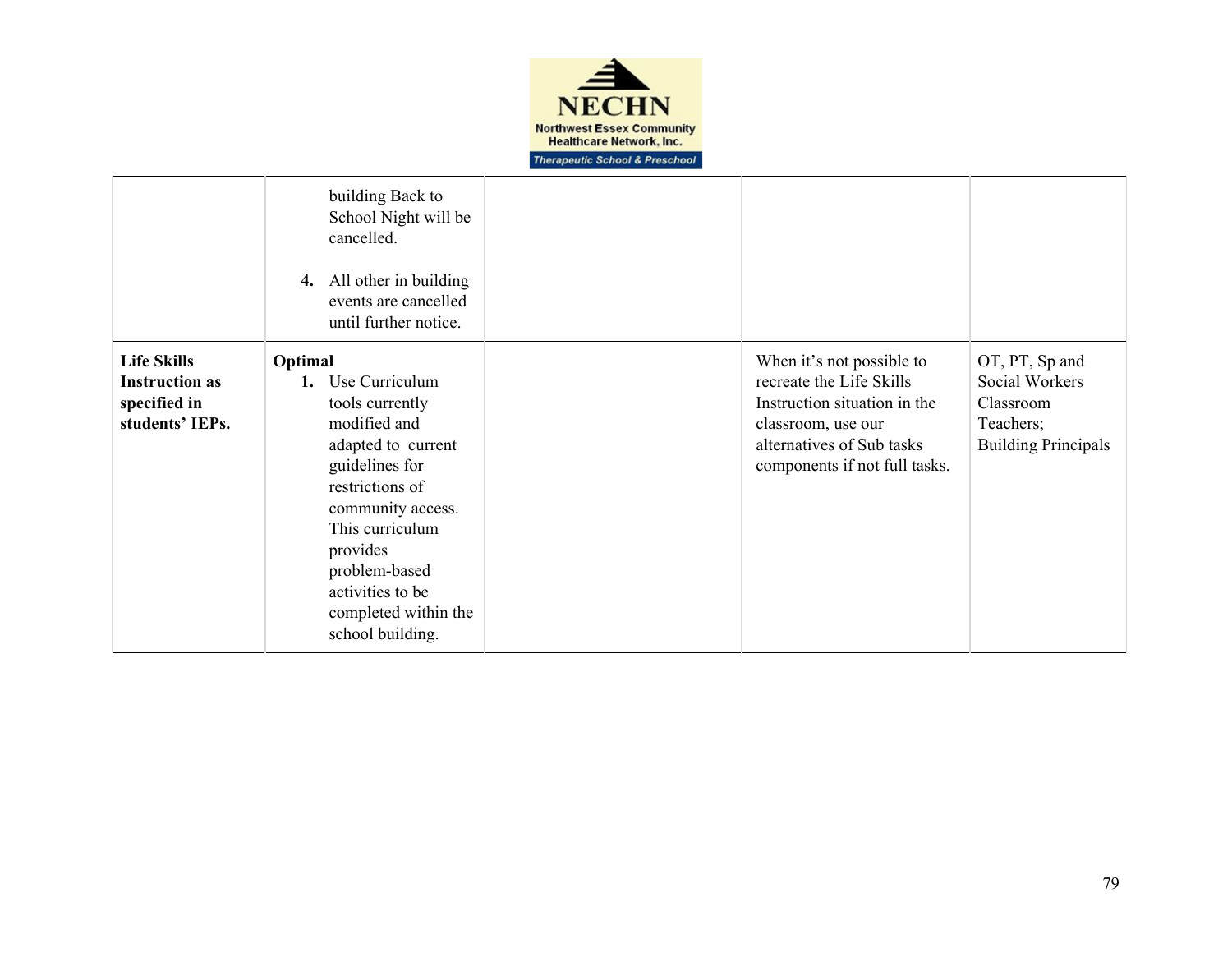

## **RESTART & RECOVERY**

## **ACADEMIC, SOCIAL, AND BEHAVIORAL SUPPORTS**

## **INTRODUCTION**

Ensuring staff and students' physical health and safety is only the first step to optimizing conditions for learning. The remainder of this section describes academic, social, behavioral supports that the Northwest Essex Community Healthcare Network Therapeutic School and PreSchool will implement upon the reopening of schools to unlock educator capacity to teach and student capacity to learn.

### **A. SOCIAL EMOTIONAL LEARNING (SEL) AND SCHOOL CULTURE AND CLIMATE**

The Northwest Essex Community Healthcare Network Therapeutic School and PreSchool understands the important role of climate and culture, more specifically, social and emotional learning (SEL) and how critical it is in re-engaging students, supporting adults, rebuilding relationships, and creating a foundation for academic learning.

<u>▬▬←←</u>

Not Being Utilized Being Developed by School Officials ✓ Currently Being Utilized

## **EXPLANATION**

Upon the reopening of school, the NECHNTSPS will utilize its existing behavioral and counseling department to provide social emotional learning (SEL) support to students, families and staff.

### **B. MULTI-TIERED SYSTEMS OF SUPPORT**

**(MTSS)** MTSS is a systematic approach to prevention, intervention, and enrichment in grades Pre-K through twelve for academics and behavior that offers educators and families a mechanism to identify individual students who need extra support.

Not Being Utilized Being Developed by School Officials ✓ Currently Being Utilized

## **EXPLANATION**

The student population of the NECHNTSPS is fully special education, therefore the district does not implement the I&RS process or a formal Multi-Tiered Systems of Support (MTSS). While we do not implement a formal MTSS, the district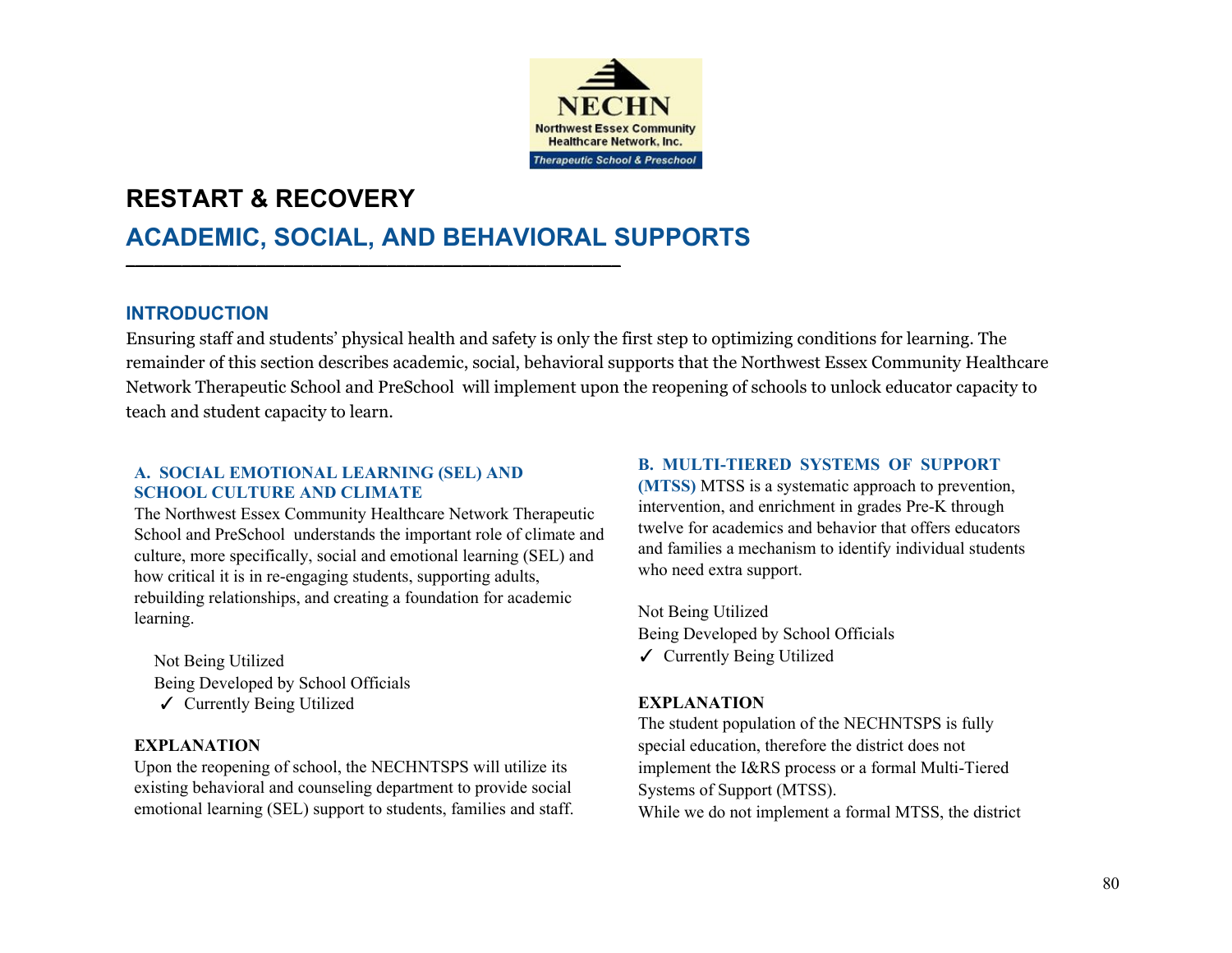

This department will continue to provide in-district support through the integration of SEL curriculum and programs, as well as collaborate with other out-of-district resources and local agencies. These supports will address:

- Educator Well-Being
- Trauma-Informed Social and Emotional Learning
- School Culture and Climate
- Utilizing the Strengths of Staff

These supports will be assessed on an ongoing basis and the services provided by this department will be refined and enhanced as needed.

## **C. WRAPAROUND SUPPORTS**

Wraparound services differ from traditional school-based services in their comprehensive approach to addressing the academic, behavioral, and social-emotional needs of students with interventions both inside and outside of the school environment.

Not Being Utilized ✓ Being Developed by School Officials Currently Being Utilized

## **EXPLANATION**

The NECHNTSPS will develop a well-trained, collaborative team of staff members that will be responsible for determining student and family needs, coordinating services, and providing additional resources to the students and families. Wraparound services this team may explore include: mental health support, primary health and dental care, family engagement, expanded before school and afterschool and Summer learning time, and mentoring.

does utilize the underlying concepts of traditional MTSS as we work to ensure that all students are provided with the appropriate level of support and intervention in the classroom. Upon the reopening of school, all instruction (both in-person and virtual) will continue to be highly individualized based on each student's Individualized Education Plan (IEP).

## **D. FOOD SERVICE AND DISTRIBUTION**

School meals are critical to student health and well-being, especially for low-income students. The NECHNTSPS considers it a moral imperative to ensure the seamless and continuous feeding of students during all phases of school reopening.

Not Being Utilized Being Developed by School Officials ✓ Currently Being Utilized

## **EXPLANATION**

The NECHNTSPS has developed specific protocols related to the provision of food service and distribution upon the reopening of schools. These protocols can be viewed on pages 65-71 of this plan.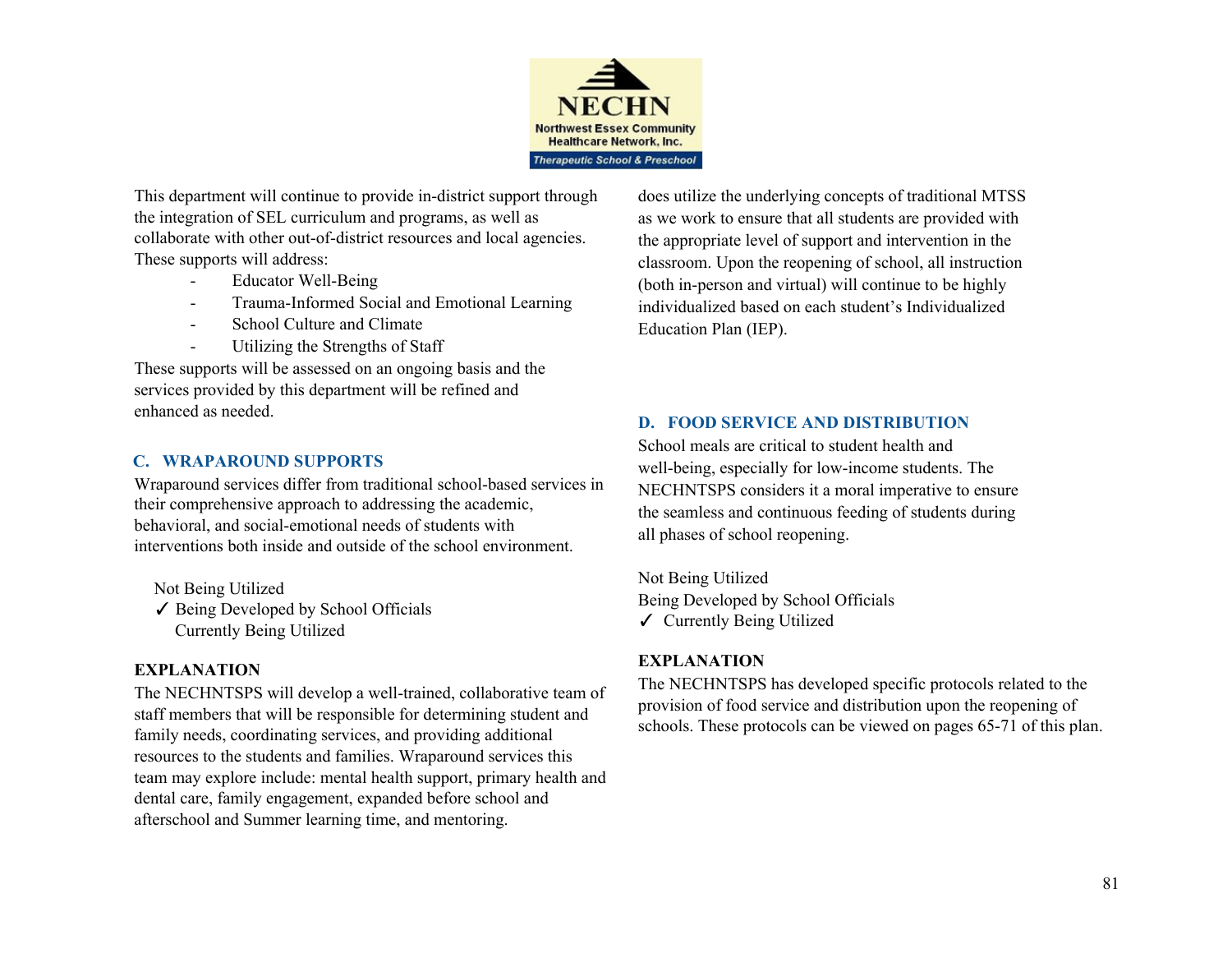

<u>►</u>

## **RESTART & RECOVERY**

# **LEADERSHIP AND PLANNING: COMMITTEES**

## **INTRODUCTION**

Northwest Essex Community Healthcare Network Therapeutic School and PreSchool developed a School Wide Restart Committee The Pandemic Response Team that focused on establishing school wide procedures for the 10 critical areas. Members of the committee and response team can be found on the subsequent pages.

|                 | <b>DISTRICT</b><br><b>RESTART</b><br><b>COMMITTEE</b>               | <b>CRITICAL AREA</b><br><b>COMMITTEE</b>                      | <b>PANDEMIC</b><br><b>RESPONSE TEAM</b>                                                          |
|-----------------|---------------------------------------------------------------------|---------------------------------------------------------------|--------------------------------------------------------------------------------------------------|
| <b>FUNCTION</b> | Coordinate the overall reopening<br>plan.                           | Responsible for developing<br>individual critical area plans. | School-based to<br>centralize, expedite,<br>and implement<br>COVID-19-relatd<br>decision-making. |
| <b>MEMBERS</b>  | School-Level Administrators<br><b>NECHN Board Members</b><br>Parent | School-Level Administrators<br>Parent                         | Administrator<br>Educators<br>Parent                                                             |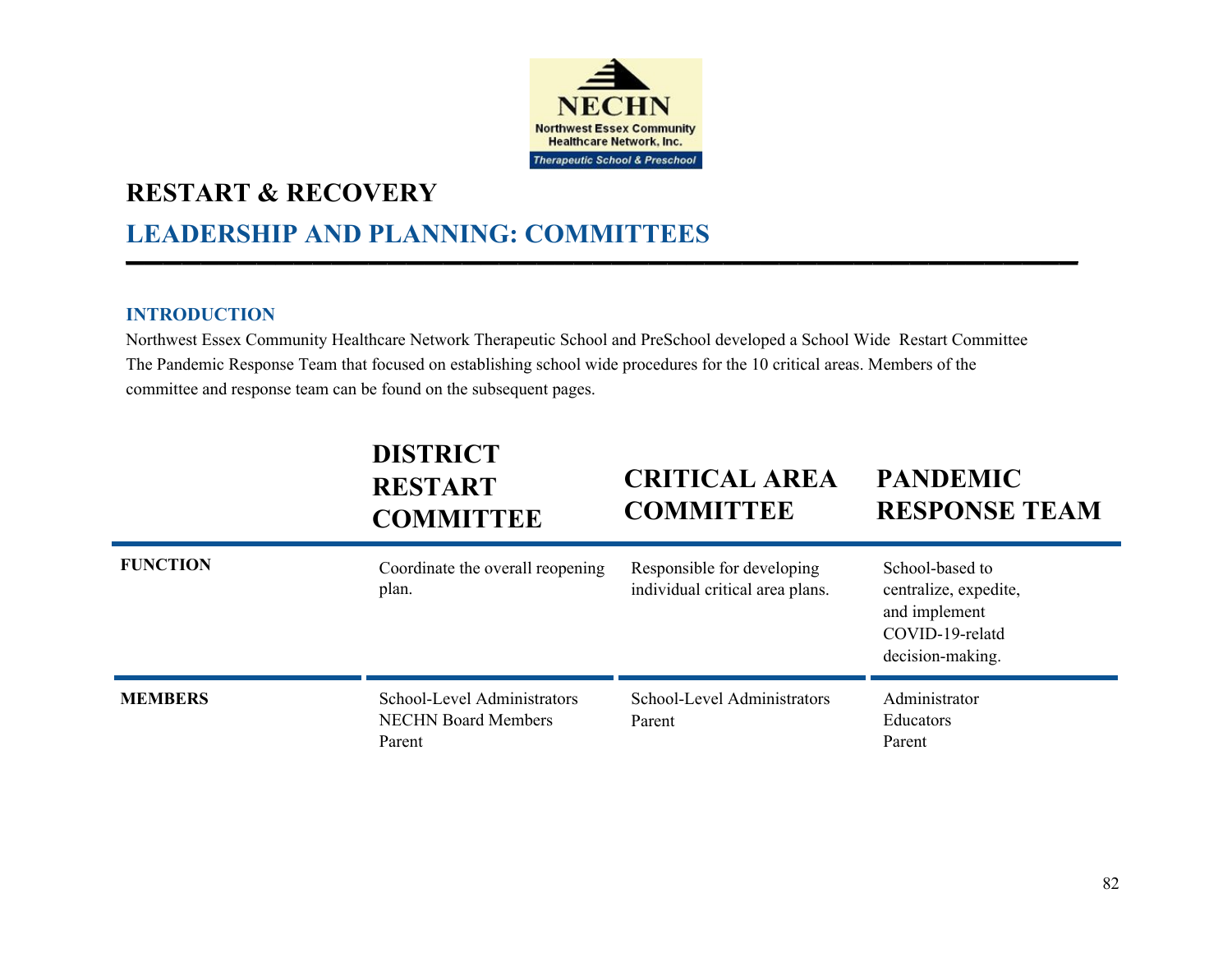

# **RESTART & RECOVERY SCHOOL RESTART COMMITTEE**

▬▬▬▬▬▬▬▬▬▬▬▬▬▬▬▬▬▬▬▬▬▬▬▬▬▬▬▬▬▬▬▬▬▬▬▬▬▬

Adjusting the school environment to ensure the health and safety of students and staff will require a great deal of planning. School districts should create a Restart Committee to coordinate the overall reopening plan. This Committee should include district- and school-level administrators, school board members or charter trustees, local education association representatives, educators, parents, and students.The Restart Committee should work closely with school Pandemic Response Team, health departments, and others in municipal and county government to develop district plans that address the ten Critical Areas of Operation.

#### **NECHNTSPS ADMINISTRATORS**

Executive Director, Tony Lucibello Principal, Jo Tandler Business Administrator, Betty Hogan Supervisor of Instruction, Susan Wilson Technology, Chris Helm Social Worker, Trish Bradley Administrative Assistant to the Principal, Ann Marie Deblasio

#### **SCHOOL BOARD MEMBERS**

President, Patricia Inaugurato Vice President, Gabriel Nazziola Treasurer, James E Slaters CEO/Secretary, Mauro G Tucci Board Member, Silvia Prieto-Haines Board Member, Jamillah Beasley-McCleod Board Member, Carol Ann Russo

#### **FACULTY & STAFF**

Principal, Jo Tandler Supervisor of Curriculum and Instruction, Sue Wilson Nurse, Donna O' Connor Social Work Department Chair, Trish Bradley Behaviorist, Erika McGhee Administrative Assistant to the Principal, Ann Marie DeBlasio Security, Debbie Mitchell Facilities Coordinator, Robert Nichols Educator, Linda Dorenfast Educator, Steve Zara Educator/Technical Support, Vanessa Foster

#### **PARENT**

Mrs. Alburon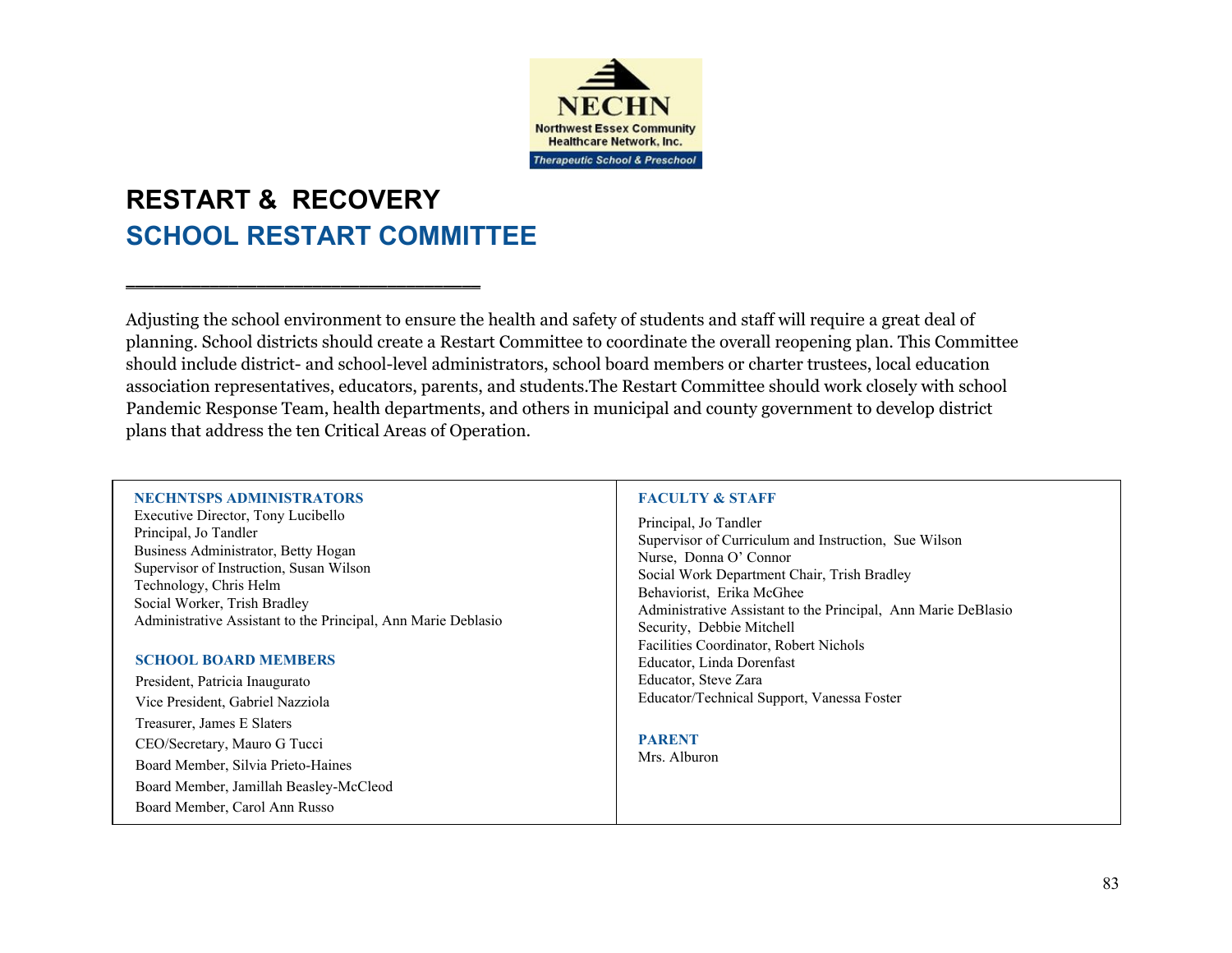

## **RESTART & RECOVERY PANDEMIC RESPONSE TEAMS**

The NECHNTSPS established a school-based Pandemic Response Team in the Therapeutic School and PreSchool to centralize, expedite, and implement COVID-19-related decision-making. The school team has a liaison that reports to the school administrators to ensure coordinated actions across the school and agency.

Pandemic Response Team are responsible for:

- Overseeing each school's implementation of the district's reopening plan, particularly health and safety measures, and providing safety and crisis leadership.
- Adjusting or amending school health and safety protocols as needed.
- Providing staff with needed support and training.
- Reviewing school level data regarding health and safety measures and the presence of COVID19 and reporting that data to the school administrators and the agency as required.
- Developing and implementing procedures to foster and maintain safe and supportive school climates as necessitated by the challenges posted by COVID-19.
- Providing necessary communications to the school community and to the sending district.

▬▬▬▬▬▬▬▬▬▬▬▬▬▬▬▬▬▬▬▬▬▬▬▬▬▬▬▬▬▬▬▬▬▬▬

• Creating pathways for community, family, and student voices to continuously inform the Team's decision-making.

## **PANDEMIC SCHOOL-BASED TEAM MEMBERS**

Principal, Jo Tandler Supervisor of Curriculum and Instruction, Sue Wilson Nurse, Donna O' Connor Social Work Department Chair, Trish Bradley Behaviorist, Erika McGhee Administrative Assistant to the Principal, Ann Marie DeBlasio

Security, Debbie Mitchell Facilities Coordinator, Robert Nichols Educator, Linda Dorenfast Educator, Steve Zara Educator/Technical Support, Vanessa Foster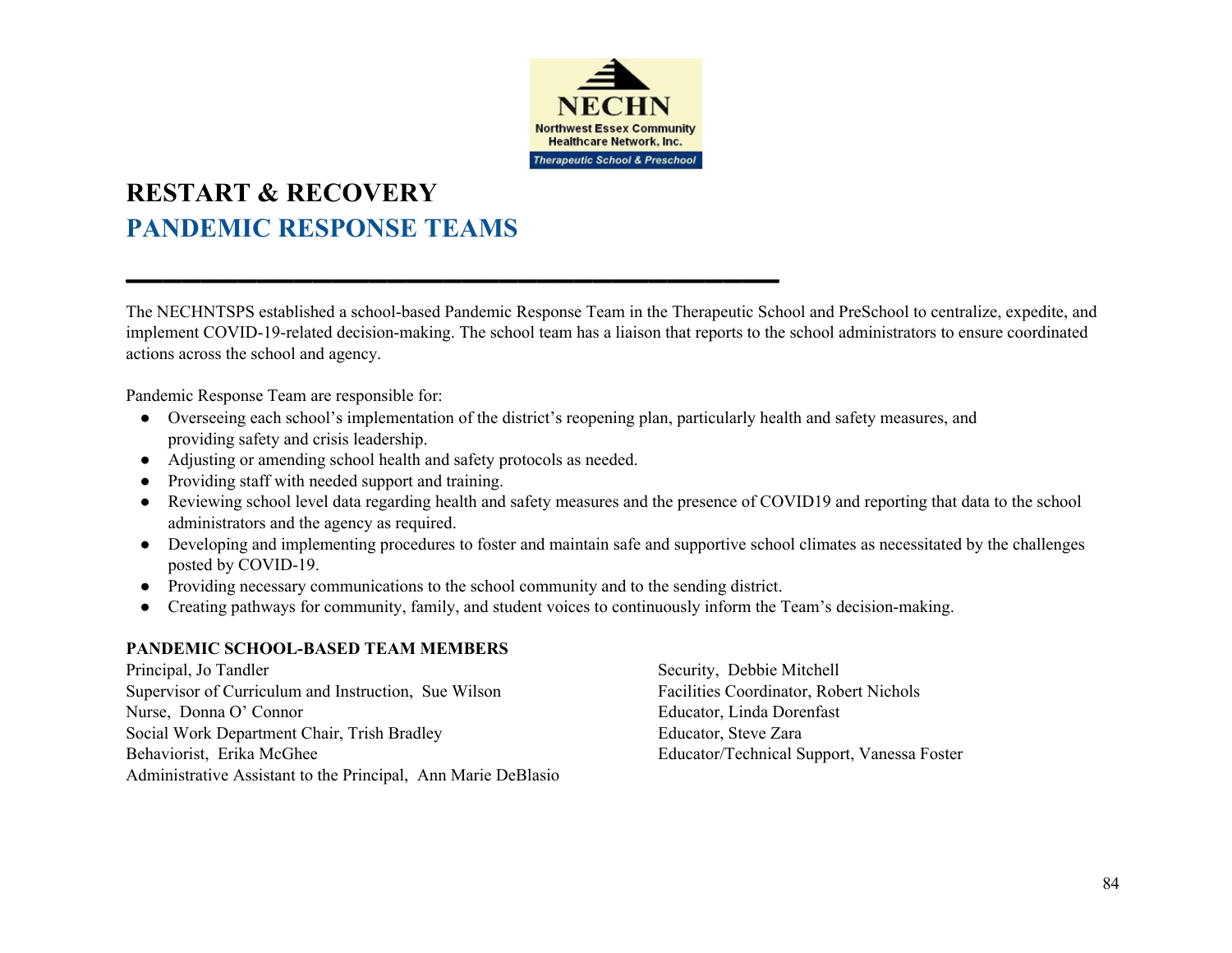

## **RESTART & RECOVERY**

## **LEADERSHIP AND PLANNING: SCHEDULING**

**▬▬▬▬▬▬▬▬▬▬▬▬▬▬▬▬▬▬▬▬▬▬▬▬▬▬**

#### Phase 1

#### September 8th - October 16th

- Full Capacity ⋗
- $\geq$ Allow for virtual instruction for students opting out
- 4 hour session day for students
- Afternoon for staff:  $\geq$ professional development/virtual learning

#### Phase 2 October 19 - November 27

- Reassess schedule and make  $\rightarrow$ necessary medodifications
- Full capacity ⋗
- $\geq$ Allow for parnets who selected only virtual instruction for phase 1 to opt in for in person
- Increase in-person instruction  $\geq$ to fill days if possible.

#### Phase 3

#### **November 30 - January 15**

- Reassess schedule and make ⋗ necessary modifications.
- Full capacity
- Allow for parents who selected ⋗ only virtual instruction to opt-in for in-person
- Full day ⋗

### **VARIABLES**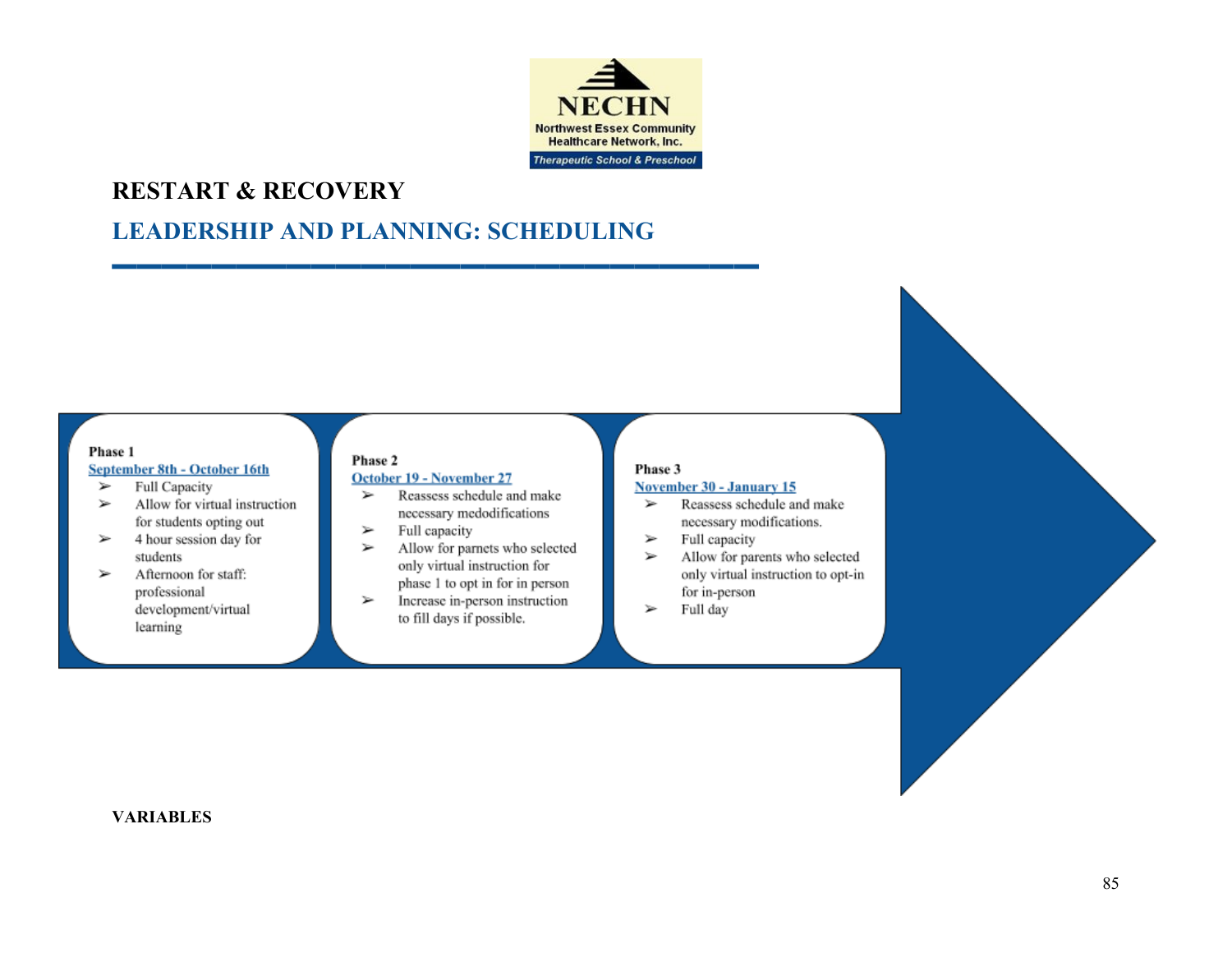

THE NECHNTSPS will continuously study data sources to make appropriate adjustments to our scheduling. Variables have the ability to affect our reopening schedule, including personnel availability and student attendance (in-person student totals vs. virtual student totals).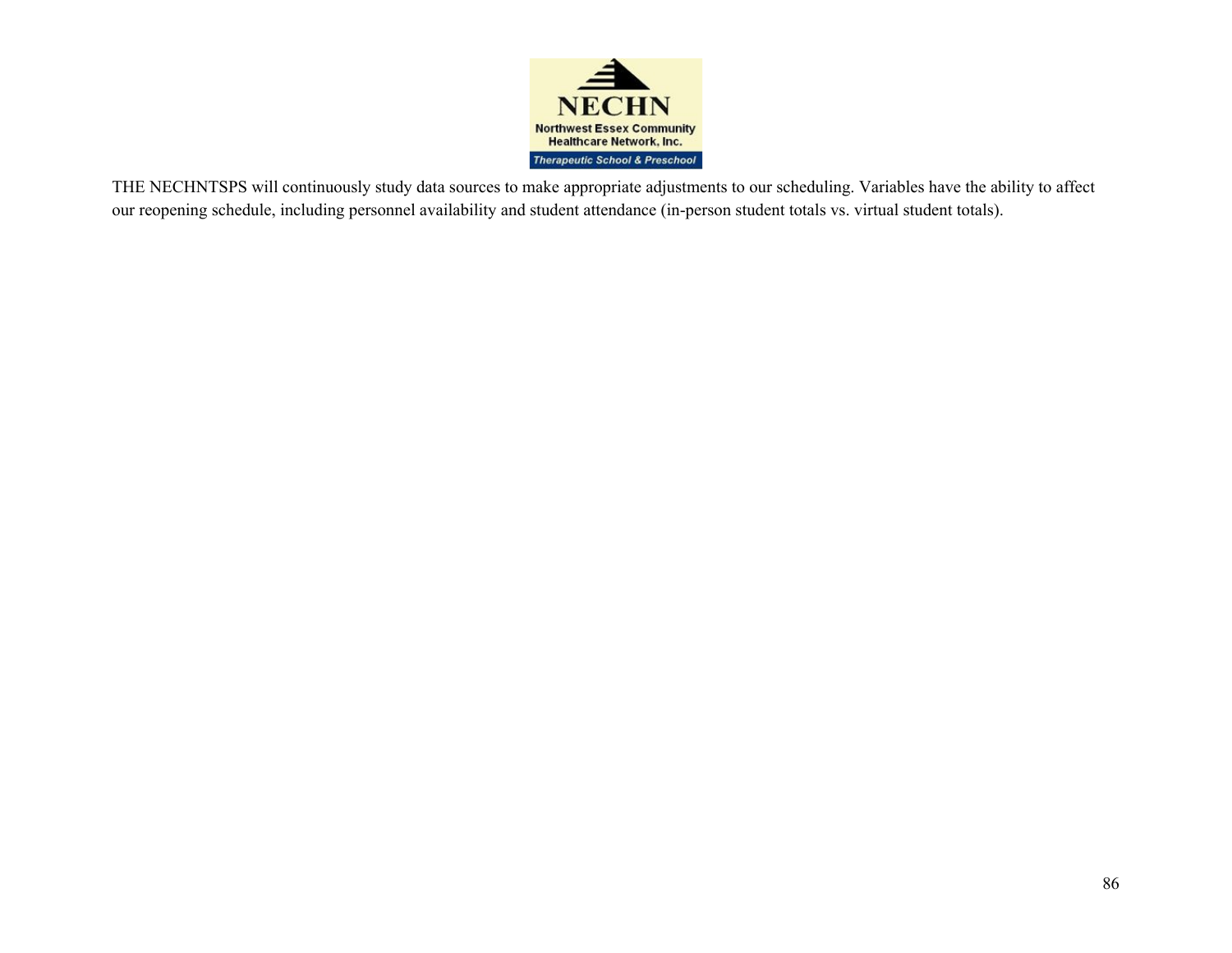

▬▬▬▬▬▬▬▬▬▬▬▬▬▬▬▬▬▬▬▬▬▬▬▬▬▬▬▬▬▬▬▬▬▬▬▬▬▬▬▬▬▬▬▬▬▬

# **RESTART & RECOVERY LEADERSHIP AND PLANNING: STAFFING**

The Northwest Essex Community Healthcare Network Therapeutic School and PreSchool will consider access and equity for all staff to ensure continuity of student learning. The NECHNTSPS's plan and decision-making throughout the school year will consider unique needs of each staff member, such as access to technology, social and emotional health, and child care concerns.

When making staffing scheduling and assignments, the NECHNTSPS will comply with all applicable employment laws including, but not limited to, the American Disabilities Act (ADA) and Health Insurance Portability and Accountability Act (HIPAA), COVID-19 related changes for the 2020-2021 school year, school districts should also consult with the local bargaining units and legal counsel.

Our plan identifies the roles and responsibilities of school administrators, teachers, instructional assistants, educational services professionals, and student teachers that will ensure continuity of learning and leverage existing resources and personnel to maximize student success.

As schedules are adjusted, educators must maintain quality instruction for students and abide by the minimum requirements set forth in NJDOE regulations.

In response to COVID-19, the NJDOE has provided flexibilities for implementation of certain regulatory requirements during the public health emergency. While the relevant Executive Orders are in effect, these flexibilities will apply

| <b>MENTORING GUIDANCE</b>                                                                                                                                                                                                              | <b>EDUCATOR EVALUATION GUIDANCE CERTIFICATION</b>                                                                                                                                                                                                                                                                                                                                                                                                                                                       |                                                                                                                                                                                                                                                                                                                                                                                                                                                                                                                        |
|----------------------------------------------------------------------------------------------------------------------------------------------------------------------------------------------------------------------------------------|---------------------------------------------------------------------------------------------------------------------------------------------------------------------------------------------------------------------------------------------------------------------------------------------------------------------------------------------------------------------------------------------------------------------------------------------------------------------------------------------------------|------------------------------------------------------------------------------------------------------------------------------------------------------------------------------------------------------------------------------------------------------------------------------------------------------------------------------------------------------------------------------------------------------------------------------------------------------------------------------------------------------------------------|
| Outlines requirements and flexibilities for nontenured<br>teachers with an induction to the teaching profession<br>and to the school district community through<br>differentiated supports based on the teachers'<br>individual needs. | Provides a description of flexibilities and<br>requirements for educator evaluation necessitated by<br>the state mandated school closures caused by<br>COVID-19. This Guidance applies to all Teachers,<br>Principals, Assistant Principals (APs), Vice Principals<br>(VPs), and Other Certificated Staff for School Year<br>(SY) 2019-2020, and is differentiated for educators<br>with a provisional certification, in the process of<br>earning tenure, and on a corrective action plan<br>$(CAP)$ . | Performance Assessment (edTPA): Guidance Provides a<br>description of the NJDOE's waiver of the teacher certification<br>performance assessment (edTPA) requirement as necessitated<br>by the COVID-19 state of emergency and related limitations.<br>(b)<br><b>Additional COVID-19 Certification Guidance: Additional</b><br>flexibilities are expected to be extended to candidates for<br>certification in response to the logical constraints posed by the<br>COVID-19 state of emergency and related limitations. |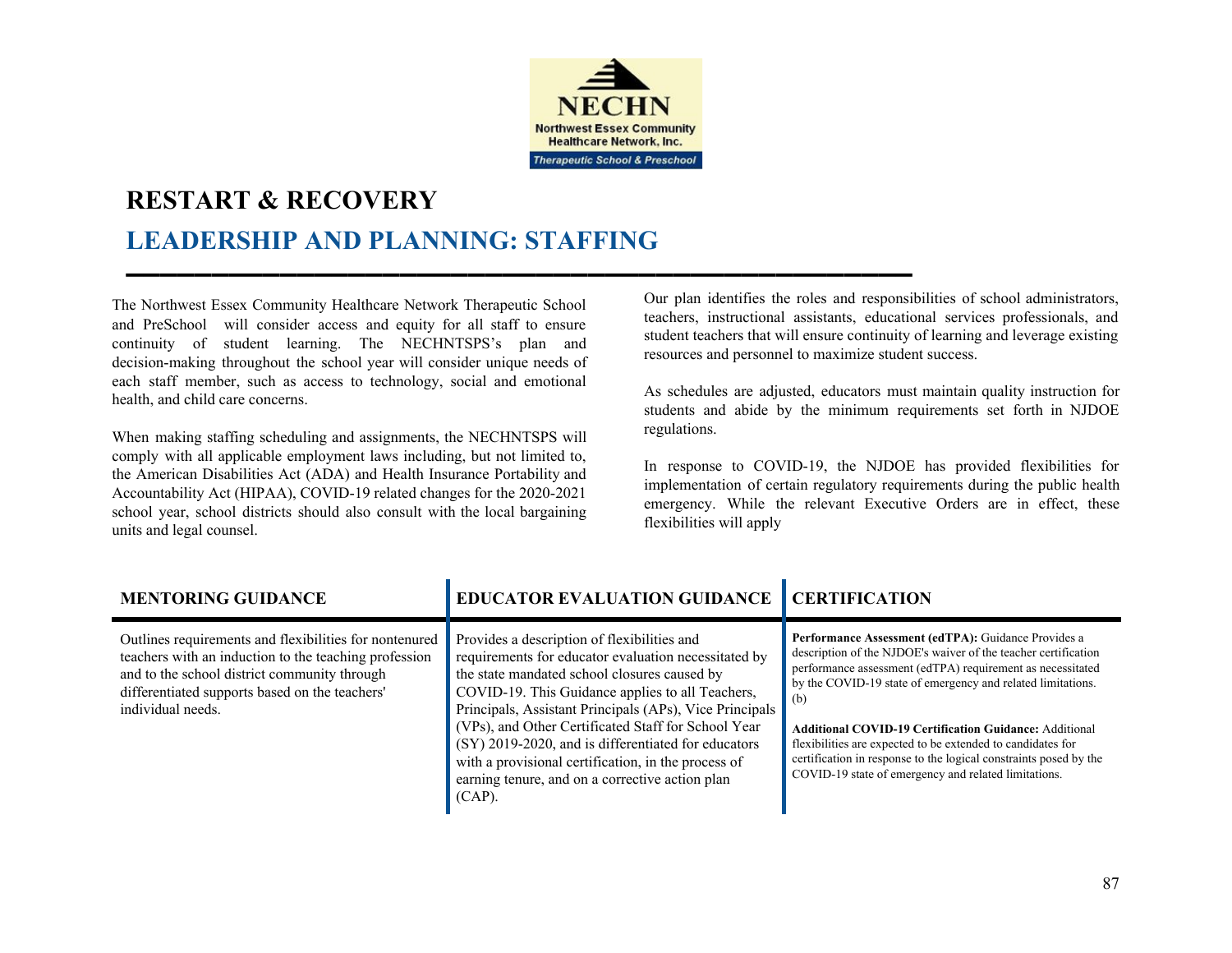

## **RESTART & RECOVERY LEADERSHIP AND PLANNING: IN-PERSON AND HYBRID LEARNING ENVIRONMENTS: ROLES AND RESPONSIBILITIES**

In a fully in-person or hybrid learning environment, the NECHNTSPS will leverage staff to monitor student movement, hallway traffic, and maintain safety according to guidelines. Instructional and non-instructional staff schedules can include designated time to support school building logistics required to maintain health and safety requirements.

▬▬▬▬▬▬▬▬▬▬▬▬▬▬▬▬▬▬▬▬▬▬▬▬▬▬▬▬▬▬▬▬▬▬▬▬▬▬▬▬▬▬▬▬▬▬▬▬▬▬▬▬▬▬▬▬

### **INSTRUCTIONAL STAFF**

- Reinforce social distancing protocol with students and co-teacher or support staff.
- Limit group interactions to maintain safety.
- Support school building safety logistics (entering, exiting, restrooms, etc.).
- Become familiar with school online protocols and platforms.
- Plan standards-based lessons to meet the needs of students at various levels, ensuring versatility of lessons to apply to both fully in-person and hybrid learning environments.
- Develop predictable routines and structures for students while maintaining student engagement through varied instructional strategies/modalities.
- Provide regular feedback to students and families on expectations and progress.
- Set clear expectations for remote and in-person students.
- Assess student progress early and often and adjust instruction and/or methodology accordingly.
- Develop opportunities for real-time interactions with students (office hours, virtual meetings, etc.).
- Instruct and maintain good practice in digital citizenship for all students and staff.
- Instructional staff with additional capacity or limited time spent with students may assist with school building and safety logistics.
- Teacher leaders or instructional coaches should support teachers in making necessary curricular adjustments and continuously improving the quality of instruction in remote and hybrid environments.
- Providing materials, manipulatives, and items for at-home activities at no cost to families (particularly in pre-school).
- Limiting on-line activities for preschool students.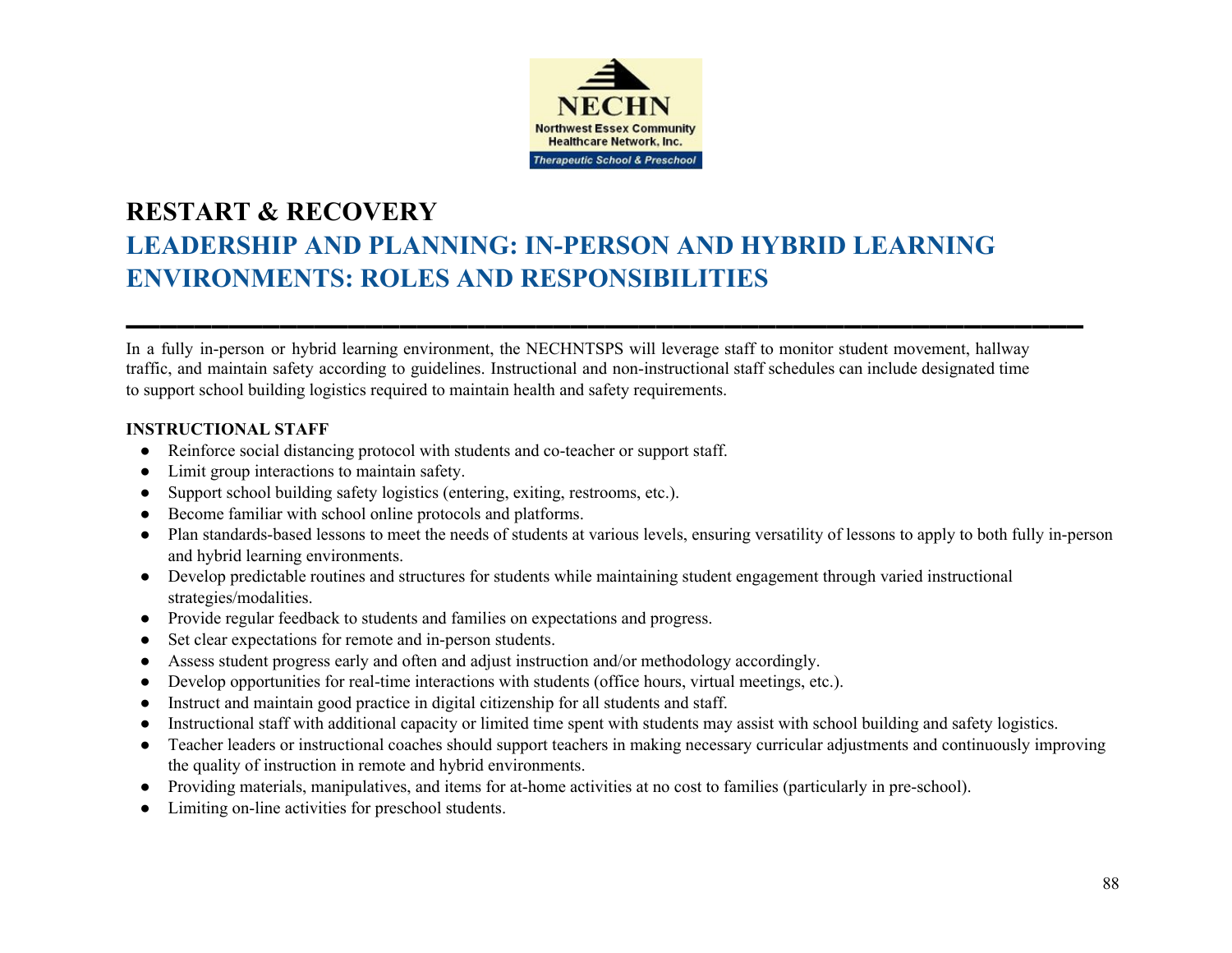

### **MENTOR TEACHERS**

- Plan for "in-person" contact with the mentee using agreed upon communication methods and schedules that provide confidentiality and sufficient support.
- Identify the most immediate issues to address with the mentee considering technology needs and how to provide effective remote instruction.
- Establish observation protocols for remote environments that protect confidentiality, respect student privacy, and provide the mentee with relevant support.
- Integrate self-care, for mentor and mentee, into mentoring scheduling and practices.
- Continue to maintain logs of mentoring contact.
- Mentor teachers should consider all health and safety measures when doing in-person observations.
- Plan for "in-person" contact with the mentee using agreed upon communication methods and schedules that provide confidentiality and sufficient support.
- Consider alternative methods for classroom observations and avoiding in-person contact where possible.

## **ADMINISTRATORS**

In addition to administrators' non-instructional responsibilities, to ensure quality of continued learning in-person or virtually, administrators should:

- Consider roles for staff with health concerns, leveraging them to enhance the virtual learning environment and inform in-person instruction.
- Provide time for staff collaboration and planning. Prioritize practical science and practical CTE areas for on-site opportunities.
- Prioritize vulnerable student groups for face-to-face instruction.
- Identify teachers and teacher leaders that may provide support to staff to continuously improve instruction in a virtual environment.
- Work with staff and faculty to ensure that teaching and learning, and all student services are effectively and efficiently developed, planned, and delivered.
- Hone collaboration, cooperation, and relationship building skills using alternative methods to remain connected to virtual instruction.
- Define and provide examples of high-quality instruction given context and resources available.
- Assess teacher, student, and parent needs regularly.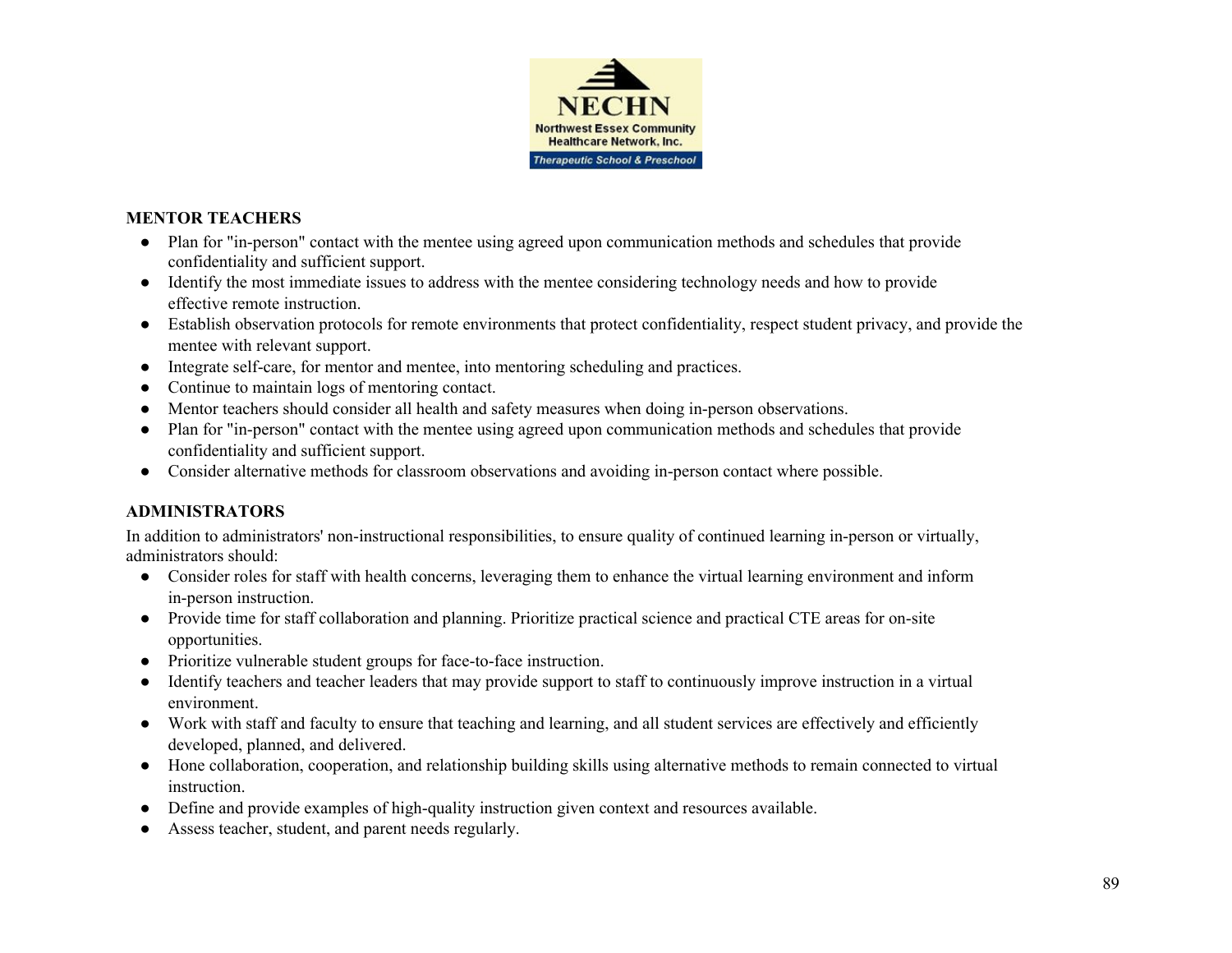

- Ensure students and parents receive necessary supports to ensure access to instruction.
- Communicate expectations for delivering high-quality instruction, assessing, and monitoring student progress in the virtual environment, in accordance with NJDOE's Professional Standards for Teachers and NJ Professional Standards for Leaders (N.J.A.C. 6A:9).
- Plan a process to onboard students and reestablish the classroom environment through emphasizing relationships with students and parents and resetting routines.
- Collaborate on curriculum planning and assessing student academic and social emotional well-being when students return to school.
- Create feedback loops with parents and families about students' academic and social emotional health and well-being, through use of remote learning conferences and/or surveys to parents about their child's experience and learning while out of school.
- Share a comprehensive account of academic interventions and social emotional and mental health support services available through the district.
- Create and communicate realistic student schedules to increase student engagement and accountability for both hybrid and remote learning models.
- Collaborate in determining expectations for differentiated instruction and rigor in hybrid and remote learning models.
- Support families in connecting with teachers and other services they need to be successful in navigating the virtual environment.
- Ensure the Principal of Early Childhood Education is involved in the planning in order that development activities and supports are in place for Preschool and supports transition to Kindergarten.

## **EDUCATIONAL SERVICES STAFF MEMBERS**

- Lead small group instruction in a virtual environment.
- Facilitate the virtual component of synchronous online interactions.
- Manage online platform for small groups of in-person students while teacher is remote.
- Assist with the development and implementation of adjusted schedules.
- Plan for the completion of course requests and scheduling (secondary school).
- Assist teachers with providing updates to students and families.
- Support embedding of SEL into lessons.
- Lead small group instruction to ensure social distancing.
- Consider student grouping to maintain single classroom cohorts.
- Consider alternative methods for one-on-one interactions avoiding in-person contact where possible.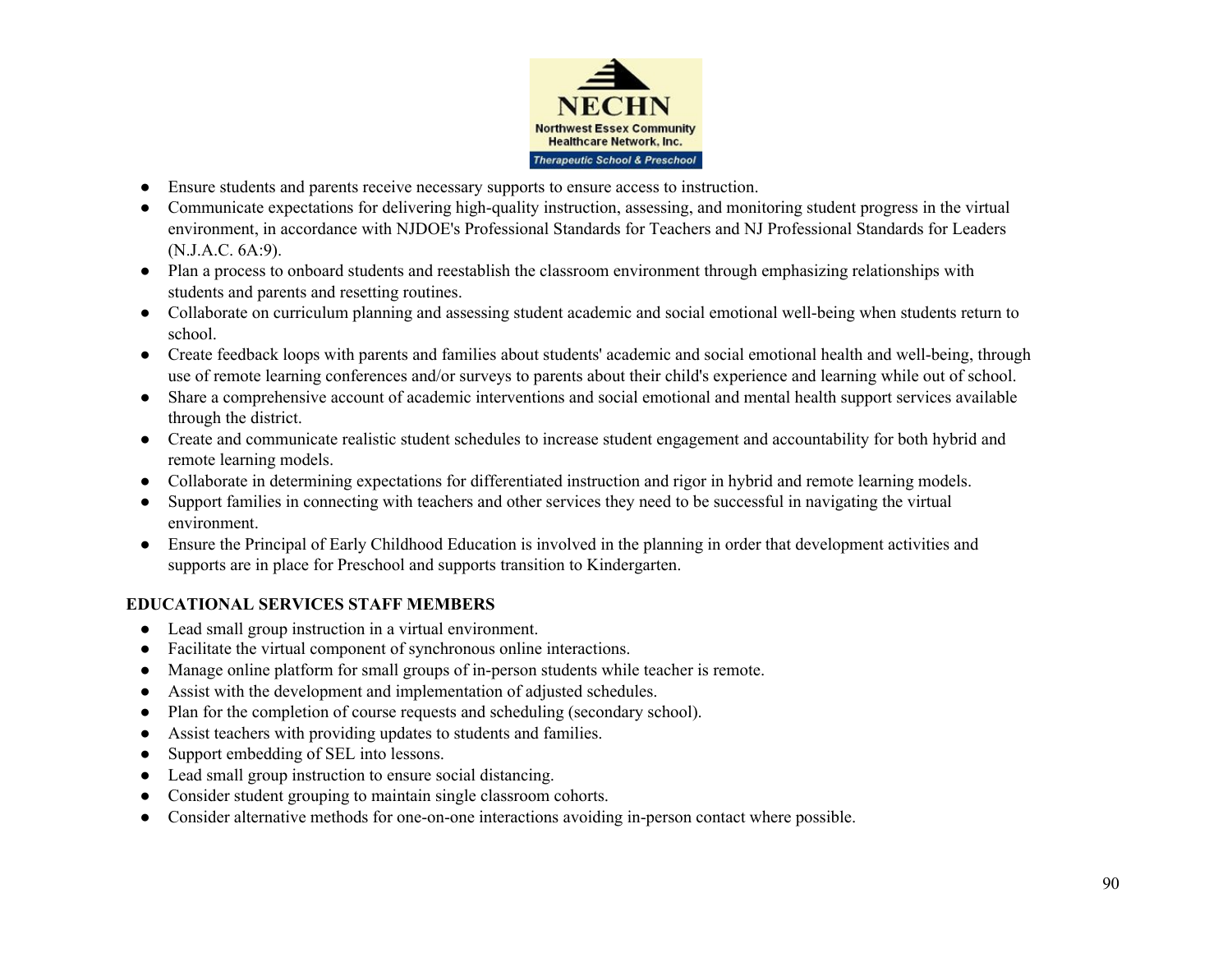

### **SUPPORT STAFF/TEACHING ASSISTANTS/ONE TO ONE AIDES**

- Lead small group instruction to ensure social distancing.
- Consider student grouping to maintain single classroom cohorts.
- Consider alternative methods for one-on-one interactions avoiding in-person contact where possible.
- Pre-record read-alouds and videos around SEL activities and routines (grades Pre-K through two). Caption pre-recorded instructional videos from general education teachers.
- Provide real-time support during virtual sessions.
- Research websites, videos, and links for accessible activities that teachers can incorporate into lessons.
- Support families and students in accessing and participating in remote learning. Paraprofessionals can be added to online classes as co-teacher.
- Lead small group instruction in a virtual environment.
- Facilitate the virtual component of synchronous online interactions.
- Family Workers will need to provide support to parents via virtual platforms (Pre-school).

## **SUBSTITUTES**

- Develop contingency staffing plans in case of sudden long-term absences and/or vacancies.
- Develop roles and responsibilities for substitute teachers in both virtual and hybrid settings.
- Identify areas where additional staff may be necessary: school nurse, Social Workers, and Behaviorist.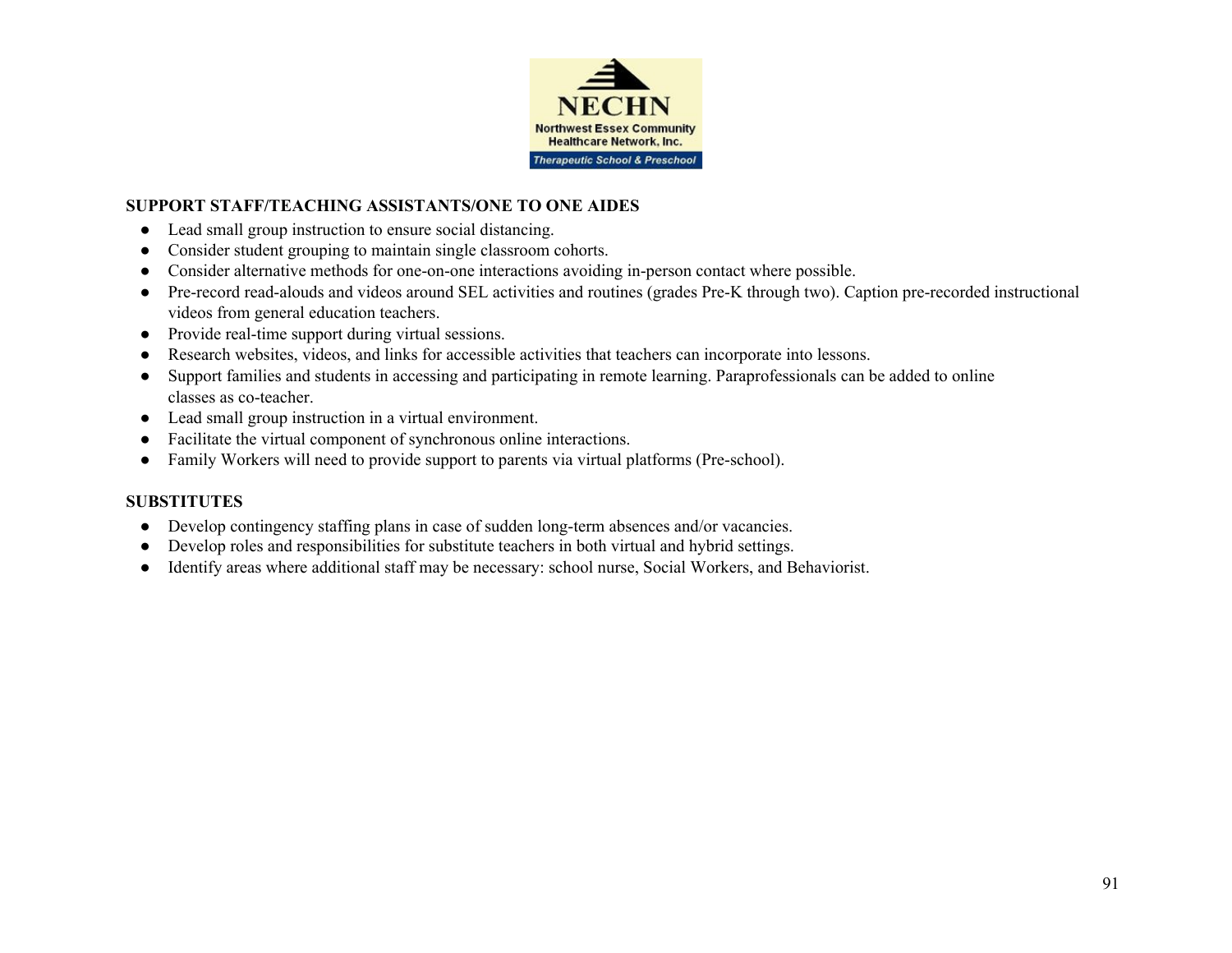

# **RESTART & RECOVERY LEADERSHIP AND PLANNING: EDUCATOR ROLES RELATED TO SCHOOL TECHNOLOGY NEEDS**

<u>▬▬▬▬▬▬▬▬▬▬▬▬▬▬▬▬▬▬▬▬▬</u>

## **EDUCATOR ROLES RELATED TO SCHOOL TECHNOLOGY NEEDS**

To ensure all staff supporting virtual learning are prepared to provide or support instruction on day one, the school officials should:

- Designate staff members to provide ongoing support with technology to students, teachers, and families. Consider developing a schedule and assigning a technology point person to teachers by grade level or content area.
- Survey teachers and families to determine technology needs/access (consider those that have access, but may be sharing personal devices with others).
- To the extent possible, provide district one-to-one instructional devices and connectivity.
- Prior to the start of the school year, provide district email addresses and access to online platforms (usernames/ passwords/organizational credentials).

### **Additional Staff Concerns**

The NECHNTSPS will also be prepared to navigate additional staffing concerns and topics, including:

- Best practice and guidance from the American Academy of Pediatrics is to limit screen time for students in grades Pre-K through two. Developmentally appropriate practices show that young learners are most successful with hands-on learning, rather than worksheets or computer-based activities. In this grade band, interactive learning activities are the most effective.
- Develop and communicate a plan of accountability that identifies how teachers will monitor and assess student performance. This includes how they grade students (Grades Pre-K through twelve).
- Consider developing a plan to leverage community organizations, community partners, faith-based communities, or volunteers to support families outside of the school building. Utilizing community volunteer support that will interact directly with students may require criminal history background checks.
- Roles and responsibilities of teacher leaders or instructional coaches in supporting teachers in making necessary curricular adjustments and continuously improving quality of instruction through remote and hybrid structures.
- Increase the need for all staff to address student trauma, social emotional learning, and digital citizenship.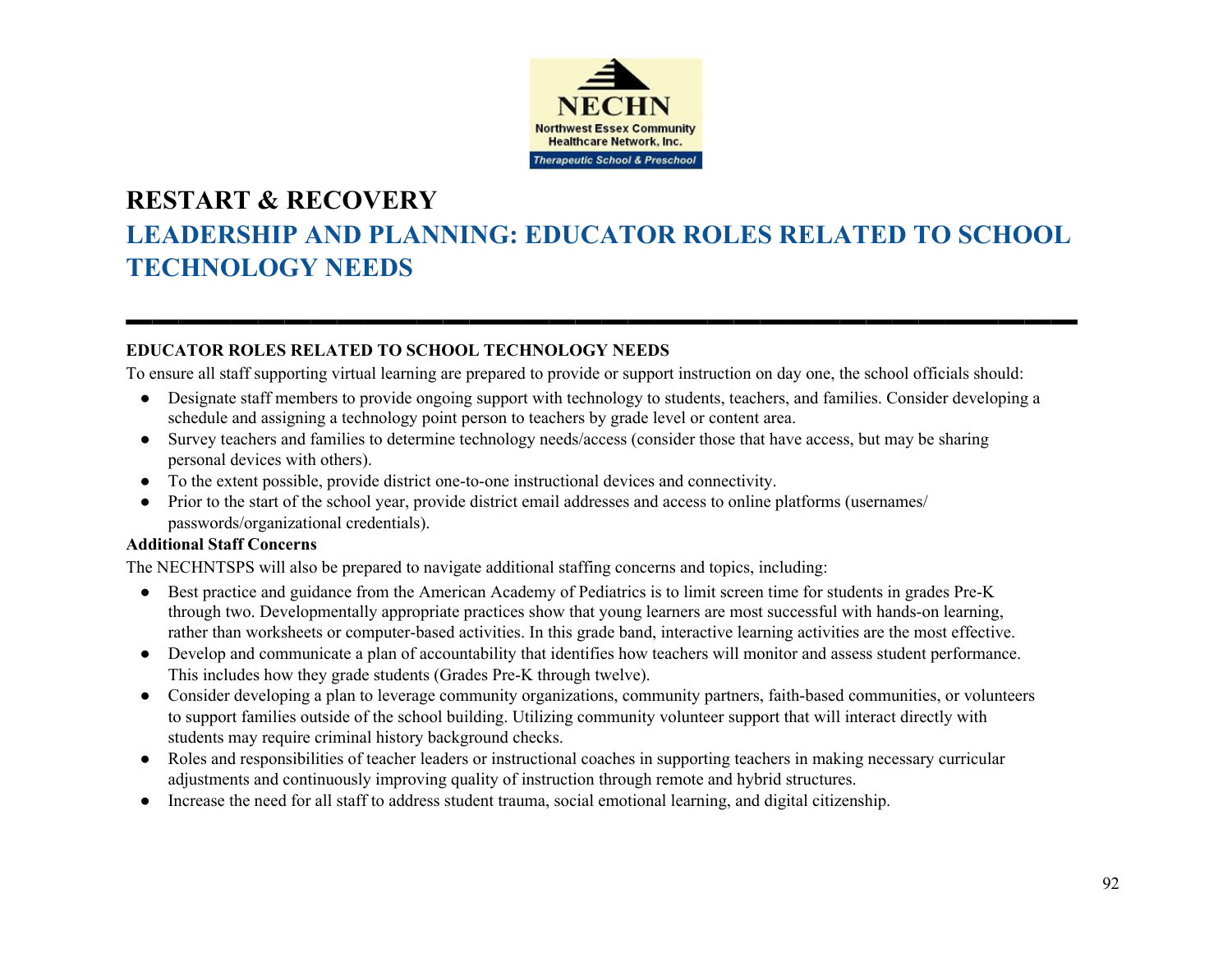

# **RESTART & RECOVERY POLICY AND FUNDING**

The Northwest Essex Community Healthcare Network Therapeutic School and PreSchool is 100% tuition based and is not eligible or in receipt of any federal, state or local funding. As a result of this, the district can not seek funding options being made available to traditional public schools such as:

**▬▬▬▬▬▬▬▬▬▬▬▬▬▬▬▬▬▬▬▬▬▬▬▬▬▬**

- Elementary and Secondary School Emergency Relief Fund
- State School Aid

The Northwest Essex Community Healthcare Network Therapeutic School and PreSchool will rely on the use of reserve accounts, transfers, and cash flow for fiscal planning.

## **Purchasing**

As a result of the COVID-19 pandemic, the Northwest Essex Community Healthcare Network Therapeutic School and PreSchool has and will continue to purchase items not needed in the past (ie. personal protective equipment and cleaning supplies to sanitize facilities) and experience an increased demand for previously purchased goods and services (such as technology). The district continues to purchase items at a lower cost through established State contracts or cooperative purchasing consortiums when possible and abide by the provisions of the "Public Schools Contract Law," N.J.S.A. 18A:18A-1 et seq.

## **Use of Reserve Accounts, Transfers, and Cashflow**

To account for fiscal uncertainty with respect to possible disruptions in the receipt of anticipated revenues or unforeseen expenses, the Northwest Essex Community Healthcare Network Therapeutic School and PreSchool will, to the greatest extent possible, consider making expenditures from various accounts or over budget line items to meet unanticipated costs and manage cash flow.

## **Costs and Contracting**

The Northwest Essex Community Healthcare Network Therapeutic School and PreSchool will follow all New Jersey State laws and regulations applicable to local school districts for purchasing when procuring devices and connectivity or any technology related item.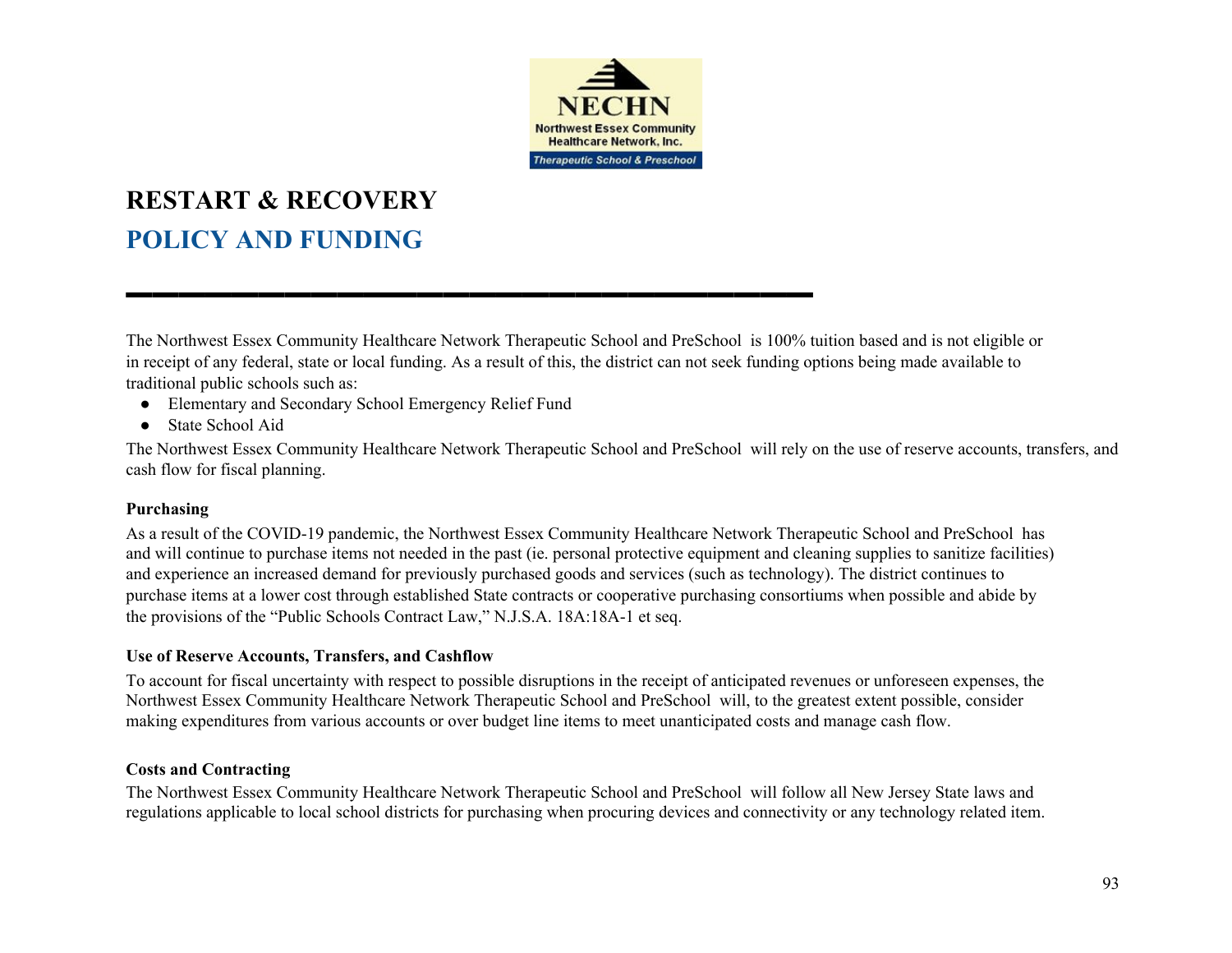

# **RESTART & RECOVERY CONTINUITY OF LEARNING**

▬▬▬▬▬▬▬▬▬▬▬▬▬▬▬▬▬▬▬▬▬▬▬▬▬▬▬▬▬▬▬▬

Ensuring the continuity of learning is critically important during this time of great stress for families, educators, and students. The move to a fully virtual learning environment happened quickly and created significant challenges for staff and students, particularly students already considered at-risk prior to the pandemic. The NECHNTSPS will work closely with its stakeholders to ensure decisions are made collaboratively and transparently and prioritize safely returning students who are in need of in-person instruction.

Curriculum, instruction, assessment, professional learning, and career and technical education (CTE) are all constructs that can be adjusted to serve as levers for equity.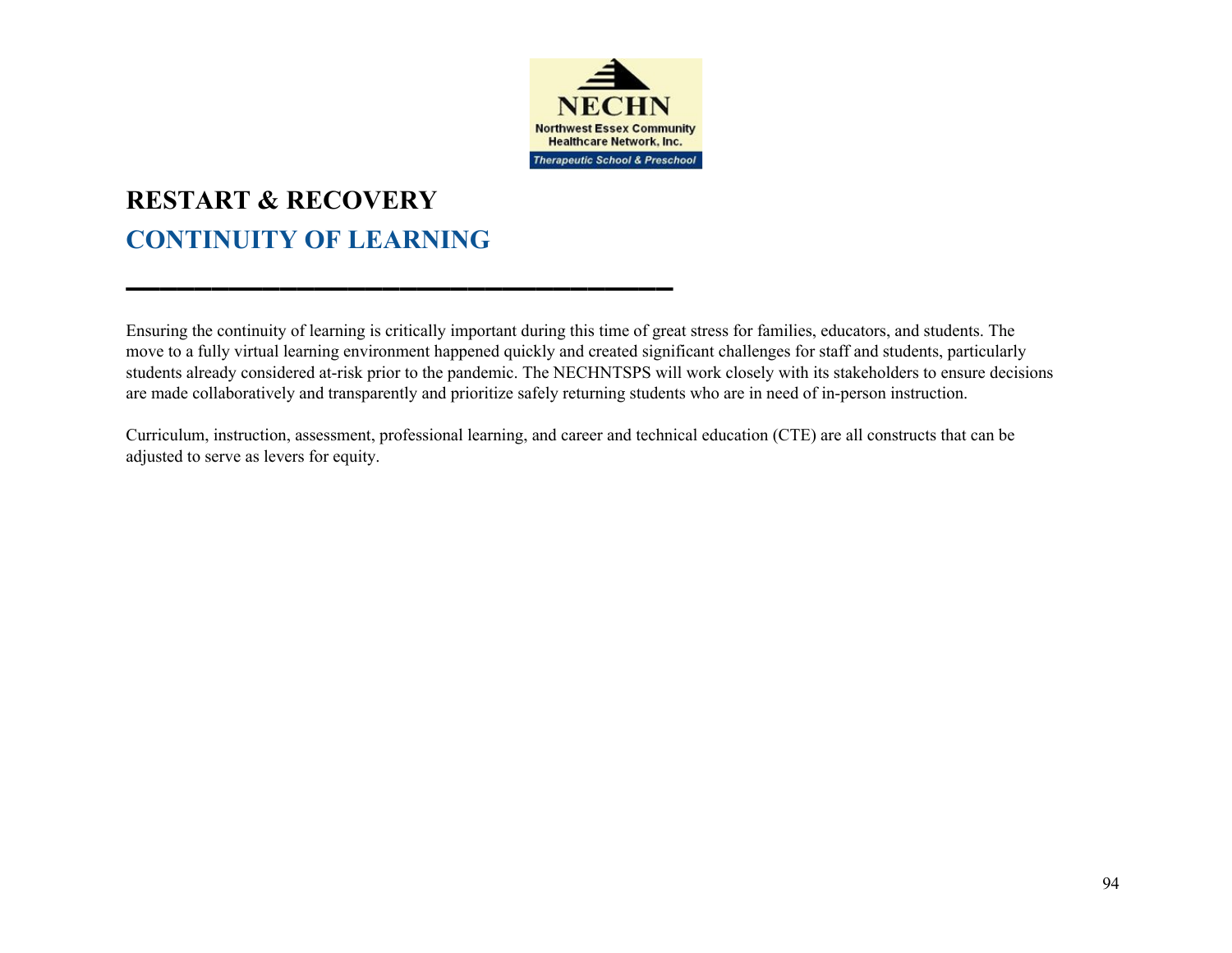

## **RESTART & RECOVERY CONTINUITY OF LEARNING: ENSURING THE DELIVERY OF SPECIAL EDUCATION AND RELATED SERVICES TO STUDENTS WITH DISABILITIES**

<u>▬▬◾▬▬▬▬▬▬▬▬▬▬▬▬▬▬▬▬▬▬▬▬▬▬</u>

Under the federal Individuals with Disabilities Education Act (IDEA) and New Jersey state special education regulations, students with disabilities are entitled to special education and related services, such as accommodations and modifications to instruction, speech-language services, occupational therapy (OT), physical therapy (PT), and counseling.

Consistent with guidance from the United States Department of Education, school districts must continue to meet their obligations under the Federal Individuals with Disabilities Education Act (IDEA) and the New Jersey State special education regulations for students with disabilities to the greatest extent

possible during the COVID-19 pandemic. Additionally, in accordance with the Extended School Year (ESY) Guidance issued by the NJDOE, student IEPs that currently included ESY services should be implemented to the greatest extent possible during the COVID-19 pandemic.

Specific strategies and considerations for students with disabilities must be critical points of discussion for every return-to-school scenario. The NJDOE recommends that schools districts consider the following when addressing the education of students with disabilities for the 2020-2021 school year:

- Procedures to address the return to school of medically fragile students and students with physical or health impairments who may require accommodations and modifications as part of a 504 Plan.
- IEP teams should review student data/student progress to determine whether critical skills were lost during the period in which remote instruction was being provided to students and determine the need for additional services to address learning loss.
- IEP teams should consider the impact of missed services on student progress towards meeting IEP goals and objectives, and determine if additional or compensatory services are needed to address regression and recoupment of skills within a reasonable length of time.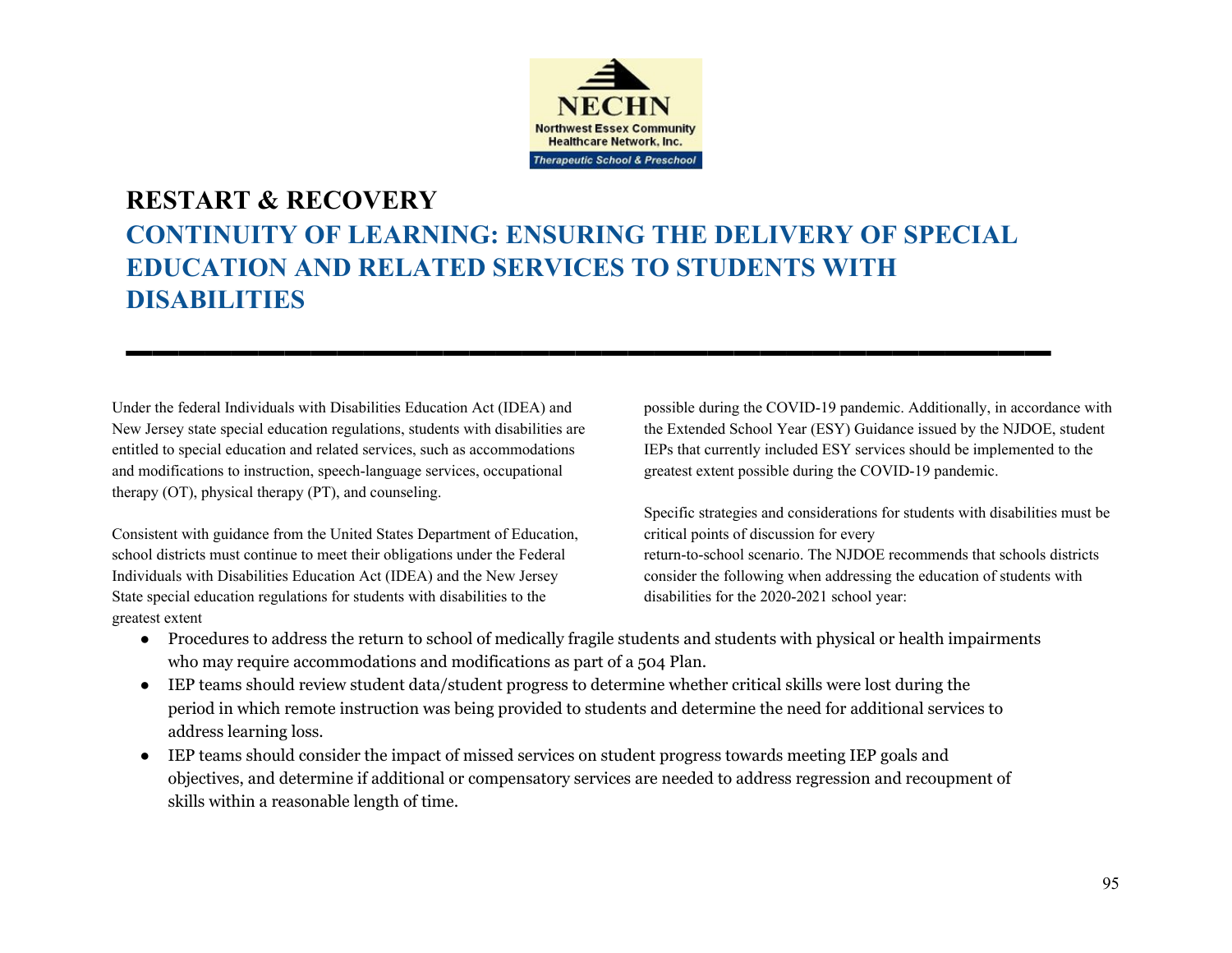

- IEP teams should develop procedures to complete overdue and/or incomplete evaluations to determine eligibility for special education services.
- Clear communication to the parents of the procedures for student referrals and evaluations to determine the eligibility for special education and related services or a 504 Plan as required by Federal and State law.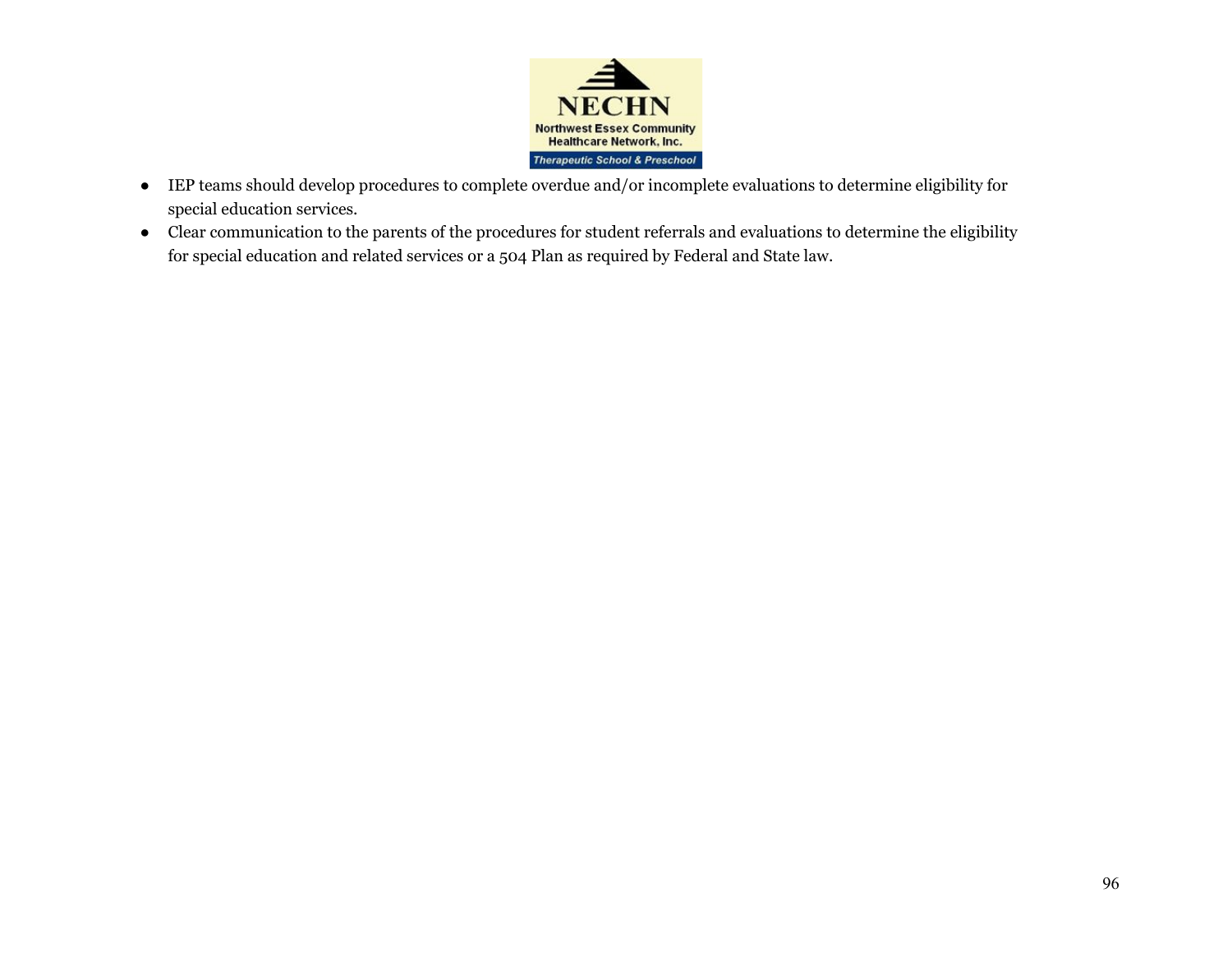

# **RESTART & RECOVERY CONTINUITY OF LEARNING: TECHNOLOGY AND CONNECTIVITY**

▬▬▬▬▬▬▬▬▬▬▬▬▬▬▬▬▬▬▬▬▬▬▬▬▬▬▬▬▬▬▬▬▬▬▬▬▬▬▬▬▬▬▬▬▬▬▬▬▬▬▬

The NECHNTSPS will strive to ensure that every student has access to a device and internet connectivity. We will prioritize the provisions of technology, or alternatively, in-person instruction, to students that are otherwise without access. Additionally, we have included in our reopening plan the steps taken to address the technology deficit and how it will be resolved as soon as possible.

The NECHNTSPS has:

- Conducted a needs assessment in the 2019-2020 school year, and will conduct a second prior to the start of the 2020-2021 school year.
- Consider the attendant needs associated with deployment of needed technology, including student and parent training and acceptable use policy implementation.
- Prioritized the purchase and roll-out of devices and/or connectivity that may involve learning based on the results of the needs assessment.
- For students with special needs, accommodations according to their instructional program must be addressed as appropriate for each student.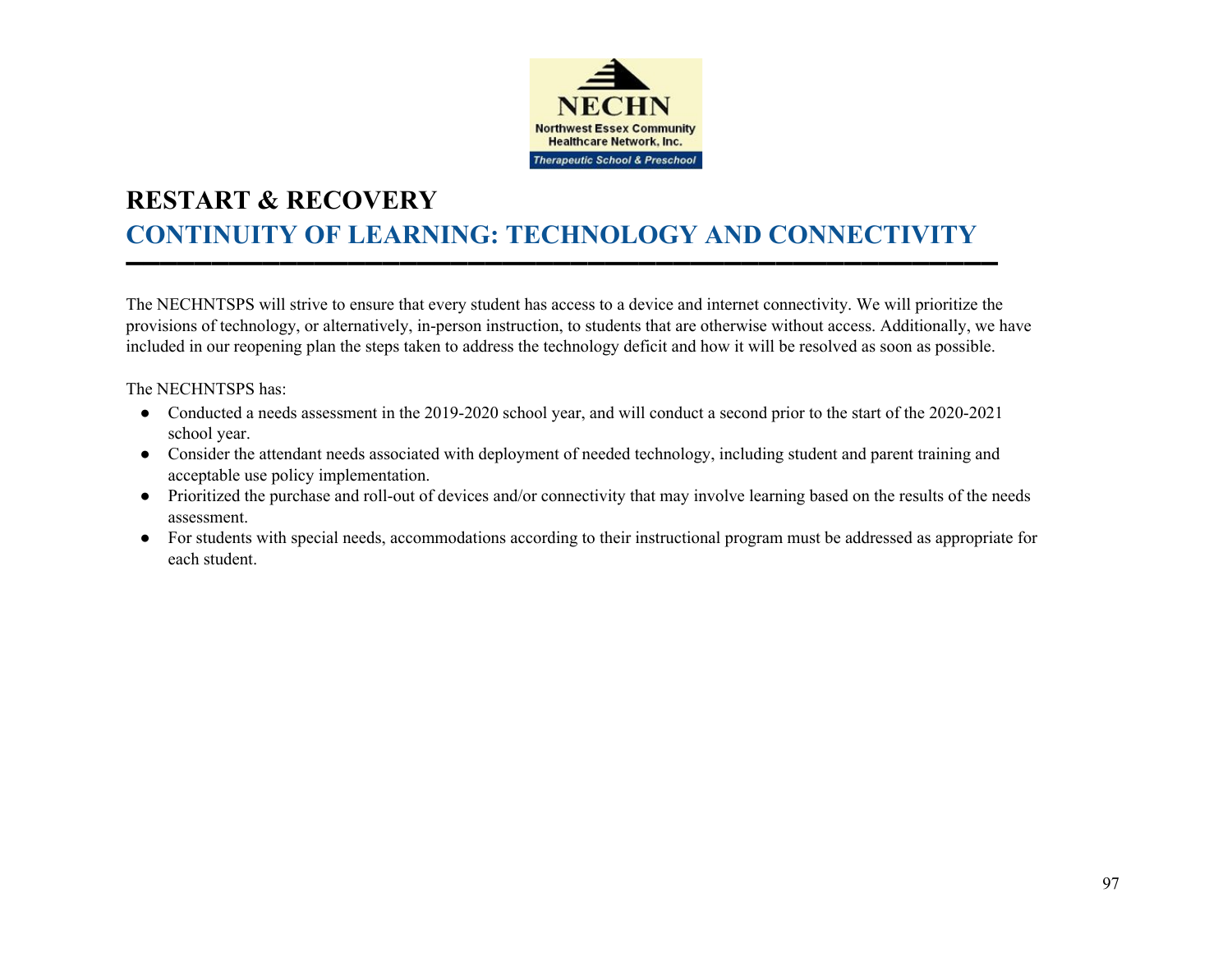

# **RESTART & RECOVERY CONTINUITY OF LEARNING: CURRICULUM, INSTRUCTION AND ASSESSMENTS**

In planning curriculum, instruction, and assessment for reopening, school officials must focus on building staff capacity to deliver highly effective instruction in hybrid environments, as well as preparing them to address any learning gaps that might prevent students from meeting grade-level New Jersey Student Learning Standards (NJSLS).

<u>▬▬▬▬▬▬▬▬▬▬▬▬▬▬▬▬▬▬▬▬▬▬</u>

The Northwest Essex Community Healthcare Network's Therapeutic School and PreSchool reopening plan was built upon the following critical tenants:

- All students deserve equitable access to a high-quality education. The type of learning experiences that are appropriate will vary based on grade band and content area.
- This unique time provides opportunities for innovation: new approaches to customized learning and new types of partnerships with family members, caregivers, and community stakeholders.
- Strong instruction, student engagement, and effective assessment are interdependent and benefit from a strong feedback loop between administration, educators, students, and families.
- Anxiety may be reduced by developing a shared sense of purpose, providing clear expectations and comprehensive support systems, building strong relationships, and allowing for flexibility/adaptability.
- Thoughtful planning is necessary to provide necessary support for instructional shifts. Approach digital technologies with the flexibility necessary to maximize student learning and enhance communication pathways, and foster an effective partnership approach with family members and caregivers.
- Early collaboration between educators is encouraged to ensure consistency across grades and content areas and provide sufficient time to prepare for necessary incorporation of new instructional techniques.

### **CURRICULUM**

As we plan to enter the 2020-2021 school year, educators will be tasked not only with delivering curriculum, but also structuring the curriculum to account for the loss of learning that may have resulted from the extended school building closures. This loss includes not only the skills necessary to access grade-level material, but also content knowledge. To accelerate students' progress during the upcoming school year, administrators and educators will be tasked with identifying what unfinished learning needs to be addressed. Accelerated learning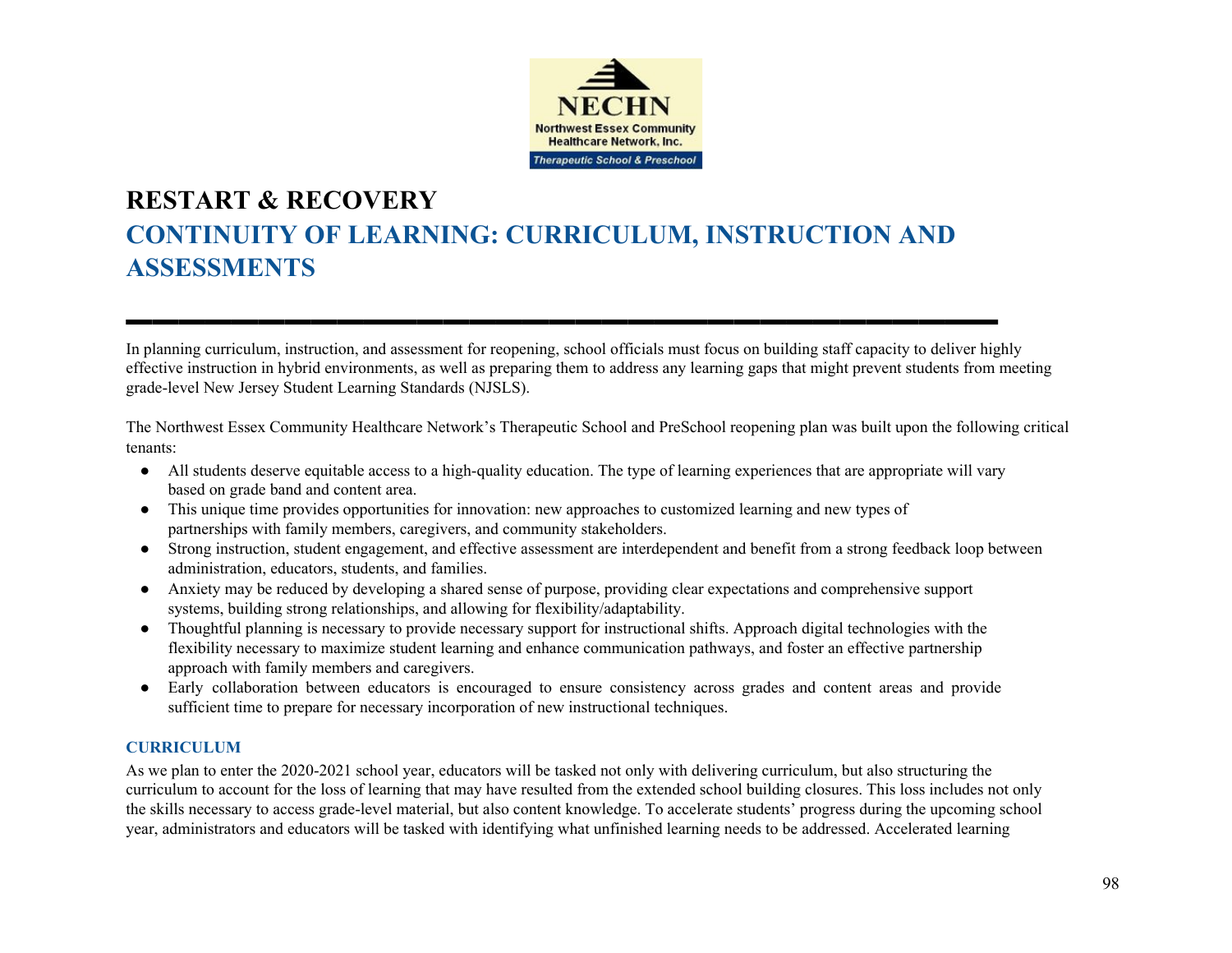

focuses on providing students with grade-level materials, tasks, and assignments along with the appropriate support necessary to fill the most critical gaps in learning. Accelerated learning seeks to help educators utilize classroom time as efficiently as possible.

### **INSTRUCTION**

As the NECHNTSPS prepares for the upcoming school year we will work to develop instructional plans that are flexible, promote innovation, and take advantage of the strengths of school leaders, teachers, students, and family and community members.

In developing it's instructional plan, the NECHNTSPS has considered the following:

- Develop a shared understanding among staff, students, and families across grade-levels and schools regarding learning expectations, and anticipated environments and expectations for interactions to ensure all students have access to high-quality instruction.
- Design for student engagement and foster student ownership of learning.
- Develop students' meta-cognition.
- Collaborate with school leaders and educators to determine what types of supports are needed for effective pedagogical approaches during remote or hybrid instruction.

### **ASSESSMENT**

In regards to assessment, the NECHNTSPS has considered the following:

- Educators should focus on locally developed pre-assessments and formative assessments upon returning to school.
- In the absence of Spring 2020 summative assessment data, the school will identify alternate sources of prior assessment data which may complement data driven decision-making regarding remediation efforts.
- Online pre-assessments and formative assessments should be leveraged in either a fully virtual or hybrid learning environment to support the evaluation of student strengths and the areas for improvement, and to inform next steps, including determining whether remediation is required for an entire group of students or on an individual student basis.
- Pre-assessments administered at the start of instructional units should be limited to informing instruction plans with respect to gaps in the mastery of standards while continuing to move students forward at current grade-level. Such pre-assessments should be incorporated into regular classroom activities and to the greatest extent practicable, should not interfere with student learning opportunities as schools reopen.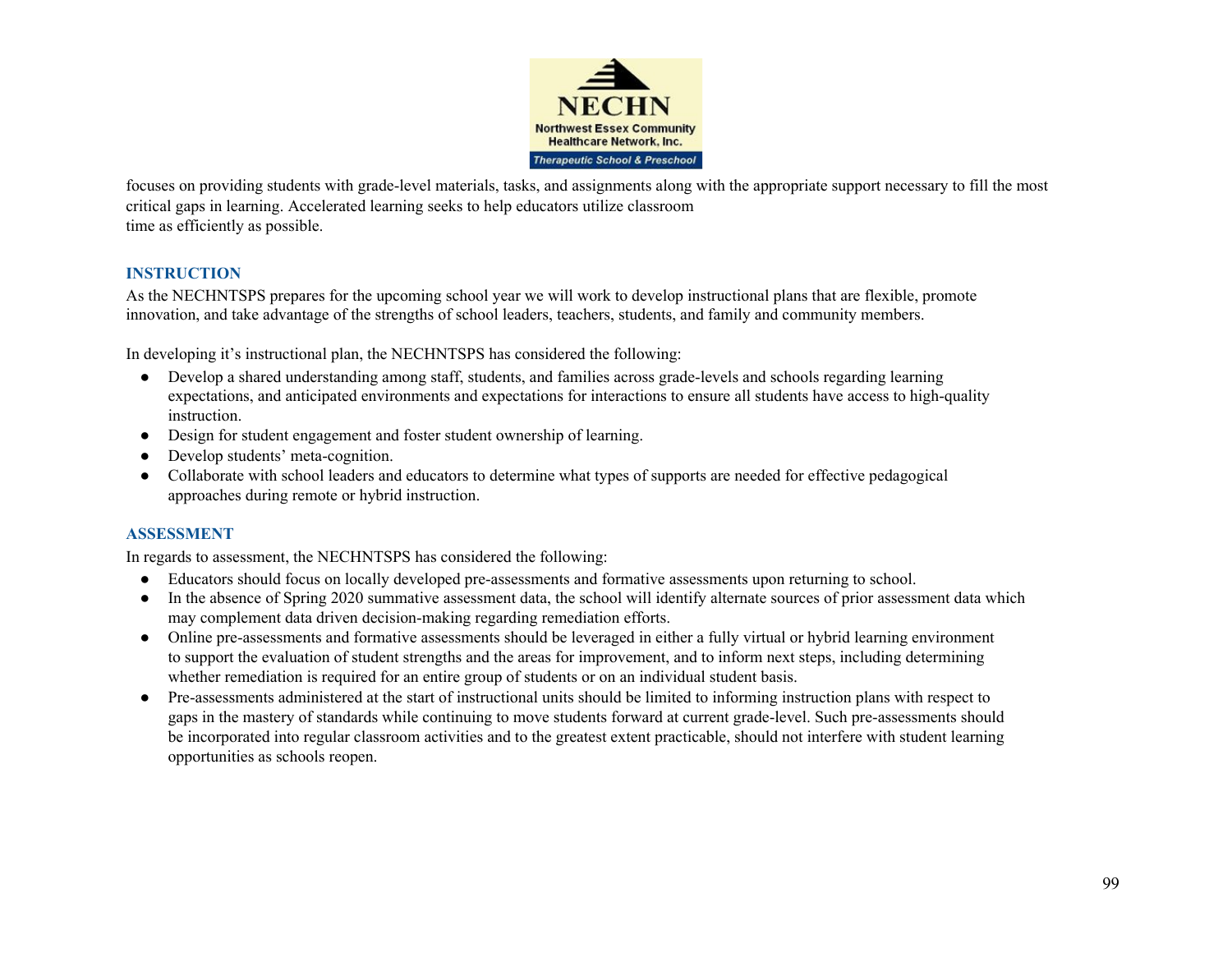

# **RESTART & RECOVERY CONTINUITY OF LEARNING: PROFESSIONAL LEARNING**

The Northwest Essex Community Healthcare Network Therapeutic School and PreSchool believes it is imperative to provide professional learning that will better equip leaders, staff, substitutes, students, and parents to adapt to altered educational environments and experiences. The NECHNTSPS will focus on professional development to address the learning loss for the most vulnerable populations and prepare and support educators in meeting the social, emotional, health, and academic needs of all students.

▬▬▬▬▬▬▬▬▬▬▬▬▬▬▬▬▬▬▬▬▬▬▬▬▬▬▬▬▬▬▬▬▬▬▬▬▬▬▬▬▬▬▬▬▬▬▬▬▬▬▬

#### **PROFESSIONAL LEARNING OPPORTUNITIES**

Professional learning opportunities will be:

- Presented prior to the beginning of the year
- Presented throughout the school year
- Presented in order to grow each educator's professional capacity to deliver developmentally appropriate, standards-based instruction remotely
- Presented to include the input and collaboration of stakeholders, including all staff, parents, and community members

Professional development plans (PDPs) for teaching staff and administrators will remain flexible and adaptable to the changing needs of the district, school, and individual educator.

#### **MENTORING AND INDUCTION**

- Induction must be provided for all novice provisional teachers and teachers new to the district.
- One-to-one mentoring must be provided by qualified mentors to novice provisional teachers.
- Ensure that mentors can provide sufficient support and guidance to novice provisional teachers working in a remote environment.
- Mentoring must be provided in both a hybrid and fully remote learning environment.
- Use online collaborative tools to remain connected to other mentors, new teachers, and administrators to maintain a sense of communal support.

#### **EVALUATION**

- School districts should modify annual evaluation training to highlight procedures and processes which would be impacted due to potential hybrid scheduling.
- School districts should develop observation schedules with a hybrid model in mind